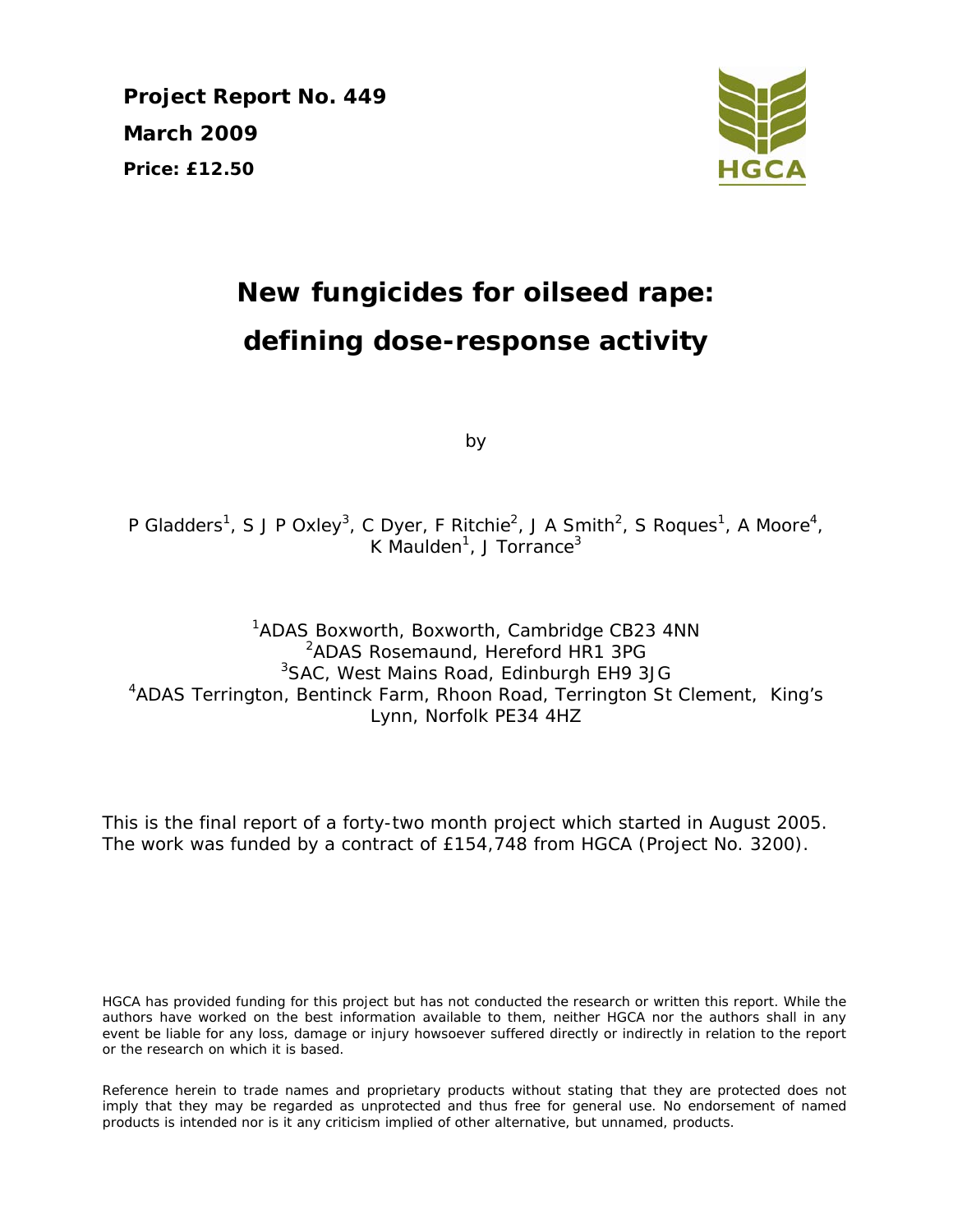## **Contents**

| Appendix B. Spray application details and conditions at spraying 91 |  |
|---------------------------------------------------------------------|--|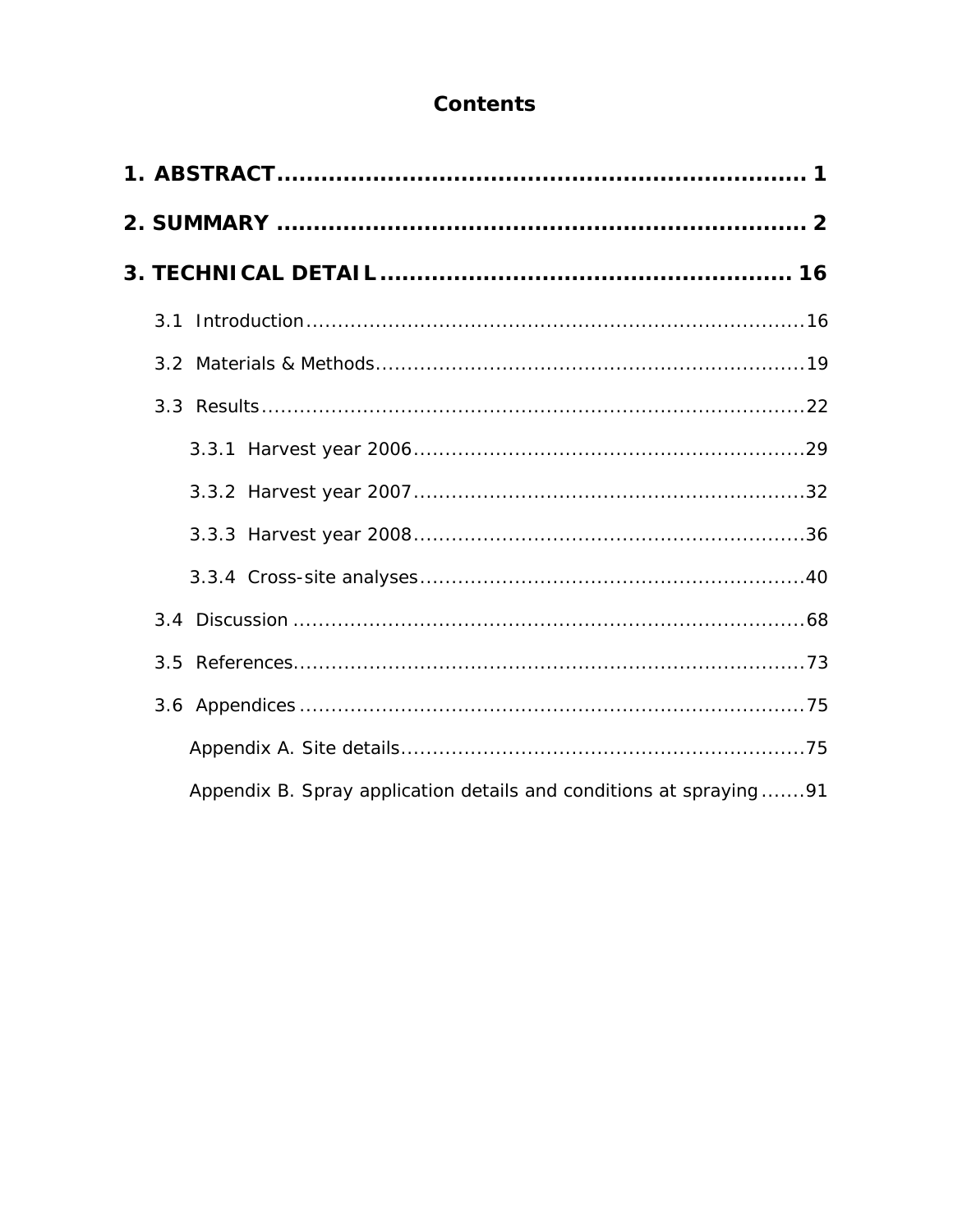## **1. ABSTRACT**

Fungicides are used on over 90% of winter oilseed rape crops at a total annual cost to farmers of around £12 million. Diseases cause estimated losses of up to £80 million per annum and effective management requires integration of resistant cultivars with agronomic factors and fungicides. Cultivar resistance alone has not provided adequate control of the three most important diseases: stem canker (*Leptosphaeria maculans*), light leaf spot (*Pyrenopeziza brassicae*) and sclerotinia stem rot (*Sclerotinia sclerotiorum*). The overall aim of the project was to determine the dose-response activity of new and standard fungicides against the major diseases of oilseed rape.

Replicated field experiments with disease and yield assessments were done in farm crops of susceptible cultivars in harvest years 2006 2007 and 2008 against phoma stem canker (6 sites), light leaf spot (4 sites) and sclerotinia stem rot (6 sites). The seven or eight test fungicides were applied at 0.25. 0.50, 0.75 and 1.00 (full label) doses were applied in 200 litres water/ha by OPS knapsack sprayer to plots  $(40\text{-}60\text{m}^2)$ when phoma experiments had 10-20% plants affected and 6-8 weeks later, in November and March/April for light leaf spot and at early to mid-flowering for sclerotinia stem rot control.

Disease data was obtained from all experiments and disease severity was moderate to high in 14 experiments. Yield data was obtained from 15 experiments and significant responses to the fungicide treatments were recorded at 10 sites. The response to fungicide treatments was generally related to disease severity, with largest responses (c. 2 t/ha) being obtained where sclerotinia stem rot was very severe (80-82% plants affected). When data for three years was combined, disease control and yield responses to fungicide products and dose were all highly significant for each disease**.** 

Prothioconazole (Proline) performed well against light leaf spot and in mixture with tebuconazole (Prosaro) gave the highest yield at phoma stem canker sites. Filan, Compass and Proline were most effective against sclerotinia, though differences between products were most evident under high disease pressure. Whilst products can perform very well at 0.5 full label dose, higher doses are required to optimise economic performance under high disease pressure. Plant growth regulatory effects contributed to yield responses and both positive and negative effects were detected. Careful interpretation of the yield data is required when using it to guide fungicide inputs on farms.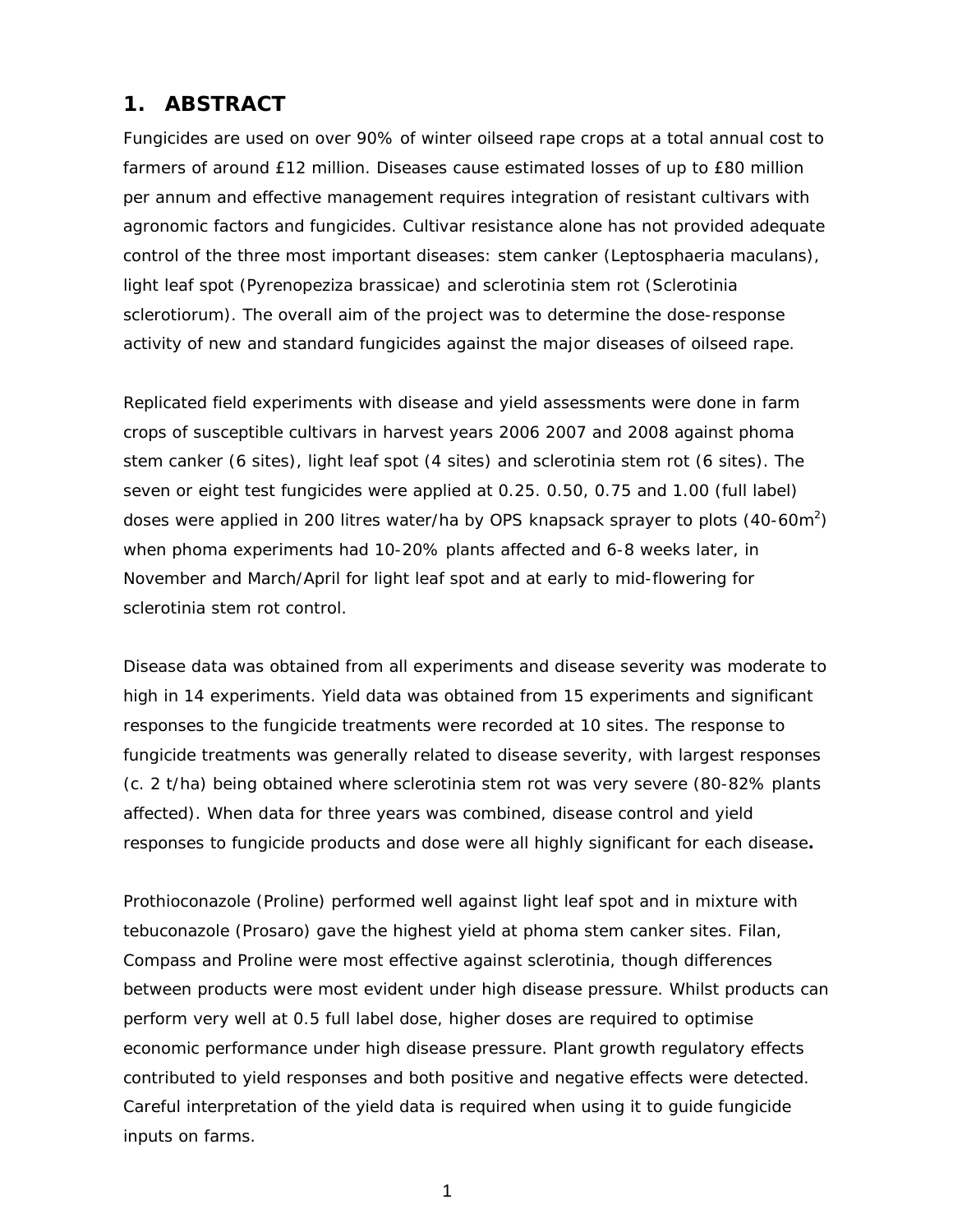## **2. SUMMARY**

## **2.1 Introduction**

Fungicides are used on over 90% of winter oilseed rape crops and total expenditure by farmers is about £12 million per annum. Diseases are estimated to cause losses of up to £80 million per annum (Fitt *et al*., 1997) and effective management requires integration of resistant cultivars with agronomic factors and fungicides. Cultivar resistance alone has not provided adequate control of stem canker (*Leptosphaeria maculans*) and light leaf spot (*Pyrenopeziza brassicae*) (Gladders *et al*., 1998a) and fungicides are required in most years to prevent significant loss of yield. In addition, cultivar resistance has not been durable on widely-grown cultivars. There is no cultivar resistance to sclerotinia stem rot (*Sclerotinia sclerotiorum*) and fungicide use against it is likely to increase in 2009 after the 2007 and 2008 epidemics in England (Gladders *et al*., 2008). Fungicides are therefore an important part of disease management and are very cost-effective if their use is optimised for product, dose and timing.

Opportunities to reduce fungicide dose will depend on careful characterisation of activity against individual diseases and the ability to define requirements from a full dose-response curve. Fungicides on oilseed rape also have physiological effects on crop growth and this can result in positive or negative effects on yield. Provision of yield data is therefore an important part of the project. It is important that farmers have up-to-date information on new and existing fungicide products. This project is the first systematic study of fungicide performance in relation to products and dose.

## **2.2 Objectives**

The overall aim of the project was to determine the dose-response activity of new and standard fungicides against the major diseases of oilseed rape.

To determine the most appropriate fungicide dose for disease control and yield response for situations with: i) Phoma leaf spot and stem canker, ii) Light leaf spot and iii) Sclerotinia stem rot.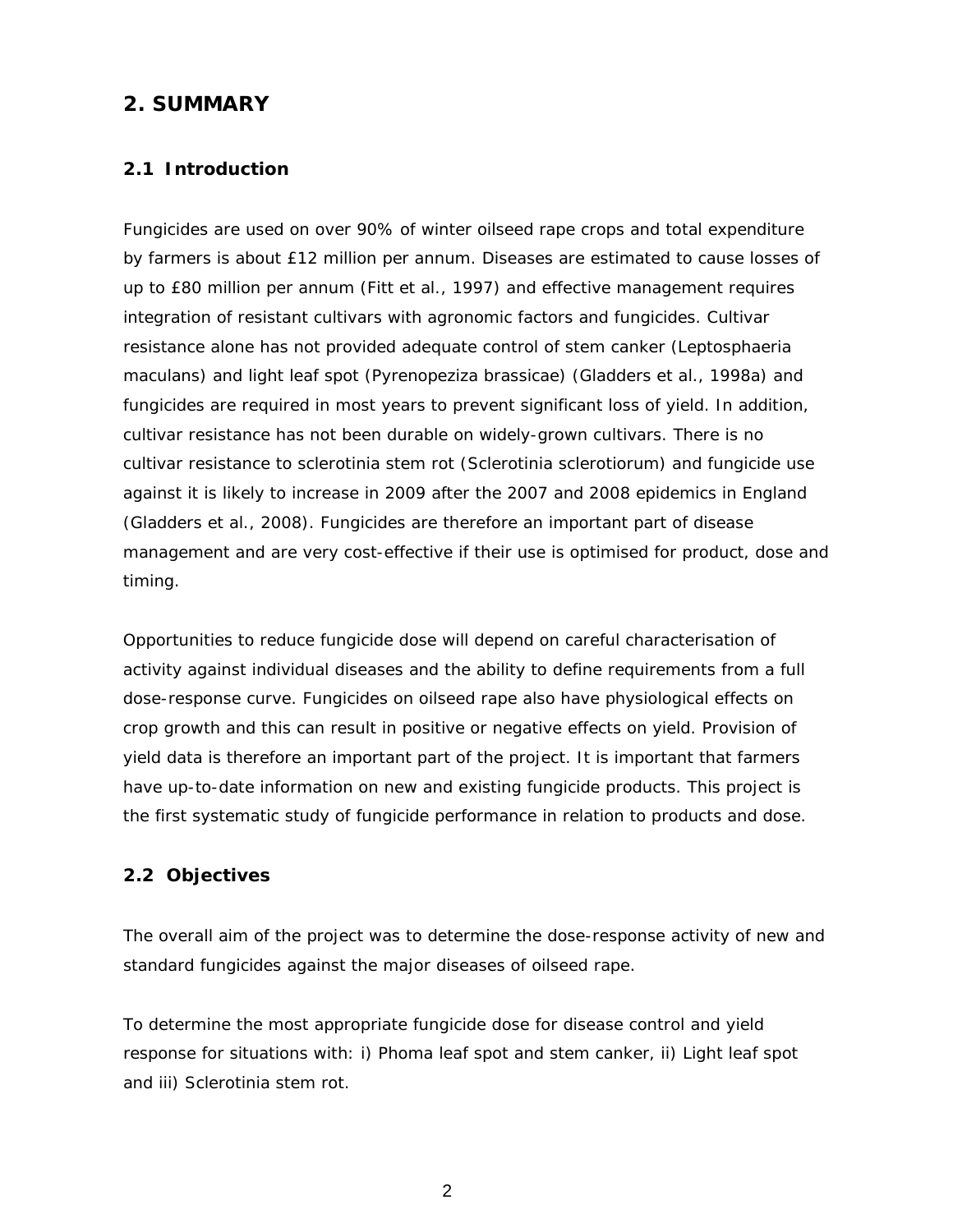## **2.3 Materials & Methods**

Field experiments were done in farm crops of susceptible cultivars against phoma stem canker, light leaf spot and sclerotinia stem rot in three harvest years 2006 2007 and 2008 (Tables 2.1 and 2.2). The test fungicides were applied at 0.25. 0.50, 0.75 and 1.00 (full label). Doses were applied in 200 litres water/ha by OPS knapsack sprayer to plots (40-60m<sup>2</sup>) when phoma experiments had 10-20% plants affected and 6-8 weeks later, in November and March/April for light leaf spot and at early to midflowering for sclerotinia stem rot control. There was three-fold replication of seven different fungicides (eight products were tested at light leaf spot sites) and a double untreated control. Unregistered fungicides in these experiments have been included under an HGCA code, though details will be disclosed in future when products are registered for use on oilseed rape.

Foliar diseases were assessed on 10 plants per plot 6-8 weeks after treatments and pre-harvest on 25 plants/plot (phoma sites), 100 plants/plot (stem rot sites) or using whole plot methods (light leaf spot site). At least three assessments were made on light leaf spot experiments. Disease control was evaluated using incidence (% of plants affected), % leaf area affected and stem disease index (0-100 where individual plants are scored on a 0-4 index:  $0 =$  no disease and  $4 =$  dead) data. Plots were combine harvested and yields adjusted to 91% dry matter.

Statistical analyses were done using Genstat with curve fitting using a negative exponential function (Paveley *et al.,* 2003). Curves for individual products show the unfitted data points and the fitted line. On occasion, a satisfactory line could not be fitted and only unfitted values are shown. Significant differences between treatments in statistical analyses are indicated by asterisks (\*) using the following notation:  $P<0.001 =$ \*\*\*,  $P<0.01 =$ \*\*,  $P<0.05 =$ \*. ns = not significant.

#### **2.4 Results**

A total of 16 experiments were completed in this project during harvest years 2006 to 2008. Disease data was obtained from all experiments and disease severity was moderate to high in 14 experiments. Yield data was obtained from all experiments except the light leaf spot experiment in Aberdeen in 2008, and significant yield responses to the fungicide treatments were recorded at 10 sites. The response to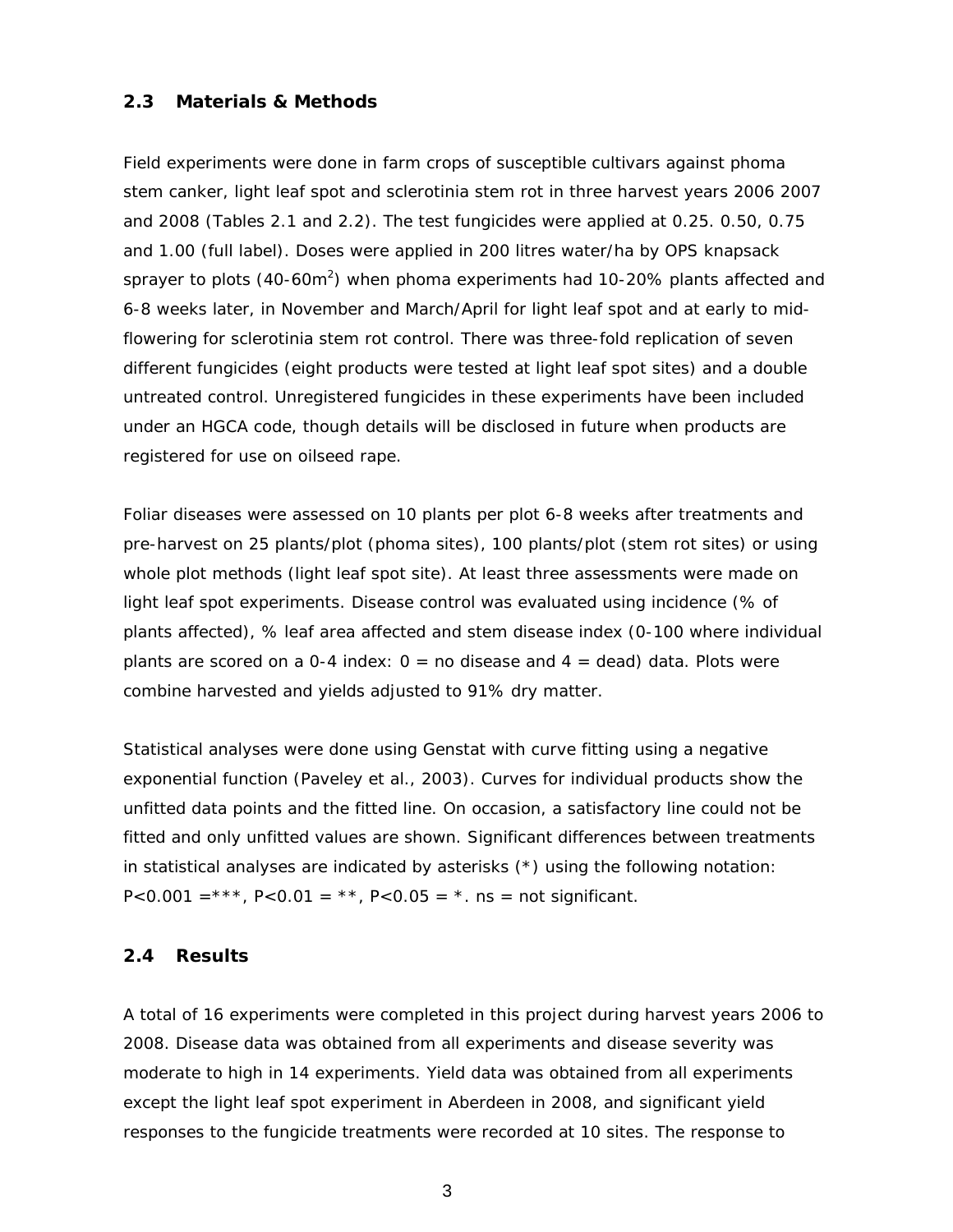fungicide treatments was generally related to disease severity, with the largest responses (c. 2 t/ha) being obtained where sclerotinia stem rot was very severe. When data for three years was combined, disease control and yield responses to fungicide treatment were all highly significant for each disease (Table 2.3).

Product differences were evident in all experiments except for the sclerotinia experiment in Kent in 2006 and the phoma experiments at Boxworth and Terrington in 2008. Dose effects were significant in all experiments except for the light leaf spot sites at Aberdeen in 2007 and High Mowthorpe in 2008. The interaction of product x dose was only significant for yield in the light leaf spot experiment in 2006 and sclerotinia experiments in Hereford in 2006 and 2008 and disease control in Kent in 2008.

| Fungicide<br>product     | Full dose  | Active ingredient                                        | Experiments (2006-<br>2008 unless indicated<br>otherwise) |
|--------------------------|------------|----------------------------------------------------------|-----------------------------------------------------------|
| Caramba                  | $1.2$ I/ha | Metconazole $(60g L^{-1})$                               | $P+L$                                                     |
| Charisma                 | $1.5$ I/ha | Famoxadone+ flusilazole<br>$(100+106.7g L-1)$            | $P+L$                                                     |
| Folicur                  | $1.0$ I/ha | Tebuconazole (250g $L^{-1}$ )                            |                                                           |
| Plover                   | $0.5$ I/ha | Difenoconazole (250g $L^{-1}$ )                          | P                                                         |
| Proline                  | $0.7$ I/ha | Prothioconazole (250g $L^{-1}$ )                         | $P+I$                                                     |
| Prosaro                  | $1.0$ I/ha | Prothioconazole+ tebuconazole<br>$(125+125g L^{-1})$     | $P+L$                                                     |
| Punch C (or<br>Contrast) | $0.8$ I/ha | Carbendazim + flusilazole<br>(125+250g L <sup>-1</sup> ) | $P+L$                                                     |

| <b>Table 2.1:</b> Fungicide products, full doses and active ingredients used in experiments |
|---------------------------------------------------------------------------------------------|
| for phoma and light leaf spot 2006-2008 (P = phoma sites, $L =$ light leaf spot sites).     |

**Table 2.2:** Fungicide products, full doses and active ingredients used in experiments for sclerotinia 2006-2008.

| Fungicide product | Full dose   | Active ingredient                                  |
|-------------------|-------------|----------------------------------------------------|
| Amistar           | $1.0$ I/ha  | Azoxystrobin (250g $L^{-1}$ )                      |
| Compass           | $3.0$ I/ha  | Iprodione + thiophanate methyl $(167+167g L^{-1})$ |
| Filan             | $0.5$ kg/ha | Boscalid (500g $kg^{-1}$ )                         |
| Folicur           | $1.0$ I/ha  | Tebuconazole (250g $L^{-1}$ )                      |
| Proline           | $0.7$ I/ha  | Prothioconazole (250g $L^{-1}$ )                   |
| Priori Xtra       | $1.0$ I/ha  | Azoxystrobin + cyproconazole $(200+80g L^{-1})$    |
| HGCAOSR2          | $0.5$ I/ha  | Not disclosed                                      |
|                   |             |                                                    |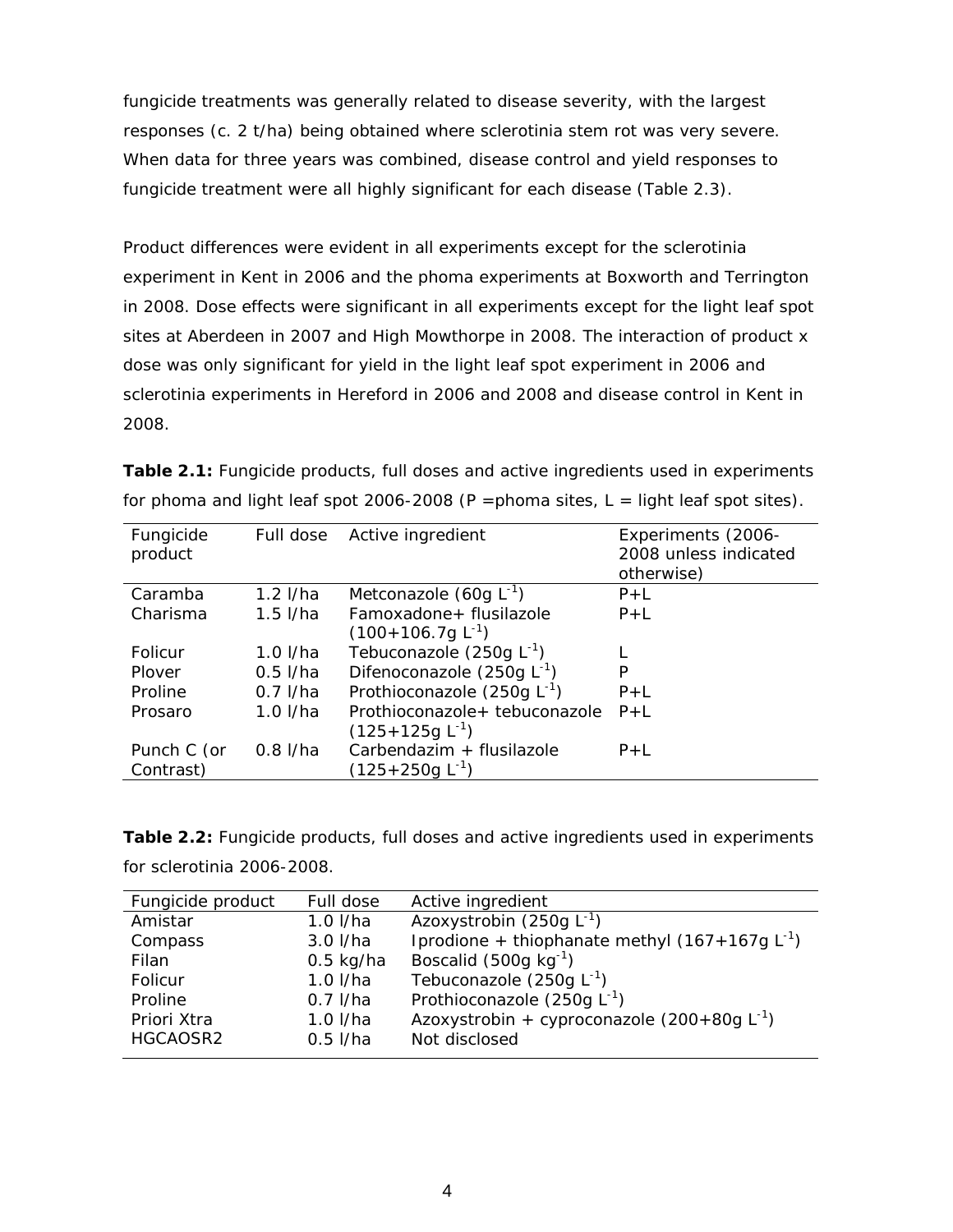| Year      | Location<br>Target |                   | <b>Disease</b>        |            | Yield     |           |
|-----------|--------------------|-------------------|-----------------------|------------|-----------|-----------|
|           | disease            |                   | Severity <sup>1</sup> |            | (t/ha)    |           |
|           |                    |                   | Untreated             | Treated    | Untreated | Treated   |
| 2006-     | Phoma              | Boxworth, Cambs   | 44.03                 | 19.98 ***  | 3.49      | $3.84***$ |
| 2008      | stem               | and Terrington,   |                       |            |           |           |
| 6 sites   | canker             | <b>Norfolk</b>    |                       |            |           |           |
| 2006-     | Light leaf         | Aberdeen          | 11.20                 | $5.33***$  | 3.45      | $3.67***$ |
| 2008      | spot               |                   |                       |            |           |           |
| 3 sites   |                    |                   |                       |            |           |           |
| (no yield |                    |                   |                       |            |           |           |
| in 2008)  |                    |                   |                       |            |           |           |
| 2006-     | Sclerotinia        | Herefordshire and | 33.97                 | $13.16***$ | 3.69      | $4.34***$ |
| 2008      | stem rot           | Kent              |                       |            |           |           |
| 6 sites   |                    |                   |                       |            |           |           |
| 2006-     | Sclerotinia        | Herefordshire     | 46.68                 | $18.41***$ | 2.56      | $4.07***$ |
| 2008      | stem rot           |                   |                       |            |           |           |
| 3 sites   |                    |                   |                       |            |           |           |
| 2006-     | Sclerotinia        | Romney Marsh,     | 19.26                 | $7.92***$  | 3.32      | $3.71***$ |
| 2008      | stem rot           | Kent              |                       |            |           |           |
| 3 sites   |                    |                   |                       |            |           |           |

**Table 2.3:** Disease severity and yield for untreated controls and mean of all fungicide treatments for cross site and year analyses in 2006-2008.

<sup>1</sup> Disease index (0-100) for stem canker and sclerotinia stem rot pre-harvest;  $%$  leaf area affected for light leaf spot (mean of three assessments per year in Scotland)  $P < 0.001 = ***$ 

## **2.4.1 Phoma (Figures 2.1, 2.2)**

The severity of phoma A leaf spotting about 6 weeks after the first fungicide treatments showed significant differences between years, sites, fungicides, dose and year x dose, but no treatment x dose interaction. Disease severity was greatest in 2007. Proline and Prosaro had less severe spotting than Charisma and Punch C, whilst Plover and Caramba did not differ from other products. Stem canker severity showed significant differences between years, sites, fungicides treatments dose and year x dose but no treatment x dose interaction. The annual mean canker indices for 2006, 2007 and 2008 were 24.1, 31.3 and 10.2 respectively. Proline, Plover and Prosaro were the most effective products. Caramba had more severe canker (index 24.0) than all the other products (index range 17.5-21.4; untreated index 44.0) but still gave acceptable stem canker control. The differences between each dose were significant and canker index decreased from 24.5 at 0.25 dose to 16.3 at full dose.

Yields showed significant differences between fungicide treatments, dose and year x dose, but not for sites or treatment x dose interactions. The annual mean yields for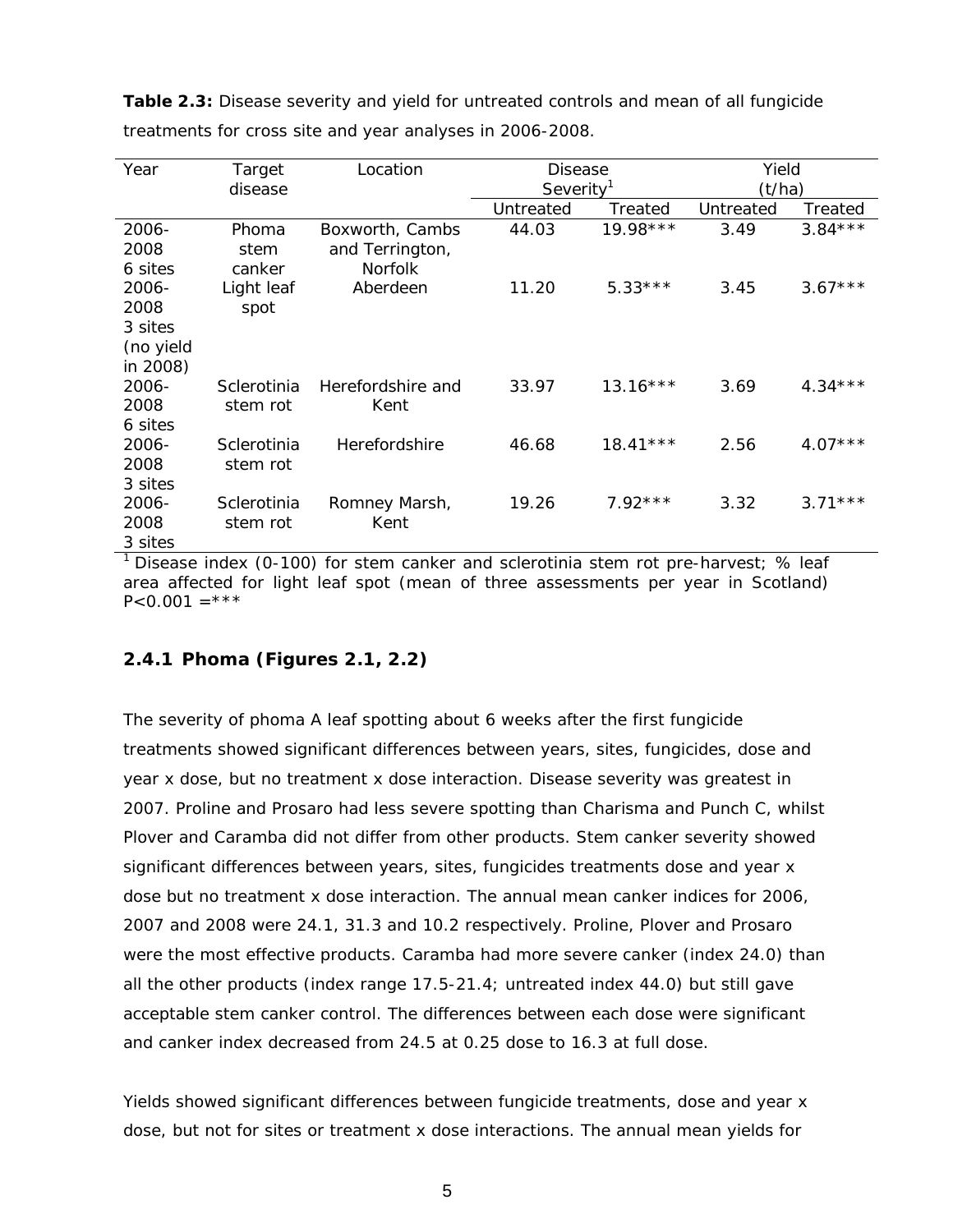

**Figure 2.1:** Mean data from phoma trials across three years (2006-2008) and two sites (ADAS Boxworth and ADAS Terrington): (a) phoma A leaf spot severity at first assessment; (b) canker index at final assessment; (c) yield; (d) phoma B incidence at first assessment**.**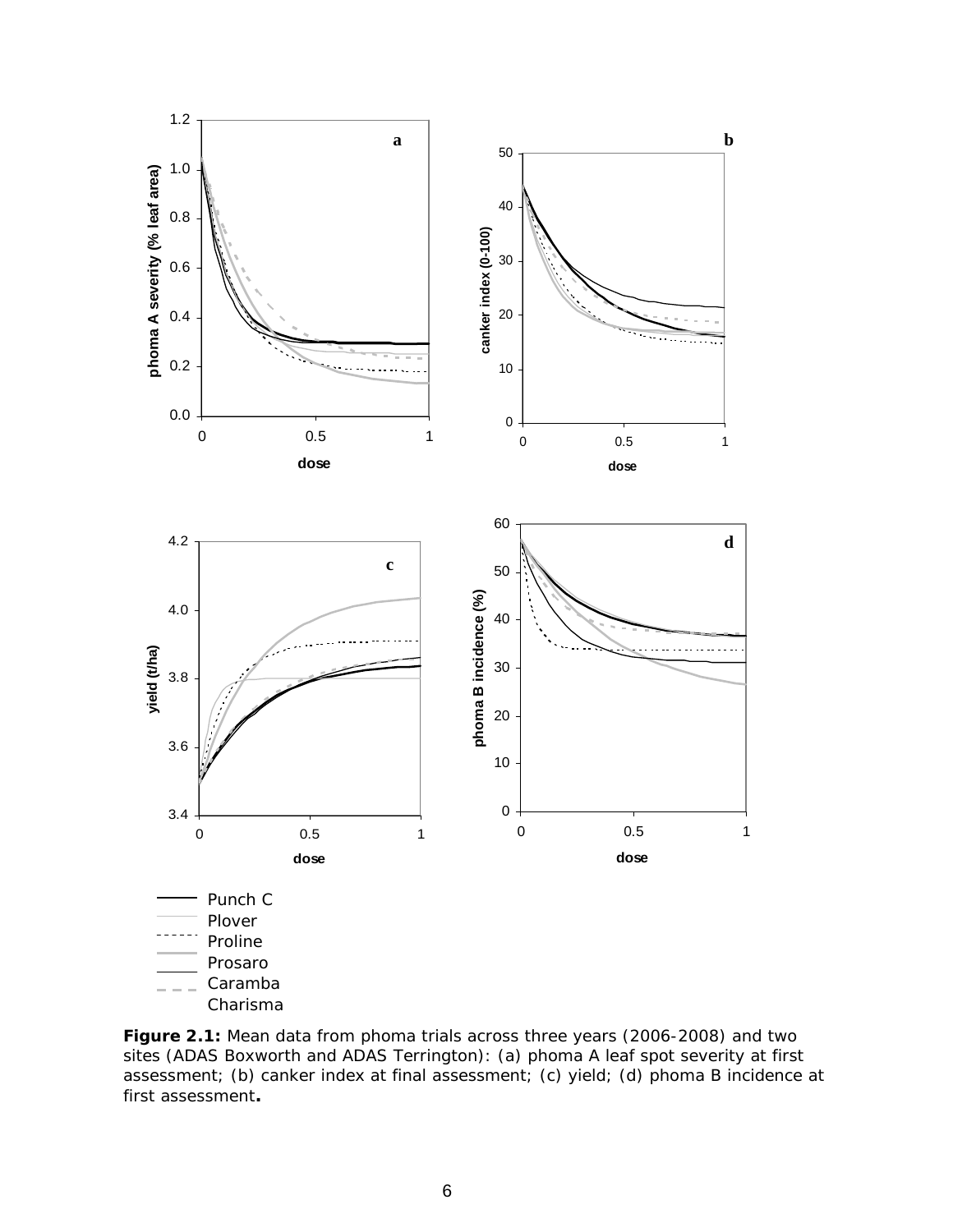2006, 2007 and 2008 were 4.03, 3.34 and 4.08 t/ha respectively. Boxworth and Terrington had similar yields at 3.78 and 3.85 t/ha respectively. All the products increased yields, with Prosaro giving a greater yield (3.97 t/ha) than all the other products (range 3.79-3.80 t/ha) except Proline (3.89 t/ha). All doses increased yield but there was no significant increase above 0.50 dose. The greatest yield was 3.90 t/ha at 0.75 dose.

Phoma B leaf spot incidence (Fig. 2.1d) at the first assessment in late November or early December showed significant effects for control, year, fungicide, dose, but no fungicide x dose interactions. Its incidence was greater in harvest year 2007 (75% plant affected) than in 2006 (34% plants affected) and 2008 (4% plants affected). Treatments decreased incidence from 57% plants affected to 36%. Prosaro, Proline and Caramba gave better control than Charisma, Punch C and Plover, though differences were small (range of incidence 33% to39% plants affected). Control improved as dose increased, with incidence decreased from 39% plants affected at 0.25 dose to 31% at full dose. Full dose was more effective than all the other doses. Phoma B severity was very low (0.01% leaf area affected) and no product differences were found.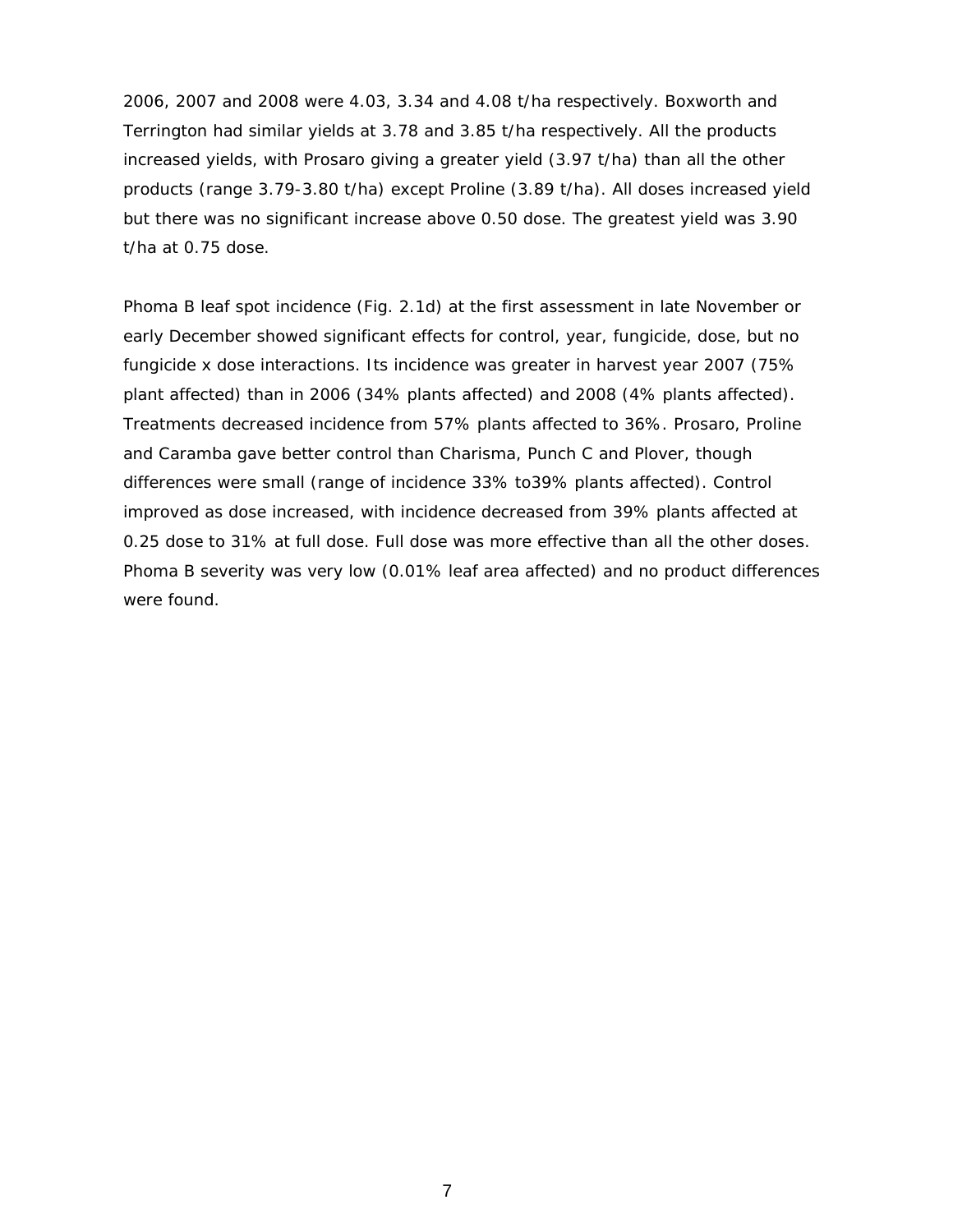

**Figure 2.2:** Mean data from phoma trials across three years (2006-2008) and two sites (ADAS Boxworth and ADAS Terrington), showing canker index (0-100) and yield (t/ha): (a) data averaged across doses for each product; (b) data averaged across products for each dose.

## **2.4.2 Light leaf spot (Figures 2.3, 2.4)**

Only the data from the Aberdeen sites was included in the three year analyses and yield data were only available for 2006 and 2007. The severity of light leaf spot averaged over three assessments in spring each year showed significant differences between years, fungicides, dose and year x fungicide, but no treatment x dose interaction. Mean severity was 6.8% leaf area affected in 2006, 6.6% in 2007 and 5.2% in 2008, whilst untreated means were 12.3%, 13.0% and 8.3% respectively. Proline gave better control of light leaf spot than all the other treatments and Prosaro was better than all the remaining products except Folicur. Overall, untreated levels were 11.2% leaf area affected and treated severity 5.3%. Disease severity was decreased progressively as dose increased from 6.1% area affected at 0.25 dose to 4.6% at full dose. Full dose was significantly more effective than half dose. Yields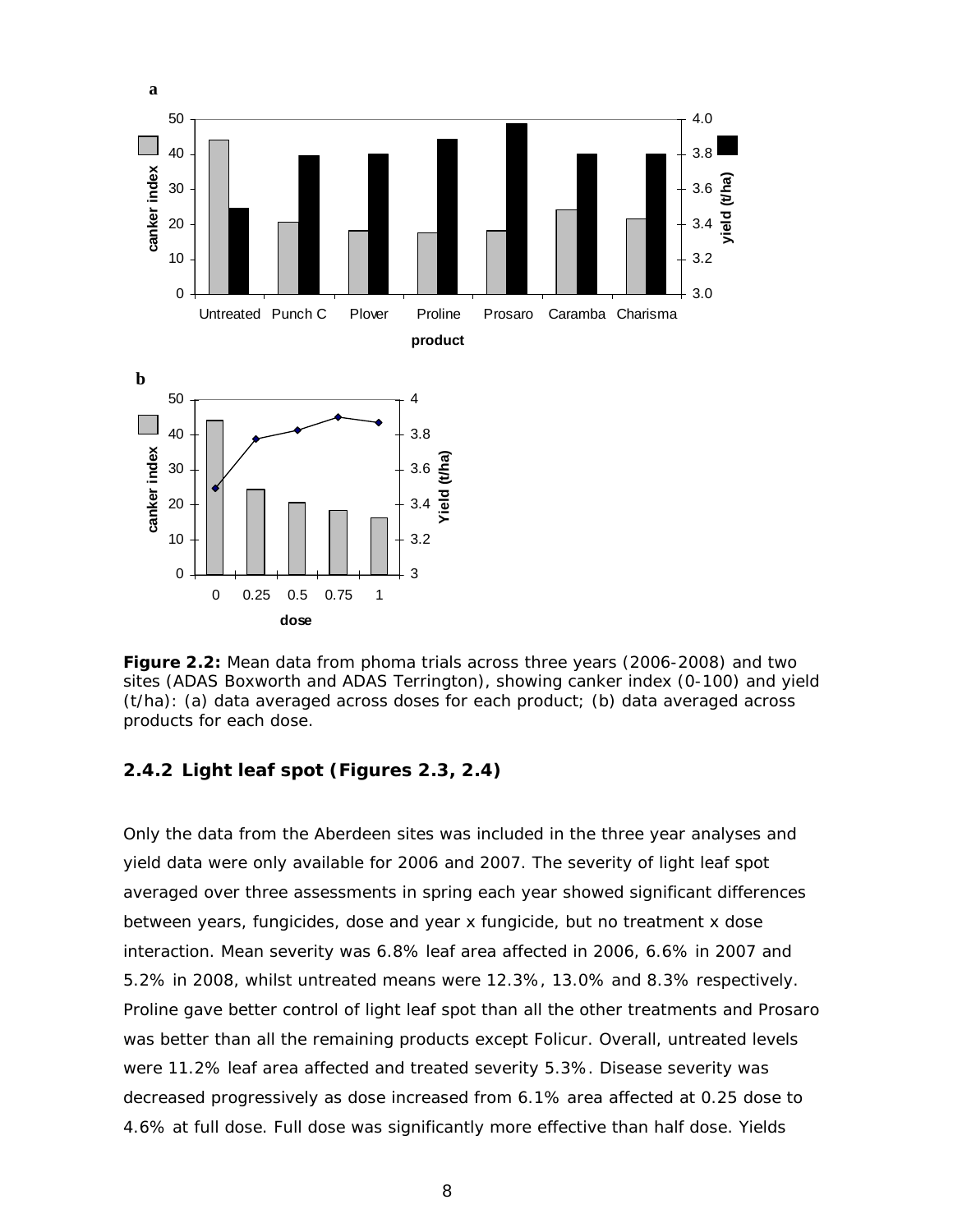showed significant differences between control in the two years, fungicide treatments, and for control x treatment x dose interactions, but not for dose. Mean yields were 3.49 t/ha in 2006 and 3.79 t/ha in 2007. Untreated yield averaged 3.45 t/ha compared with 3.67 t/ha for all treatments. Dose trends between 0.25 and full dose were from 3.64 to 3.71 t/ha. Proline (3.92 t/ha, a response of 0.47 t/ha) gave a significantly higher yield than all the other products except Prosaro (3.82 t/ha). At High Mowthorpe in 2008, light leaf spot severity was low and there were no significant differences between products or doses for disease control. Fungicides increased plant height in spring. Folicur, Caramba and Prosaro gave the highest yields, though these were not significantly different from Proline.



**Figure 2.3:** Mean data from light leaf spot trials across three years (2006-2008) at SAC, Aberdeenshire: (a) light leaf spot severity; (b) yield [curve fitting was not possible for Caramba yield].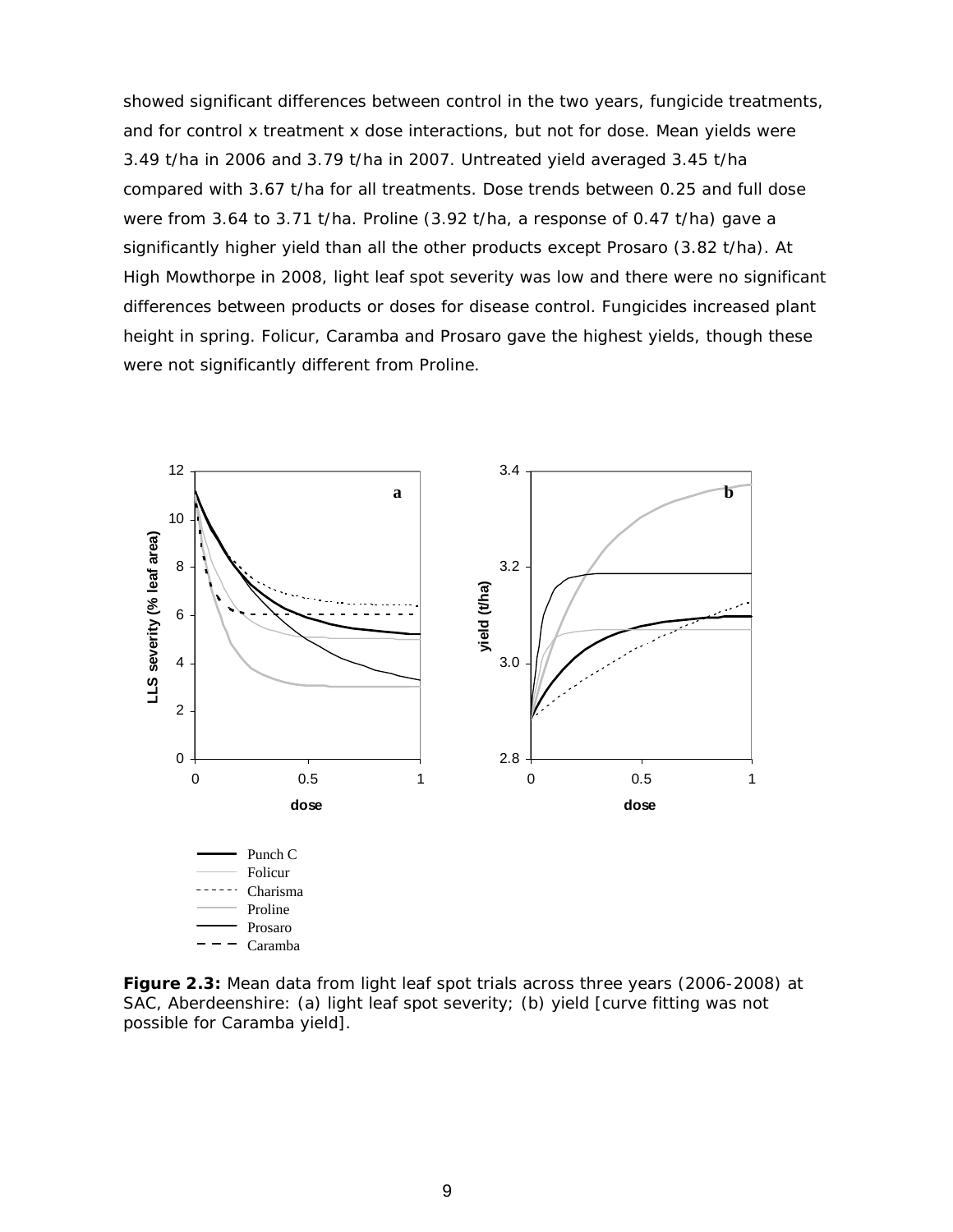## **2.4.3 Sclerotinia (Figures 2.5, 2.6)**

The combined data on sclerotinia incidence from all six experiments showed highly significant effects from year, site, fungicide, dose and their interactions except for fungicide x dose interactions. Overall fungicides decreased incidence from 44% to 22%. Products were ranked in order of efficacy: Filan, Proline>Compass>Amistar, Folicur, Priori Xtra. Each increase in dose gave a significant improvement in control with incidence decreasing from 27% at 0.25 dose to 17% at full dose.



**Figure 2.4:** Mean data from light leaf spot trials across three years (2006-2008) at SAC, Aberdeenshire, showing light leaf spot severity (% leaf area) and yield (t/ha) (yield for 2006 and 2007 only: (a) data averaged across doses for each product; (b) data averaged across products for each dose.

The combined data on sclerotinia severity index from all six experiments showed highly significant effects from year, site, fungicide, dose and their interactions except for fungicide x dose interactions. The Hereford sites averaged 20.4 sclerotinia compared with 8.3 in Kent. Overall fungicides decreased incidence from 33.7 to 13.0.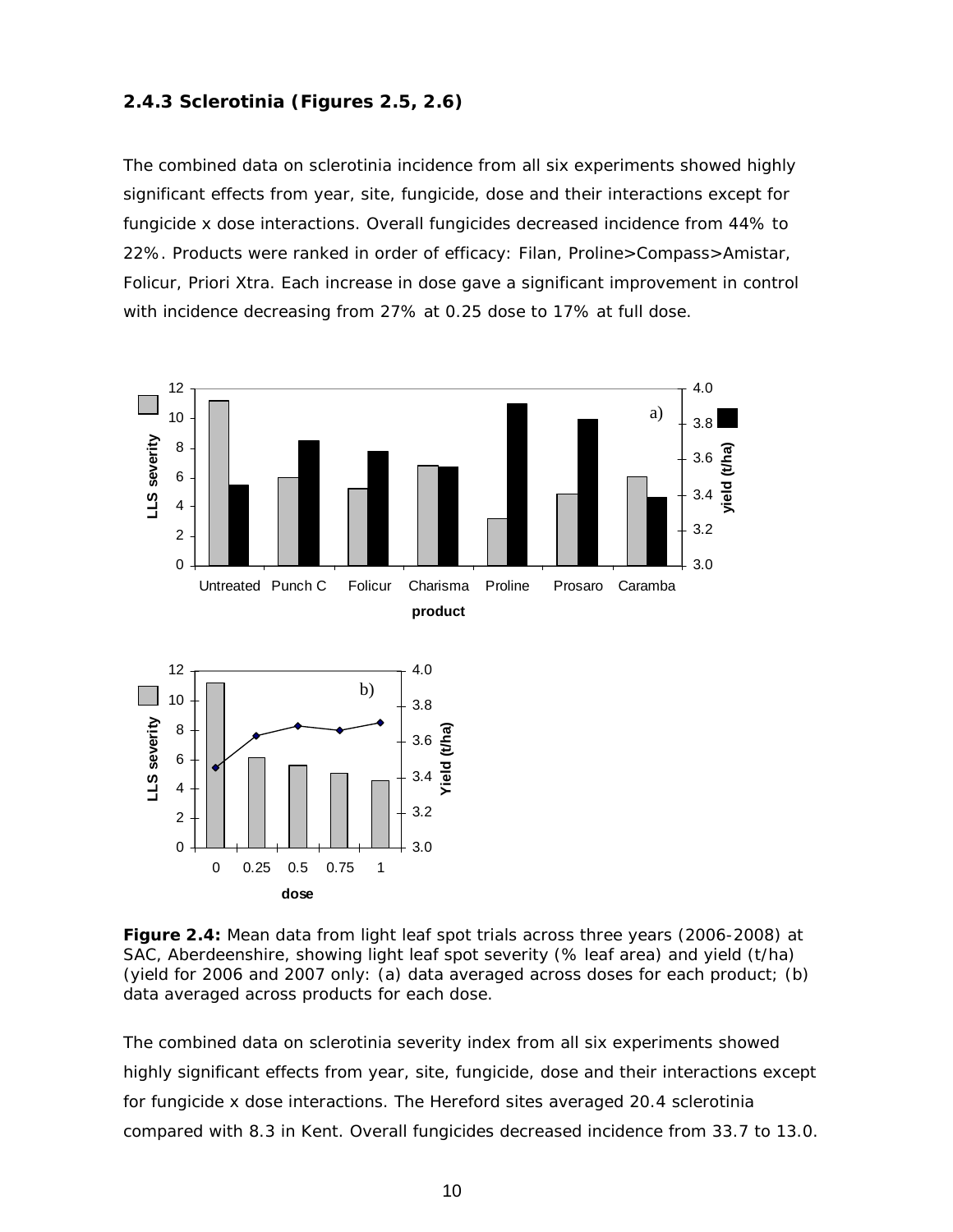

**Figure 2.5:** Mean data from Sclerotinia trials across three years (2006-2008) and two sites (Romney Marsh and ADAS Rosemaund): (a) Sclerotinia incidence at final assessment; (b) Sclerotinia index at final assessment; (c) yield.

Products were ranked in order of efficacy as Filan (index 9.9), Proline>Compass>Amistar, Folicur, Priori Xtra (index 17.3) – identical to the incidence data. Each increase in dose gave a significant improvement in control with index decreasing from 17.5 at 0.25 dose to 9.4 at full dose.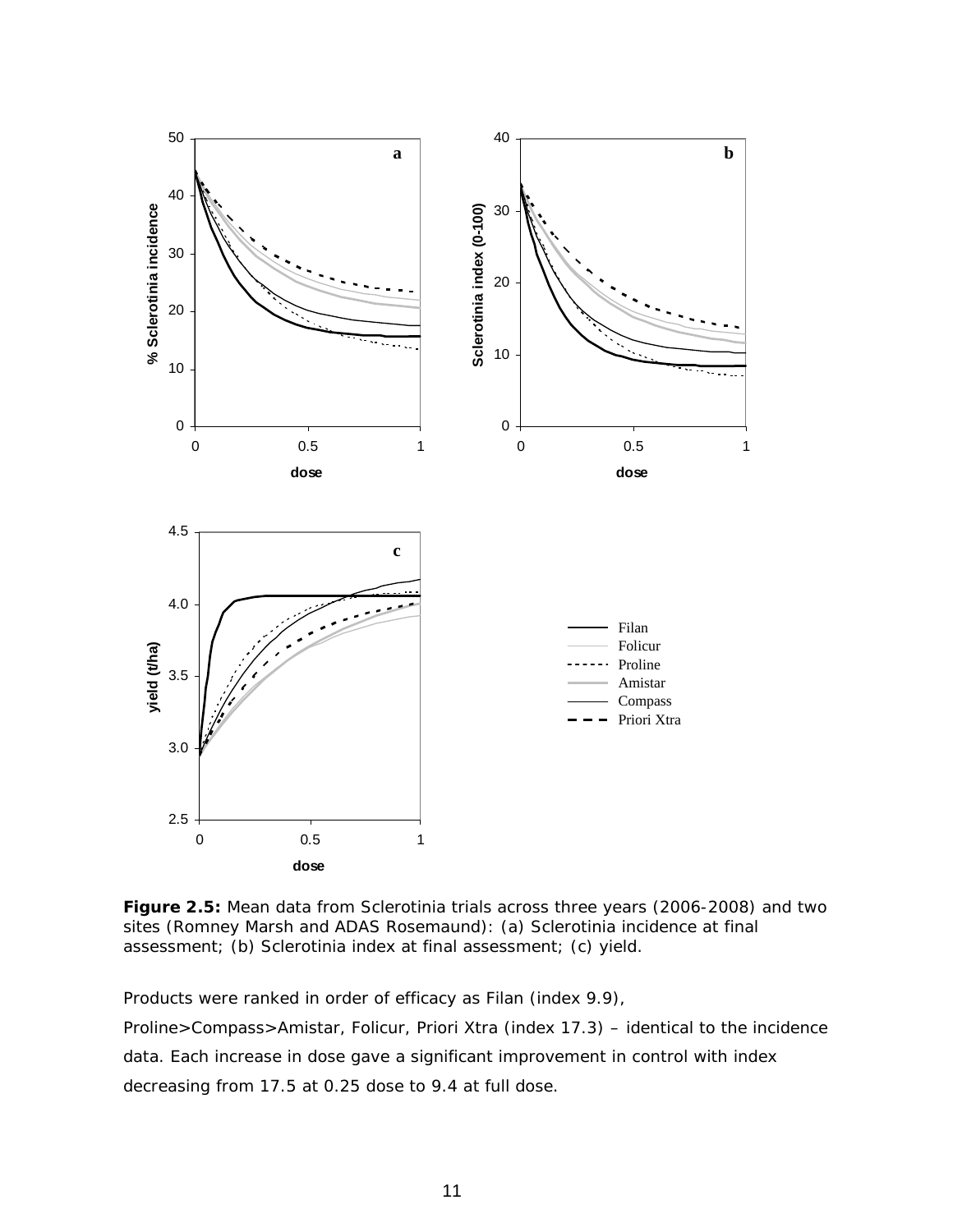The yield from Hereford sites averaged 3.97 t/ha compared with 3.68 t/ha in Kent. Products were ranked in order of yield as Filan, Compass, Proline> Priori Xtra, Amistar, Folicur Each increase in dose gave a significant improvement in control up to 0.75 dose with no additional benefit at full dose. Untreated yield at the Hereford sites was 2.56 t/ha and the mean treated yield 4.07 t/ha, a response of 1.51 t/ha. Products were ranked in the order: Filan (4.36 t/ha) > Proline, Compass > Priori Xtra, Amistar > Folicur (3.69 t/ha). There were significantly increased yields with dose up to 0.75 dose and then no further increase at full dose. The responses ranged from 1.11 t/ha at 0.25 dose up to 1.74 t/ha at 0.75 dose.

There was a significant yield response overall in Kent where untreated yield averaged 3.32 t/ha and treated yield was 3.71 t/ha. There were no significant yield differences between products (range 3.64-3.76 t/ha) or doses (range 3.63-3.74 t/ha). Clearly, products performed quite differently at the Hereford site.



**Figure 2.6:** Mean data from Sclerotinia trials across three years (2006-2008) and two sites (Romney Marsh and ADAS Rosemaund), showing Sclerotinia index (0-100) and yield (t/ha): (a) data averaged across doses for each product; (b) data averaged across products for each dose.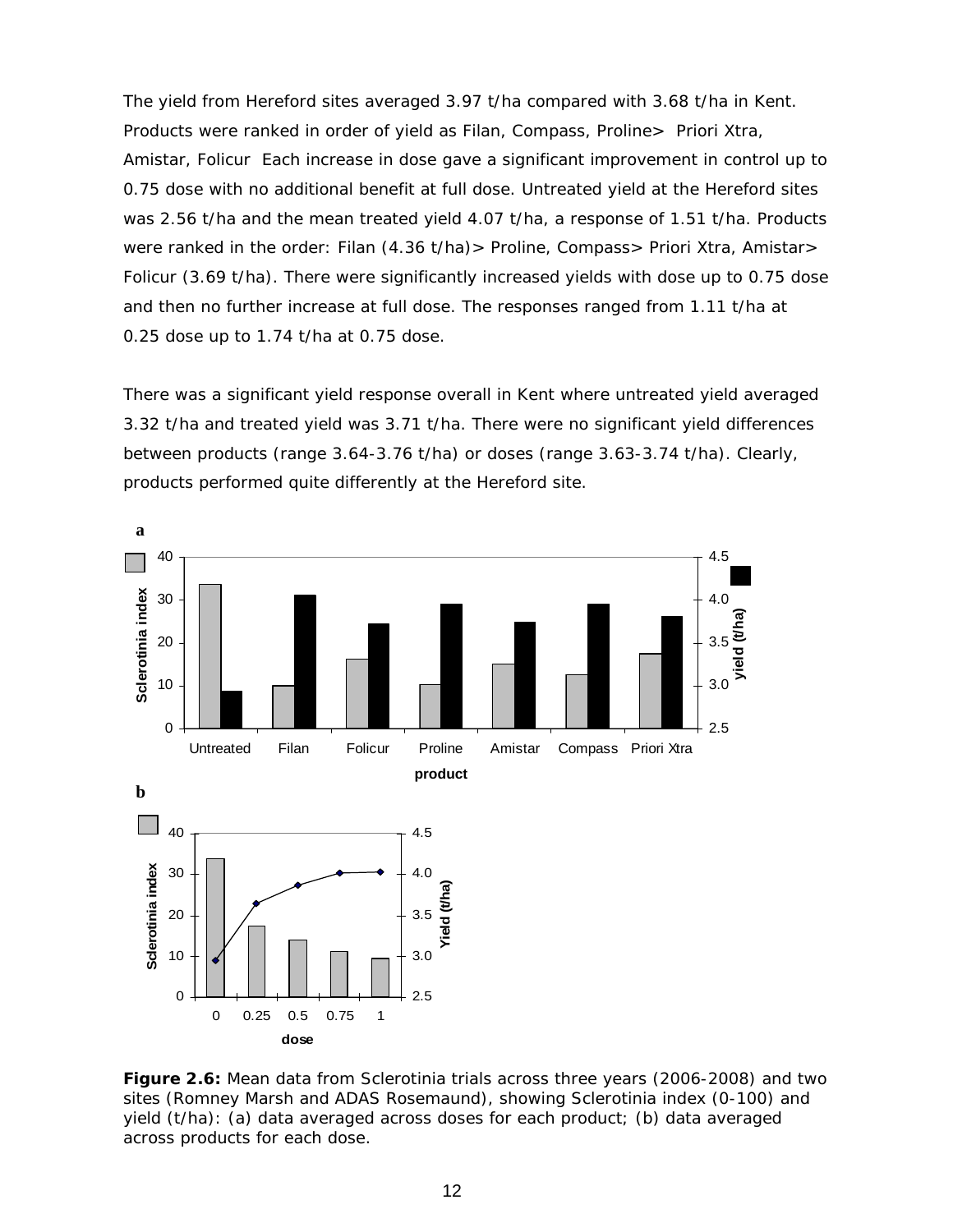## **2.5 Discussion**

Products have been exposed to testing disease pressure and the project has therefore provided detailed new information on fungicide efficacy and impact on yield. There has been previous work comparing full and half doses, but no systematic study of products for a range of doses. The oilseed rape protocols with one or two fungicide applications provide valuable yield response data as other diseases are kept at low levels by site selection or oversprays. The yield effects are important as it is clear that responses relate to both disease control and physiological effects on the plant. The latter may have positive or negative effects and influence the economic benefits of treatments.

The number of experiments completed for each disease is still small and careful interpretation of yield benefits from treatments is required before selecting appropriate doses and products for use on farms. For example, the benefits from metconazole in stem canker trials were associated with stem canker control and plant growth regulatory effects on medium to large plants in autumn and these may not occur in crops where plants are small. Similarly the benefits may be larger in dry summers if treatments lead to improved rooting at depth.

Generally, a dose at 0.5 rate is robust for phoma control and this rate is widely used on farms (Garthwaite *et al.,* 2007). The data from 2006/07 provides support for use of products at 0.75 dose where crops have early infection (including cotyledons) and have disease levels well above threshold. Data for light leaf spot control are more limited, but doses of Proline should be kept about 0.5 dose for yield response. Site and variety may also be important for the economic performance of products, though the effects of these factors are often smaller than seasonal variation which is both large and difficult to predict (see PASSWORD project, Gladders *et al*., 2006).

The sclerotinia products had similar rankings for disease control under different disease pressures at the sites in Kent and Hereford. However there were differences between these sites in dose responses for yield. If products are applied under ideal conditions or low disease pressure then it may not be possible to statistically separate commercial products.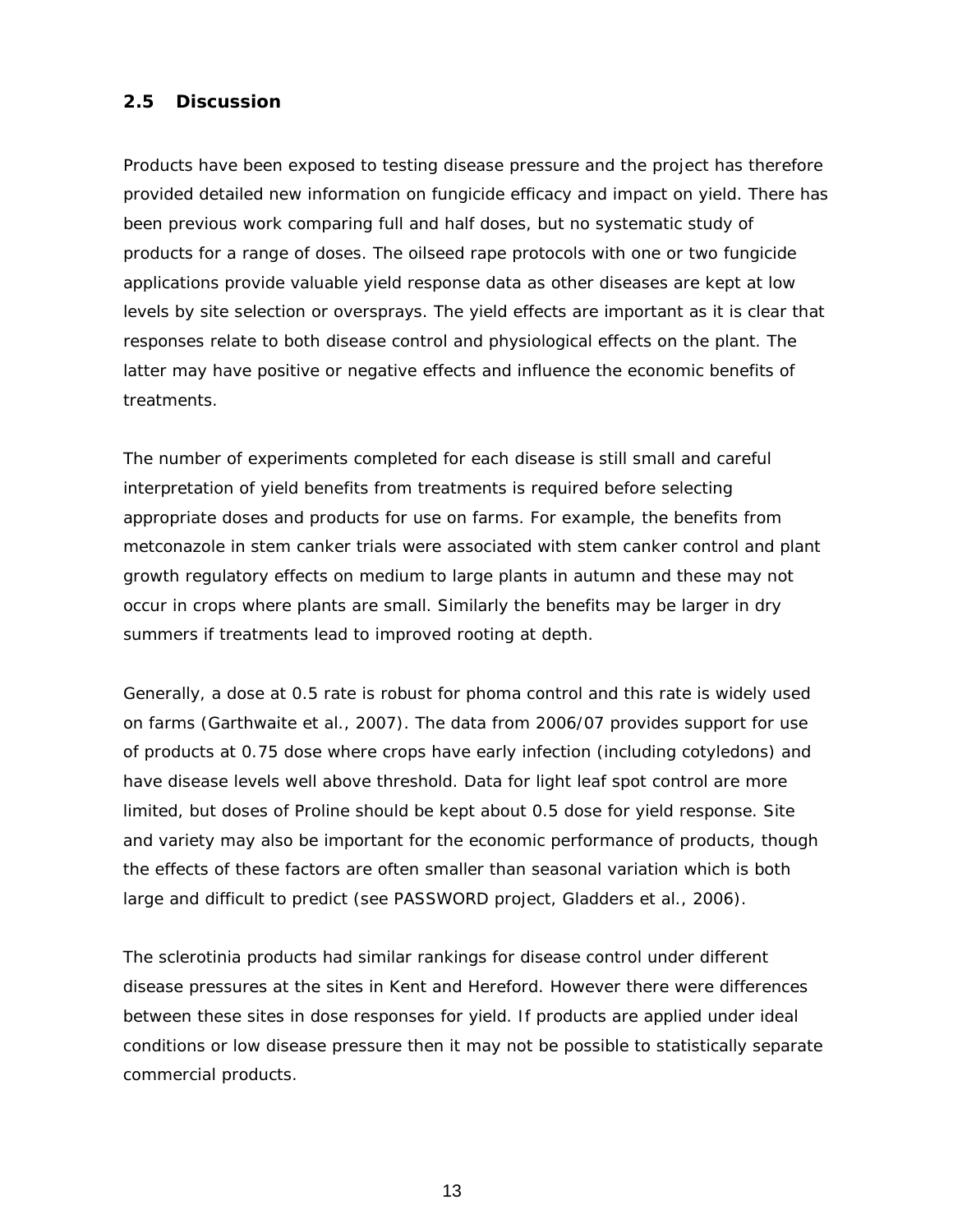## **2.6 Conclusions and implications for levy payers**

- Independent data are now available for disease control and yield response for the three most important diseases of winter oilseed rape: phoma stem canker, light leaf spot and sclerotinia stem rot.
- Under moderate or severe disease pressure, significant differences in product performance were evident for disease control and yield response. However, these differences were usually small. Under low disease pressure, there were no significant differences between product and no dose effects.
- The yield response data should be interpreted carefully in relation to disease development, disease severity, location, crop and environmental factors.
- Prothioconazole was identified as a significant new fungicide with strong performance against all three target diseases. It performed better than established products for light leaf spot control and yield in the Aberdeen area.
- All products gave good control of phoma leaf spot and stem canker. Caramba gave weaker control of stem canker than other products, but performed as well as established products on yield. Prosaro gave a higher yield than all other products except Proline and this was associated with pant growth regulatory effects as well as disease control.
- Whilst 0.5 dose was robust for phoma control, higher doses (0.75 dose) were beneficial against early and severe leaf spotting.
- Light leaf spot was difficult to control with autumn + late winter programmes. Yield was decreased by high doses of some products with plant growth regulatory activity in Scotland. Further data is required to define product and dose effects in England.
- Control of very severe sclerotinia stem rot gave yield responses of >2 t/ha, with 0.75-full dose being optimal for yield. Control of moderate epidemics resulted in smaller responses (c. 0.5 t/ha) and dose effects were not significant. The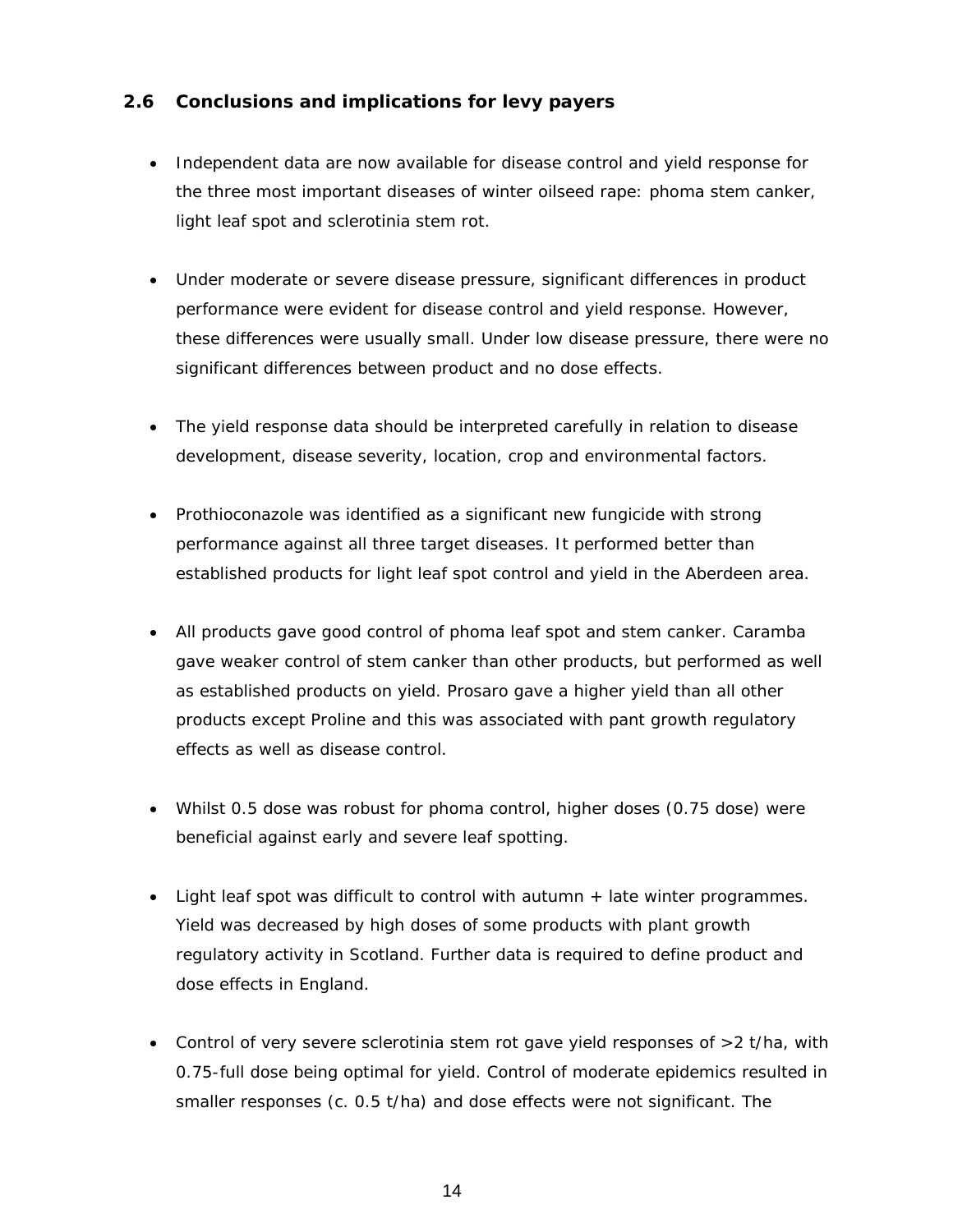economics of these treatments should also consider disease control efficacy as this affects sclerotial returns and hence future disease risk.

- Fungicides applied for sclerotinia control at early to mid-flowering did not protect crops against infection at the end of flowering. Two sprays for sclerotinia control may be required to achieve good control of sclerotinia at high risk sites.
- Up-to-date information on new products should enable strategies to protect products against the development of fungicide resistant strains to be deployed more effectively. Base-line data will enable shifts in product performance or fungicide sensitivity to be detected more readily.
- The various dose-response curves can be exploited to improve selection of fungicide treatments and improve margins over input costs.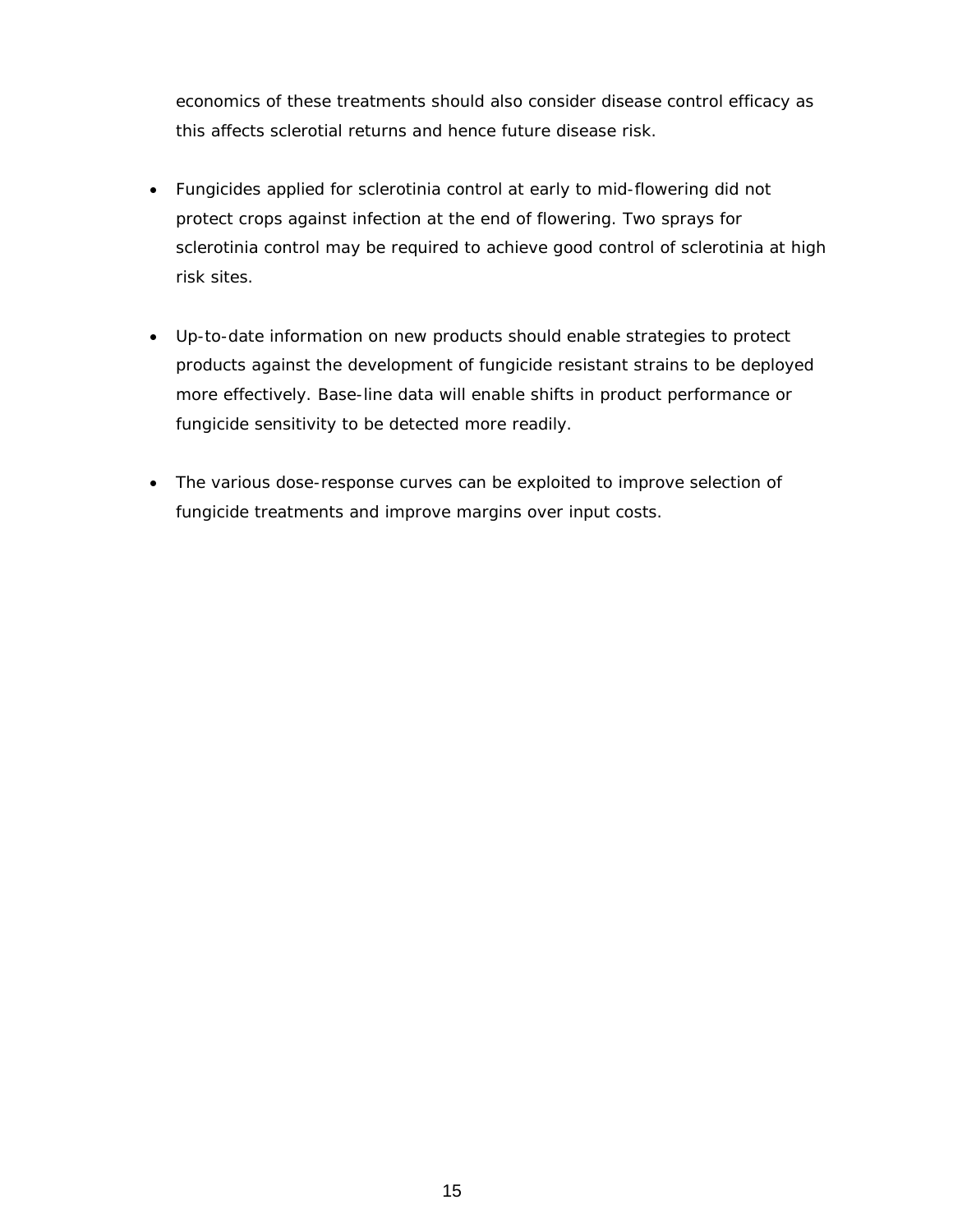## **3. TECHNICAL DETAIL**

#### **3.1 Introduction**

Fungicides are used on over 90% of winter oilseed rape crops and total expenditure by farmers is about £12 million per annum. Diseases are estimated to cause losses of up to £80 million per annum (Fitt *et al*., 1997) and effective management requires integration of resistant cultivars, agronomic factors and fungicides. Cultivar resistance alone has not provided adequate control of stem canker (*Leptosphaeria maculans*) and light leaf spot (*Pyrenopeziza brassicae*) (Gladders *et al*., 1998a) and fungicides are required in most years to prevent significant loss of yield. In addition, cultivar resistance has not been durable on widely-grown cultivars. There is no cultivar resistance to sclerotinia stem rot (*Sclerotinia sclerotiorum)* and fungicide use against it has increased after the 2007 epidemic (Gladders *et al*., 2008). Cultivar resistance alone has not provided adequate control of stem canker and light leaf spot (Gladders *et al*., 1998a) and fungicides are required in most years to prevent significant loss of yield. In addition, cultivar resistance has not been durable on widely grown cultivars. Resistance to stem canker based on a single major gene has been overcome within three years of commercial production in both France and Australia (Sprague *et al*., 2005). Fungicides are therefore an important part of disease management when disease pressure is high. Their contribution and value is expected to increase if minimum tillage and more intensive rotations (e.g. alternating first wheat crops and winter oilseed rape) are more widely adopted. Fungicide treatments are very costeffective if their use is optimised for product, dose and timing (Gladders *et al*., 1998a; 1998b; 2004).

Phoma stem canker (*Leptosphaeria maculans*), light leaf spot (*Pyrenopeziza brassicae*) and stem rot (*Sclerotinia sclerotiorum*) are the most damaging diseases of oilseed rape in the UK (Fitt *et al.,* 1997 and see disease surveys at www.cropmonitor.co.uk). Cultivars with good resistance to stem canker and light leaf spot are available, but there are no cultivars available with resistance to stem rot. Fungicides are widely used to control these diseases. In 2006, 94% of oilseed crops were sprayed with fungicide and treated crops received an average of 2.1 spray applications and 3.0 active ingredients (Garthwaite *et al*., 2007). The annual cost of fungicides applied to oilseed rape in the UK is now at least £15 million. Understanding the effectiveness of fungicide products for disease control and effects on yield is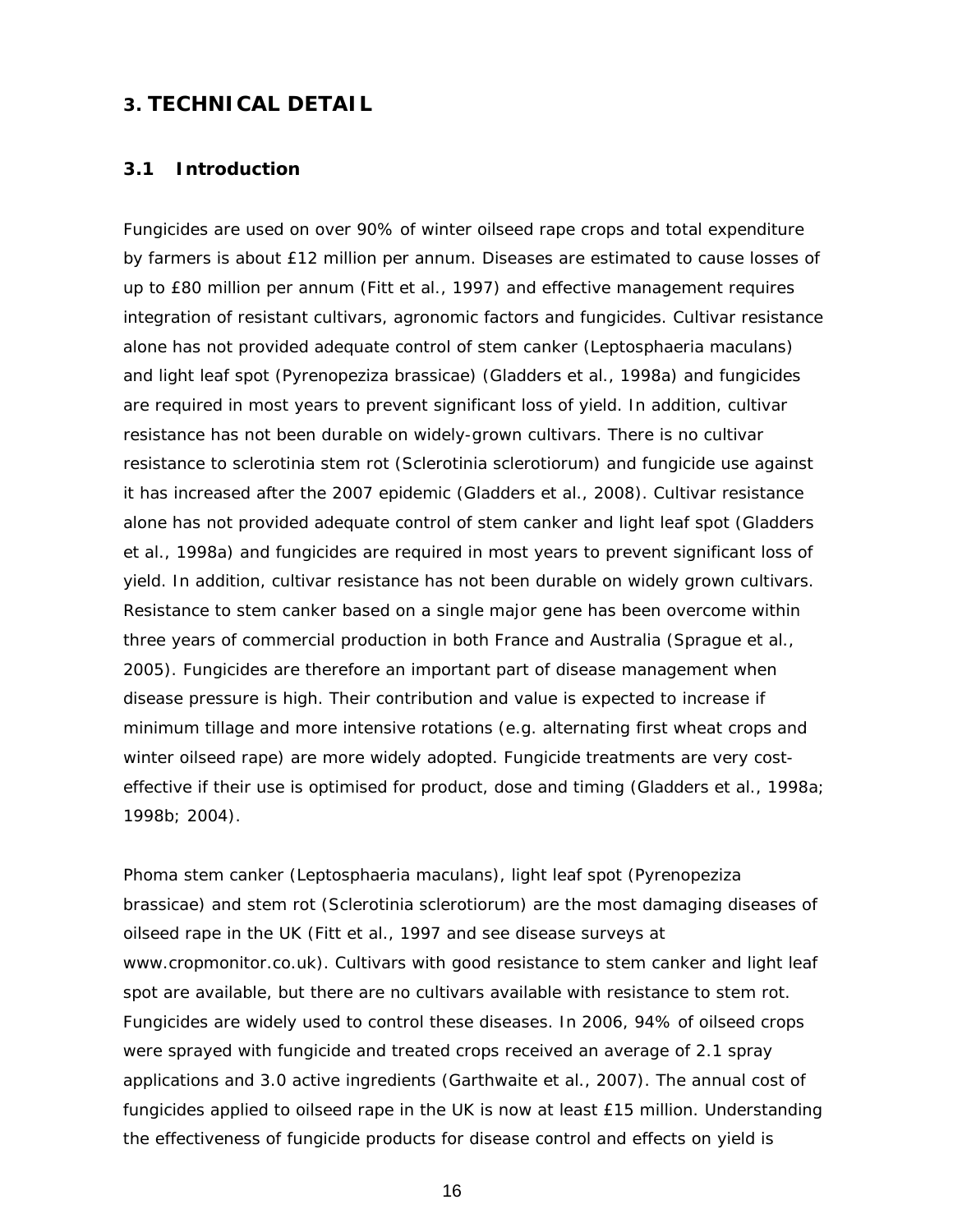important for decision making. This is particularly important for new products as they are taken up quickly by farmers (Hardwick *et al*., 2002). This paper reviews fungicide performance studies of the main commercial products against stem canker, light leaf spot and stem rot from the second year of a three year study of products used on oilseed rape.

Recent research has focussed on timing of treatments at half dose and this has identified the importance of autumn sprays for control of phoma leaf spot (and hence the canker phase) and early control of light leaf spot (Gladders *et al*., 2004). For light leaf spot, fungicides applied in spring can produce benefits of >1 t/ha. Fungicides are used on about 40% of crops for sclerotinia control, but many treatments are not directly cost-effective because yield responses are small. There is strong interest from farmers to use low doses of fungicide, but no recent independent data to confirm their effectiveness. The Defra Pesticide Usage survey of 2002 showed that the major fungicides in oilseed rape were used at 0.51 to 0.60 of full label dose (Garthwaite *et al*., 2003), though doses above 0.5 are often associated with plant growth regulation or severe light leaf spot. Cereal fungicides are assessed prior to commercial use in the Appropriate Fungicide Doses Network (HGCA Project 2496) with dose response curves widely promoted to the industry. There is no comparable data for oilseed rape fungicides in England (and only for two fungicides against light leaf spot in Scotland from OS63).

A number of new fungicides have recently been launched or are under development for oilseed rape and independent appraisal is now timely. There is concern that existing fungicides are likely to be affected by fungicide resistant strains (e.g. light leaf spot and triazoles in Scotland (Burnett, 2003); mbc resistance is widespread in sclerotinia in France (Penaud et al., 2003) and therefore new fungicide chemistry is required for effective resistance management strategies. There are potential benefits from fungicides affecting the physiology of the crop through plant growth regulation, improved rooting and canopy greening effects. Such effects may affect the profitability of treatments and independent information is required to guide farmers on the likely occurrence of these benefits.

There have been some previous studies to compare fungicides, though some of these were done over 10 years ago. Previous projects funded by HGCA have comparisons of fungicides mainly at full and half dose (e.g. Project Report OS28: Roles of varieties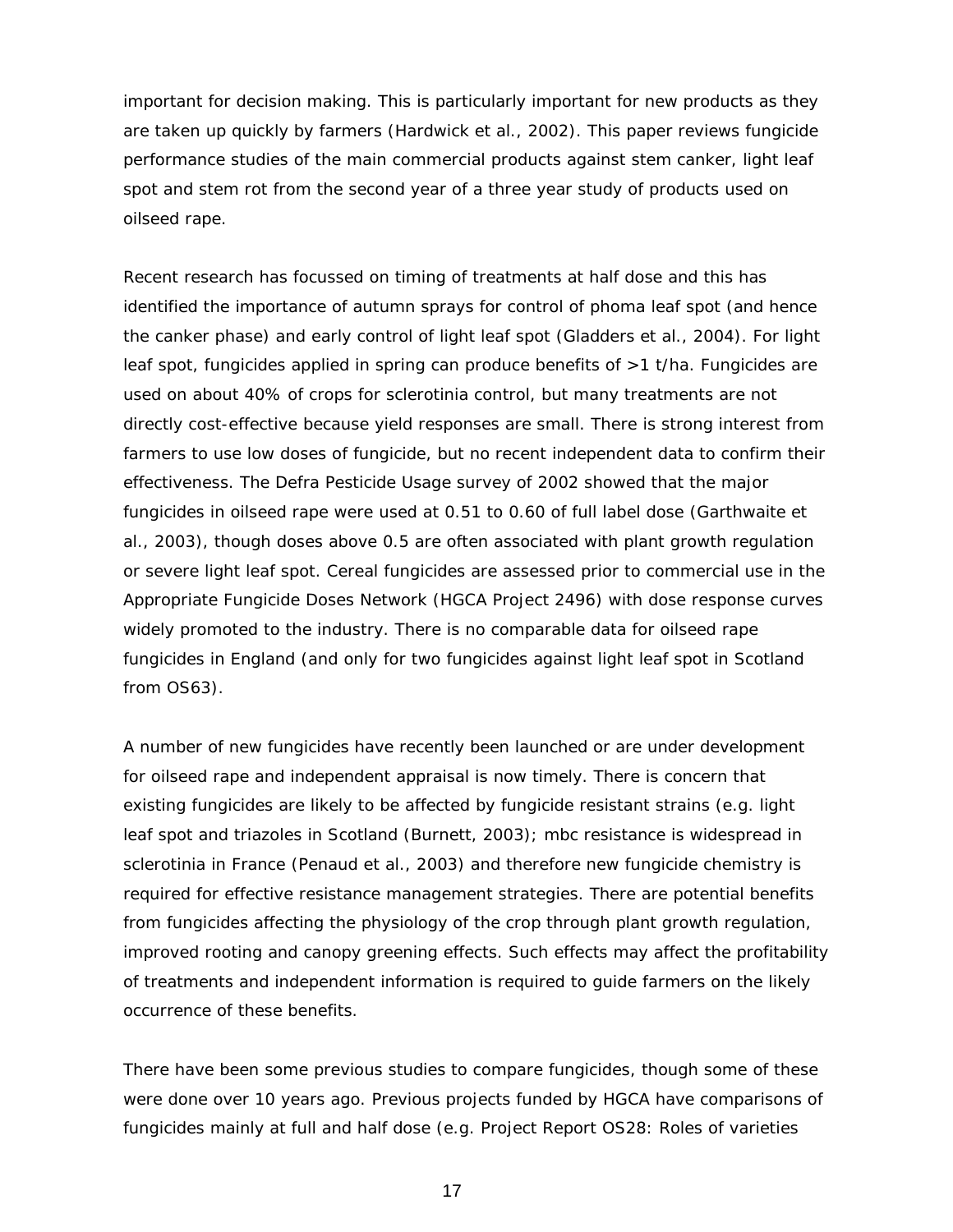and fungicides in managing light leaf spot and canker in winter oilseed rape (reported in 1998); Project Report OS63: Light leaf spot (*Pyrenopeziza brassicae*) in oilseed rape: extent of triazole resistance in Scotland; fungicide strategies (reported in 2003) (light leaf spot data is from Scotland only). Defra-funded studies on dose and number of applications targeted stem canker during 1993-1997 (Gladders *et al*., 1998b). Agrochemical manufacturers have sponsored some experiments with new fungicides, but commercial comparisons are usually at full dose. The project will be supported by manufacturers providing new products for inclusion against individual pathogens. New fungicide products to evaluate in this project include Amistar, Caramba (for phoma and light leaf spot), Charisma, Filan, Proline, Prosaro and numbered products awaiting approval. Standard products included Folicur, Plover and Punch C.

Guidance on disease management and use of fungicides has been developed in the PASSWORD decision support system. Users have identified fungicide product and dose information as an important additional requirement (Gladders *et al*., 2004) Datasets available for fungicides are limited to only two or three products per disease and these do not have dose-response curves. Opportunities to reduce fungicide dose will depend on careful characterisation of curative and protectant activity against individual diseases and the ability to define requirements from a full dose-response curve. Fungicides on oilseed rape also have physiological effects on crop growth and this can result in positive or negative effects on yield. Provision of yield data is therefore an important part of the project. It is important that farmers have up-to-date information on new and existing fungicide products. This project is the first systematic study of fungicide performance in relation to products and dose.

## **3.1.1 Objectives**

The overall aim of the project was to determine the dose-response activity of new and standard fungicides against the major diseases of oilseed rape.

To determine the most appropriate fungicide dose for disease control and yield response for situations with: i) Phoma leaf spot and stem canker, ii) Light leaf spot and iii) Sclerotinia stem rot.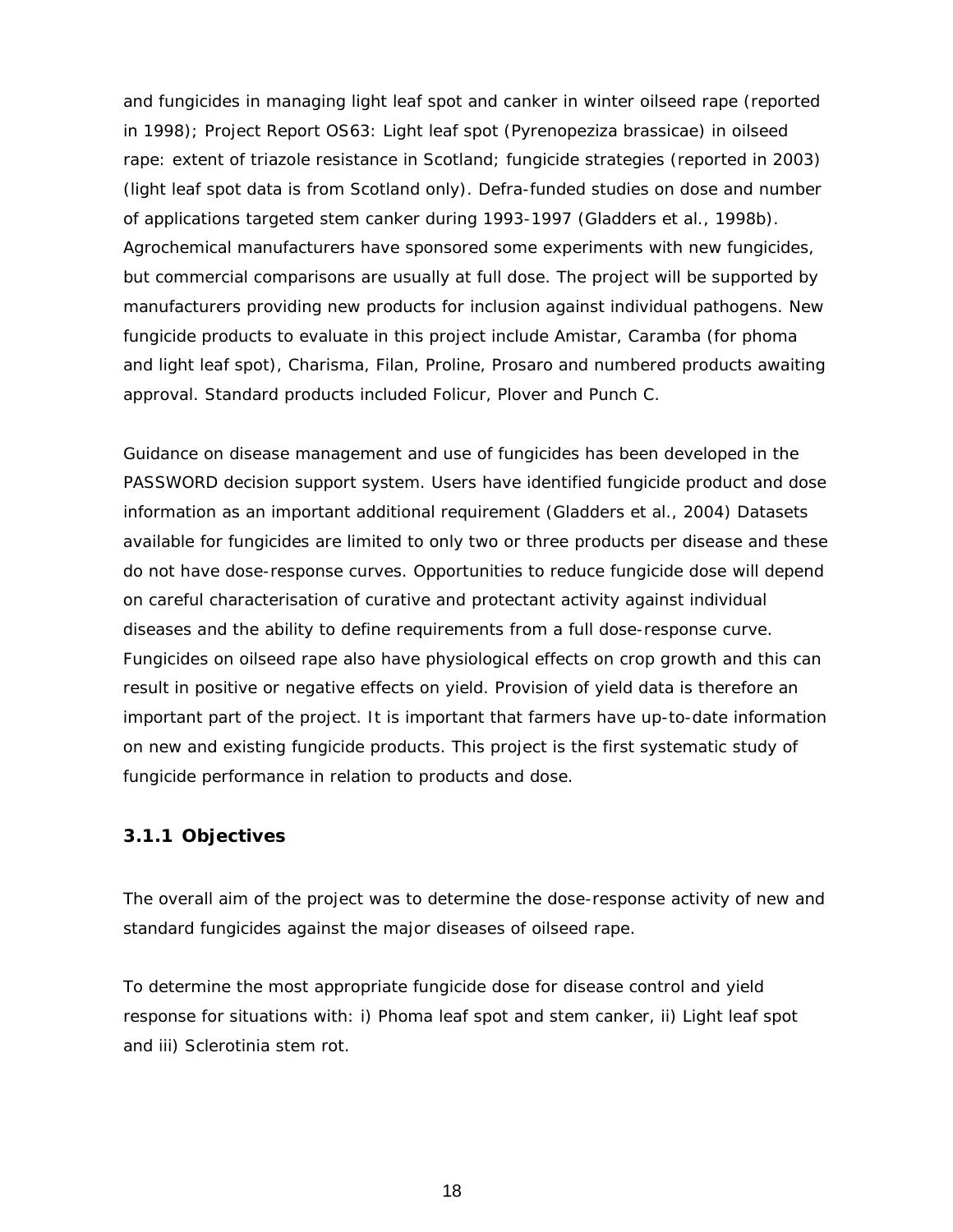## **3.2 Materials & Methods**

Field experiments were done in farm crops of susceptible cultivars against phoma stem canker, light leaf spot and sclerotinia stem rot in three harvest years 2006 2007 and 2008 (Table 1). The test fungicides (see Tables 2 and 3) were applied at 0.25, 0.50, 0.75 and 1.00 (full label), doses were applied in 200 litres water/ha by OPS knapsack sprayer to plots (40-60m<sup>2</sup>) when phoma experiments had 10-20% plants affected or by appropriate growth stage for other diseases (Table 1). There was threefold replication of seven different fungicides (eight products were tested at light leaf spot sites) and a double untreated control. Unregistered fungicides in these experiments have been included under an HGCA code, though details will be disclosed in future when products are registered for use on oilseed rape.

Foliar diseases were assessed on 10 plants per plot 6-8 weeks after treatments and pre-harvest on 25 plants/plot (phoma sites), 100 plants/plot (stem rot sites) or using whole plot methods (light leaf spot site). At least three assessments were made on light leaf spot experiments. Disease control was evaluated using incidence (% of plants affected), % leaf area affected and stem disease index (0-100 where individual plants are scored on a 0-4 index:  $0 =$  no disease and  $4 =$  dead) data. Plots were combine harvested and yields adjusted to 91% dry matter.

Statistical analyses were done using Genstat with curve fitting using a negative exponential function (Paveley *et al.,* 2003). Curves for individual products show the unfitted data points and the fitted line. On occasion, a satisfactory line could not be fitted and only unfitted values are shown. Significant differences between treatments in statistical analyses are indicated by asterisks (\*) using the following notation:  $P < 0.001 =$ \*\*\*,  $P < 0.01 =$ \*\*,  $P < 0.05 =$ \*,  $n_s =$  not significant.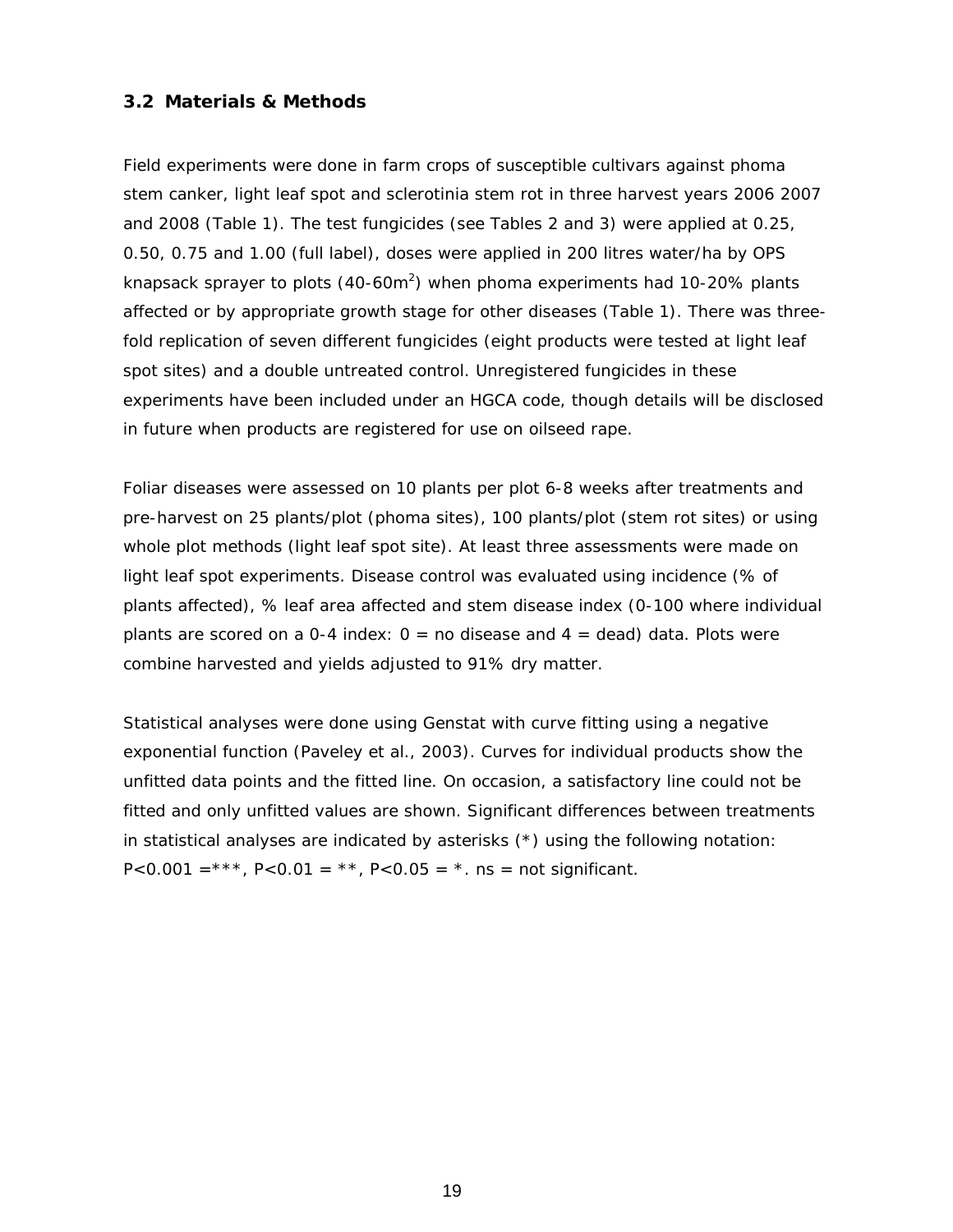| Year | Target      | Location      | Date sown;      | Cultivar  | Application date     |
|------|-------------|---------------|-----------------|-----------|----------------------|
|      | disease     |               | harvested       |           | (growth stage)       |
| 2006 | Phoma       | Boxworth,     | 27 August 2005; | Labrador  | 18 October, GS 1,5-  |
|      | stem canker | Cambs         | 20 July 2006    |           | 1,6                  |
|      |             |               |                 |           | 13 December, GS 1,14 |
| 2006 | Phoma       | Terrington,   | 7 September     | Winner    | 1 November, GS 1,5-  |
|      | stem canker | Norfolk       | 2005;           |           | 1,6                  |
|      |             |               | 18 July 2006    |           | 19 December, GS 1,12 |
| 2006 | Light leaf  | Inverurie,    | 1 September     | Castille  | 9 November, GS 1,4-  |
|      | spot        | Aberdeen      | 2006;           |           | 1,8                  |
|      |             |               | 10 August 2007  |           | 20 April, GS 3,3     |
| 2006 | Sclerotinia | Ocle Pychard, | 1 September     | Lioness   | 6 May (4,5)          |
|      | stem rot    | Herefordshire | 2005;           |           |                      |
|      |             |               | 21 July 2006    |           |                      |
| 2006 | Sclerotinia | Romney        | 31 August 2005; | Es Astrid | 11 April (4,2)       |
|      | stem rot    | Marsh, Kent   | 26 July 2006    |           |                      |
| 2007 | Phoma       | Boxworth,     | 4 September     | Winner    | 12 October, GS 1,5-  |
|      | stem canker | Cambs         | 2006;           |           | 1,6                  |
|      |             |               | 17 July 2007    |           | 18 December, GS 1,14 |
| 2007 | Phoma       | Terrington,   | 10 September    | Winner    | 13 October, GS 1,5-  |
|      | stem canker | Norfolk       | 2006;           |           | 1,6                  |
|      |             |               | 27 July 2007    |           | 20 November, GS 1,8  |
| 2007 | Light leaf  | Blackburn,    | 1 September     | Castille  | 7 November, GS 1,6-  |
|      | spot        | Aberdeen      | 2006;           |           | 1,8                  |
|      |             |               | 10 August 2007  |           | 7 March, GS 2,1      |
| 2007 | Sclerotinia | Weobley,      | 1 September     | Catalina  | 11 April (4,3)       |
|      | stem rot    | Herefordshire | 2006;           |           |                      |
|      |             |               | 3 August 2007   |           |                      |
| 2007 | Sclerotinia | Romney        | 1 September     | Castille  | 11 April (4,2)       |
|      | stem rot    | Marsh, Kent   | 2006;           |           |                      |
|      |             |               | 24 July 2007    |           |                      |
| 2008 | Phoma       | Boxworth,     | 20 August 2007; | Winner    | 24 October, GS 1,7   |
|      | stem canker | Cambs         | 29 July 2008    |           | 12 December, GS      |
|      |             |               |                 |           | $1, 10 - 1, 15$      |
| 2008 | Phoma       | Terrington,   | 28 August 2007; | Winner    | 1 November, GS 1,8   |
|      | stem canker | Norfolk       | 1 August 2008   |           | 13 December, GS 1,11 |
| 2008 | Light leaf  | Ellon,        | 1 September     | Castille  | 14 November, GS 1,6- |
|      | spot        | Aberdeen      | 2006;           |           | 1,8                  |
|      |             |               | 10 August 2007  |           | 3 March, GS 2,1      |
| 2008 | Light leaf  | High          | 6 September     | Castille  | 26 November, GS 1,3  |
|      | spot        | Mowthorpe     | 2007;           |           | 27 March, GS 2,0     |
|      |             | Malton,       | 16 September    |           |                      |
|      |             | N. Yorks      | 2008            |           |                      |
| 2008 | Sclerotinia | Weobley,      | 4 September     | Castille  | 1 May (4,5)          |
|      | stem rot    | Herefordshire | 2007;           |           |                      |
|      |             |               | 14 August 2008  |           |                      |
| 2008 | Sclerotinia | Romney        | 7 September     | Es Astrid | 25 April (4,4)       |
|      | stem rot    | Marsh, Kent   | 2007;           |           |                      |
|      |             |               | 24 July 2008    |           |                      |

|  |  |  |  | Table 1: Sites, cultivars and treatment dates for fungicide experiments in 2006-2008. |
|--|--|--|--|---------------------------------------------------------------------------------------|
|  |  |  |  |                                                                                       |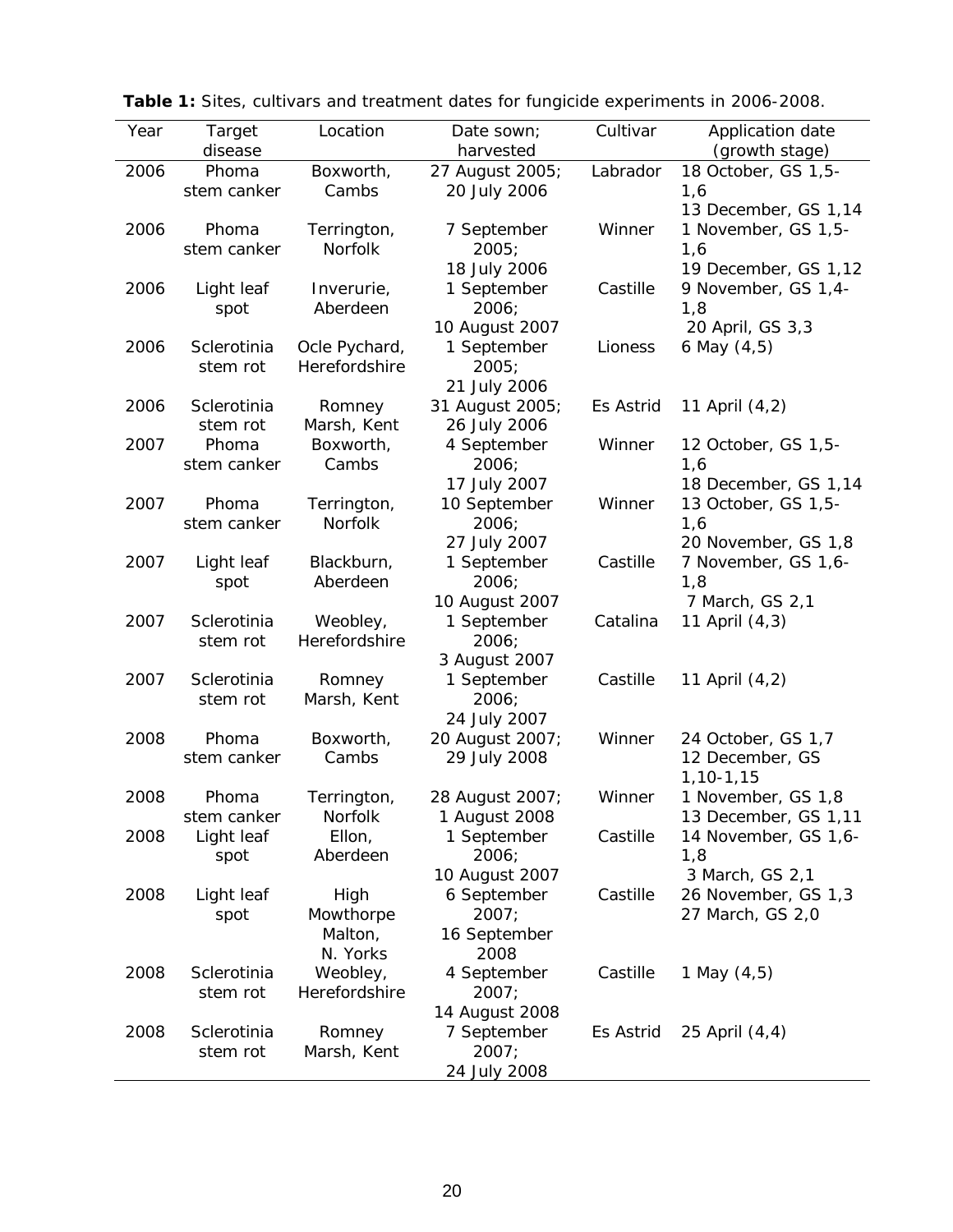| Fungicide<br>product<br>(designation<br>in reports) | Full dose  | Active ingredient                | Experiments (2006-<br>2008 unless indicated<br>otherwise)<br>$P =$ phoma sites<br>$L =$ light leaf spot sites |
|-----------------------------------------------------|------------|----------------------------------|---------------------------------------------------------------------------------------------------------------|
| Caramba                                             | $1.2$ I/ha | Metconazole $(60g L-1)$          | $P+L$                                                                                                         |
| Charisma                                            | $1.5$ I/ha | Famoxadone+ flusilazole          | $P+L$                                                                                                         |
|                                                     |            | $(100+106.7g L^{-1})$            |                                                                                                               |
| Folicur                                             | $1.0$ I/ha | Tebuconazole $(250g L^{-1})$     | L                                                                                                             |
| Plover                                              | $0.5$ I/ha | Difenoconazole (250g $L^{-1}$ )  | P                                                                                                             |
| Proline                                             | $0.7$ I/ha | Prothioconazole (250q $L^{-1}$ ) | $P+L$                                                                                                         |
| Prosaro                                             | $1.0$ I/ha | Prothioconazole +                | $P+L$                                                                                                         |
|                                                     |            | tebuconazole $(125+125g L-1)$    |                                                                                                               |
| Punch C (or                                         | $0.8$ I/ha | Carbendazim + flusilazole        | $P+L$                                                                                                         |
| Contrast)                                           |            | $(125+250q L^{-1})$              |                                                                                                               |
| HGCAOSR1                                            | $2.0$ I/ha | Not disclosed                    | P 2006                                                                                                        |
| HGCAOSR2                                            | $0.5$ I/ha | Not disclosed                    | L 2006 and 2007                                                                                               |
| HGCAOSR4                                            | $0.5$ I/ha | Not disclosed                    | P+L 2007and 2008                                                                                              |
| HGCAOSR5                                            | 1.25 I/ha  | Not disclosed                    | L 2008 only                                                                                                   |

**Table 2:** Fungicide products, full doses and active ingredients used in experiments for phoma and light leaf spot 2006-2008.

**Table 3:** Fungicide products, full doses and active ingredients used in experiments for sclerotinia 2006-2008.

| Fungicide product     | Full dose   | Active ingredient                                  |
|-----------------------|-------------|----------------------------------------------------|
| (designation in trial |             |                                                    |
| plans and reports)    |             |                                                    |
| Amistar               | $1.0$ I/ha  | Azoxystrobin (250g $L^{-1}$ )                      |
| Compass               | $3.0$ I/ha  | Iprodione + thiophanate methyl $(167+167q L^{-1})$ |
| Filan                 | $0.5$ kg/ha | Boscalid (500g $kg^{-1}$ )                         |
| Folicur               | $1.0$ I/ha  | Tebuconazole (250g $L^{-1}$ )                      |
| Proline               | $0.7$ I/ha  | Prothioconazole (250g $L^{-1}$ )                   |
| Priori Xtra           | $1.0$ I/ha  | Azoxystrobin + cyproconazole $(200+80g L^{-1})$    |
| HGCAOSR2              | $0.5$ I/ha  | Not disclosed                                      |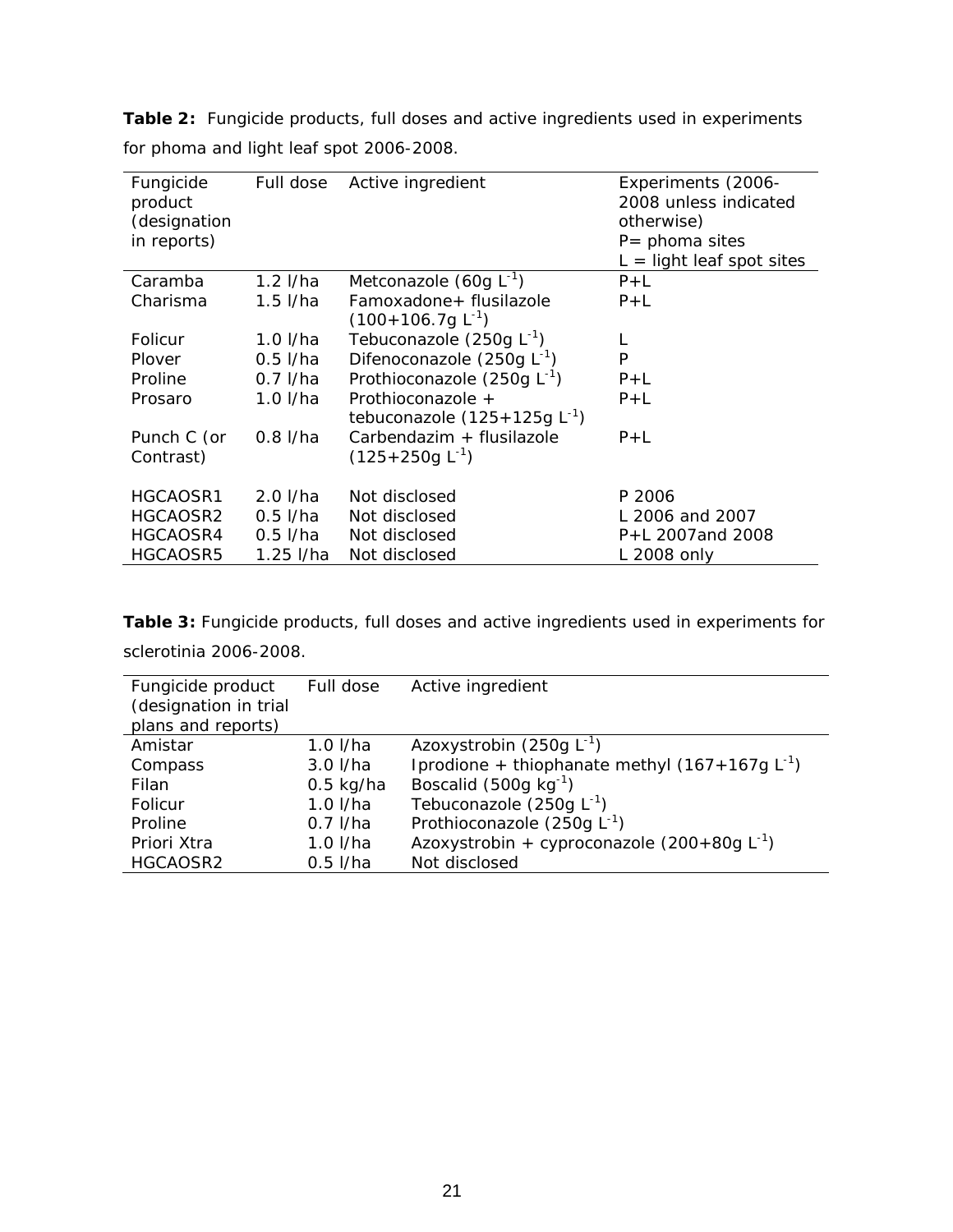## **3.3 Results**

A total of 16 experiments were completed in this project during harvest years 2006 to 2008. Disease data was obtained from all experiments and disease severity was moderate to high in 14 experiments (Table 4). Yield data was obtained from 15 experiments and significant responses to the fungicide treatments were recorded at 10 sites (Table 5). The response to fungicide treatments was generally related to disease severity, with the largest responses (c. 2 t/ha) being obtained where sclerotinia stem rot was very severe. When data for three years was combined, disease control and yield responses to fungicide treatment were all highly significant for each disease (Table 6).

Product, dose and the interaction of product x dose effects are summarised in Table 7. Replication of treatments usually differed from that of the untreated control and different standard errors apply for untreated v product or dose comparisons and where products or doses are compared. Product differences were evident in all experiments except for the sclerotinia experiment in Kent in 2006 and the phoma experiments at Boxworth and Terrington in 2008. Dose effects were significant in all experiments except for the light leaf spot sites at Aberdeen in 2007 and High Mowthorpe in 2008. The interaction of product x dose was only significant for yield in the light leaf spot experiment in 2006 and sclerotinia experiments in Hereford in 2006 and 2008 (Table 7) and disease control in Kent in 2008 (Table 6).

The cross-site analyses for each disease identified highly significant differences between products and doses (Table 8). There were significant differences in yield responses between products for all diseases though no differences were found in subset of sclerotinia experiments on the Romney Marsh (Table 9). There were significant effects of dose on yield at phoma and sclerotinia sites, but no dose effects against light leaf spot. The light leaf spot yields are based only two years data and are too limited to draw firm conclusions about dose effects. Fungicide x dose interactions were significant for yield and sclerotinia in the overall six site analysis and at the Hereford site (Table 9).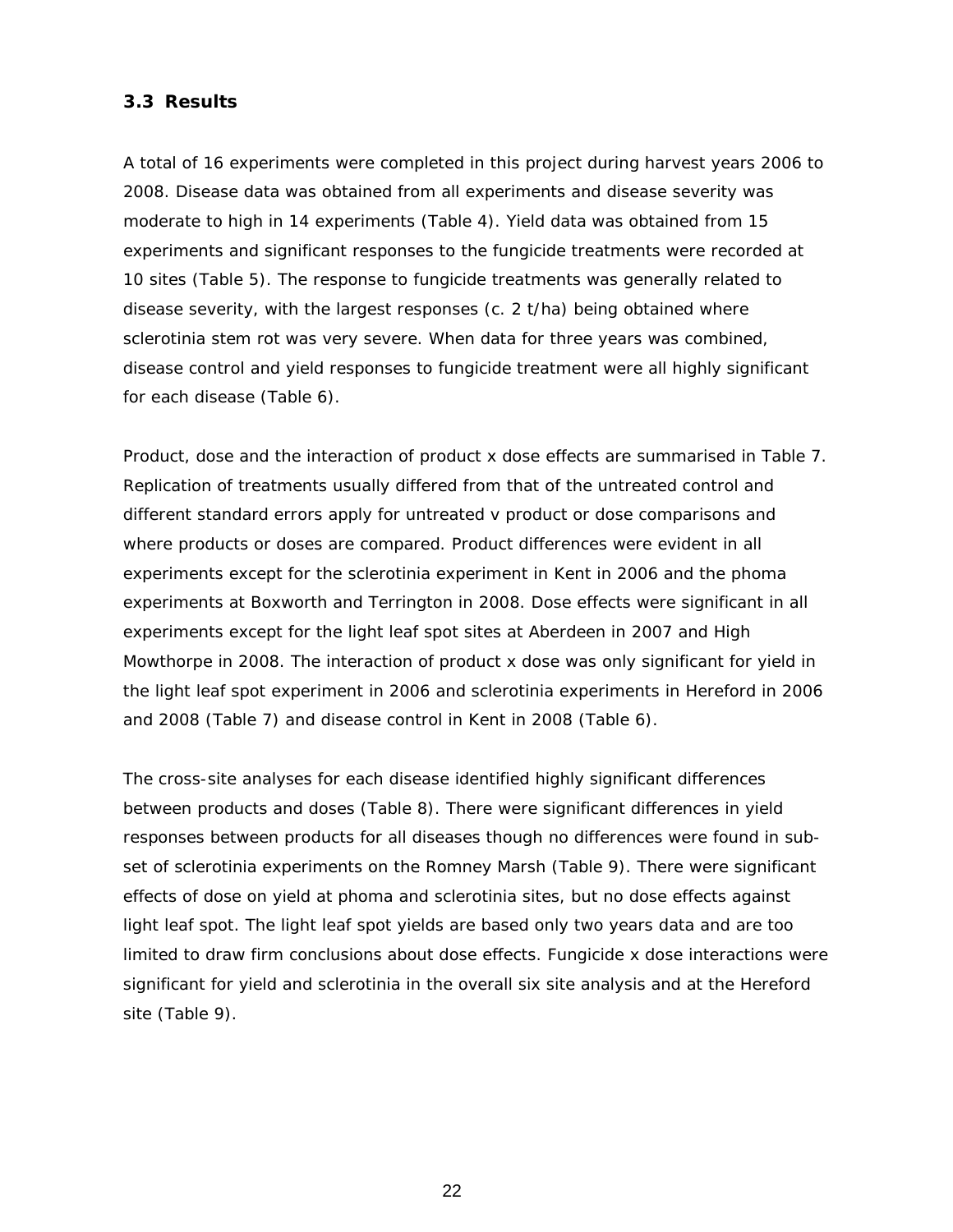|      |             | treatments for individual fungicide experiments in 2000-2000. |                       |            |           |           |  |
|------|-------------|---------------------------------------------------------------|-----------------------|------------|-----------|-----------|--|
| Year | Target      | Location                                                      | <b>Disease</b>        |            | Yield     |           |  |
|      | disease     |                                                               | Severity <sup>1</sup> |            | (t/ha)    |           |  |
|      |             |                                                               | Untreated             | Treated    | Untreated | Treated   |  |
| 2006 | Phoma stem  | Boxworth,                                                     | 40.83                 | $17.71***$ | 4.06      | 4.28ns    |  |
|      | canker      | Cambs                                                         |                       |            |           |           |  |
| 2006 | Phoma stem  | Terrington,                                                   | 55.67                 | $26.36***$ | 3.38      | $3.83***$ |  |
|      | canker      | Norfolk                                                       |                       |            |           |           |  |
| 2006 | Light leaf  | Inverurie,                                                    | 12.32                 | $6.10***$  | 3.18      | $3.54***$ |  |
|      | spot        | Aberdeen                                                      |                       |            |           |           |  |
| 2006 | Sclerotinia | Ocle Pychard,                                                 | 18.46                 | $4.10***$  | 3.69      | $4.34***$ |  |
|      | stem rot    | Herefordshire                                                 |                       |            |           |           |  |
| 2006 | Sclerotinia | Romney Marsh,                                                 | 2.10                  | 1.32ns     | 3.47      | 3.59ns    |  |
|      | stem rot    | Kent                                                          |                       |            |           |           |  |
| 2007 | Phoma stem  | Boxworth,                                                     | 60.50                 | $34.36***$ | 2.90      | $3.36***$ |  |
|      | canker      | Cambs                                                         |                       |            |           |           |  |
| 2007 | Phoma stem  | Terrington,                                                   | 49.33                 | 24.26***   | 3.04      | $3.39*$   |  |
|      | canker      | Norfolk                                                       |                       |            |           |           |  |
| 2007 | Light leaf  | Blackburn,                                                    | 13.02                 | $5.74***$  | 3.73      | 3.80ns    |  |
|      | spot        | Aberdeen                                                      |                       |            |           |           |  |
| 2007 | Sclerotinia | Weobley,                                                      | 81.75                 | $32.21***$ | 2.18      | $4.16***$ |  |
|      | stem rot    | Herefordshire                                                 |                       |            |           |           |  |
| 2007 | Sclerotinia | Romney Marsh,                                                 | 29.58                 | $6.01***$  | 2.79      | $3.37*$   |  |
|      | stem rot    | Kent                                                          |                       |            |           |           |  |
| 2008 | Phoma stem  | Boxworth,                                                     | 25.00                 | $13.18***$ | 3.50      | 3.79ns    |  |
|      | canker      | Cambs                                                         |                       |            |           |           |  |
| 2008 | Phoma stem  | Terrington,                                                   | 32.83                 | $4.03***$  | 4.09      | $4.41***$ |  |
|      | canker      | <b>Norfolk</b>                                                |                       |            |           |           |  |
| 2008 | Light leaf  | Ellon,                                                        | 8.25                  | $4.74***$  | No yield  |           |  |
|      | spot        | Aberdeen                                                      |                       |            | data      |           |  |
| 2008 | Light leaf  | <b>High Mowthorpe</b>                                         | 1.22                  | $0.46$ **  | 2.57      | $2.72$ ns |  |
|      | spot        | Malton, N. Yorks                                              |                       |            |           |           |  |
| 2008 | Sclerotinia | Weobley,                                                      | 45.83                 | $18.91***$ | 1.82      | $3.72***$ |  |
|      | stem rot    | Herefordshire                                                 |                       |            |           |           |  |
| 2008 | Sclerotinia | Romney Marsh,                                                 | 26.08                 | $16.44***$ | 3.71      | $4.17**$  |  |
|      | stem rot    | Kent                                                          |                       |            |           |           |  |

| <b>Table 4:</b> Disease severity and yield for untreated controls and mean of all fungicide |  |
|---------------------------------------------------------------------------------------------|--|
| treatments for individual fungicide experiments in 2006-2008.                               |  |

<sup>1</sup> Disease index (0-100) for stem canker and sclerotinia stem rot pre-harvest; % leaf area affected for light leaf spot (mean of three assessments per year in Scotland)

*P*<0.001 =\*\*\*, *P*<0.01 = \*\*, *P*<0.05 = \*. ns = not significant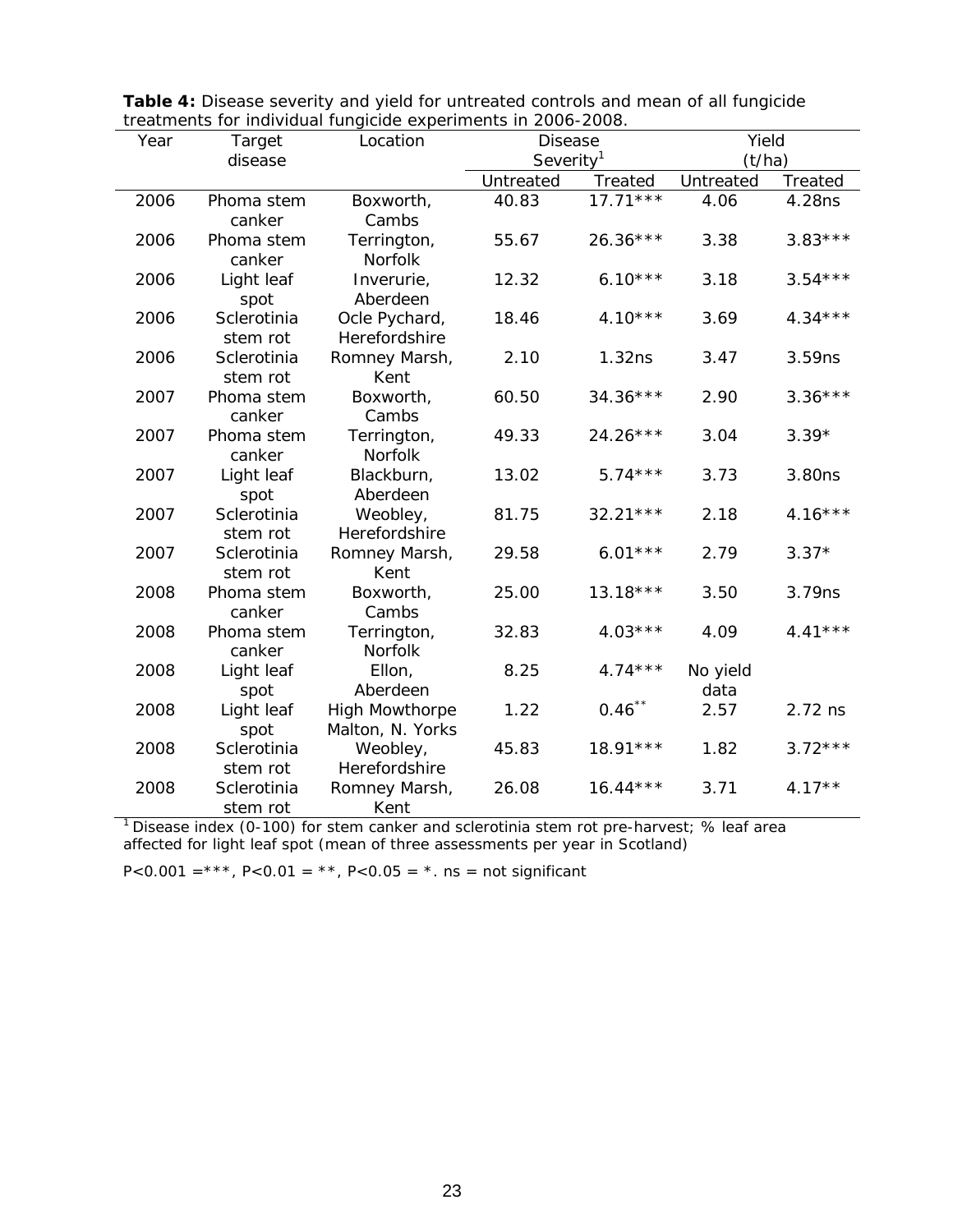| Year      | Target      | Location                      | <b>Disease</b>        |            | Yield     |           |
|-----------|-------------|-------------------------------|-----------------------|------------|-----------|-----------|
|           | disease     |                               | Severity <sup>1</sup> |            | (t/ha)    |           |
|           |             |                               | Untreated             | Treated    | Untreated | Treated   |
| 2006-     | Phoma       | Boxworth,                     | 44.03                 | $19.98***$ | 3.49      | $3.84***$ |
| 2008      | stem        | Cambs and                     |                       |            |           |           |
| 6 sites   | canker      | Terrington,<br><b>Norfolk</b> |                       |            |           |           |
| 2006-     | Light leaf  | Aberdeen                      | 11.20                 | $5.33***$  | 3.45      | $3.67***$ |
| 2008      | spot        |                               |                       |            |           |           |
| 3 sites   |             |                               |                       |            |           |           |
| (no yield |             |                               |                       |            |           |           |
| in 2008)  |             |                               |                       |            |           |           |
| 2006-     | Sclerotinia | Herefordshire                 | 33.97                 | $13.16***$ | 3.69      | $4.34***$ |
| 2008      | stem rot    | and Kent                      |                       |            |           |           |
| 6 sites   |             |                               |                       |            |           |           |
| 2006-     | Sclerotinia | Herefordshire                 | 46.68                 | $18.41***$ | 2.56      | $4.07***$ |
| 2008      | stem rot    |                               |                       |            |           |           |
| 3 sites   |             |                               |                       |            |           |           |
| 2006-     | Sclerotinia | Romney Marsh,                 | 19.26                 | $7.92***$  | 3.32      | $3.71***$ |
| 2008      | stem rot    | Kent                          |                       |            |           |           |
| 3 sites   |             |                               |                       |            |           |           |

**Table 5:** Disease severity and yield for untreated controls and mean of all fungicide treatments for cross site and year analyses in 2006-2008.

<sup>1</sup> Disease index (0-100) for stem canker and sclerotinia stem rot pre-harvest; % leaf area affected for light leaf spot (mean of three assessments per year in Scotland)

 $P<0.001 =***$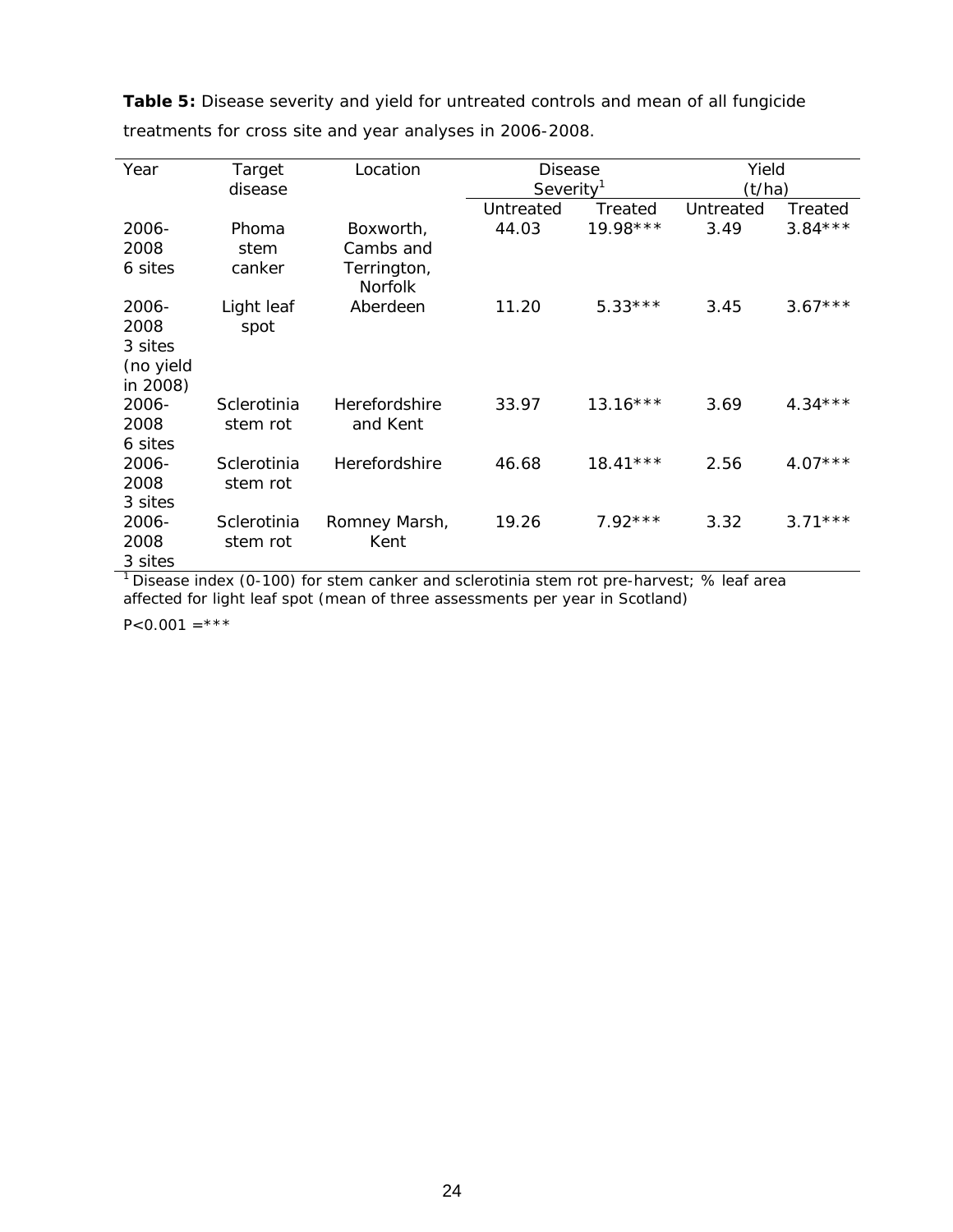|  |  |  | <b>Table 6:</b> Summary of the main effects of product, dose and product x dose |
|--|--|--|---------------------------------------------------------------------------------|
|--|--|--|---------------------------------------------------------------------------------|

| Year | Target                  | Location                                 |            |                | <b>SED</b> |                |                     |
|------|-------------------------|------------------------------------------|------------|----------------|------------|----------------|---------------------|
|      | disease                 |                                          | Untreated  | <b>Between</b> | Untreated  | <b>Between</b> | Inter-              |
|      |                         |                                          | v. product | products       | v. dose    | doses          | action <sup>a</sup> |
| 2006 | Phoma<br>stem<br>canker | Boxworth,<br>Cambs                       | $2.439*$   | $1.991*$       | $2.258***$ | $1.505**$      | 3.983ns             |
| 2006 | Phoma<br>stem<br>canker | Terrington,<br>Norfolk                   | $3.317***$ | $2.708***$     | $3.071**$  | $2.047**$      | 5.416ns             |
| 2006 | Light leaf<br>spot      | Inverurie,<br>Aberdeen                   | $0.717***$ | $0.717***$     | $0.621**$  | $0.507**$      | 1.434ns             |
| 2006 | Sclerotinia<br>stem rot | Ocle<br>Pychard,<br>Herefordshire        | $1.519***$ | $1.241***$     | $1.407*$   | $0.938*$       | 2.481ns             |
| 2006 | Sclerotinia<br>stem rot | Romney<br>Marsh, Kent                    | 0.527ns    | 0.430ns        | $0.488*$   | $0.325*$       | 0.861ns             |
| 2007 | Phoma<br>stem<br>canker | Boxworth,<br>Cambs                       | $3.434***$ | $2.804**$      | $3.179***$ | $2.119***$     | 5.607ns             |
| 2007 | Phoma<br>stem<br>canker | Terrington,<br><b>Norfolk</b>            | $3.386*$   | $2.765*$       | $3.135***$ | $2.090***$     | 5.530ns             |
| 2007 | Light leaf<br>spot      | Blackburn,<br>Aberdeen                   | $1.068***$ | $1.068***$     | 0.925ns    | 0.755ns        | 2.137ns             |
| 2007 | Sclerotinia<br>stem rot | Weobley,<br>Herefordshire                | $3.644***$ | $2.976***$     | $3.374***$ | $2.249***$     | 5.951ns             |
| 2007 | Sclerotinia<br>stem rot | Romney<br>Marsh, Kent                    | $2.486***$ | $2.030***$     | $2.302***$ | $1.543***$     | 4.059ns             |
| 2008 | Phoma<br>stem<br>canker | Boxworth,<br>Cambs                       | 1.927ns    | 1.573ns        | $1.784***$ | $1.189**$      | 3.147ns             |
| 2008 | Phoma<br>stem<br>canker | Terrington,<br>Norfolk                   | 1.968ns    | 1.607ns        | $1.822**$  | $1.215**$      | 3.214ns             |
| 2008 | Light leaf<br>spot      | Ellon,<br>Aberdeen                       | $0.502***$ | $0.502***$     | $0.435*$   | $0.355*$       | 1.005ns             |
| 2008 | Light leaf<br>spot      | High<br>Mowthorpe<br>Malton, N.<br>Yorks | $0.300*$   | $0.245*$       | 0.274ns    | 0.173ns        | 0.490ns             |
| 2008 | Sclerotinia<br>stem rot | Weobley,<br>Herefordshire                | $1.808**$  | $1.476**$      | $1.674***$ | $1.118***$     | 2.952ns             |
| 2008 | Sclerotinia<br>stem rot | Romney<br>Marsh, Kent                    | $3.240***$ | $2.646***$     | $3.000***$ | $2.000***$     | $5.291***$          |

interactions for disease control in individual fungicide experiments in 2006-2008.

<sup>a –</sup> SED is for product comparison<br><sup>1</sup> Disease index (0-100) for stem canker and sclerotinia stem rot pre-harvest; % leaf area affected for light leaf spot (mean of three assessments per year in Scotland)

*P*<0.001 =\*\*\*, *P*<0.01 = \*\*, *P*<0.05 = \*. ns = not significant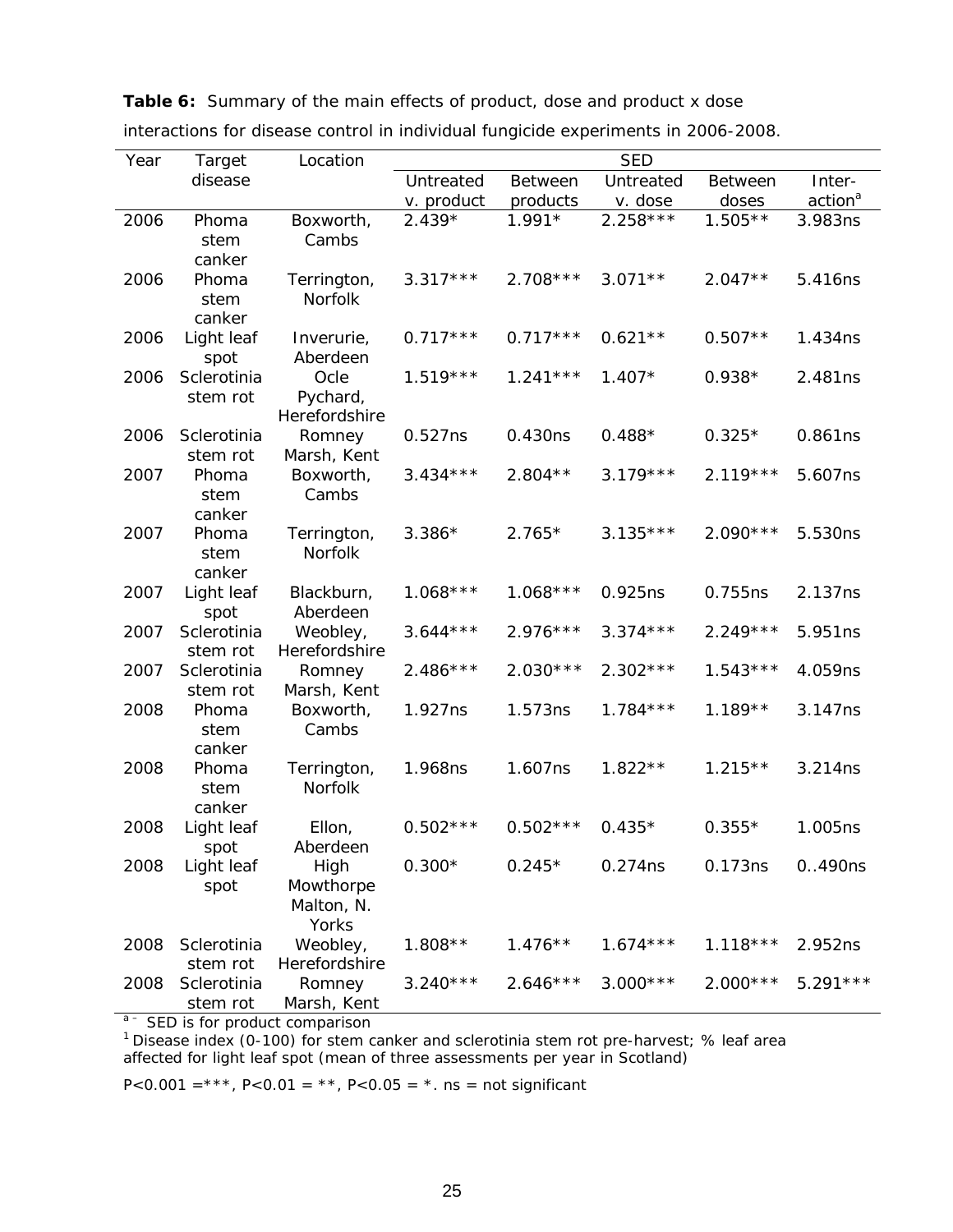| disease<br>Untreated<br>Untreated<br>Inter-<br><b>Between</b><br><b>Between</b><br>action <sup>a</sup><br>v. product<br>products<br>v. dose<br>doses<br>2006<br>Boxworth,<br>0.120ns<br>0.091ns<br>0.136ns<br>0.241ns<br>Phoma<br>0.147ns<br>Cambs<br>stem<br>canker<br>$0.122*$<br>0.113ns<br>2006<br>Terrington,<br>$0.099*$<br>0.075ns<br>0.199ns<br>Phoma<br><b>Norfolk</b><br>stem<br>canker<br>$0.066***$<br>$0.066***$<br>$0.057**$<br>$0.131*$<br>Light leaf<br>$0.046*$<br>2006<br>Inverurie,<br>Aberdeen<br>spot<br>Sclerotinia<br>$0.148**$<br>$0.0.98**$<br>2006<br>Ocle<br>0.159ns<br>0.130ns<br>$0.260*$<br>Pychard,<br>stem rot<br>Herefordshire<br>2006<br>Sclerotinia<br>0.089ns<br>0.101ns<br>0.178ns<br>0.109ns<br>0.067ns<br>Romney<br>stem rot<br>Marsh, Kent<br>$0.064**$<br>$0.072***$<br>$0.048***$<br>$0.078**$<br>0.128ns<br>2007<br>Phoma<br>Boxworth,<br>Cambs<br>stem<br>canker | Year | Target | Location |  | <b>SED</b> |  |
|--------------------------------------------------------------------------------------------------------------------------------------------------------------------------------------------------------------------------------------------------------------------------------------------------------------------------------------------------------------------------------------------------------------------------------------------------------------------------------------------------------------------------------------------------------------------------------------------------------------------------------------------------------------------------------------------------------------------------------------------------------------------------------------------------------------------------------------------------------------------------------------------------------------|------|--------|----------|--|------------|--|
|                                                                                                                                                                                                                                                                                                                                                                                                                                                                                                                                                                                                                                                                                                                                                                                                                                                                                                              |      |        |          |  |            |  |
|                                                                                                                                                                                                                                                                                                                                                                                                                                                                                                                                                                                                                                                                                                                                                                                                                                                                                                              |      |        |          |  |            |  |
|                                                                                                                                                                                                                                                                                                                                                                                                                                                                                                                                                                                                                                                                                                                                                                                                                                                                                                              |      |        |          |  |            |  |
|                                                                                                                                                                                                                                                                                                                                                                                                                                                                                                                                                                                                                                                                                                                                                                                                                                                                                                              |      |        |          |  |            |  |
|                                                                                                                                                                                                                                                                                                                                                                                                                                                                                                                                                                                                                                                                                                                                                                                                                                                                                                              |      |        |          |  |            |  |
|                                                                                                                                                                                                                                                                                                                                                                                                                                                                                                                                                                                                                                                                                                                                                                                                                                                                                                              |      |        |          |  |            |  |
|                                                                                                                                                                                                                                                                                                                                                                                                                                                                                                                                                                                                                                                                                                                                                                                                                                                                                                              |      |        |          |  |            |  |
|                                                                                                                                                                                                                                                                                                                                                                                                                                                                                                                                                                                                                                                                                                                                                                                                                                                                                                              |      |        |          |  |            |  |
|                                                                                                                                                                                                                                                                                                                                                                                                                                                                                                                                                                                                                                                                                                                                                                                                                                                                                                              |      |        |          |  |            |  |
|                                                                                                                                                                                                                                                                                                                                                                                                                                                                                                                                                                                                                                                                                                                                                                                                                                                                                                              |      |        |          |  |            |  |
|                                                                                                                                                                                                                                                                                                                                                                                                                                                                                                                                                                                                                                                                                                                                                                                                                                                                                                              |      |        |          |  |            |  |
|                                                                                                                                                                                                                                                                                                                                                                                                                                                                                                                                                                                                                                                                                                                                                                                                                                                                                                              |      |        |          |  |            |  |
|                                                                                                                                                                                                                                                                                                                                                                                                                                                                                                                                                                                                                                                                                                                                                                                                                                                                                                              |      |        |          |  |            |  |
|                                                                                                                                                                                                                                                                                                                                                                                                                                                                                                                                                                                                                                                                                                                                                                                                                                                                                                              |      |        |          |  |            |  |
|                                                                                                                                                                                                                                                                                                                                                                                                                                                                                                                                                                                                                                                                                                                                                                                                                                                                                                              |      |        |          |  |            |  |
|                                                                                                                                                                                                                                                                                                                                                                                                                                                                                                                                                                                                                                                                                                                                                                                                                                                                                                              |      |        |          |  |            |  |
|                                                                                                                                                                                                                                                                                                                                                                                                                                                                                                                                                                                                                                                                                                                                                                                                                                                                                                              |      |        |          |  |            |  |
|                                                                                                                                                                                                                                                                                                                                                                                                                                                                                                                                                                                                                                                                                                                                                                                                                                                                                                              |      |        |          |  |            |  |
| $0.197*$<br>$0.183*$<br>2007<br>$0.161*$<br>$0.122*$<br>0.323ns<br>Phoma<br>Terrington,                                                                                                                                                                                                                                                                                                                                                                                                                                                                                                                                                                                                                                                                                                                                                                                                                      |      |        |          |  |            |  |
| <b>Norfolk</b><br>stem                                                                                                                                                                                                                                                                                                                                                                                                                                                                                                                                                                                                                                                                                                                                                                                                                                                                                       |      |        |          |  |            |  |
| canker                                                                                                                                                                                                                                                                                                                                                                                                                                                                                                                                                                                                                                                                                                                                                                                                                                                                                                       |      |        |          |  |            |  |
| 0.101ns<br>2007<br>Light leaf<br>Blackburn,<br>$0.143*$<br>$0.143*$<br>0.124ns<br>0.286ns                                                                                                                                                                                                                                                                                                                                                                                                                                                                                                                                                                                                                                                                                                                                                                                                                    |      |        |          |  |            |  |
| Aberdeen<br>spot                                                                                                                                                                                                                                                                                                                                                                                                                                                                                                                                                                                                                                                                                                                                                                                                                                                                                             |      |        |          |  |            |  |
| $0.130***$<br>$0.107***$<br>$0.121***$<br>$0.081***$<br>2007<br>Sclerotinia<br>Weobley,<br>0.213ns                                                                                                                                                                                                                                                                                                                                                                                                                                                                                                                                                                                                                                                                                                                                                                                                           |      |        |          |  |            |  |
| Herefordshire<br>stem rot                                                                                                                                                                                                                                                                                                                                                                                                                                                                                                                                                                                                                                                                                                                                                                                                                                                                                    |      |        |          |  |            |  |
| 0.130ns<br>2007<br>Sclerotinia<br>$0.210*$<br>$0.171*$<br>0.194ns<br>0.343ns<br>Romney                                                                                                                                                                                                                                                                                                                                                                                                                                                                                                                                                                                                                                                                                                                                                                                                                       |      |        |          |  |            |  |
| Marsh, Kent<br>stem rot<br>0.191ns<br>0.156ns<br>0.177ns<br>0.118ns<br>0.312ns<br>2008<br>Phoma                                                                                                                                                                                                                                                                                                                                                                                                                                                                                                                                                                                                                                                                                                                                                                                                              |      |        |          |  |            |  |
| Boxworth,<br>stem<br>Cambs                                                                                                                                                                                                                                                                                                                                                                                                                                                                                                                                                                                                                                                                                                                                                                                                                                                                                   |      |        |          |  |            |  |
| canker                                                                                                                                                                                                                                                                                                                                                                                                                                                                                                                                                                                                                                                                                                                                                                                                                                                                                                       |      |        |          |  |            |  |
| 0.081ns<br>0.092ns<br>0.061ns<br>0.161ns<br>2008<br>0.099ns<br>Phoma<br>Terrington,                                                                                                                                                                                                                                                                                                                                                                                                                                                                                                                                                                                                                                                                                                                                                                                                                          |      |        |          |  |            |  |
| Norfolk<br>stem                                                                                                                                                                                                                                                                                                                                                                                                                                                                                                                                                                                                                                                                                                                                                                                                                                                                                              |      |        |          |  |            |  |
| canker                                                                                                                                                                                                                                                                                                                                                                                                                                                                                                                                                                                                                                                                                                                                                                                                                                                                                                       |      |        |          |  |            |  |
| 2008<br>Light leaf<br>Ellon,<br>No yields                                                                                                                                                                                                                                                                                                                                                                                                                                                                                                                                                                                                                                                                                                                                                                                                                                                                    |      |        |          |  |            |  |
| Aberdeen<br>spot                                                                                                                                                                                                                                                                                                                                                                                                                                                                                                                                                                                                                                                                                                                                                                                                                                                                                             |      |        |          |  |            |  |
| 2008<br>Light leaf<br>$0.091*$<br>$0.074***$<br>0.083ns<br>0.052ns<br>High<br>0148ns                                                                                                                                                                                                                                                                                                                                                                                                                                                                                                                                                                                                                                                                                                                                                                                                                         |      |        |          |  |            |  |
| Mowthorpe<br>spot                                                                                                                                                                                                                                                                                                                                                                                                                                                                                                                                                                                                                                                                                                                                                                                                                                                                                            |      |        |          |  |            |  |
| Malton, N.                                                                                                                                                                                                                                                                                                                                                                                                                                                                                                                                                                                                                                                                                                                                                                                                                                                                                                   |      |        |          |  |            |  |
| Yorks                                                                                                                                                                                                                                                                                                                                                                                                                                                                                                                                                                                                                                                                                                                                                                                                                                                                                                        |      |        |          |  |            |  |
| $0.157***$<br>$0.145***$<br>$0.087***$<br>$0.257***$<br>Weobley,<br>$0.128***$<br>2008<br>Sclerotinia                                                                                                                                                                                                                                                                                                                                                                                                                                                                                                                                                                                                                                                                                                                                                                                                        |      |        |          |  |            |  |
| Herefordshire<br>stem rot                                                                                                                                                                                                                                                                                                                                                                                                                                                                                                                                                                                                                                                                                                                                                                                                                                                                                    |      |        |          |  |            |  |
| Sclerotinia<br>0.213ns<br>0.242ns<br>0.163ns<br>2008<br>Romney<br>0.261ns<br>0.427ns                                                                                                                                                                                                                                                                                                                                                                                                                                                                                                                                                                                                                                                                                                                                                                                                                         |      |        |          |  |            |  |
| Marsh, Kent<br>stem rot                                                                                                                                                                                                                                                                                                                                                                                                                                                                                                                                                                                                                                                                                                                                                                                                                                                                                      |      |        |          |  |            |  |

**Table 7:** Summary of the main effects of product, dose and product x dose

| interactions for yield in individual fungicide experiments in 2006-2008. |  |  |  |
|--------------------------------------------------------------------------|--|--|--|
|                                                                          |  |  |  |

<sup>a –</sup> SED is for product comparison<br><sup>1</sup> Disease index (0-100) for stem canker and sclerotinia stem rot pre-harvest; % leaf area affected for light leaf spot (mean of three assessments per year in Scotland)

*P*<0.001 =\*\*\*, *P*<0.01 = \*\*, *P*<0.05 = \*. ns = not significant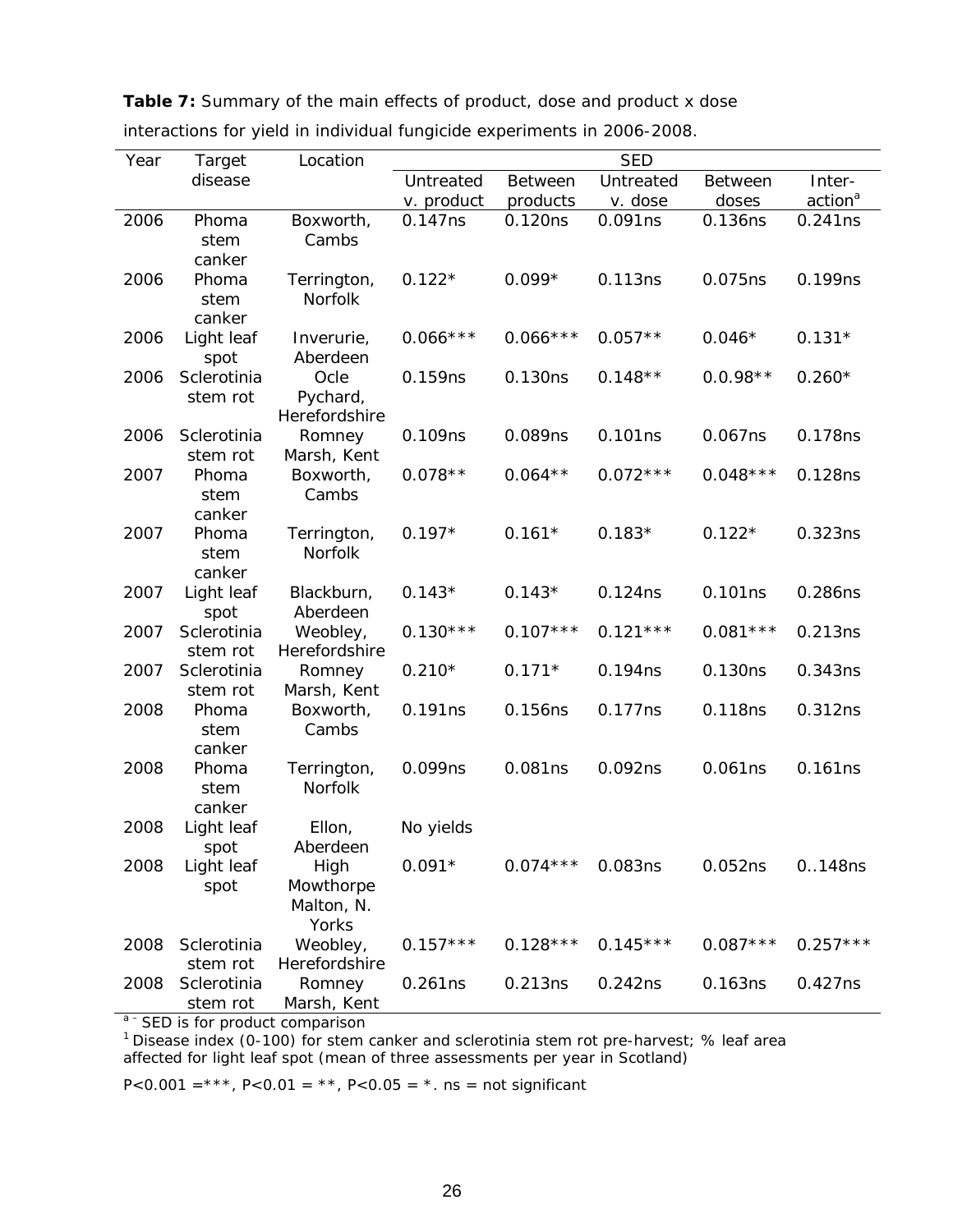| Year    | Target      | Location       |            |                | <b>SED</b> |                |                     |
|---------|-------------|----------------|------------|----------------|------------|----------------|---------------------|
|         | disease     |                | Untreated  | <b>Between</b> | Untreated  | <b>Between</b> | Inter-              |
|         |             |                | v. product | products       | v. dose    | doses          | action <sup>a</sup> |
| 2006-   | Phoma       | Boxworth,      | $1.163***$ | $0.950***$     | $1.097***$ | $0.776***$     | 2.499ns             |
| 2008    | stem        | Cambs          |            |                |            |                |                     |
| 6 sites | canker      | and            |            |                |            |                |                     |
|         |             | Terrington     |            |                |            |                |                     |
|         |             | <b>Norfolk</b> |            |                |            |                |                     |
| 2006-   | Light leaf  | Aberdeen       | $0.622***$ | $0.622***$     | $0.568***$ | $0.508**$      | 1.244ns             |
| 2008    | spot        |                |            |                |            |                |                     |
| 3 sites |             |                |            |                |            |                |                     |
| 2006-   | Sclerotinia | Hereford       | $1.606***$ | $1.384***$     | $1.854***$ | $1.422***$     | 1.629ns             |
| 2008    | stem rot    | and Kent       |            |                |            |                |                     |
| 6 sites |             |                |            |                |            |                |                     |
| 2006-   | Sclerotinia | Hereford       | $1.448***$ | $1.182***$     | $1.340***$ | $0.893***$     | 2.364ns             |
| 2008    | stem rot    |                |            |                |            |                |                     |
| 3 sites |             |                |            |                |            |                |                     |
| 2006-   | Sclerotinia | Romney         | $1.373***$ | $1.121***$     | $1.271***$ | $0.847***$     | 2.242ns             |
| 2008    | stem rot    | Marsh,         |            |                |            |                |                     |
| 3 sites |             | Kent           |            |                |            |                |                     |

**Table 8:** Summary of main effects of product, dose and product x dose interactions for disease control in cross site and year analyses in 2006-2008.

a<sup>-</sup>SED is for product comparison

<sup>1</sup> Disease index (0-100) for stem canker and sclerotinia stem rot pre-harvest; % leaf area affected for light leaf spot (mean of three assessments per year in Scotland)

 $P<0.001 =***$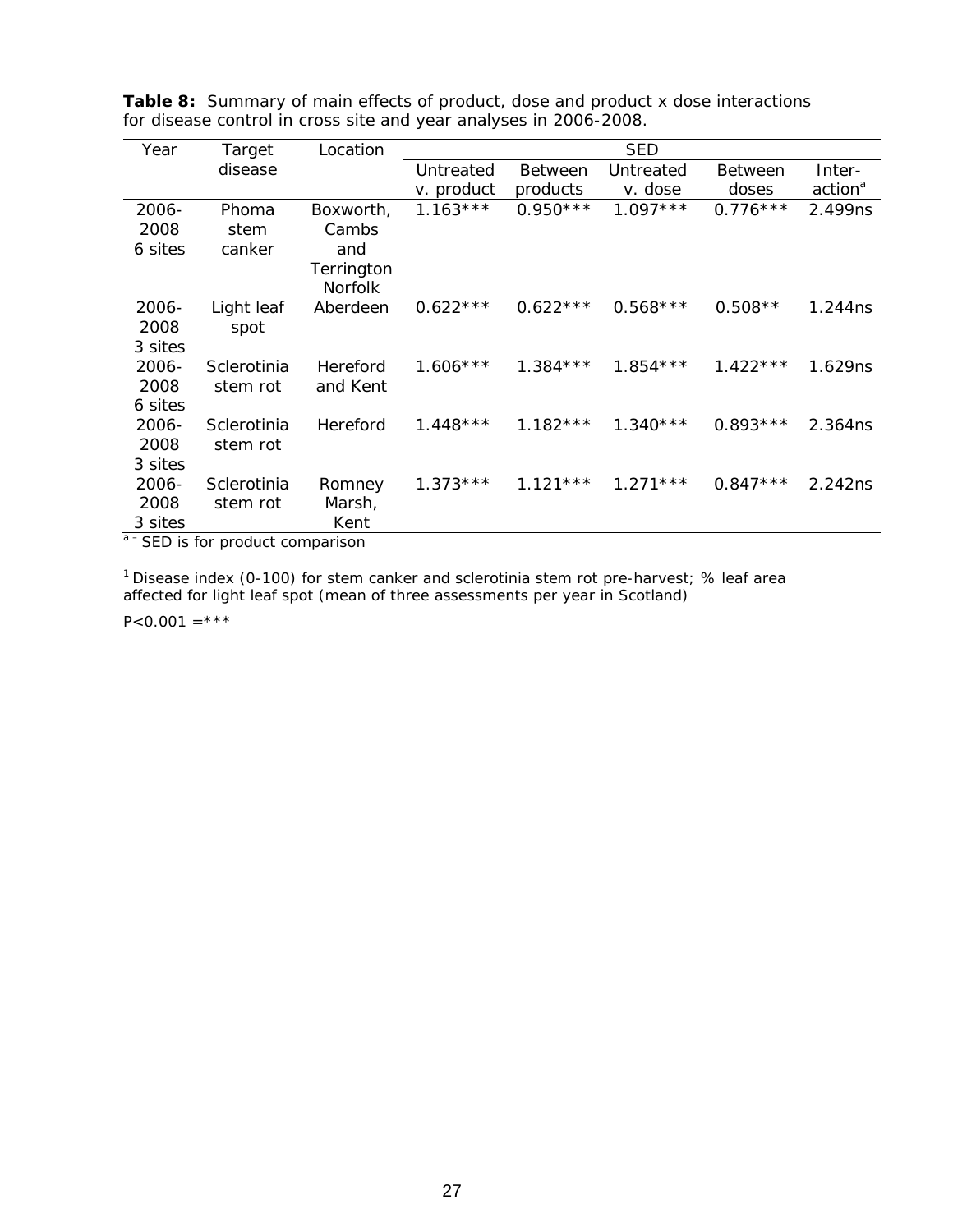| Year          | Target                  | Location               |            |                | <b>SED</b> |                |                     |
|---------------|-------------------------|------------------------|------------|----------------|------------|----------------|---------------------|
|               | disease                 |                        | Untreated  | <b>Between</b> | Untreated  | <b>Between</b> | Inter-              |
|               |                         |                        | v. product | products       | v. dose    | doses          | action <sup>a</sup> |
| 2006-         | Phoma                   | Boxworth,              | $0.062***$ | $0.050***$     | $0.058*$   | $0.041*$       | 0.101ns             |
| 2008          | stem                    | Cambs                  |            |                |            |                |                     |
| 6 sites       | canker                  | and                    |            |                |            |                |                     |
|               |                         | Terrington,<br>Norfolk |            |                |            |                |                     |
| 2006-         | Light leaf              | Aberdeen               | $0.074***$ | $0.074***$     | 0.067ns    | 0.060ns        | 0.148ns             |
| 2008          | spot                    |                        |            |                |            |                |                     |
| 3 sites       |                         |                        |            |                |            |                |                     |
| (no           |                         |                        |            |                |            |                |                     |
| yield in      |                         |                        |            |                |            |                |                     |
| 2008)         |                         |                        |            |                |            |                |                     |
| 2006-         | Sclerotinia             | Hereford               | $0.073***$ | $0.060***$     | $0.068***$ | $0.045***$     | $0.119*$            |
| 2008          | stem rot                | and Kent               |            |                |            |                |                     |
| 6 sites       |                         |                        |            |                | $0.080***$ | $0.053***$     |                     |
| 2006-<br>2008 | Sclerotinia<br>stem rot | Hereford               | $0.086***$ | $0.071***$     |            |                | $0.141***$          |
| 3 sites       |                         |                        |            |                |            |                |                     |
| 2006-         | Sclerotinia             | Romney                 | 0.118ns    | 0.096 ns       | $0.109$ ns | 0.073 ns       | 0.193ns             |
| 2008          | stem rot                | Marsh,                 |            |                |            |                |                     |
| 3 sites       |                         | Kent                   |            |                |            |                |                     |
|               | $a - c - c$             |                        |            |                |            |                |                     |

**Table 9:** Summary of main effects of product, dose and product x dose interactions control for yield in cross site and year analyses in 2006-2008.

SED is for product comparison

<sup>1</sup> Disease index (0-100) for stem canker and sclerotinia stem rot pre-harvest; % leaf area affected for light leaf spot (mean of three assessments per year in Scotland)

 $P<0.001 =***$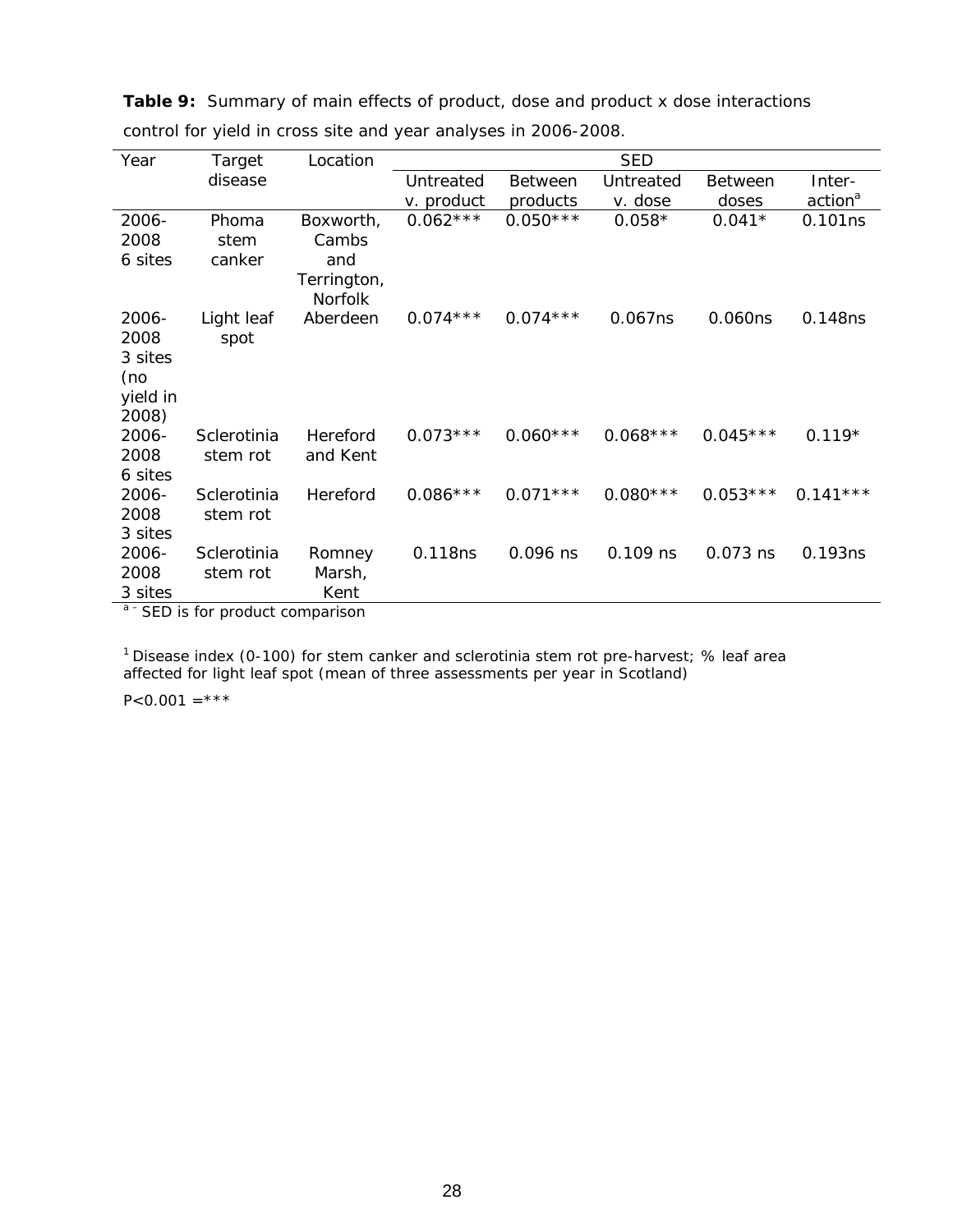## **3.3.1 Harvest year 2006**

#### **3.3.1.1 Phoma**

The test crops had quite large plants in the autumn and the onset of the phoma epidemic was in early October. The Boxworth site was sprayed on 18 October when 28% plants had phoma leaf spot (GS1, 7) and Terrington was sprayed on 1 November (GS 1, 7) when 64% plants had phoma spotting. Phoma leaf spot continued to increase after treatment, affecting >90% untreated plants later in the autumn. Good control of phoma leaf spot was obtained by all products and at all doses. At Boxworth, phoma leaf spot severity was decreased from 0.66% to 0.10% when averaged over all treatments. There were no significant effects of product or dose on phoma severity on 12 December, but product, dose and product x dose interactions all had significant effects on phoma incidence. Untreated controls had 88% plants with phoma leaf spot and this was decreased to 30% (Proline) – 52% (Plover) by commercial products. At Boxworth, phoma B leaf spots affected 68% of untreated plants and 48% of treated plants, whilst Terrington had 68% of untreated and 14% of treated plants affected, both significant decreases. Product effects were significant at Terrington (range 7.5% with Caramba to 23.3% with Plover) but no dose effects were significant for phoma B at either site.

The second phoma sprays were applied on 13 December at Boxworth and 19 December at Terrington, when plants had 12-14 leaves. At the second foliar disease assessment on 29 March at Boxworth, 75% of untreated plants had phoma leaf spot compared with 24% in treated plots. At Terrington, 53% of untreated plants had phoma spotting compared with 5.8% on treated plants. Dose effects were significant with phoma incidence decreasing from 38% plants affected at 0.25 dose to 11% at full dose at Boxworth and 53% decreased to 11% at 0.25 dose and 3% at full dose at Terrington. Phoma leaf spot severity in March was 0.27% leaf area affected, decreased to 0.03% by treatments at Boxworth and from 0.27% to 0.01% at Terrington. There were no significant product or dose effects on phoma severity at either site. Phoma B spotting had declined to very low levels by this stage and there were no differences between products or doses. There were some indications that 0.25 dose was slightly weaker, but differences were not significant. Good phoma leaf spot control was maintained for 15 weeks after the December sprays in a season where winter activity was limited in cold, dry conditions. There were no significant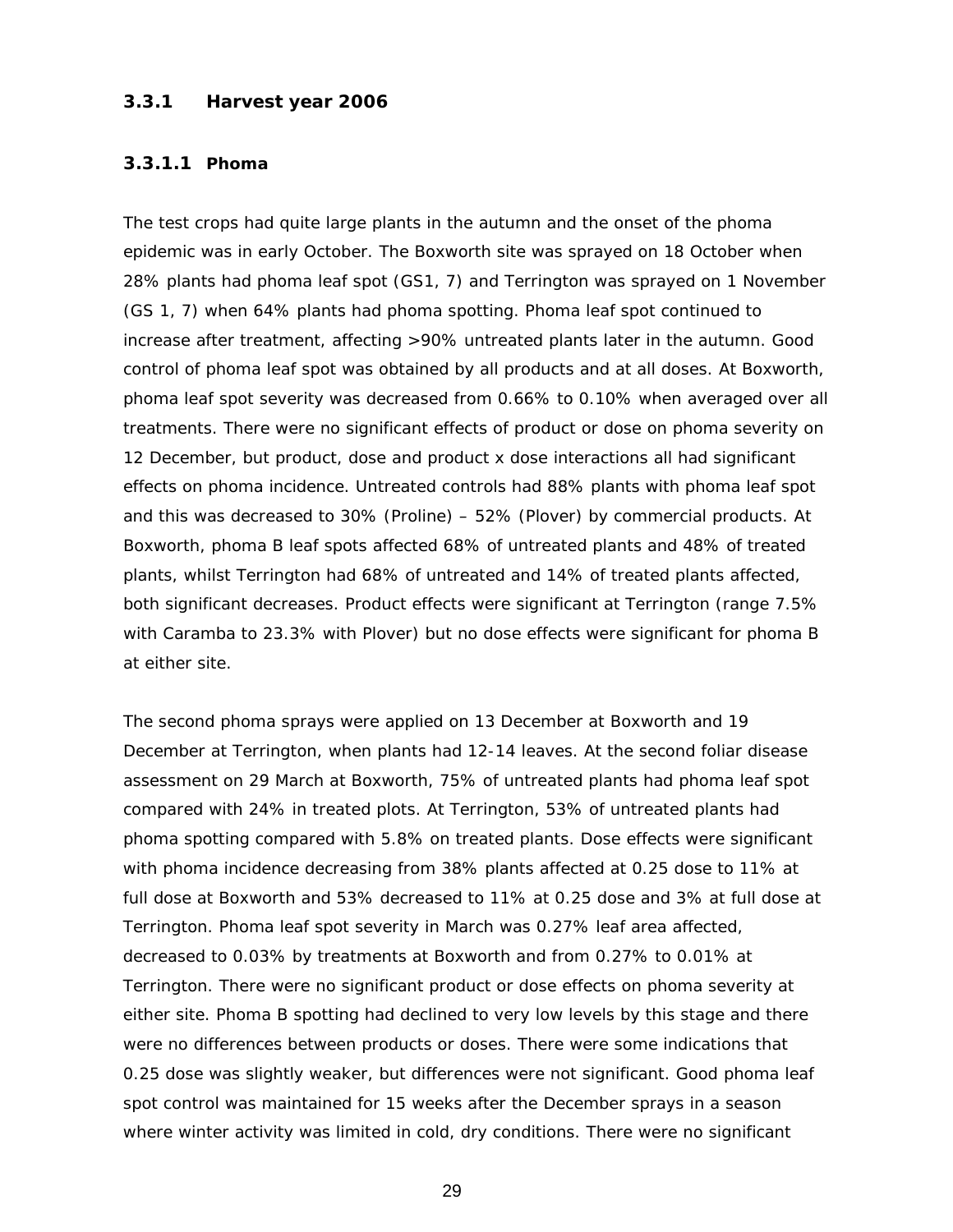effects of treatment on plant height in April (when plants averaged 64 cm tall), though all treatments were slightly shorter than the untreated by 0.5-4.0cm at Boxworth, but taller by 1.4-4.8cm at Terrington. Phoma stem canker affected 96% untreated plants (index 40.8) and control was satisfactory (range 53-67% plants affected; index 14.9- 20.3), though taking the canker index below 25 generally does not improve yield response (Fig. 2). There was little effect of dose on stem canker control Caramba gave rather weaker stem canker control than Plover, Proline and Prosaro, but this had no significant impact on yield (Fig. 3). At Terrington, canker incidence was decreased from 96% plants affected to 60-81% by product, but was not significantly decreased by higher dose (range 71-64%). However, both product and dose significantly decreased the canker index from 55.7 to 20.3-36.2 and 28.7-21.9 respectively. Phoma stem lesions affected 89% plants at Boxworth and 65% plants at Terrington, but they were not controlled by any of the treatments.

Averaged over all fungicides, there was no significant effect of dose on yield at either site. There were differences in yield responses between sites, averaging 0. 21 t/ha at Boxworth and 0.46 t/ha at Terrington over untreated yields of 4.30 and 3.85 t/ha respectively. There were only significant product differences in yield at Terrington where Punch C gave a lower yield than Caramba, Prosaro and Proline.

#### **3.3.1.2 Light leaf spot**

Light leaf spot symptoms were found in the crop at Aberdeen in early December, four weeks after the first spray treatments were applied. Control of light leaf spot was poor with some products and this is attributed to reduced sensitivity to triazole fungicides, high disease pressure and favourable weather for light leaf spot development (which also prevented fungicide applications in winter). Fungicide effects have been examined using the mean of three assessments in March, April and May. Caramba and Punch C were the weakest of the commercial products for light leaf spot control with 7.3% leaf area affected compared with Proline at 3.7% and untreated at 12.3%. Overall, light leaf spot control data showed a significant dose-response with 0.25 dose (7.2% leaf area affected) being significantly less effective than full dose (5.4% leaf area affected). The yield data showed significant differences between products, doses and a product x dose interaction. Untreated yield was 3.18 t/ha. Proline gave the highest yield (3.90 t/ha), significantly above Prosaro (3.71 t/ha), Punch C (3.59 t/ha – note the higher doses of Punch C exceed label recommendations), Folicur (3.41 t/ha) and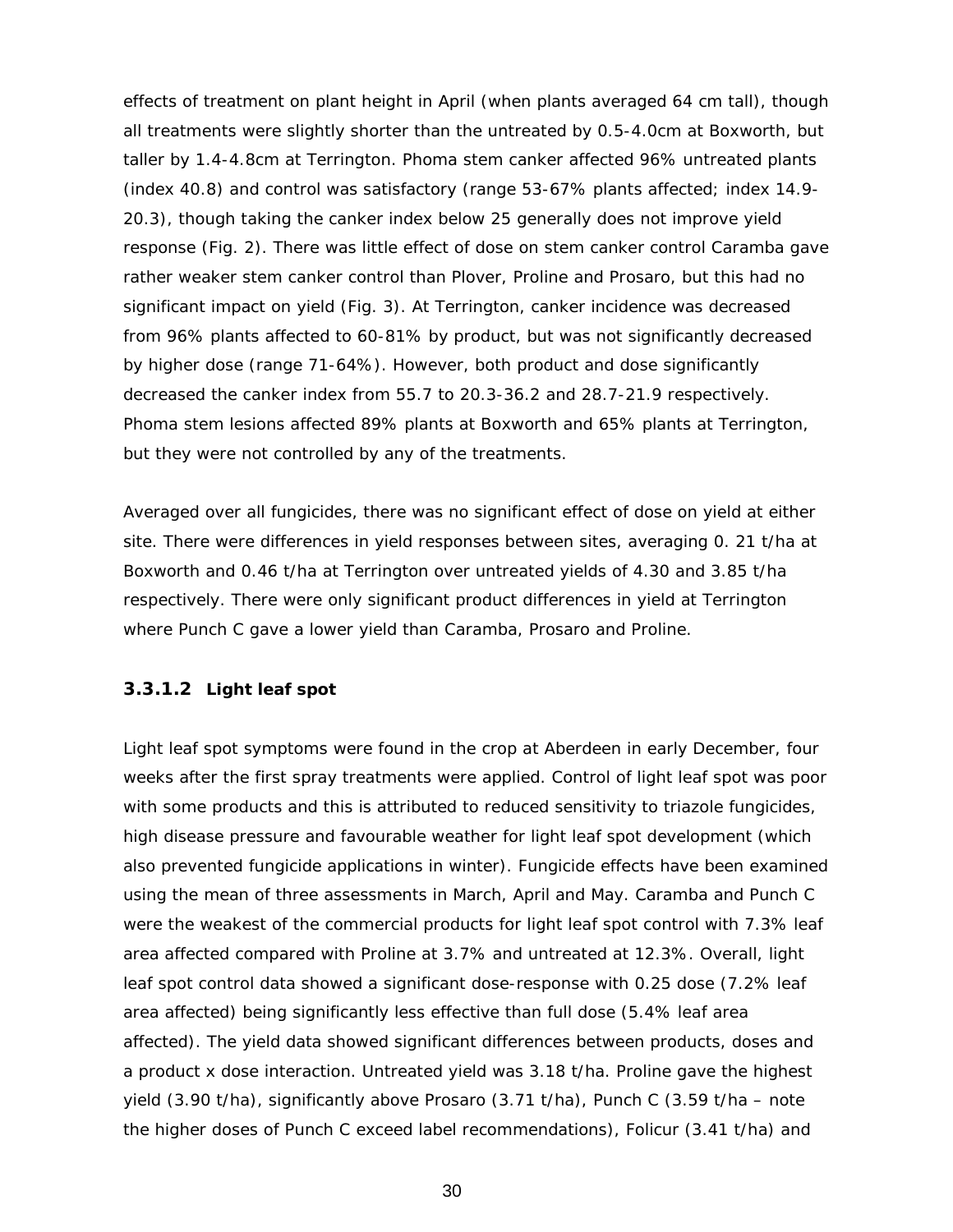Caramba (3.28 t/ha). The dose effects were small but significant showing a response of 0.25 t/ha at 0.25 dose, 0.35 t/ha at 0.50 dose and 0.40 t/ha at full dose.

## **3.3.1.3 Sclerotinia**

There was a high incidence of sclerotinia in untreated control plots (25% plants affected; index 18.5) pre-harvest at Hereford. Most lesions were severe and caused premature ripening. In Kent, there was a low incidence (c. 0.5% plants affected) of sclerotinia and this comprised both pre-flowering infection at the stem base as well as flowering infection at the mid-plant level.

Control of sclerotinia was obtained by all products at the Hereford site (meaned for all doses). Four products gave good control (>80%). Compass and Folicur were significantly weaker than all the other products except Priori Xtra. Whilst there was significant control compared with the untreated control at all doses (meaned across fungicides), the only significant difference between individual doses was for 0.25 (8.4% sclerotinia) versus full dose (4.5% sclerotinia). The fungicide x dose interaction was not statistically significant for disease control.

At the Kent site, with low disease, there was significant control (47-59%) of mid-stem and stem base sclerotinia lesions at 0.75 and full dose, with full dose also giving better control than 0.25 and 0.50 dose. Filan and Proline gave control (70%) of midstem lesions, which approached significance  $(P=0.07)$ . There was no control of lesions on the smaller branches.

At the Hereford site (see Figs 3.18, 3.19, 3.20, 3.21), there were significant yield differences in relation to fungicide x dose interactions and mean fungicide dose, but no differences between products averaged over all doses. The higher doses (0.75 and full dose) gave 4.94 and 4.43 t/ha respectively, 0.2-0.3 t/ha higher yield than 0.25 and 0.50 doses and were therefore cost-effective. There were large responses of up to 1.0 t/ha with individual fungicide treatments and mean responses of >0.70 t/ha for three of the products (untreated 3.69 t/ha). This is almost double the 0.46 t/ha expected if sclerotinia reduced yield by 50% on affected plants and reflected, in part, the premature ripening it caused. There were no significant effects on yield at the Kent site, though treated plots averaged 0.12 t/ha more than untreated controls.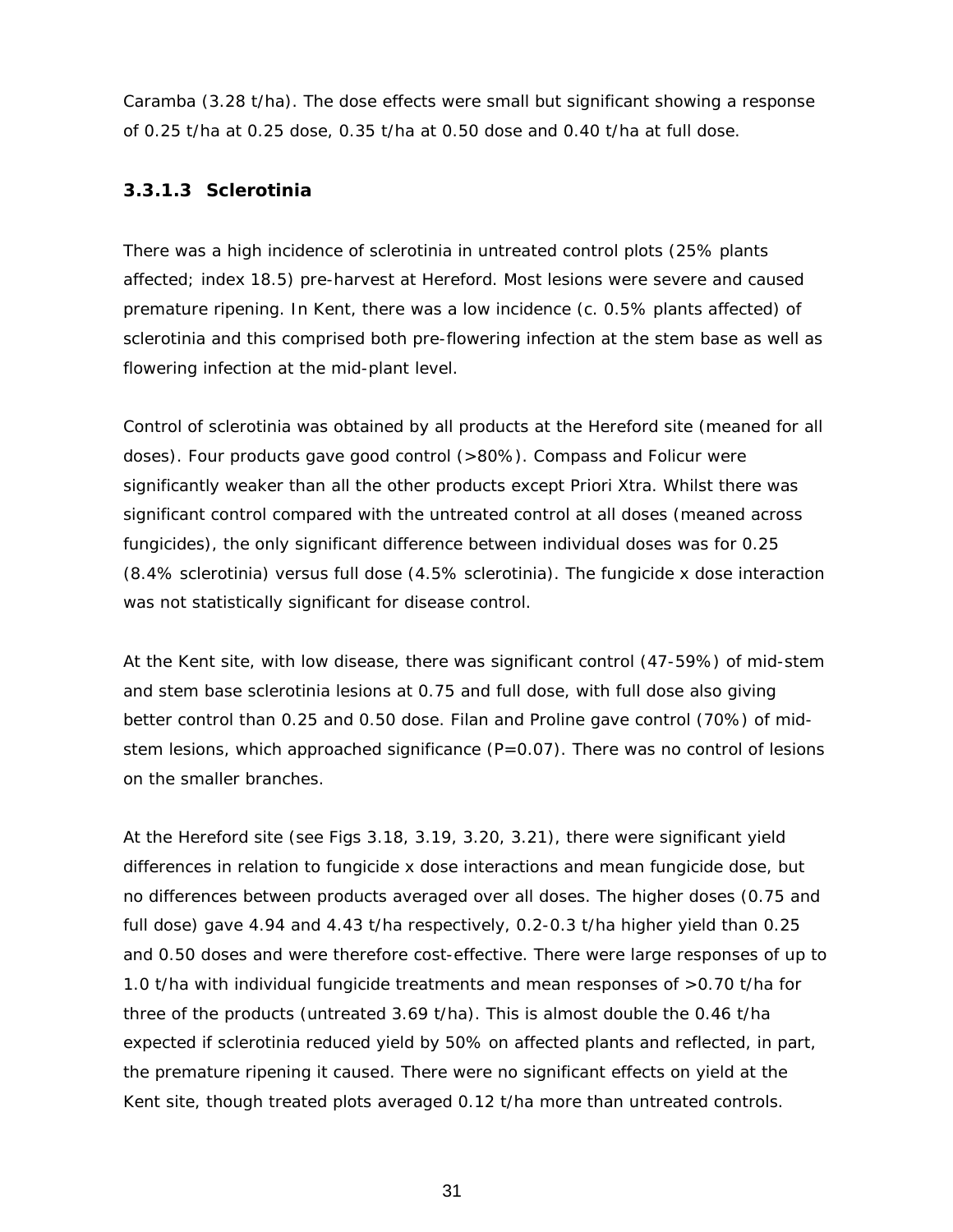## **3.3.2 Harvest year 2007**

#### **3.3.2.1 Phoma**

The first fungicide treatments were applied on 12 October (32% plants with phoma leaf spot, GS 1,4-1,5) ) at Boxworth and on 13 October at Terrington (55% plants with phoma leaf spot, GS 1,3-1,5). At Terrington, there was some phoma spotting on the cotyledons and very small numbers of plants developed cankers and died in the autumn.

Control of phoma leaf spot was less effective 6-9 weeks after the first spray than in the first year of the project. Plants grew rapidly in autumn 2006 in mild and wet conditions and phoma leaf spot started to re-infect fungicide treated plants after about 3 weeks. Control was obtained by all products and at all doses. There was significantly improved control at higher doses indicating that they gave better persistence in leaves (Fig. 1). At Boxworth the first assessment was done on plants samples on 17 November (5 weeks after treatment) when 100% of untreated plants had phoma leaf spot compared with 81-96% plants affected for individual fungicide products. There were significant decreases in the % leaf area affected from 2.83% in the untreated to 0.90% after fungicide treatment though product differences were not significant, ranging from 0.73% (Prosaro) to 1.1% (Caramba). Higher doses were most effective and severity decreased from 1.18% at 0.25 dose to 0.70% at full dose. Phoma B incidence was significantly decreased by fungicides from 93% to 79% with significant product, dose and product x dose effects also being identified.

The leaves became darker green within a few days of treatment application with most fungicides. The effects were most pronounced with metconazole, which also reduced the size of developing leaves.

The second fungicide treatments were applied on 18 December at Boxworth (GS 1,12, 92% of plants with phoma A, 33% plants with phoma B) and 20 November at Terrington (GS 1,08, 100% plants with phoma A). Disease progress in relation to spray timing at Boxworth is shown in Fig. 3.1.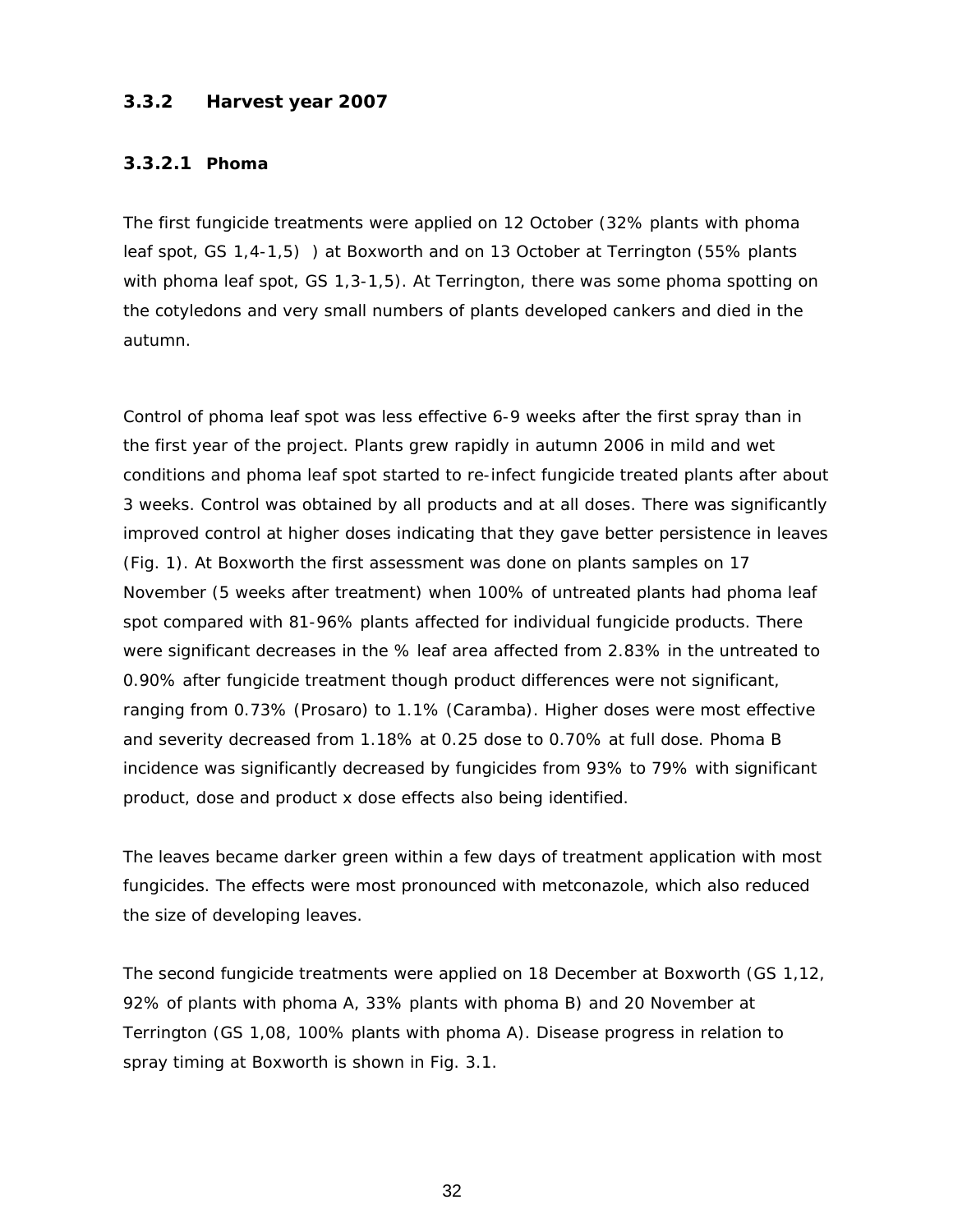At Boxworth, the assessment on 7 February (6 weeks after the second spray) showed 100% of untreated plants had phoma A leaf spot, but phoma B had declined and only affected 28% untreated plants. Product and dose effects were significant for both incidence (25% decrease) and severity (untreated 0.72%, treated 0.23% area affected) of phoma A. Phoma B control was significant or close to significance for the decrease in severity of leaf spotting, but not for product or dose on its incidence.

Terrington was assessed on 29 January, when phoma A affected 100% of untreated plants (1.1% leaf area affected) and phoma B 62% plants (0.01% area); these were decreased by fungicides to 55% (0.2% area) and 22% (0.003% area) respectively. There were significant effects of dose on phoma A incidence ranging from 72% at 0.25 dose to 31.4% at full dose and comparable effects on phoma B 28% at 0.25 dose to 13% at full dose. Product differences were significant only for phoma A incidence: ranging from 38% plants affected with Proline to 66% plants affected with Plover.

Control of phoma stem canker was rather weaker than in 2006 and required higher doses to decrease the canker index below 25. At Boxworth, 98% of untreated plants had stem canker (index 60.5) compared with an average of 85% after fungicide treatment (index 34.0). The improvement in stem canker control by increasing dose from 0.25 (index 43.0) to 0.50 (index 33.4) and from 0.50 to 1.00 (index 28.8) was highly significant at Boxworth. Caramba (index 38.7) gave rather weaker stem canker control than Plover (index 32.0), Proline (index 31.4) and Prosaro (index 27.7). Sclerotinia affected 8.0 % of plants in untreated plots and 2.4% on average in all fungicide treated plots, a significant difference. There were no differences between treatments against powdery mildew on stems and pods.

There were site differences with responses averaging 0.46 t/ha at Boxworth and 0.35 t/ha at Terrington over untreated yields of 2.90 and 3.04 t/ha respectively. Yield responses were slightly larger than in 2006 and averaged 0.46 t/ha over all fungicides at Boxworth and 0.35 t/ha at Terrington. The best treatments gave yield responses of 0.7 t/ha and were very profitable. All products gave significant yield increases at Boxworth (range 0.33-0.58 t/ha) and the mean yields of Proline and Prosaro were 0.13-0.14 t/ha greater than other products. There was a significant effect of dose on yield, with responses averaging 0.32 t/ha at 0.25 dose to 0.57 t/ha at full (1.00) dose at Boxworth compared with 0.13 t/ha and 0.45 t/ha respectively at Terrington. Product differences for yield narrowly missed significance at Terrington (*P*=0.051).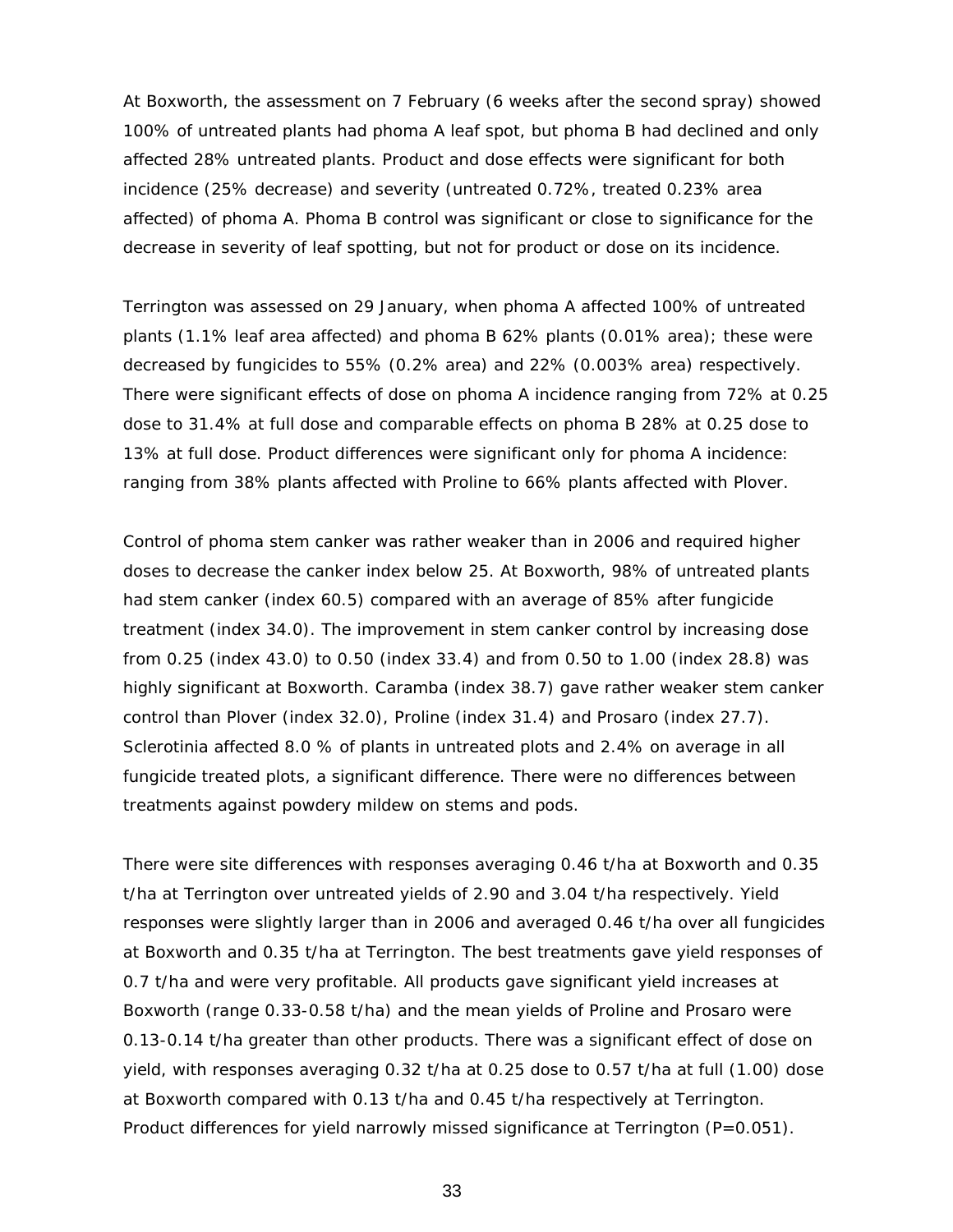

## **Phoma development cv. Winner at Boxworth 2006/07**

**Fig. 3.1**: Disease progress for phoma A and phoma B on leaves and early stem canker on stems, Boxworth 2006/07.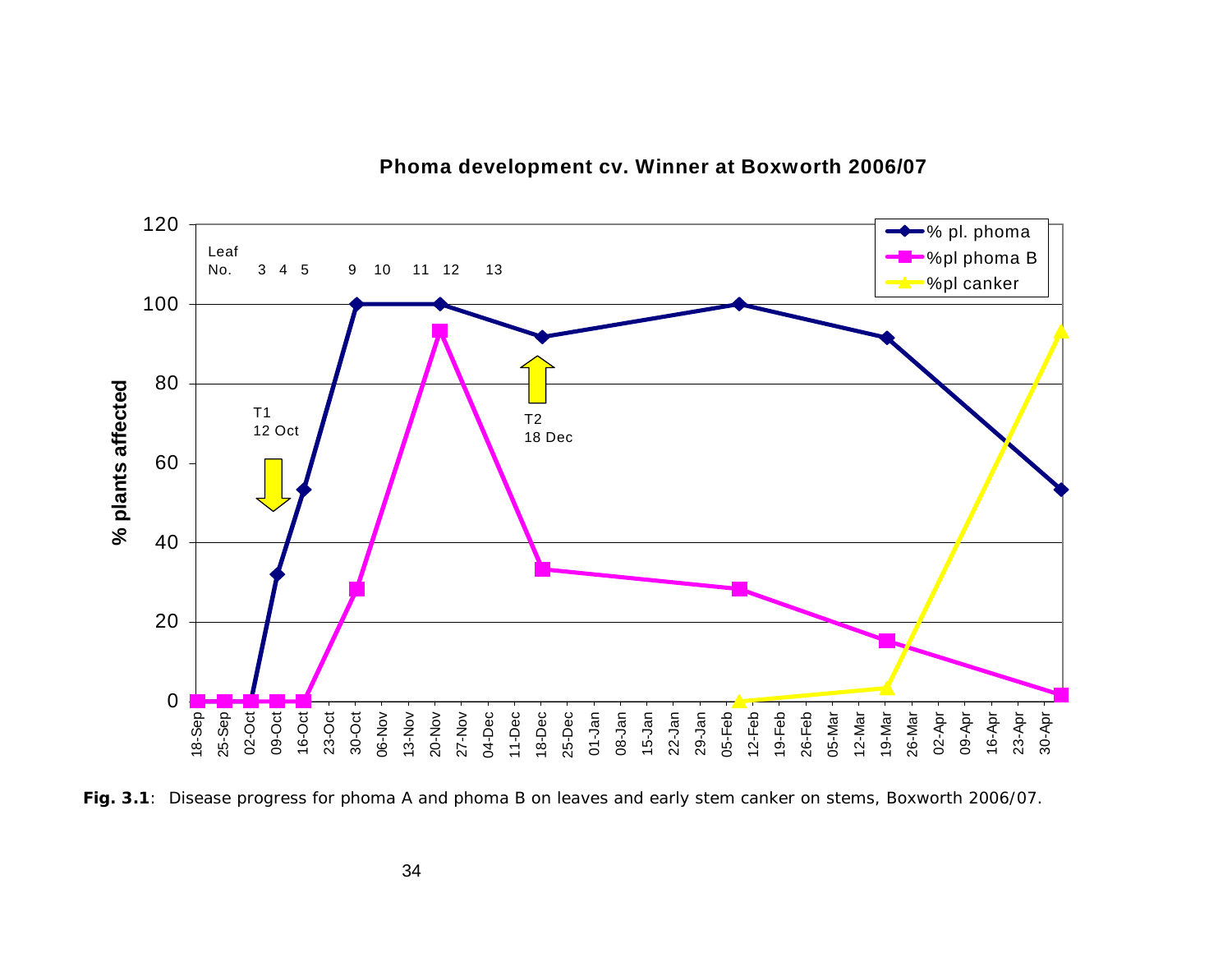# **3.3.2.2 Light leaf spot**

Light leaf spot symptoms were found in the crop at Aberdeen in mid-January and increased quite rapidly over the next month to affect 4.6% leaf area in untreated plots in late February and 19.6% leaf area affected in March when the spring sprays were applied. The disease remained active during stem extension, affecting 14.9% leaf area in control plots and 6.7% in treated plots on 25 April, six weeks after the spring treatments were applied. Significant control of light leaf spot was evident with all products in February, March and April. Proline gave the lowest light leaf spot severity on all three assessments. Caramba gave rather better control of light leaf spot than in 2006. Overall, light leaf spot control data showed a trend for control to improve with increasing dose, but this was only a significant effect in February. There was no effect of increasing dose on yield. The yield data showed significant differences between products, but the effects were negative for growth regulatory products. Caramba gave significantly lower yield (3.49 t/ha) than all the other commercial fungicides (range 3.83-3.94 t/ha) except Charisma (3.74 t/ha) due to negative effects of growth regulation at high doses. However, the yield with Caramba did not differ significantly from the untreated control. Clearly the use of fungicides with growth regulatory effects should be cautious in autumn and winter in Scotland.

### **3.3.2.3 Sclerotinia**

Unusually severe sclerotinia stem rot developed at the Hereford site following favourable conditions for infection on 22 April, 12 and 16 May. In the untreated controls, almost all the 82% plants affected (index 81.8) were dead pre-harvest, as were the 36% of plants affected (index 32.2) in treated plots. The incidence of stem rot by product ranged from 28.3% for Proline to 48.3% for Priori Xtra, with similar differences on the stem rot index. Disease control improved as dose increased from 0.25 dose (48.2% sclerotinia) to full dose (26.2% sclerotinia). At the Hereford site, treatments gave an average response of 2.00 t/ha, so that treated yield was almost double that of the untreated yield of 2.20 t/ha. All fungicides gave significant decreases in stem rot, but Proline, Filan and Compass gave significantly better control and higher yields than the other treatments. There was also a highly significant effect of dose with yield increasing from 3.73 t/ha at 0.25 dose to 4.15 t/ha at 0.50 dose, 4.34 t/ha at 0.75 dose and 4.41 t/ha at full dose. The difference in yield between 0.75 and full dose was not significant.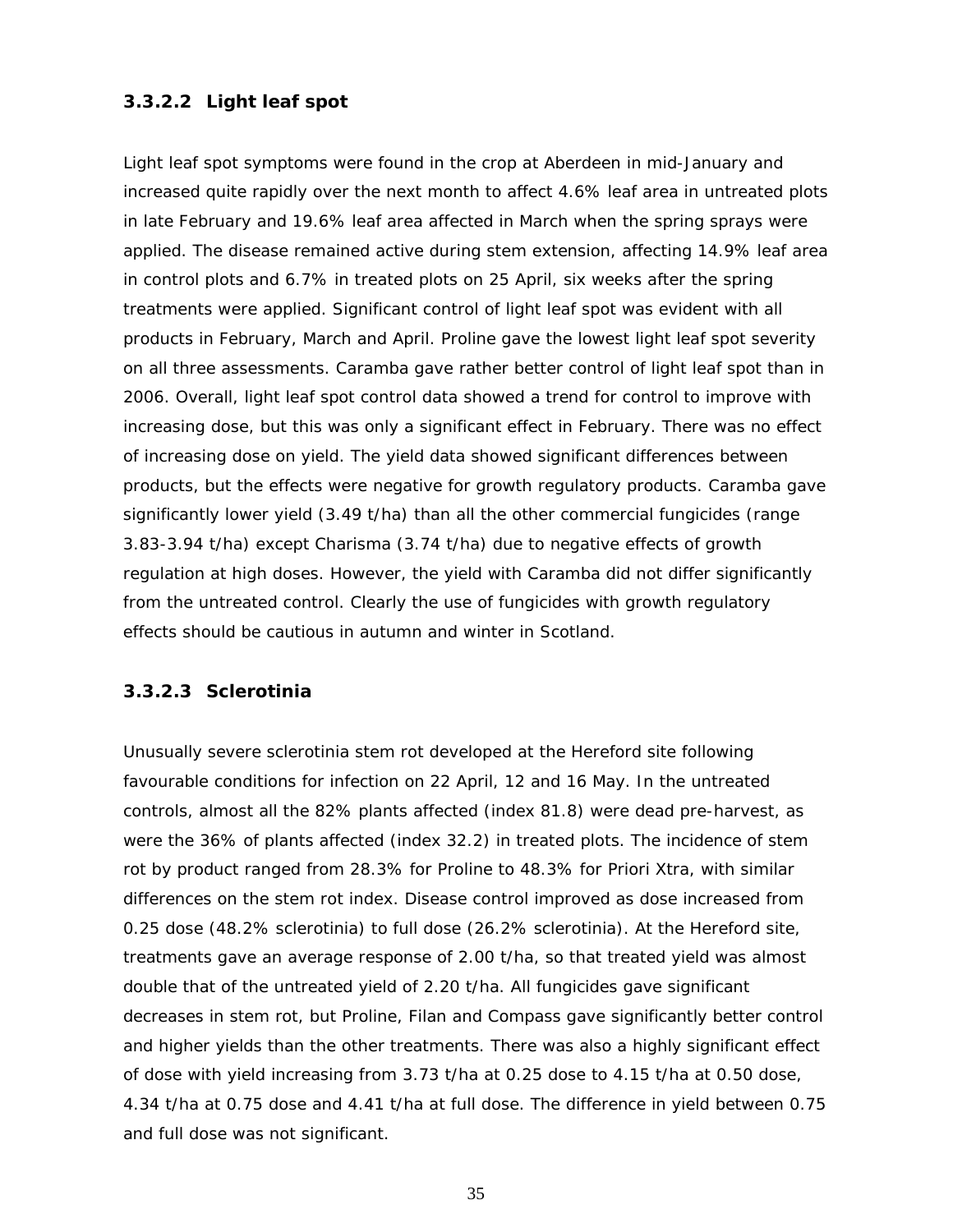The stem rot experiment on Romney Marsh, Kent had 41% plants affected (30% with main stem lesions, 11% with secondary branches affected) in untreated controls preharvest. Very little stem rot was present at the end of flowering and infection almost certainly occurred during mid to late May. Overall control, product and dose effects were highly significant for both main stem and lateral stem lesions. Compass (92% control) and Filan (87% control) gave the most effective control on the main stem and with Proline, these three fungicides were the most effective for control of both main stem and secondary branch lesions (data not presented). Control on lateral stem was poor and only three Compass treatments and one Proline treatment gave more than a 50% decrease in lateral stem lesions. Stem rot control was not improved above 0.50 dose at the site in Kent. Yield responses averaged 0.59 t/ha in Kent (2.82 t/ha untreated) and overall fungicides significantly increased yield. Compass, Proline and Priori Xtra gave significantly higher yield than azoxystrobin (Fig. 3d). There were no significant effects of dose on yield.

## **3.3.3 Harvest year 2008**

#### **3.3.3.1 Phoma**

The first fungicide treatments were applied on 24 October (12% plants with phoma leaf spot, GS 1,6) at Boxworth and on 1 November at Terrington (55% plants with phoma leaf spot, GS 1,8). At both sites crops had been established in wide rows (50cm spacing) using a seeder behind subsoil tines. Growth was more vigorous in the autumn at these sites than in many other crops established by more conventional methods.

Control of phoma leaf spot was very effective at the first assessment on 10 December at Boxworth (GS 1,10-12) and 17 December (GS 1,11) 7 weeks after the first spray. Plants grew quite rapidly in autumn 2007, though the number of phoma leaf spots per plant was lower than usual and the main epidemic developed from late December until February. Control by reducing disease incidence was obtained by all products and at all dose rates at Boxworth (68% of untreated plants affected, 10% of treated plants), but only the untreated v. treated comparison (38% of untreated plants affected, 10% of treated plants) was significant at Terrington. There was significantly improved control at higher doses from 21% plants affected at 0.25 dose to 5% plants affected at 0.75 or full dose at Boxworth. There were no significant product and dose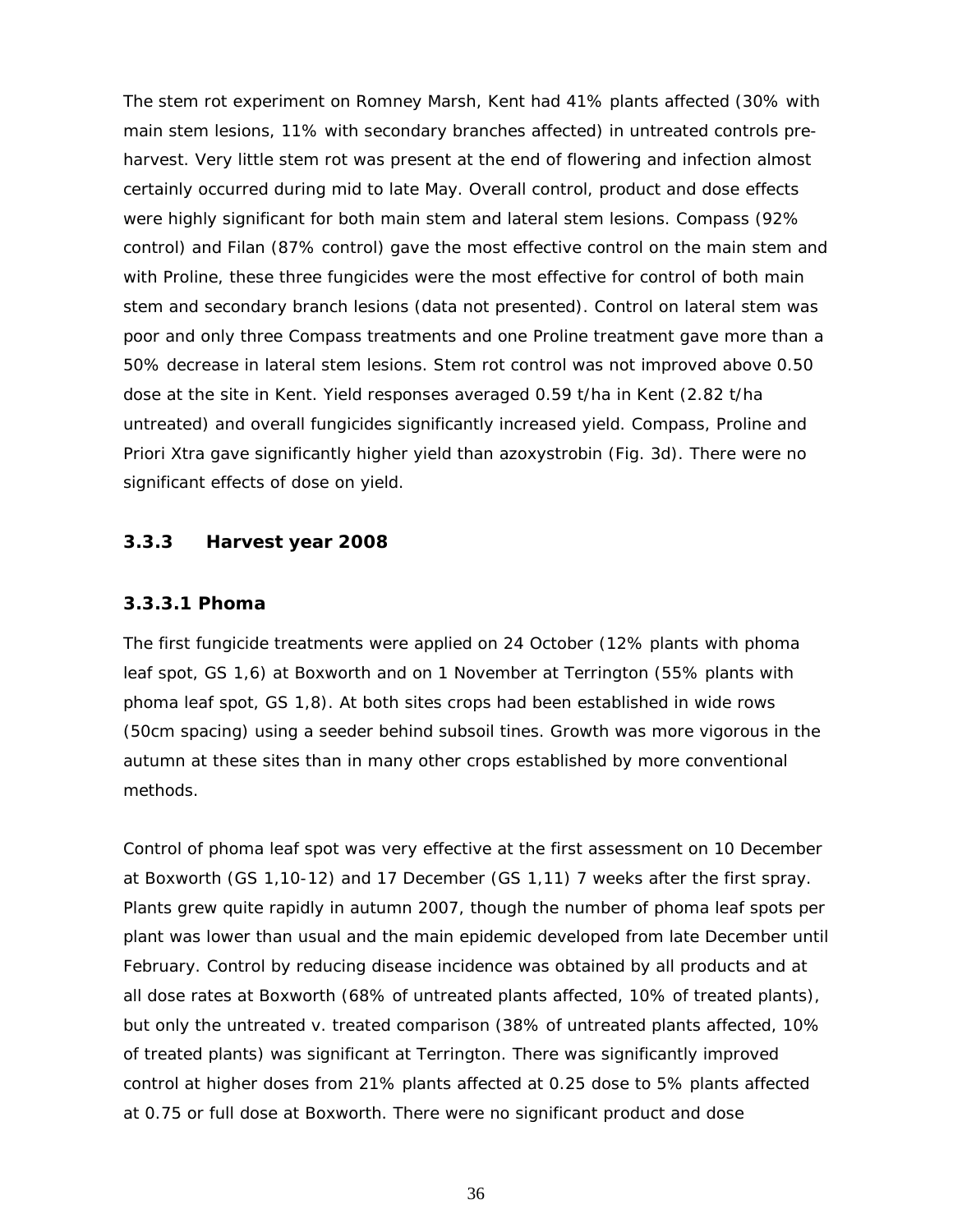differences for phoma severity at either site but there was a significant decrease in severity averaged over all treatments.

The second fungicide treatments were applied on 12 December at Boxworth (GS 1,10- 15, 68% of plants with phoma A, 18% plants with phoma B) and 13 December at Terrington (GS 1,11, 38% plants with phoma A).

At Boxworth, the assessment on 28 January (6 weeks after the second spray) showed 100% of untreated plants had phoma A leaf spot, but phoma B had declined and only affected 28% untreated plants. Only dose effects were significant for decreases in phoma A incidence, though both incidence and severity were significantly decreased overall by fungicides (75% and 95% control respectively). Overall, Phoma B control incidence and severity was decreased by fungicides and increasing dose achieved a lower incidence of spotting with 14% plants affected at 0.25 dose compared with 4% plants affected at full dose. Terrington was assessed on 12/13 February, when phoma A affected 93% of untreated plants (0.4% leaf area affected); this was decreased by fungicides to 11% (0.01% area). There were significant effects of dose on phoma A incidence ranging from 17% at 0.25 dose to 4% at full dose, but no comparable significant product effects on phoma severity. Product differences were significant for phoma A incidence and ranged from 3% plants affected with Proline to 19% plants affected with Caramba

Control of phoma stem canker was very effective and higher doses decreased the canker index from 15.5 at 0.25 dose to 11.2 at full dose.. At Boxworth 74% untreated plants had stem canker (index 25.0) compared with an average of 48% after fungicide treatment (index 13.2). There were no product differences for control of canker at Boxworth, but there were at Terrington (untreated had 65% plants with canker (index 32.8) where Proline treatments had less canker (9.3%) than those with Caramba (19.3%). Phoma stem lesions affected 74% untreated plants at Boxworth and 81% plants at Terrington that was decreased to 48% and 40% overall respectively by fungicide treatments. Control of stem lesions was better at higher doses, but there were no differences between products

At Boxworth and Terrington, the untreated yields were 3.54 and 4.13 t/ha respectively. Yield responses were slightly smaller than in 2006 and 2007 and averaged 0.27 t/ha over all fungicides at Boxworth (non-significant) and 0.32 t/ha at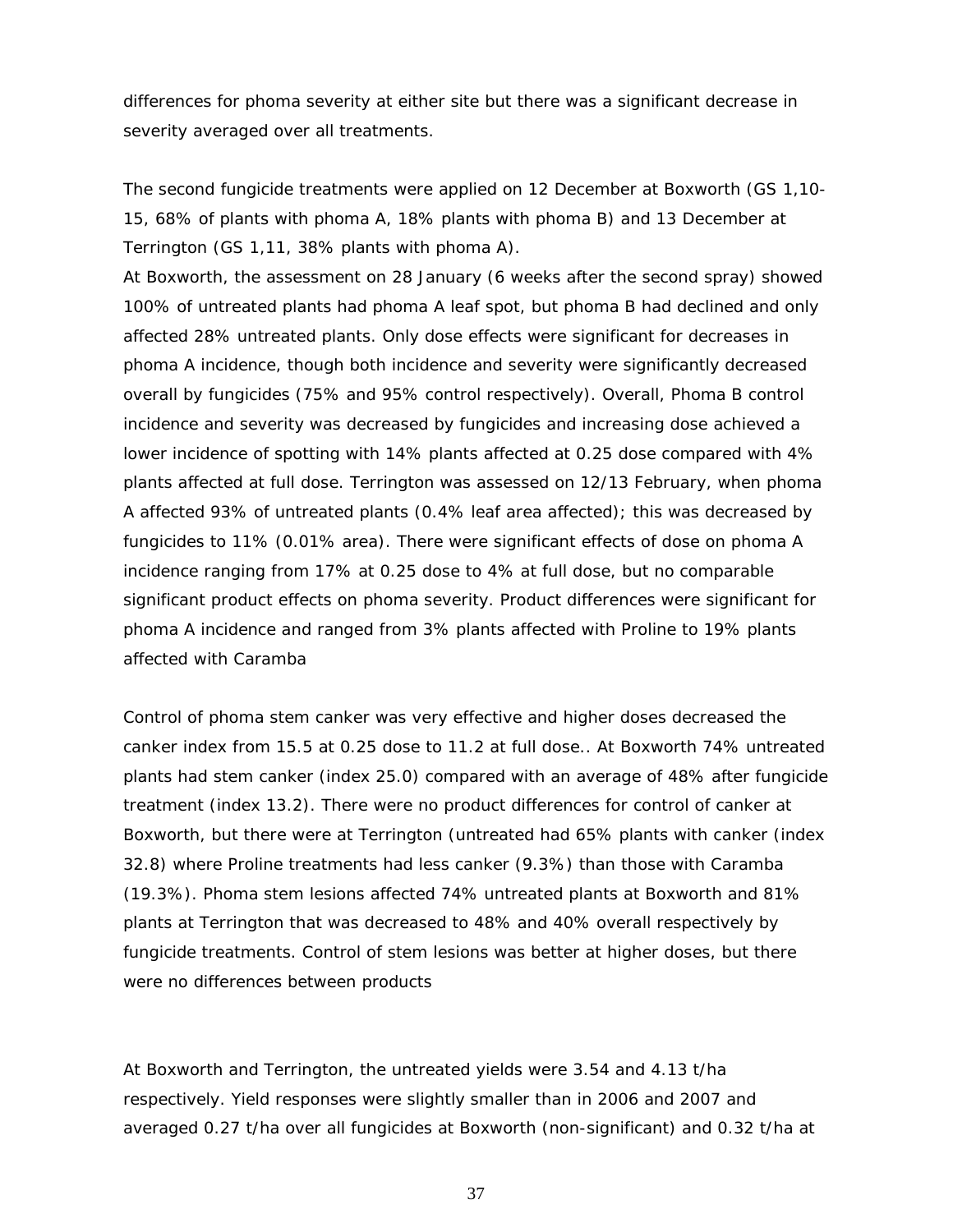Terrington. There were no significant differences between products or doses. There were positive trends in yield averaged over all products and doses at both sites.

### **3.3.3. 2 Light leaf spot**

Light leaf spot symptoms were first found in the crop at Aberdeen in spring. The disease affected 6.1% leaf area in control plots and 4.5% in treated plots on 10 April (GS 3,3), almost six weeks after the spring treatments were applied on 3 March. There were no significant product or dose effects at this stage. On 25 April, significant control of light leaf spot (8.3% leaf area affected in untreated) was evident with all products and light leaf spot severity ranged from 1.9% with Proline to 6.3% with Charisma and Punch C. There were no effects of dose, but Caramba had reduced plant vigour significantly. There were pale coloured leaves on many plants and plot scores for this indicated that leaves were greener in Prosaro and Caramba treated plots and at full doses. By 16 May, product and dose effects were highly significant for light leaf spot control. The untreated control had 15.9% leaf area affected, Proline gave the lowest light leaf spot severity (3.1%) and Caramba had the most severe (10.4%). There was more greening in Proline treated plots on 28 July, but no differences in light leaf spot at this late stage. Wet weather delayed harvest and no acceptable yield data were obtained.

The sprays for light leaf spot were applied on 26 November and 27 March at the High Mowthorpe site. The crop had very small plants in the autumn and despite the introduction of inoculum in autumn and spring, light leaf spot severity remained low. The crop grew slowly in spring and was checked by an application of Fox herbicide that was used to control poppies. Phoma leaf spot affected 93% untreated plants on 19 December and this was decreased to 66% plants overall by fungicides with significant product and dose effects. At the second full assessment on 22 April, phoma leaf spot affected 97% untreated plants and this was decreased to 83% plants overall by fungicides, with dose but not product differences. Very little canker was evident at harvest. Light leaf spot affected 1.2% leaf area in control plots on 22 April and 0.5% in fungicide treated plots. The commercial products all gave similar levels of light leaf spot control. There were no differences between products or doses in the incidence of light leaf spot. By 7 May, fungicide treatments, except those with strong pgr activity (e.g. Caramba), tended to give taller plants. This was significant for Proline, which increased height by 11.2 cm when the untreated control was 58.7 cm tall. Product and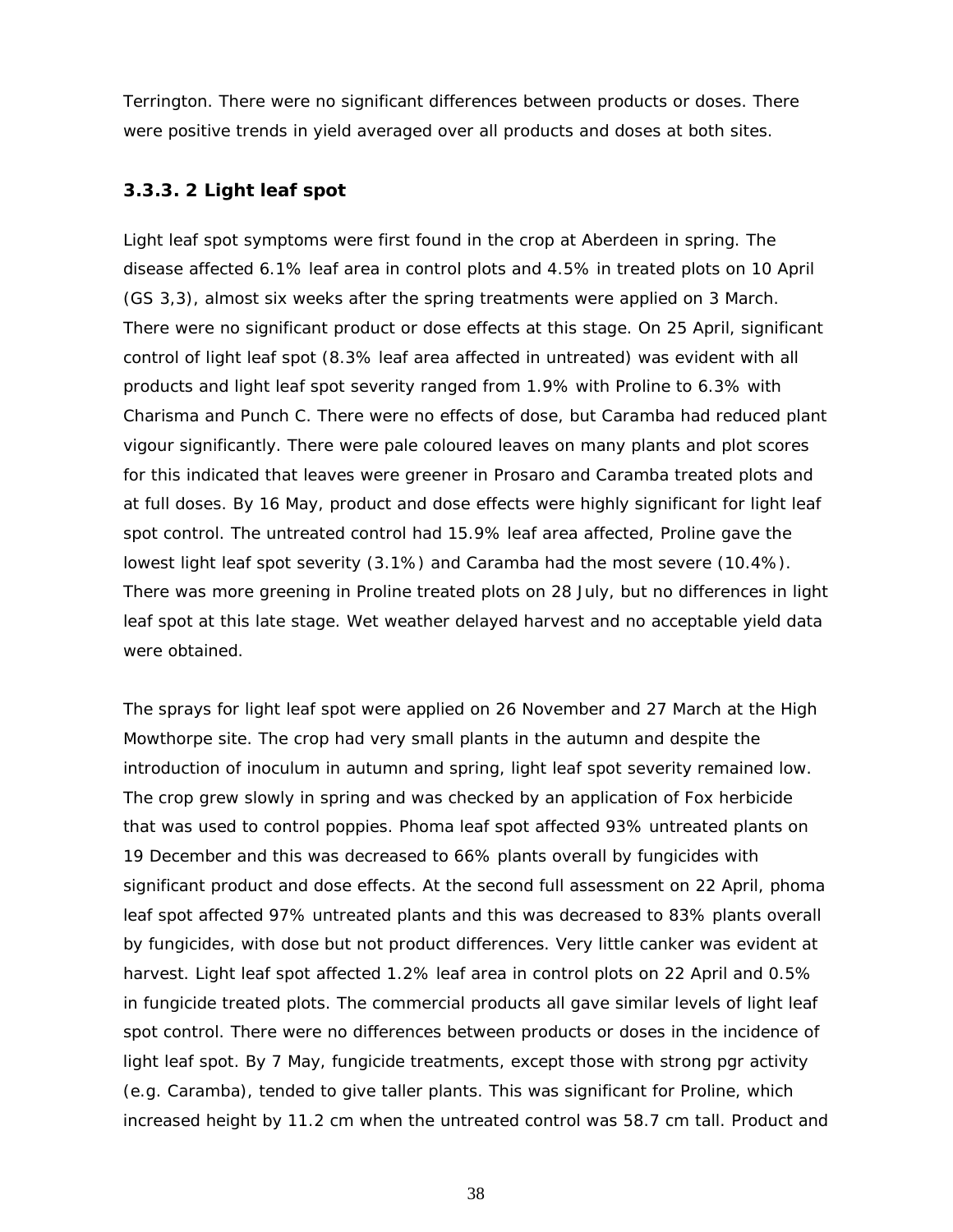dose effects were still significant on17 June for light leaf spot incidence (untreated 87% plants affected; treated 54% plants affected) whilst incidence decreased from 72% at 0.25 dose to 36% plants affected at full dose. Fungicides decreased severity on stems from 2.0% to 0.6% on 17 June, but no significant differences were found on 14 July when disease severity was very similar to that recorded in June. Sclerotinia affected 7.3% untreated plants pre-harvest and increased with higher doses from 4.3% at 0.25 dose and 7.0% at full dose.

There were small but significant yield differences between products. Folicur (2.86 t/ha), Caramba (2.85 t/ha) and Prosaro (2.82 t/ha) gave greater yields than Charisma and Punch C.

### **3.3.3.3 Sclerotinia**

For a second successive year, very severe sclerotinia stem rot developed at the Hereford site following favourable conditions for infection during 16-17 and 26-28 May. All fungicide treatments were applied on 1 May at mid-flowering (GS 4,5). In the untreated controls, there were 35% of plants affected by 6 June and 80% (index 45.8) were affected pre-harvest. There was no infection in treated plots on 6 June but they had 46% of plants affected (index 18.9) pre-harvest. The incidence of stem rot by product ranged from 41.4% for Filan to 51.3% for Priori Xtra, with similar differences on the stem rot index.. Disease control improved as dose increased from 0.25 dose (51.8% sclerotinia) to full dose (40.7% sclerotinia). At the Hereford site treatments gave an average response of 3.72 t/ha, almost double that of the untreated yield of 1.90 t/ha. All fungicides gave significant increases in yield, but Filan gave significantly higher yields than the other treatments by at least 0.56 t/ha. There was also a highly significant effect of dose with yield increasing from 3.09 t/ha at 0.25 dose to 3.60 t/ha at 0.50 dose, 4.08 t/ha at 0.75 dose and 4.11 t/ha at full dose. The difference in yield between 0.75 and full dose was again not significant.

The stem rot experiment on Romney Marsh, Kent was sprayed 25 April at midflowering (GS 4,4). There was only a low level of stem rot in untreated plots at the end of May but 37% plants affected (26.1% with main stem lesions(index 26.1), 16% with secondary branches affected (index 16) in untreated controls pre-harvest. Very little stem rot was present at the end of flowering and infection almost certainly occurred during mid to late May as rainfall patterns were similar to those recorded at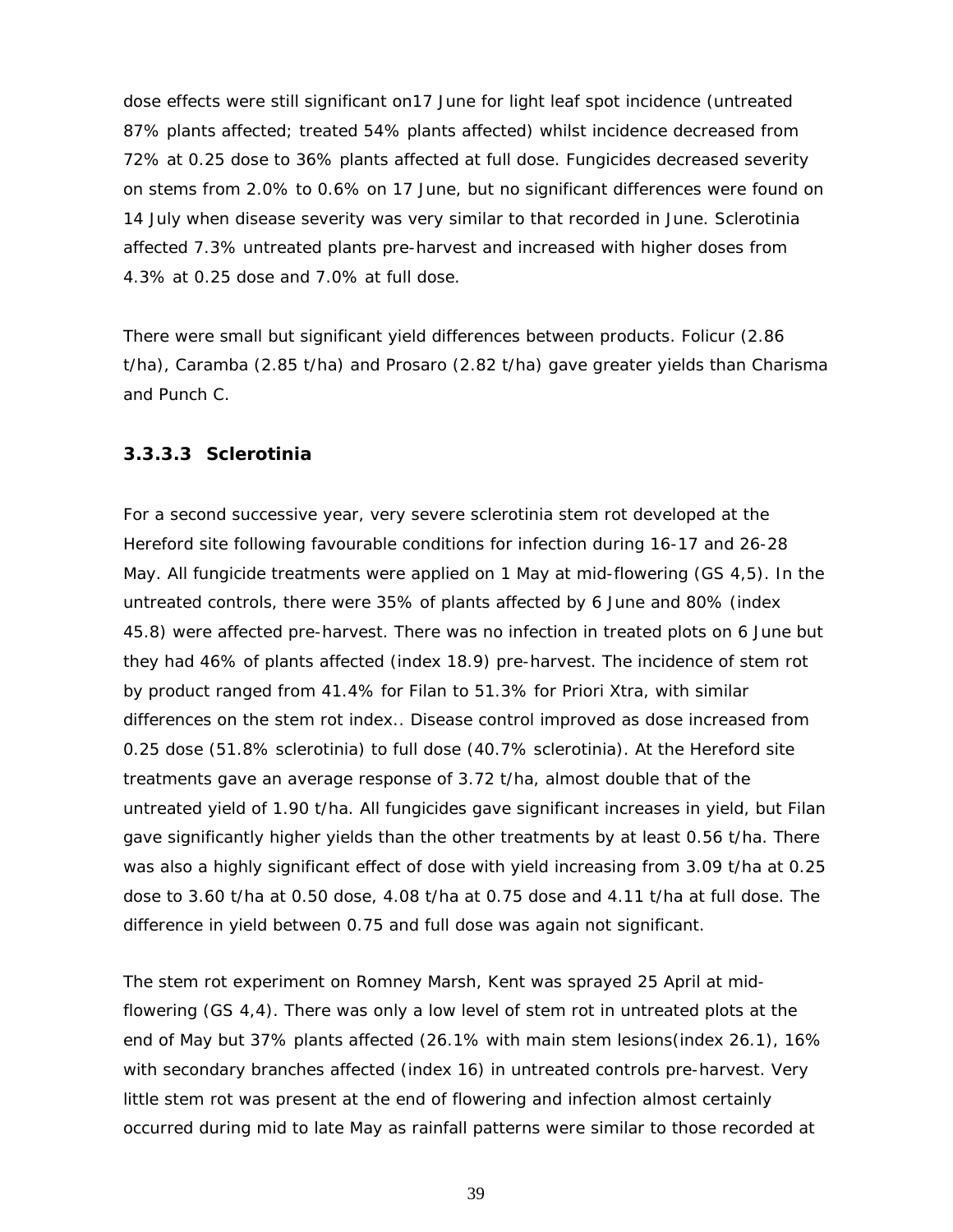the Hereford site. Overall control, product and dose effects were highly significant for both main stem and lateral stem lesions. Filan and Proline gave the most effective control of the both main stem and lateral stem lesions though control was 56-61% on main stems and 33-34% on lateral stems. The other products did not control lateral stem lesions. Overall control was better at higher doses with 30% incidence at 0.25 dose, 32% at 0.50 dose, 25.4% at 0.75 dose and 20.1% at full dose. The differences between 0.50 and 0.75 and between 0.75 and full dose were significant for overall incidence and main stem lesions. Yield responses averaged 0.46 t/ha in Kent (3.71 t/ha untreated) and overall fungicides significantly increased yield. Product and dose effects had no significant effect on yield. The yield from the full rate of Amistar was 4.91 t/ha which was 0.29 t/ha greater than any other treatment. Whilst this was not a significant effect, it was the first result with Amistar to suggest benefits from control of other diseases or crop greening effects. Verticillium wilt affected 56% plants at the site in Kent, but further work is required to demonstrate fungicidal control.

## **3.3.4 Cross-site analyses**

### **3.3.4.1 Phoma (Figures 3.2, 3.3, 3.4, 3.5, 3.6)**

The severity of phoma A leaf spotting about 6 weeks after the first fungicide treatments showed significant differences between years, sites, fungicides, dose and year x dose, but no treatment x dose interaction. Disease severity was greatest in 2007 and Boxworth had more severe spotting (0.42% leaf area affected) than Terrington (0.26% area). Proline and Prosaro had less severe spotting than Charisma and Punch C, whilst Plover and Caramba did not differ from other products.

Stem canker severity showed significant differences between years, sites, fungicides treatments dose and year x dose but no treatment x dose interaction. The annual mean canker indices for 2006, 2007 and 2008 were 24.1, 31.3 and 10.2 respectively. Boxworth had marginally more severe canker (index 23.3) than Terrington (index 20.4) but the difference was almost significant ( $P=0.06$ ). Proline, Plover and Prosaro were the most effective products. Caramba had more severe canker (index 24.0) than all the other products (index range 17.5-21.4; untreated index 44.0) but still gave acceptable stem canker control. The differences between each dose were significant and canker index decreased from 24.5 at 0.25 dose to 16.3 at full dose.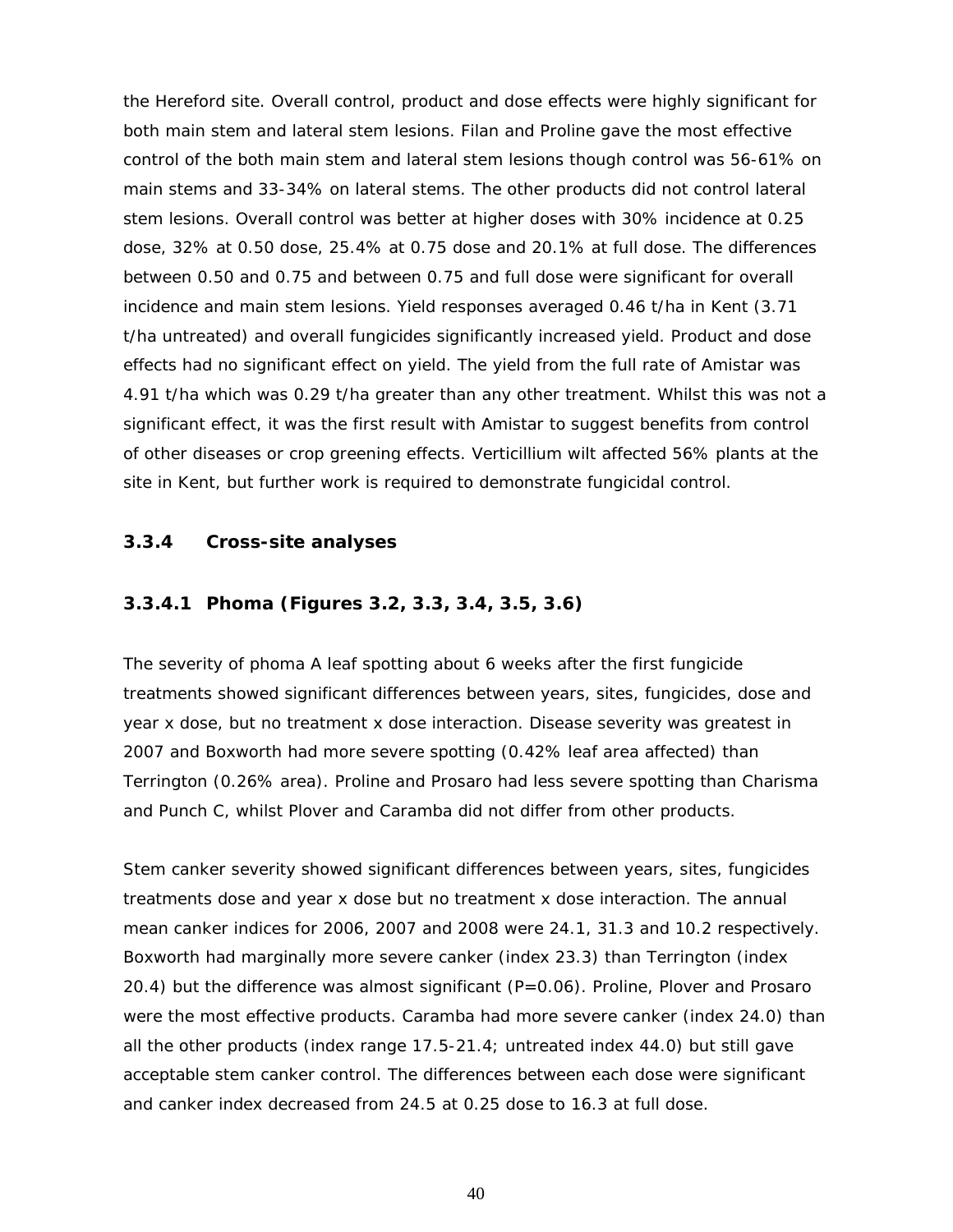

**Figure 3.2:** Mean data from phoma trials across three years (2006-2008) and two sites (ADAS Boxworth and ADAS Terrington): (a) phoma A leaf spot severity at first assessment; (b) canker index at final assessment; (c) yield; (d) phoma B incidence at first assessment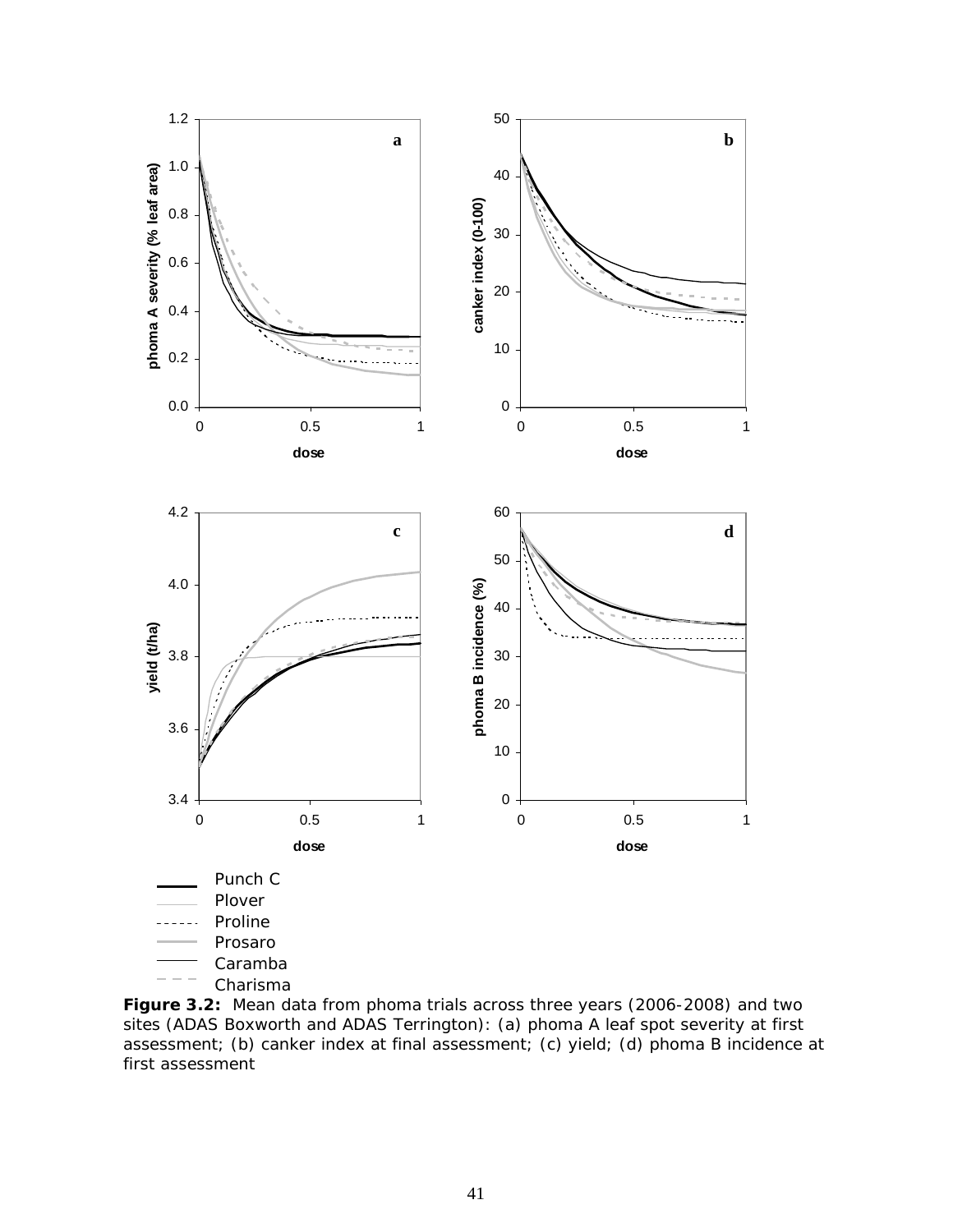

**Figure 3.3:** Mean data from phoma trials across three years (2006-2008) and two sites (ADAS Boxworth and ADAS Terrington), showing fitted curves and observed data points for phoma leaf spot severity at first assessment and canker index at final assessment: (a) Punch C, (b) Plover, (c) Proline, (d) Prosaro, (e) Caramba and (f) Charisma.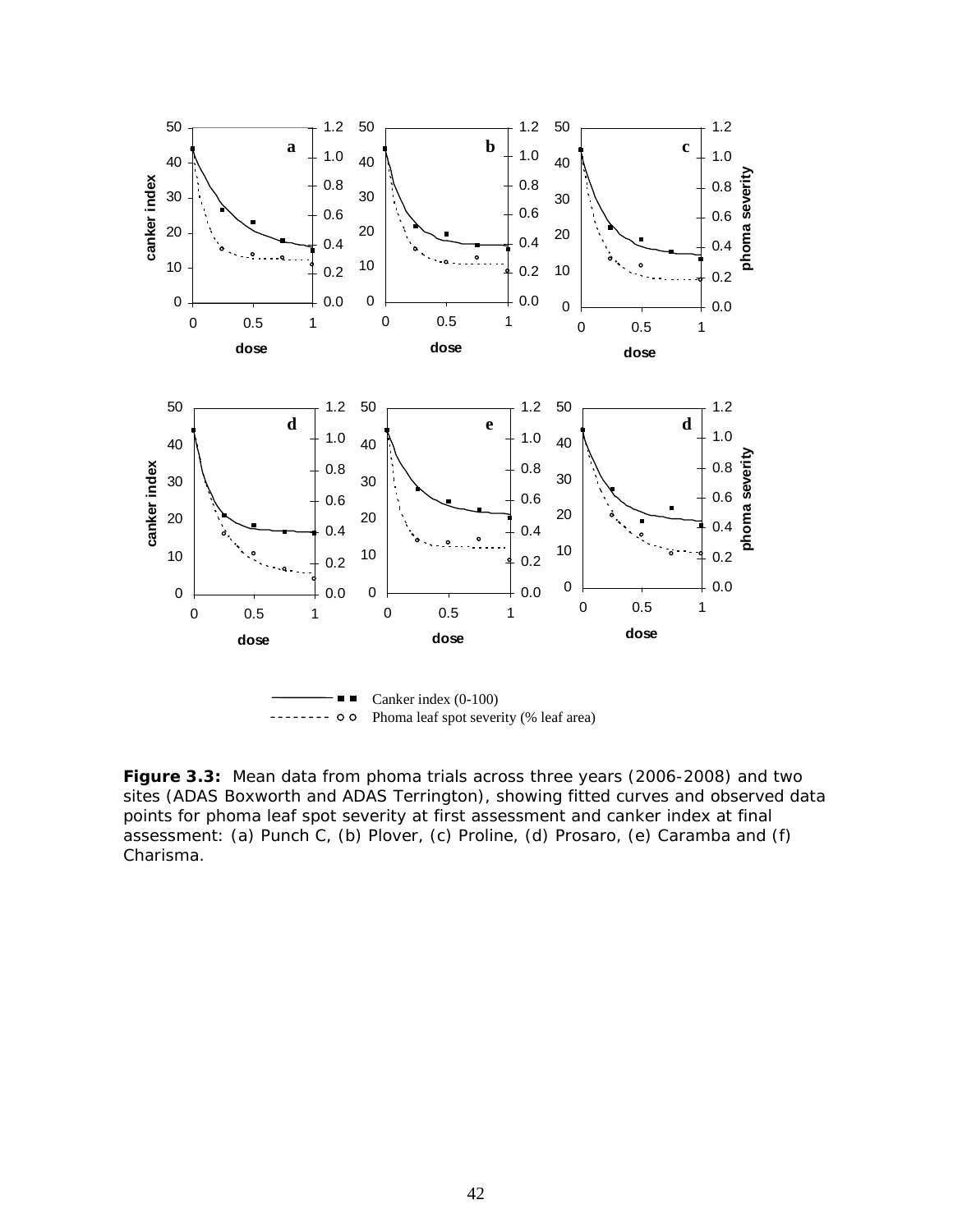

**Figure 3.4:** Mean data from phoma trials across three years (2006-2008) and two sites (ADAS Boxworth and ADAS Terrington), showing fitted curves and observed data points for phoma B leaf spot incidence (% plants affected) and severity (% leaf area) at first assessment: (a) Punch C, (b) Plover, (c) Proline, (d) Prosaro, (e) Caramba and (f) Charisma.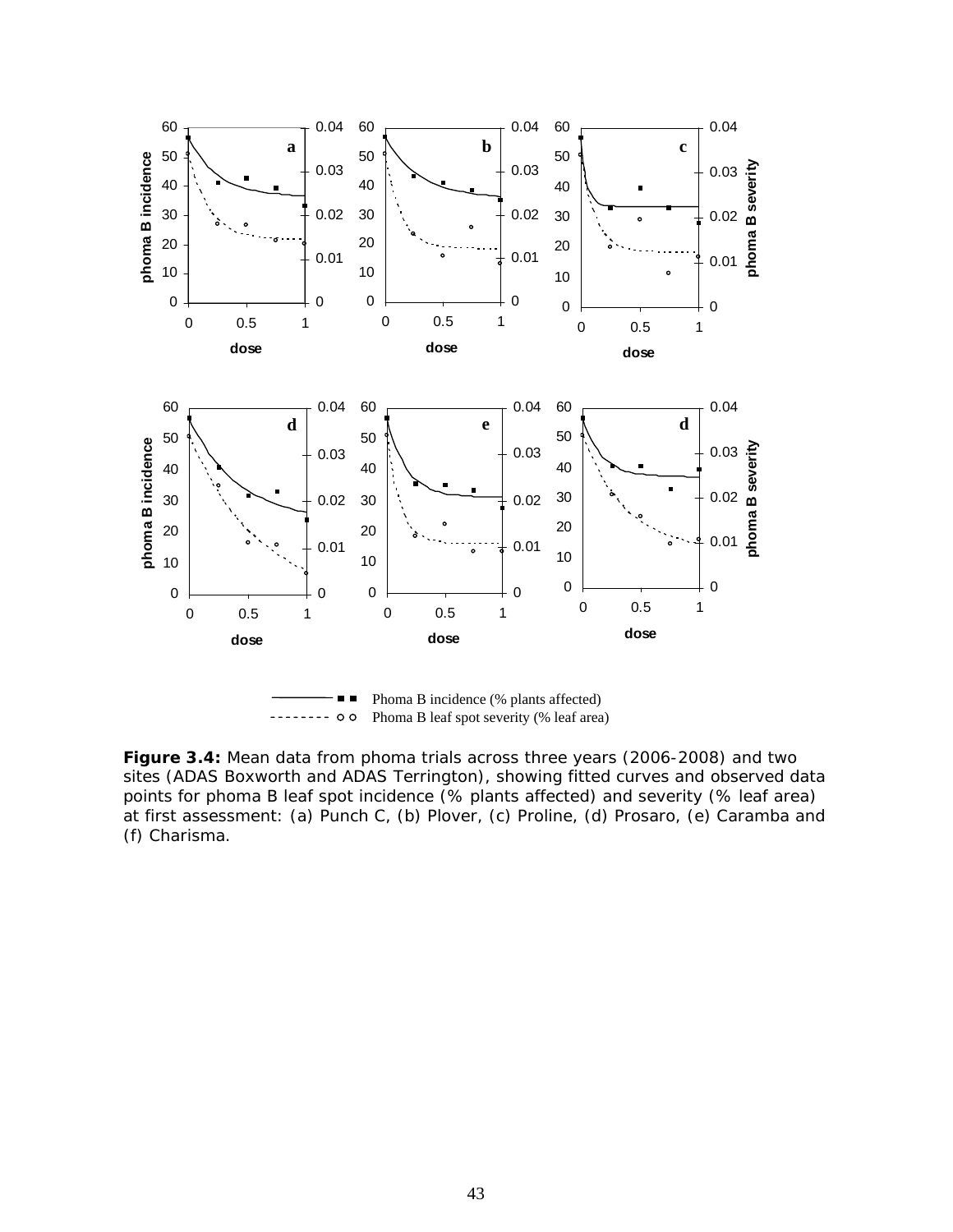

**Figure 3.5:** Mean data from phoma trials across three years (2006-2008) and two sites (ADAS Boxworth and ADAS Terrington), showing fitted curves and observed data points for yield: (a) Punch C, (b) Plover, (c) Proline, (d) Prosaro, (e) Caramba and (f) Charisma.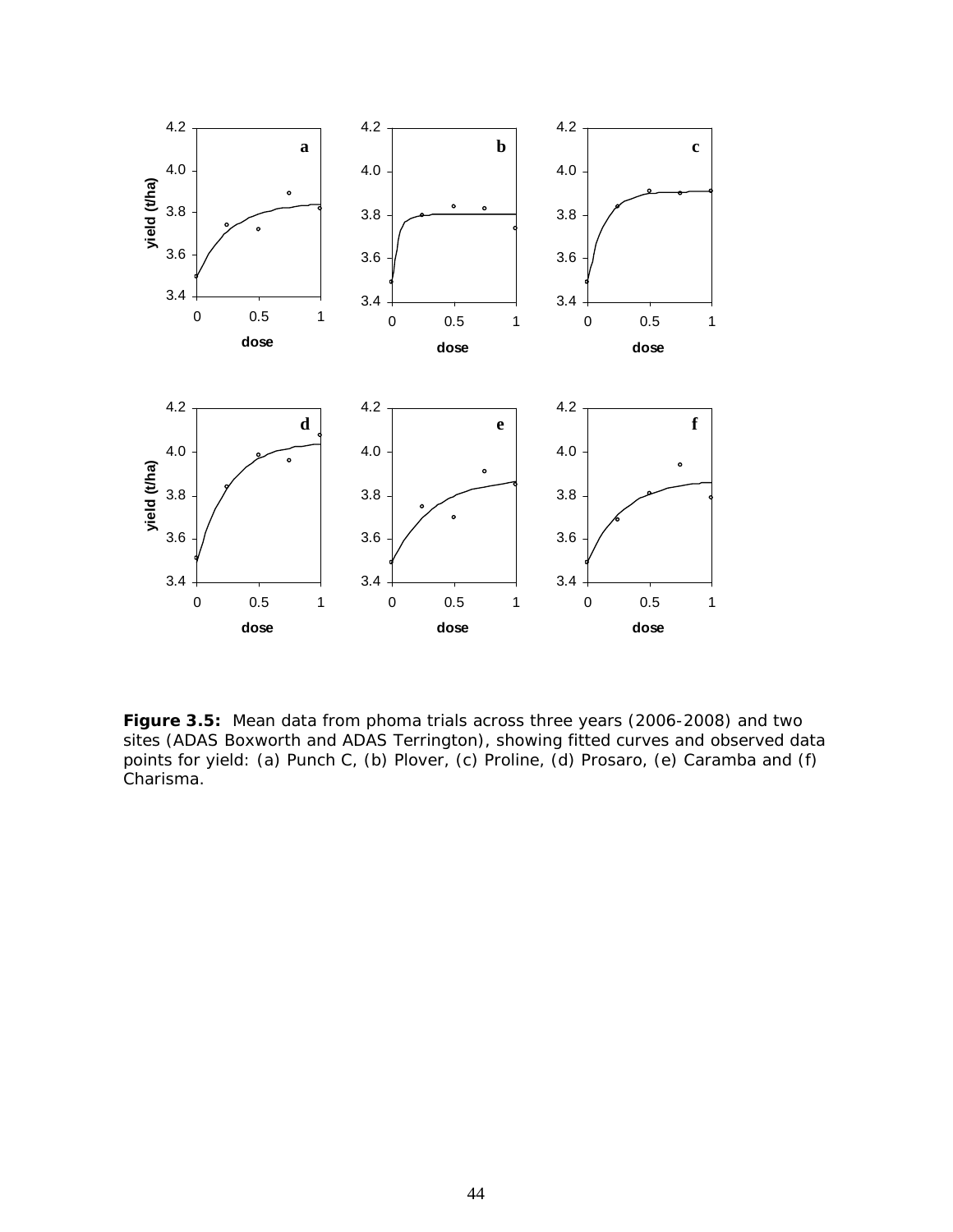

**Figure 3.6:** Mean data from phoma trials across three years (2006-2008) and two sites (ADAS Boxworth and ADAS Terrington), showing canker index (0-100) and yield (t/ha): (a) data averaged across doses for each product; (b) data averaged across products for each dose.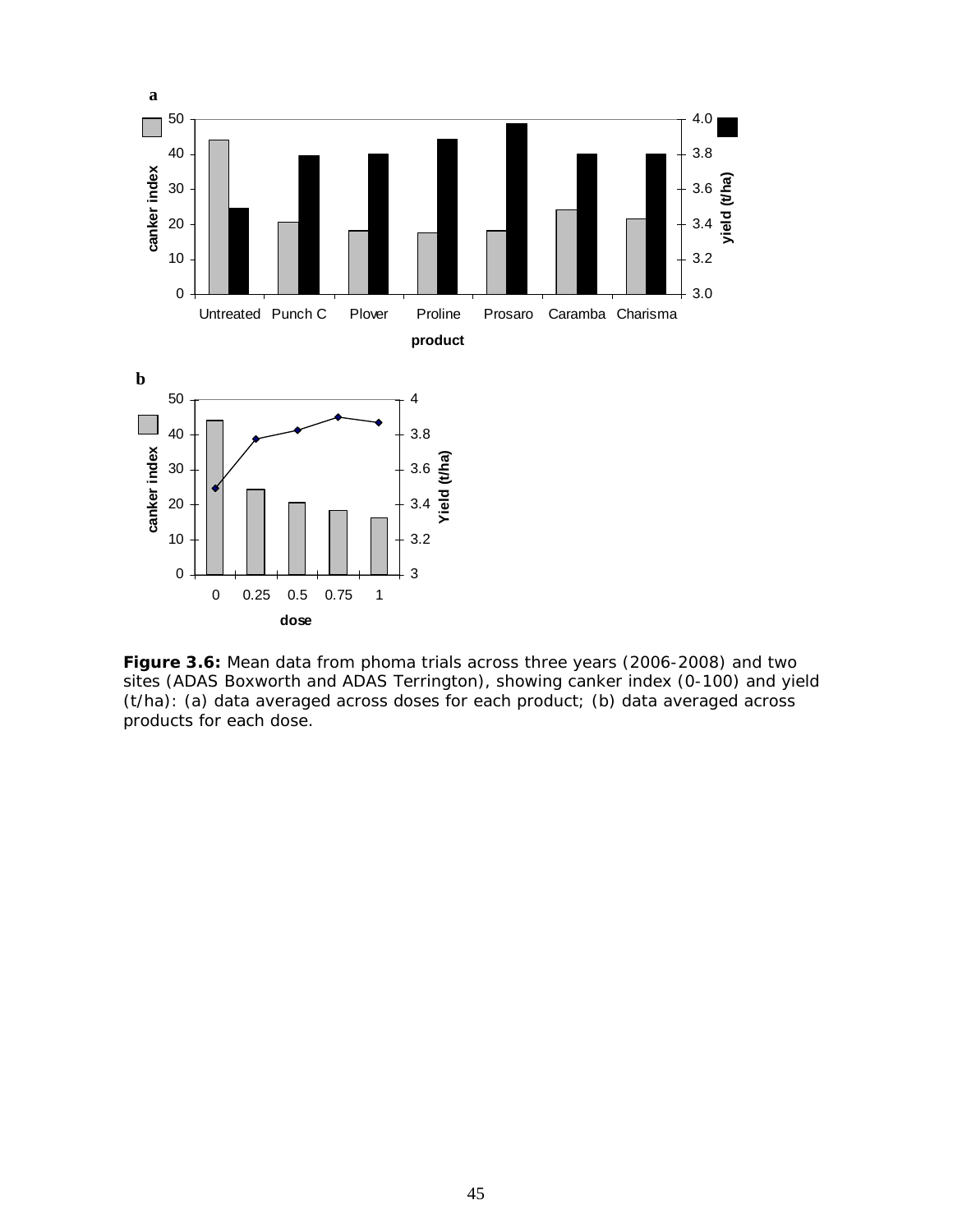

**Figure 3.7:** Mean data from light leaf spot trials across three years (2006-2008) at SAC: (a) light leaf spot severity; (b) yield [curve fitting was not possible for Caramba yield].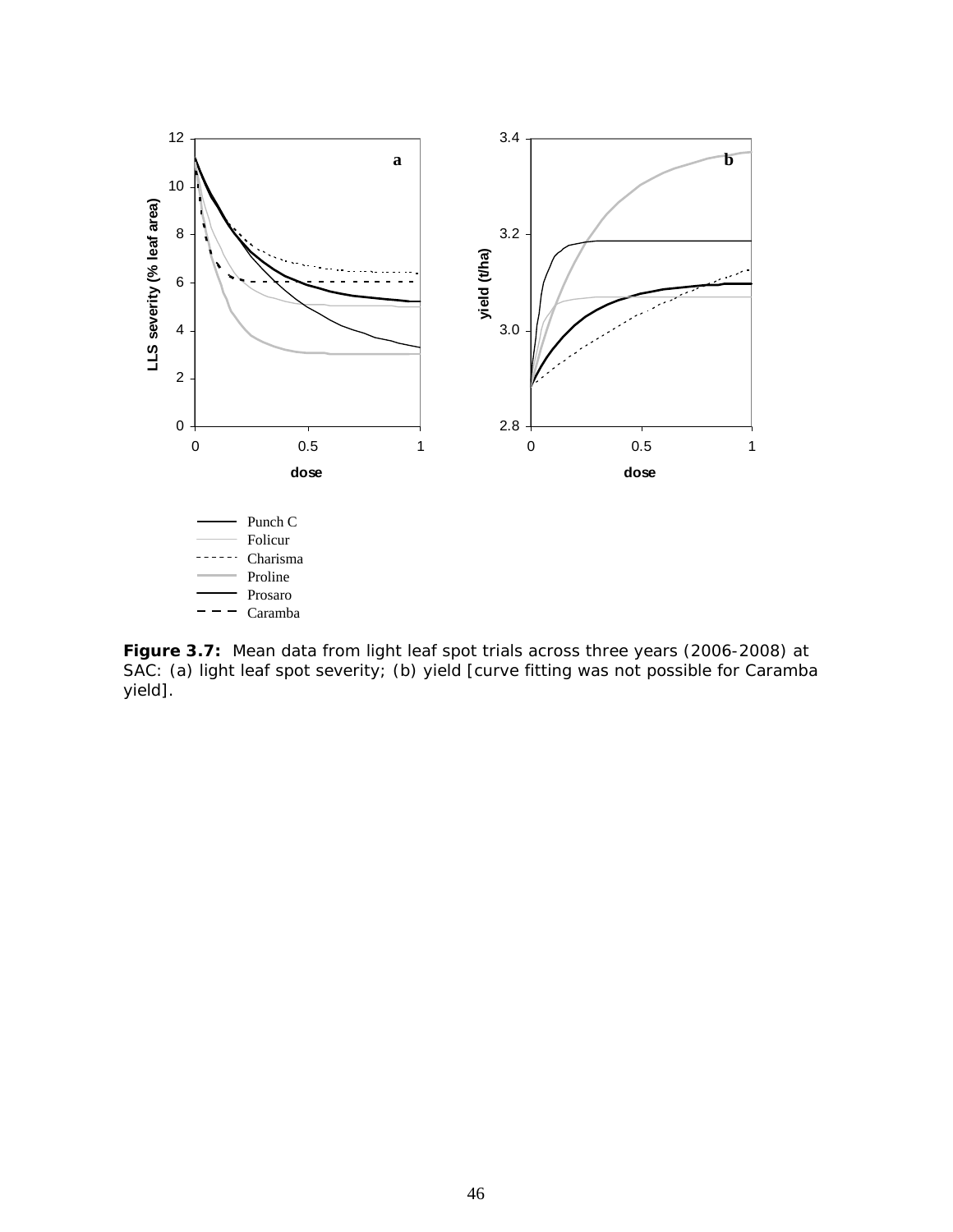

**Figure 3.8:** Mean data from light leaf spot trials across three years (2006-2008) at SAC, showing fitted curves and observed data points for light leaf spot severity and yield: (a) Punch C, (b) Folicur, (c) Charisma, (d) Proline, (e) Prosaro and (f) Caramba [curve fitting was not possible for Caramba yield].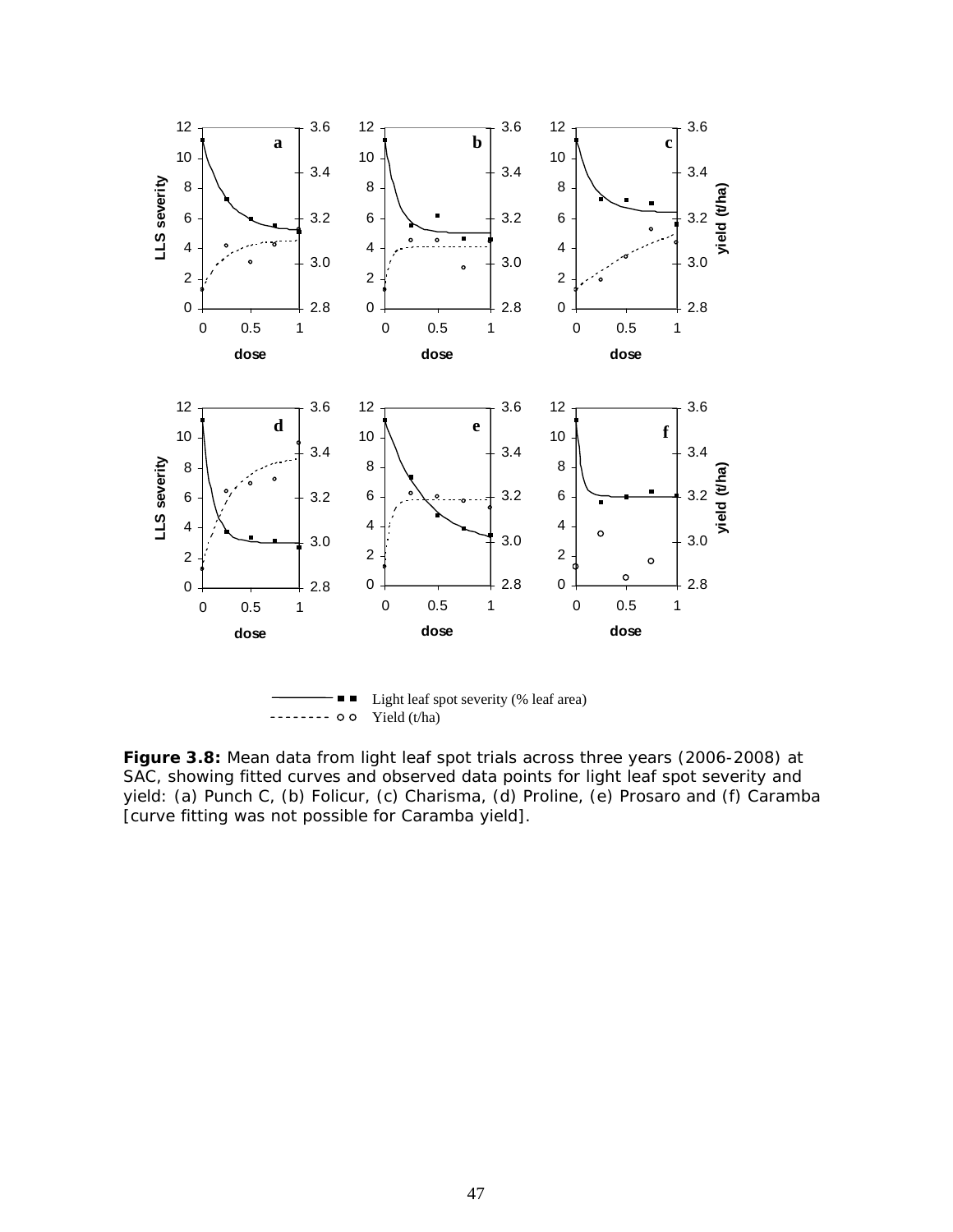

**Figure 3.9:** Mean data from light leaf spot trials across three years (2006-2008) at SAC, Aberdeenshire, showing light leaf spot severity (% leaf area) and yield (t/ha) (yield for 2006 and 2007 only: (a) data averaged across doses for each product; (b) data averaged across products for each dose.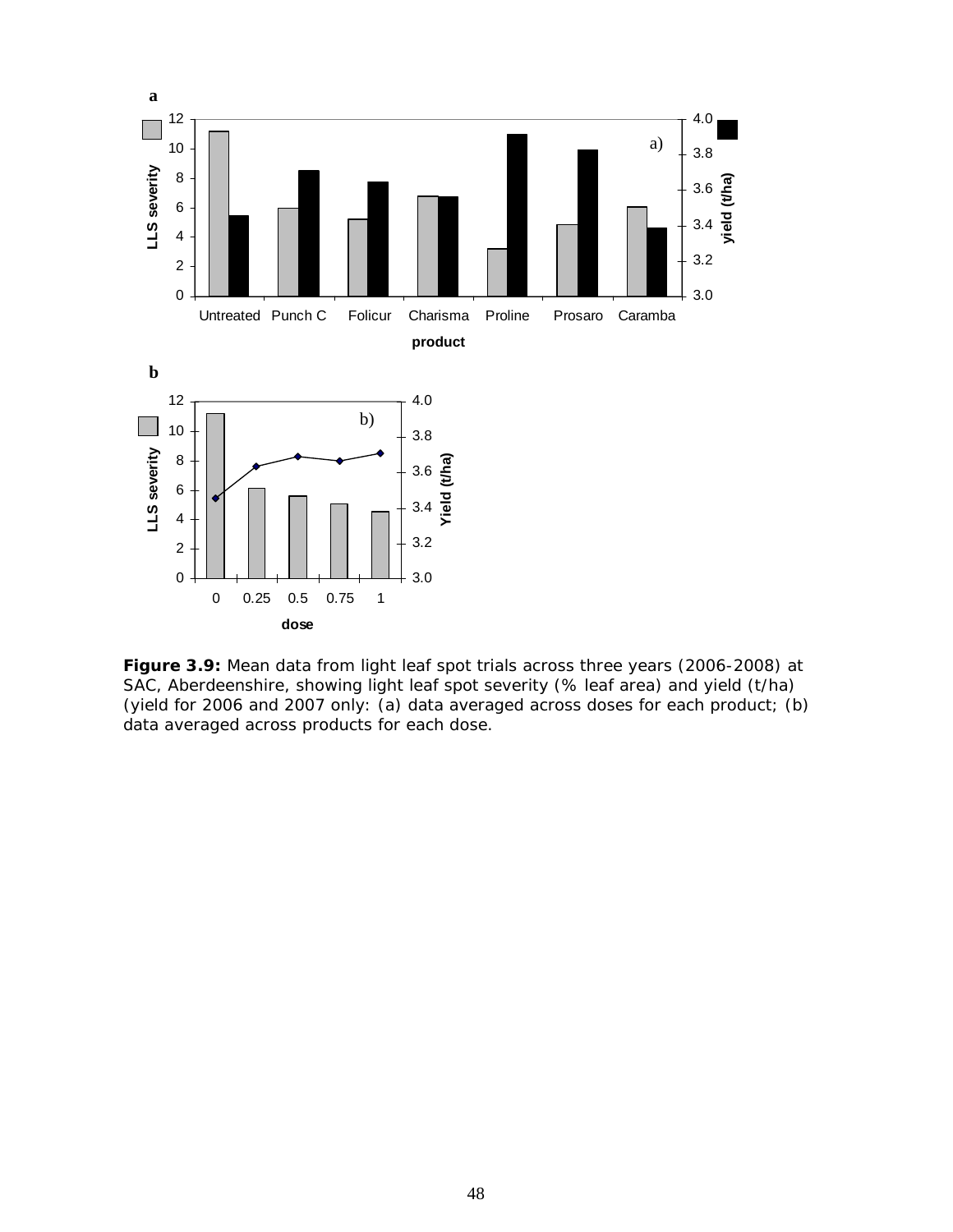

**Figure 3.10:** Mean data from Sclerotinia trials across three years (2006-2008) and two sites (Romney Marsh and ADAS Rosemaund): (a) Sclerotinia incidence at final assessment; (b) Sclerotinia index at final assessment; (c) yield.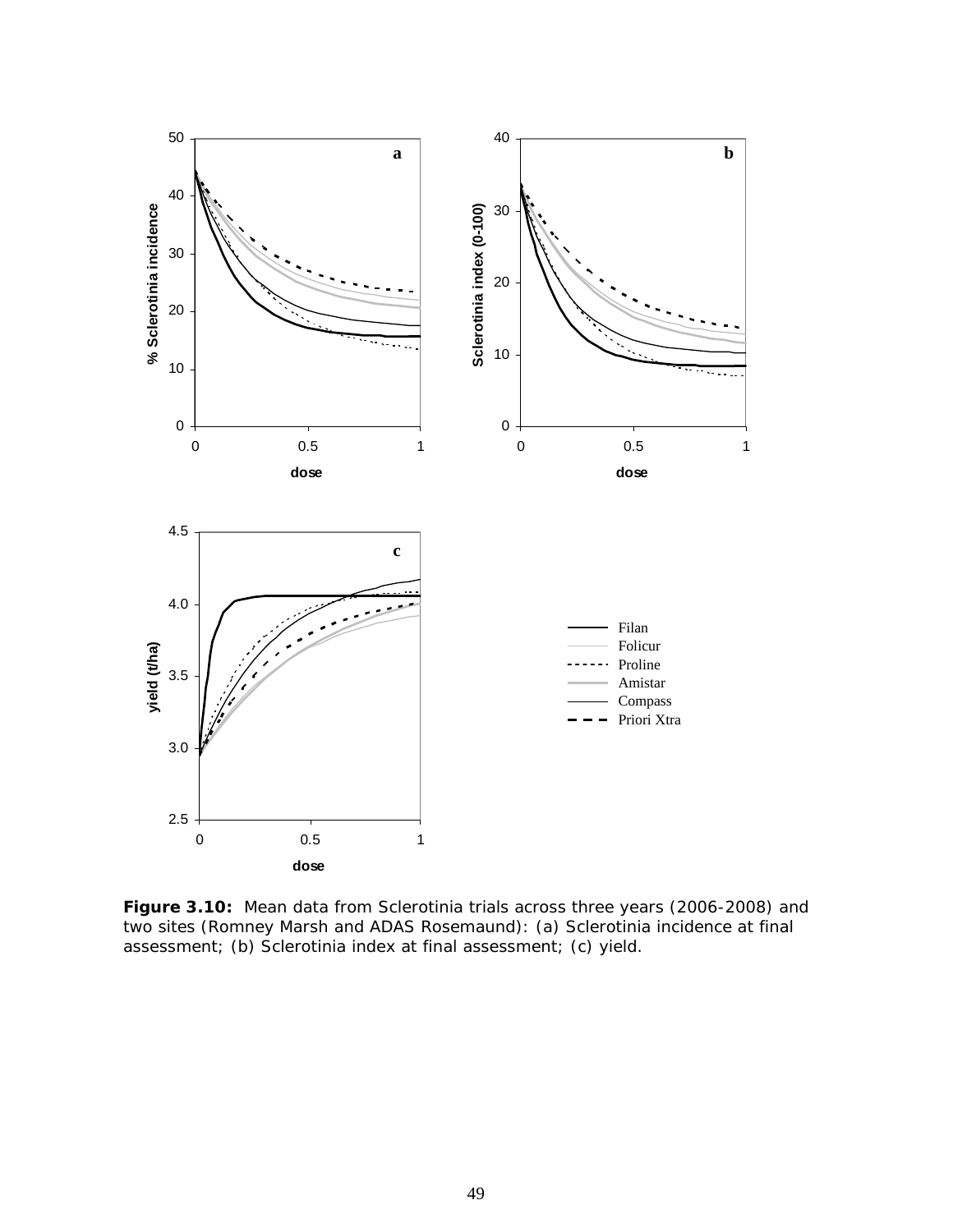

**Figure 3.11:** Mean data from Sclerotinia trials across three years (2006-2008) and two sites (Romney Marsh and ADAS Rosemaund), showing fitted curves and observed data points for Sclerotinia incidence and index at final assessment: (a) Filan, (b) Folicur, (c) Proline, (d) Amistar, (e) Compass and (f) Priori Xtra.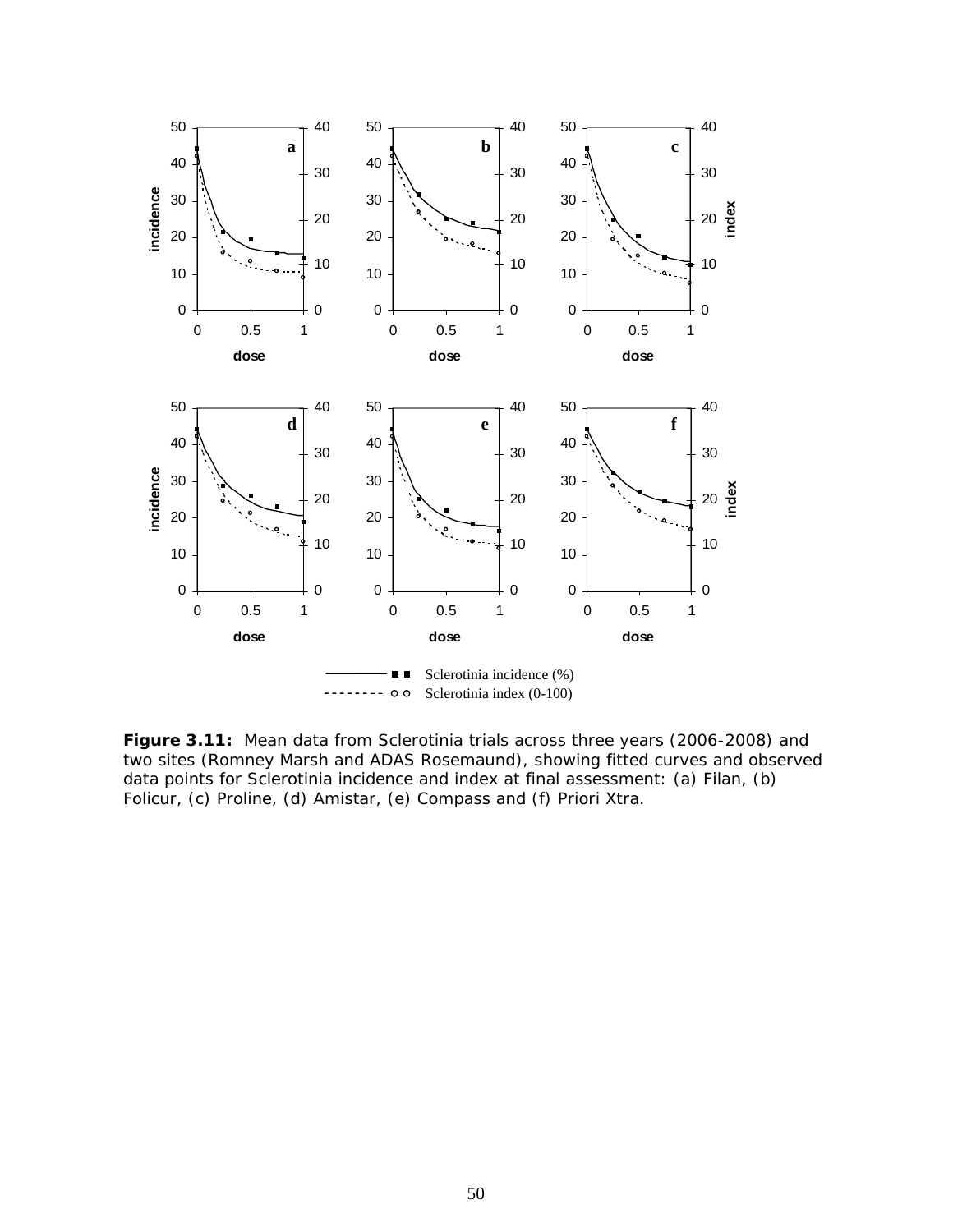

**Figure 3.12:** Mean data from Sclerotinia trials across three years (2006-2008) and two sites (Romney Marsh and ADAS Rosemaund), showing fitted curves and observed data points for yield: (a) Filan, (b) Folicur, (c) Proline, (d) Amistar, (e) Compass and (f) Priori Xtra.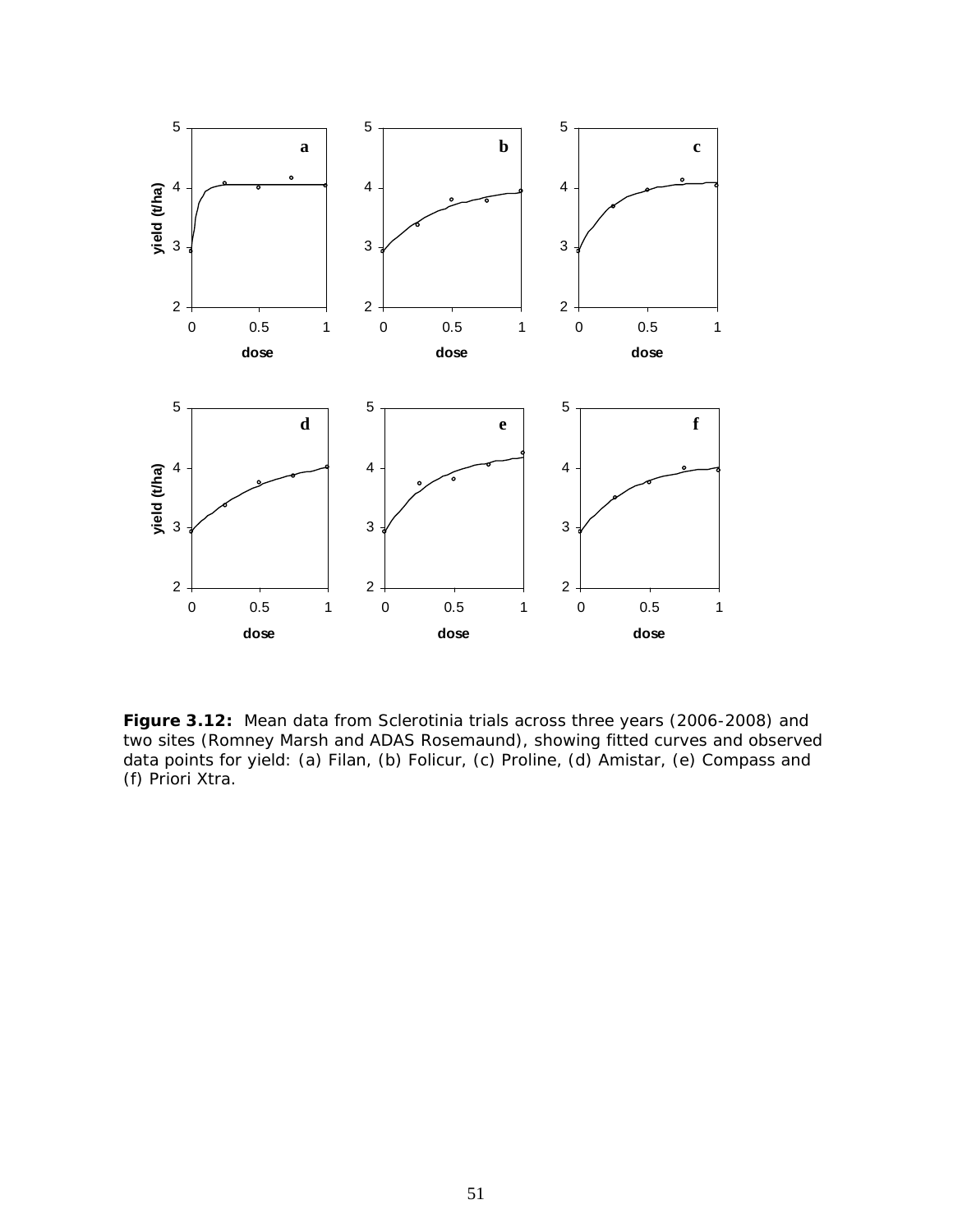

**Figure 3.13:** Mean data from Sclerotinia trials across three years (2006-2008) and two sites (Romney Marsh and ADAS Rosemaund), showing Sclerotinia index (0-100) and yield (t/ha): (a) data averaged across doses for each product; (b) data averaged across products for each dose.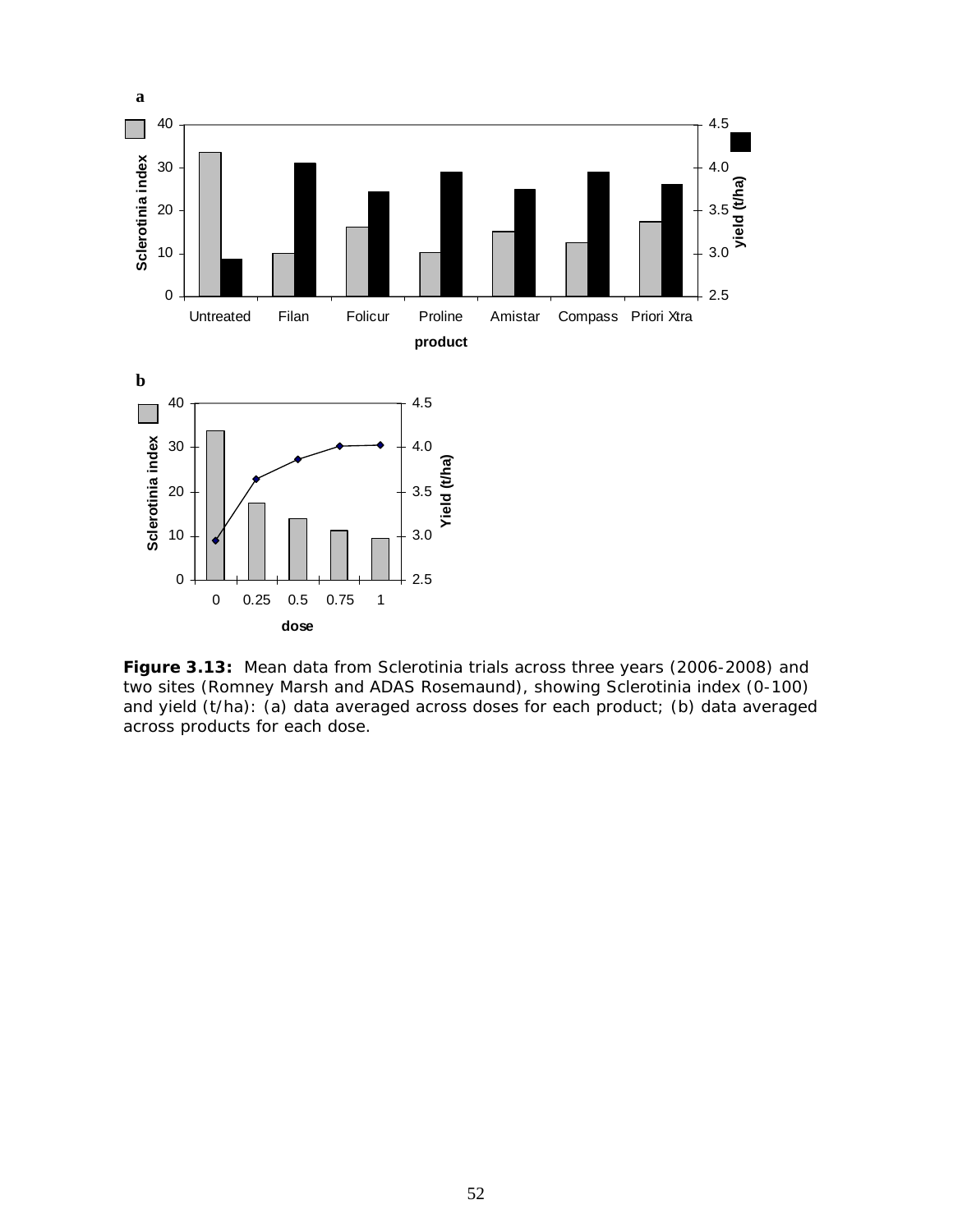

**Figure 3.14:** Mean data from Sclerotinia trials across three years (2006-2008) at ADAS Rosemaund, Herefordshire: (a) Sclerotinia incidence at final assessment; (b) Sclerotinia index at final assessment; (c) yield.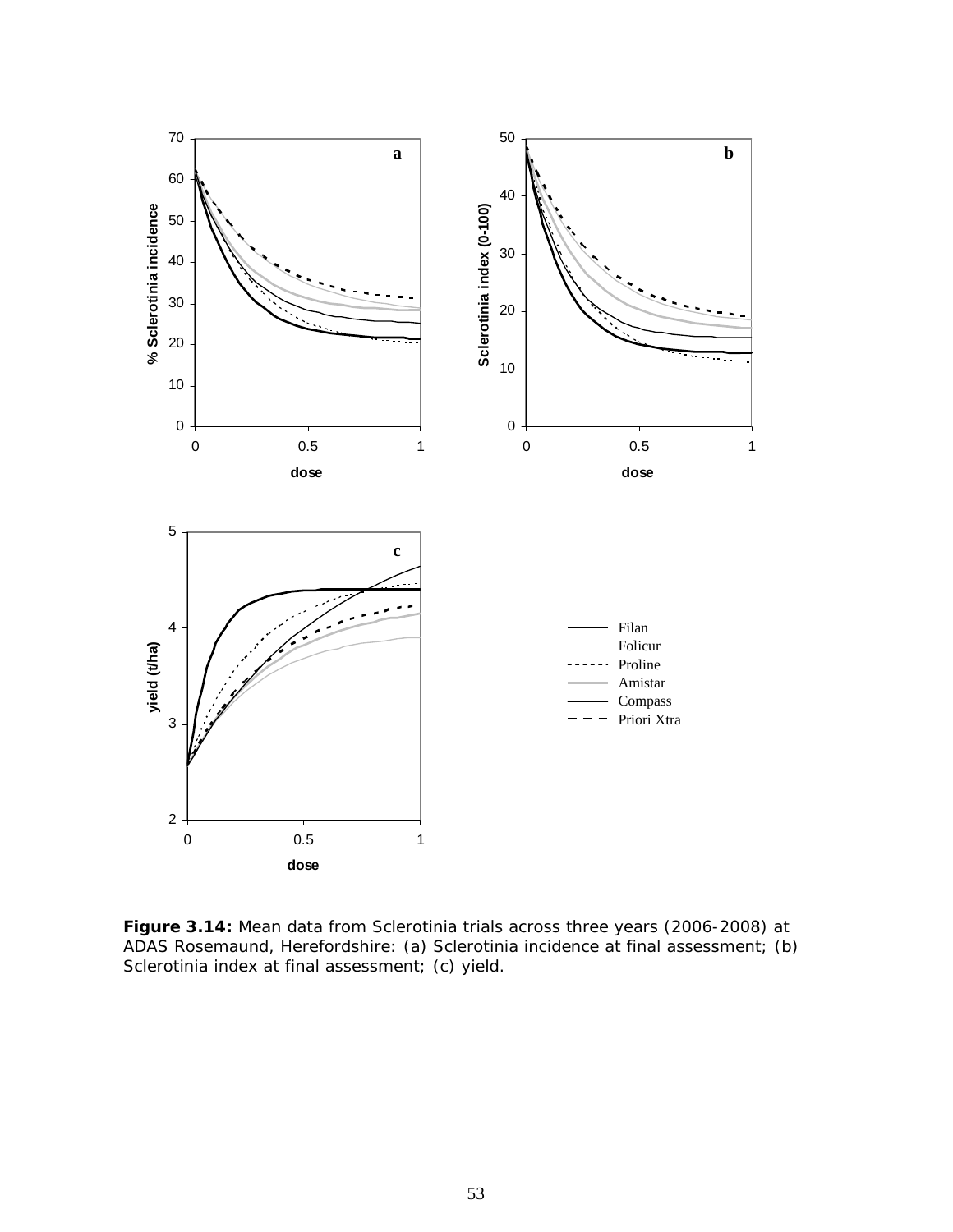

**Figure 3.15:** Mean data from Sclerotinia trials across three years (2006-2008) at ADAS Rosemaund, Herefordshire, showing fitted curves and observed data points for Sclerotinia incidence and index at final assessment: (a) Filan, (b) Folicur, (c) Proline, (d) Amistar, (e) Compass and (f) Priori Xtra.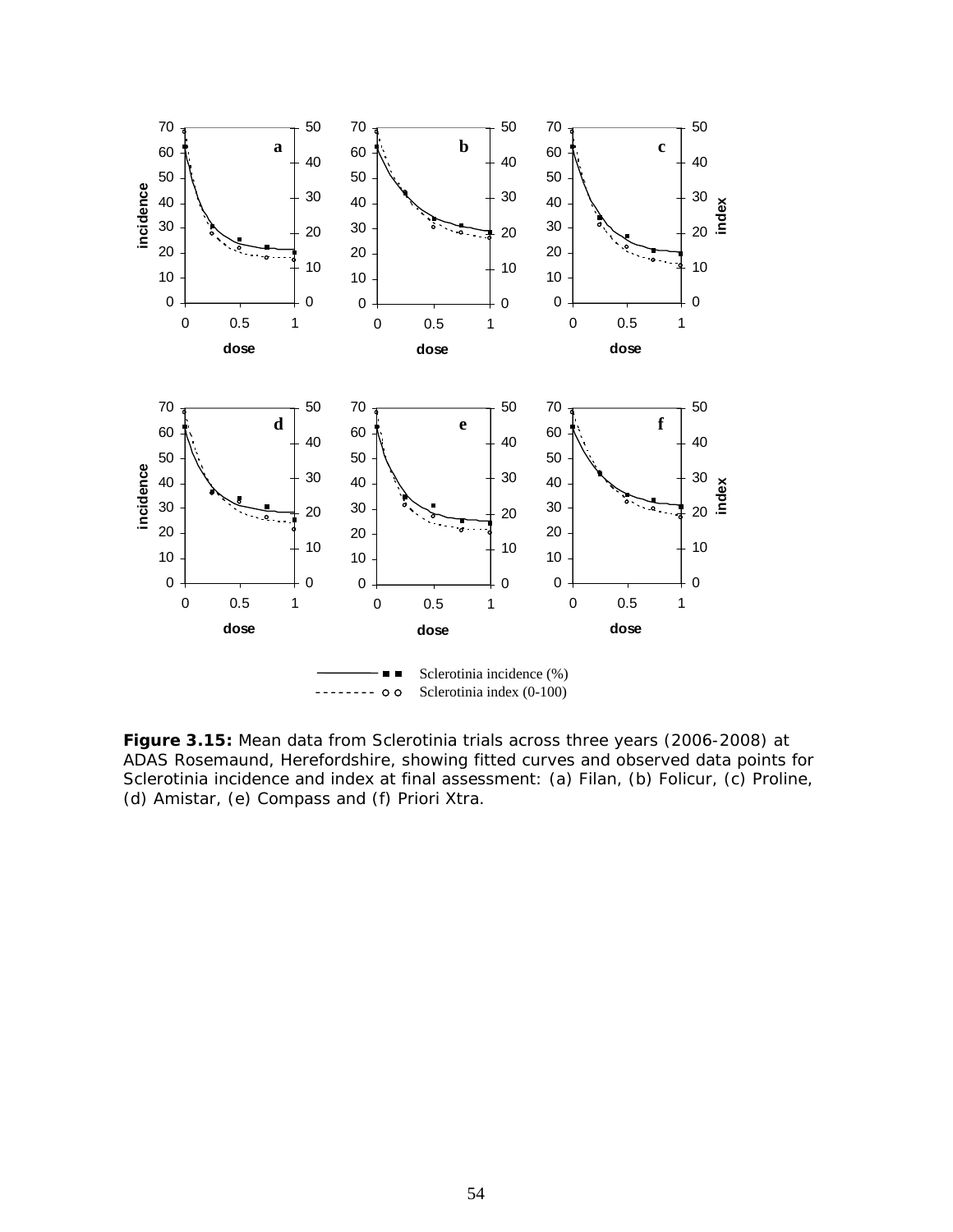

**Figure 3.16:** Mean data from Sclerotinia trials across three years (2006-2008) at ADAS Rosemaund, Herefordshire, showing fitted curves and observed data points for yield: (a) Filan, (b) Folicur, (c) Proline, (d) Amistar, (e) Compass and (f) Priori Xtra.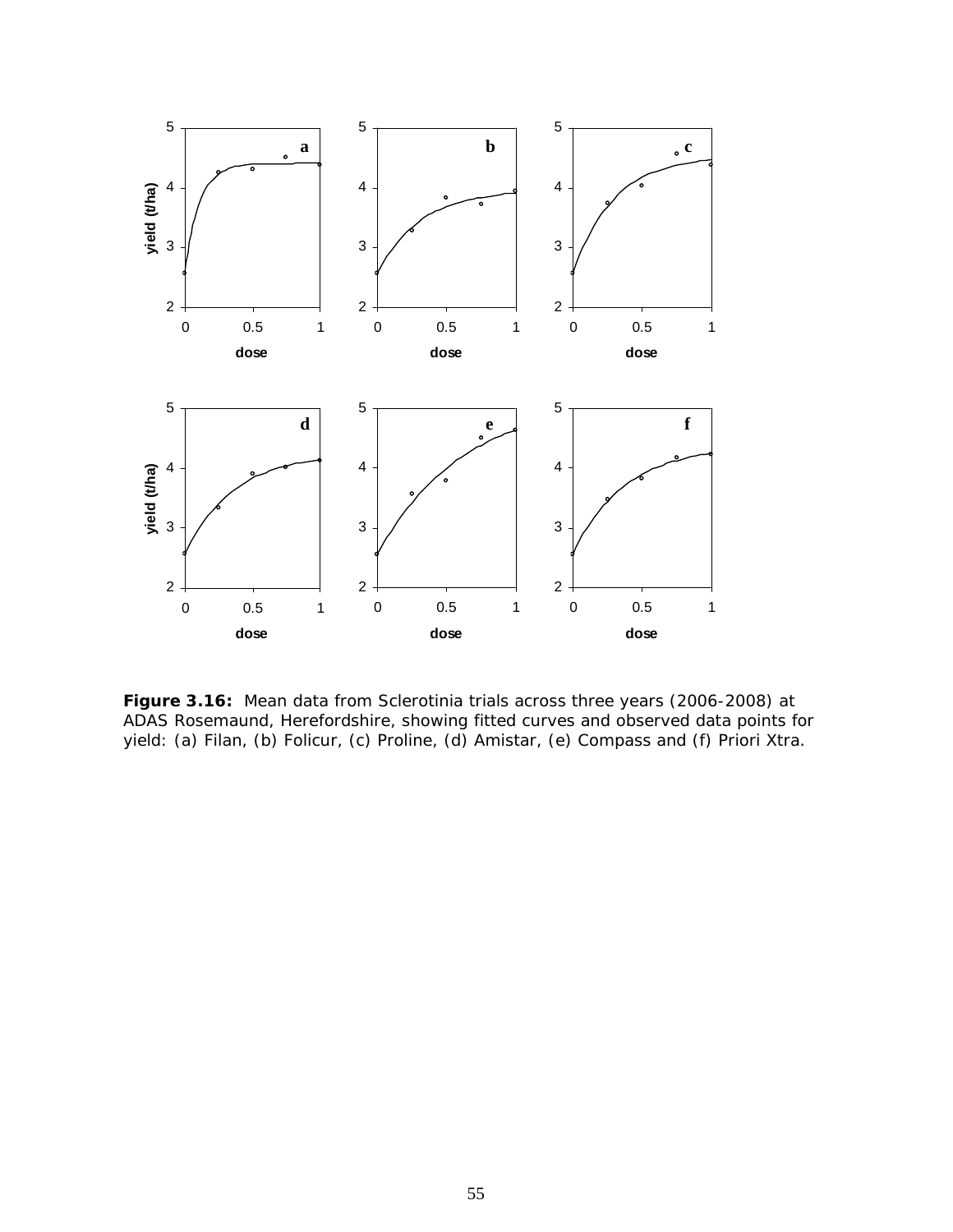

**Figure 3.17:** Means from Sclerotinia trials across three years (2006-2008) at ADAS Rosemaund, Herefordshire, showing Sclerotinia index (0-100) and yield (t/ha): (a) data averaged across doses for each product; (b) data averaged across products for each dose.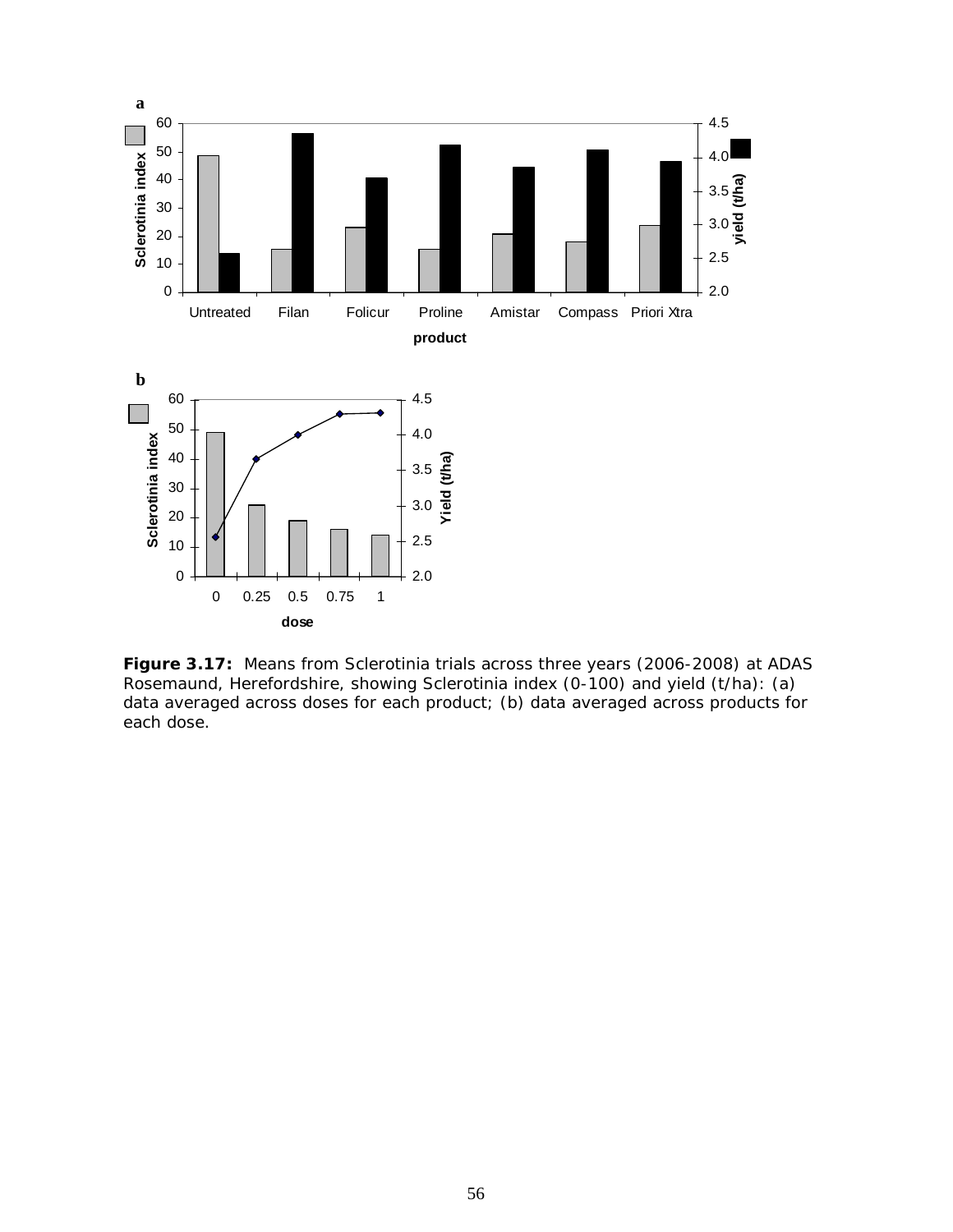

**Figure 3.18:** 2005-06 Sclerotinia trial at ADAS Rosemaund, Herefordshire: (a) Sclerotinia incidence at final assessment; (b) Sclerotinia index at final assessment; (c) yield.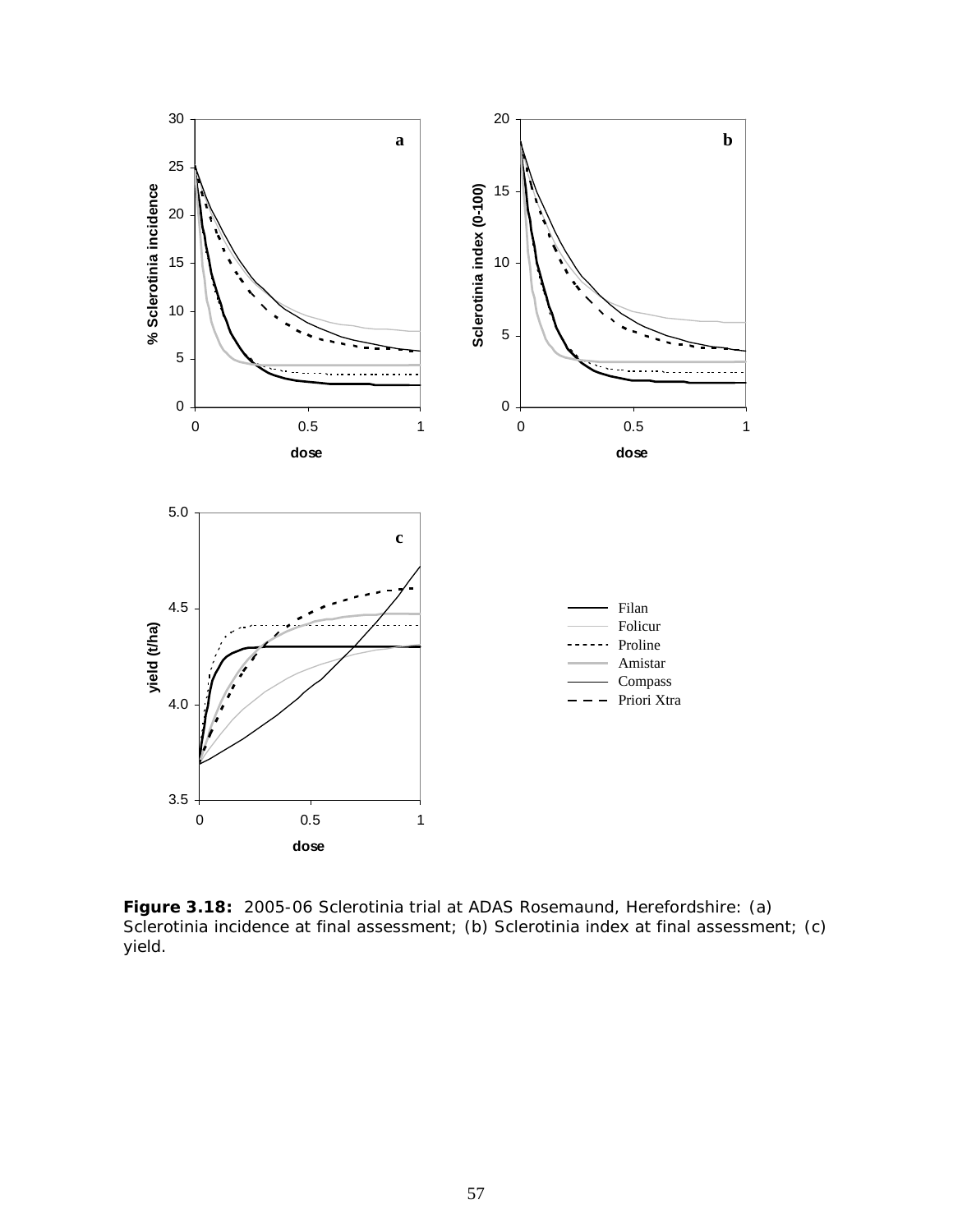

**Figure 3.19**: 2005-06 Sclerotinia trial at ADAS Rosemaund, Herefordshire, showing fitted curves and observed data points for Sclerotinia incidence and index at final assessment: (a) Filan, (b) Folicur, (c) Proline, (d) Amistar, (e) Compass and (f) Priori Xtra.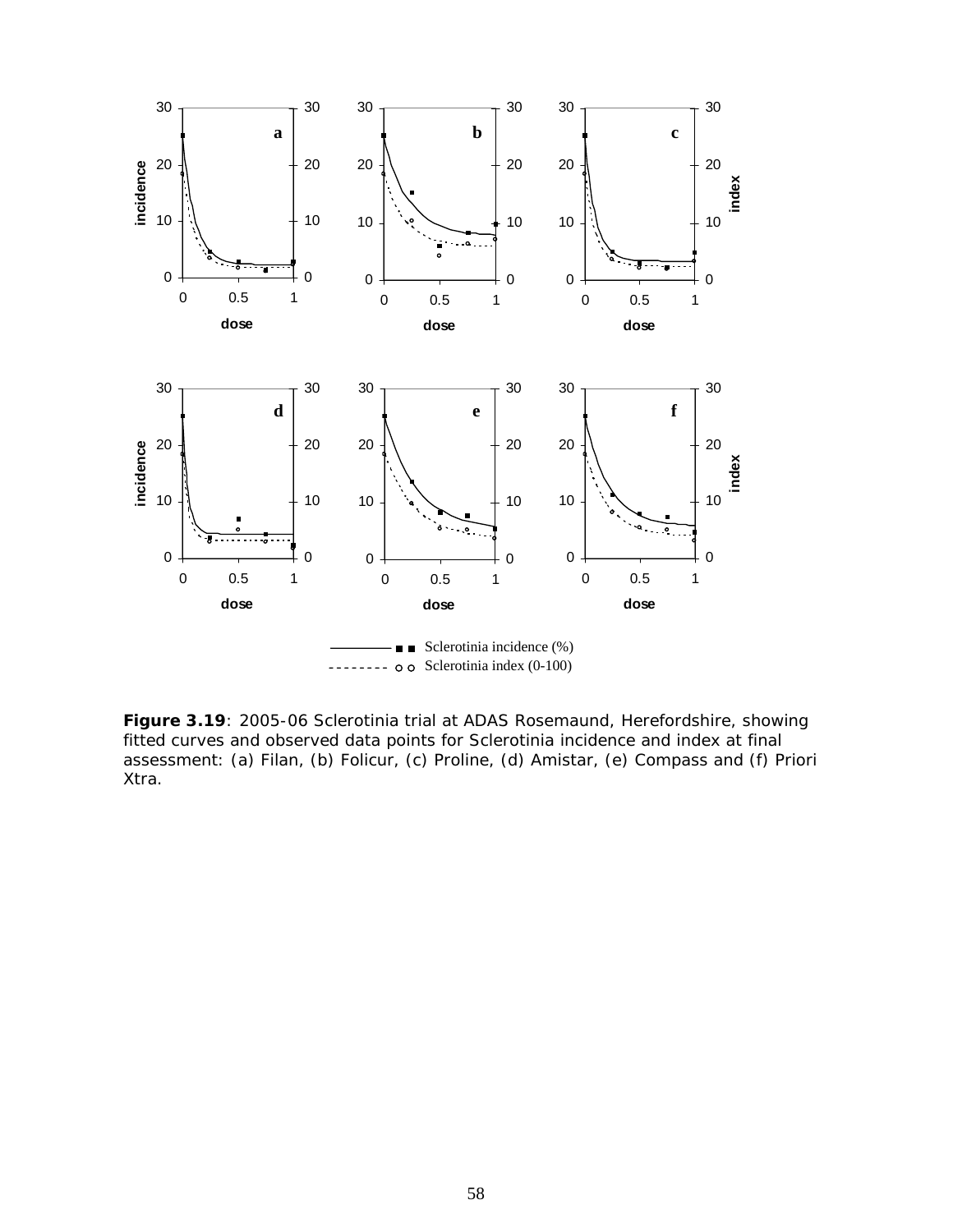

**Figure 3.20:** 2005-06 Sclerotinia trial at ADAS Rosemaund, Herefordshire, showing fitted curves and observed data points for yield: (a) Filan, (b) Folicur, (c) Proline, (d) Amistar, (e) Compass and (f) Priori Xtra.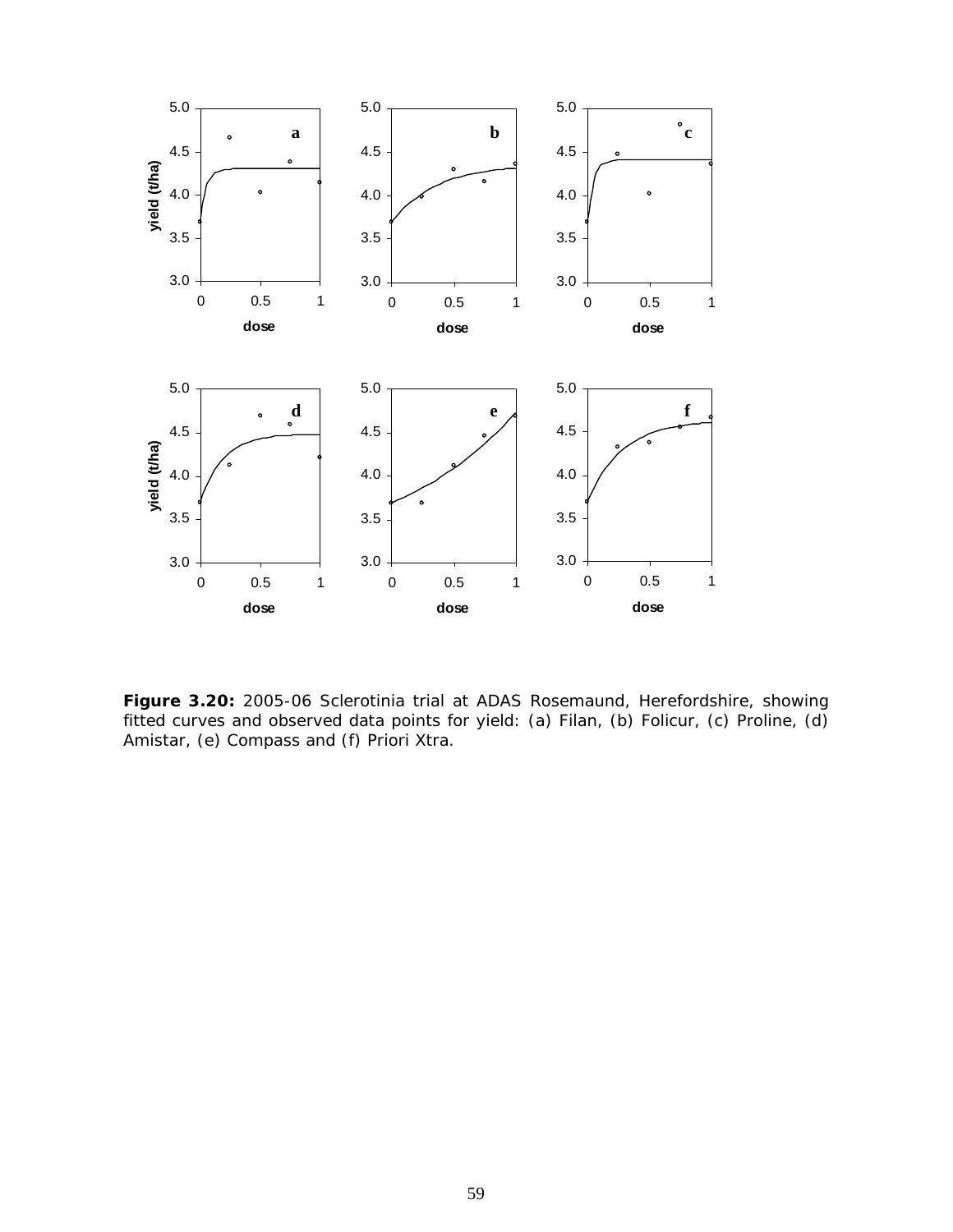

**Figure 3.21:** Means from 2005-06 Sclerotinia trial at ADAS Rosemaund, Herefordshire, showing Sclerotinia index (0-100) and yield (t/ha): (a) data averaged across doses for each product; (b) data averaged across products for each dose.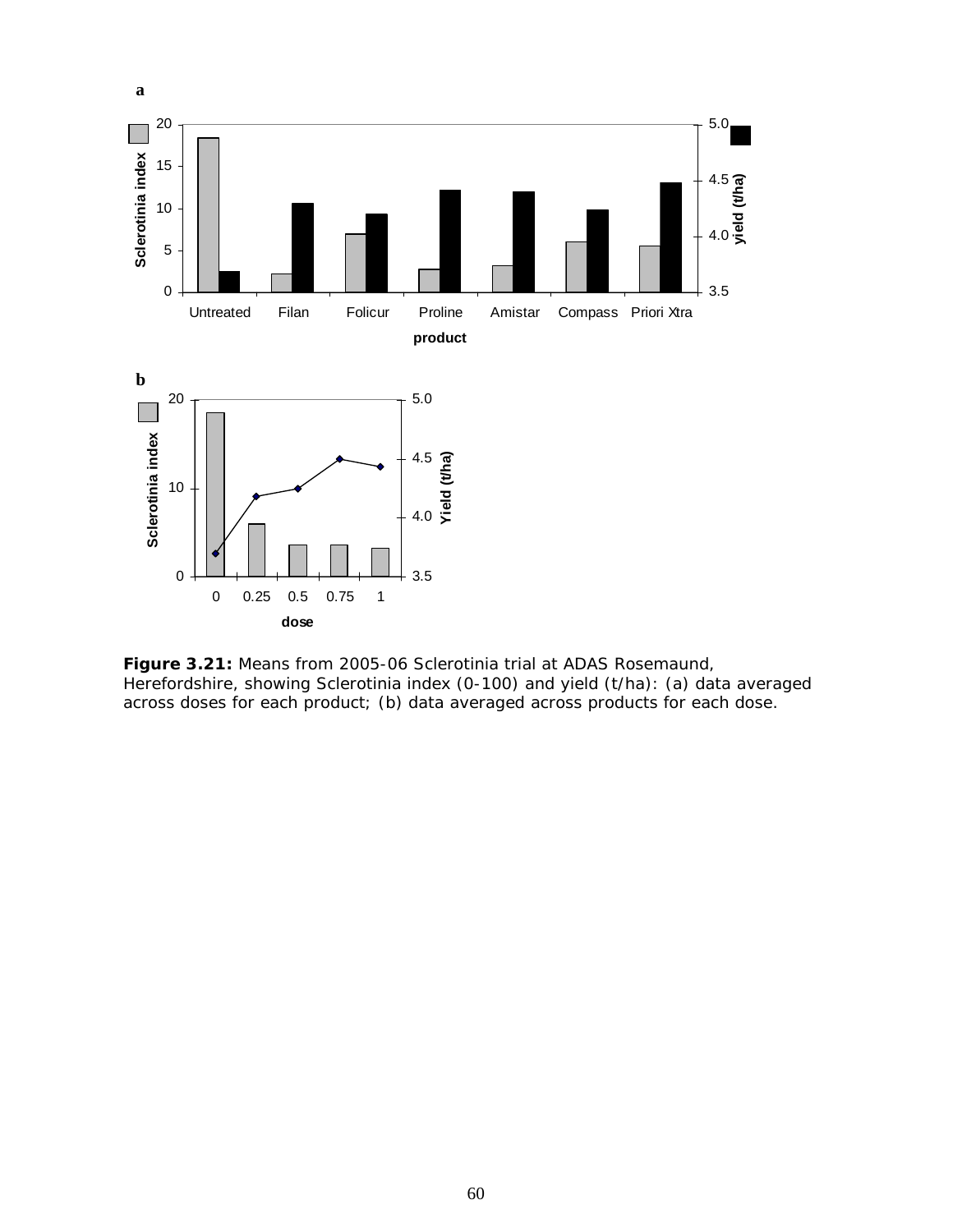

**Figure 3.22:** 10. Mean data from Sclerotinia trials across three years (2006-2008) in Romney Marsh, Kent: (a) Sclerotinia incidence at final assessment; (b) Sclerotinia index at final assessment; (c) yield.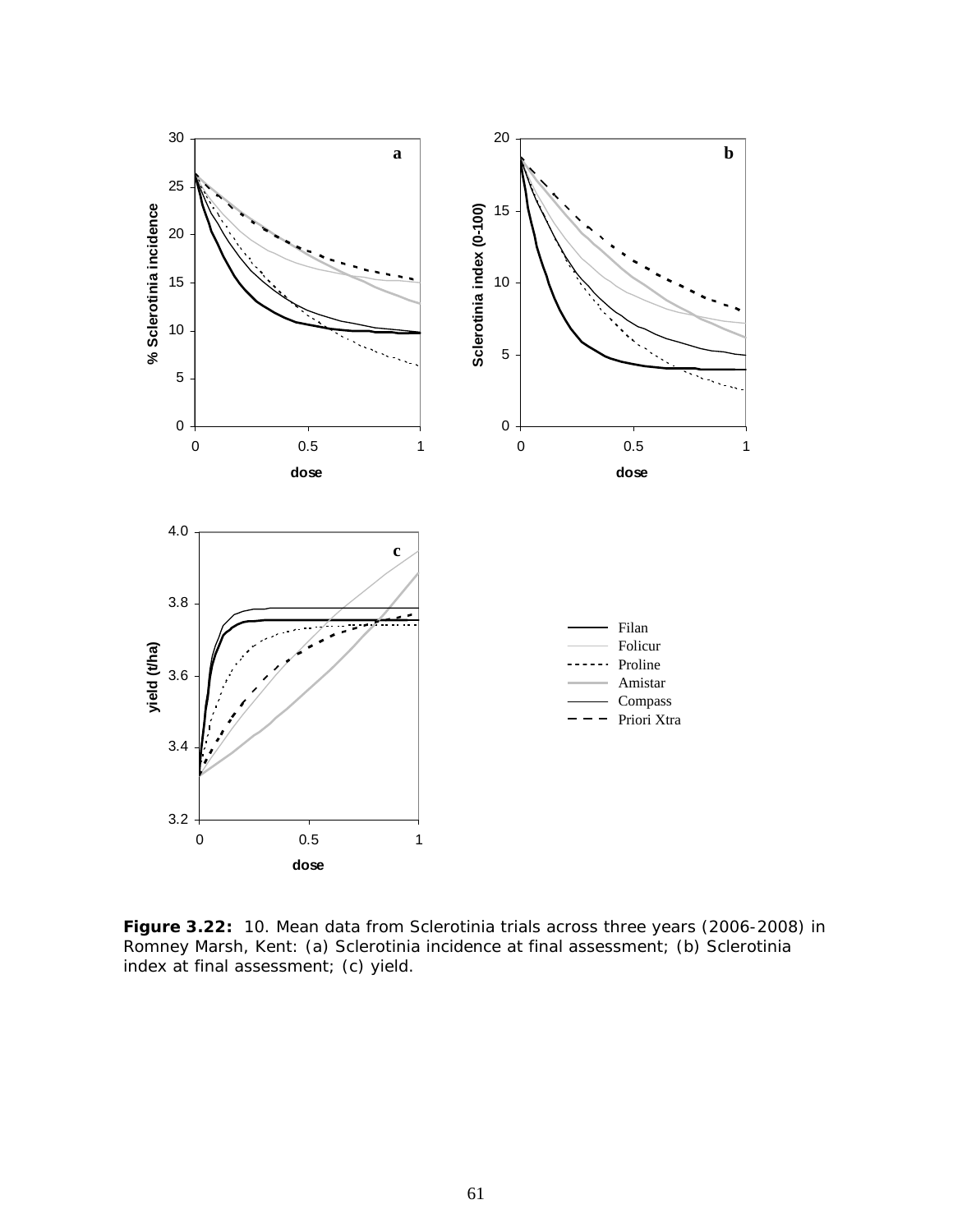

**Figure 3.23:** Mean data from Sclerotinia trials across three years (2006-2008) in Romney Marsh, Kent, showing fitted curves and observed data points for Sclerotinia incidence and index at final assessment: (a) Filan, (b) Folicur, (c) Proline, (d) Amistar, (e) Compass and (f) Priori Xtra.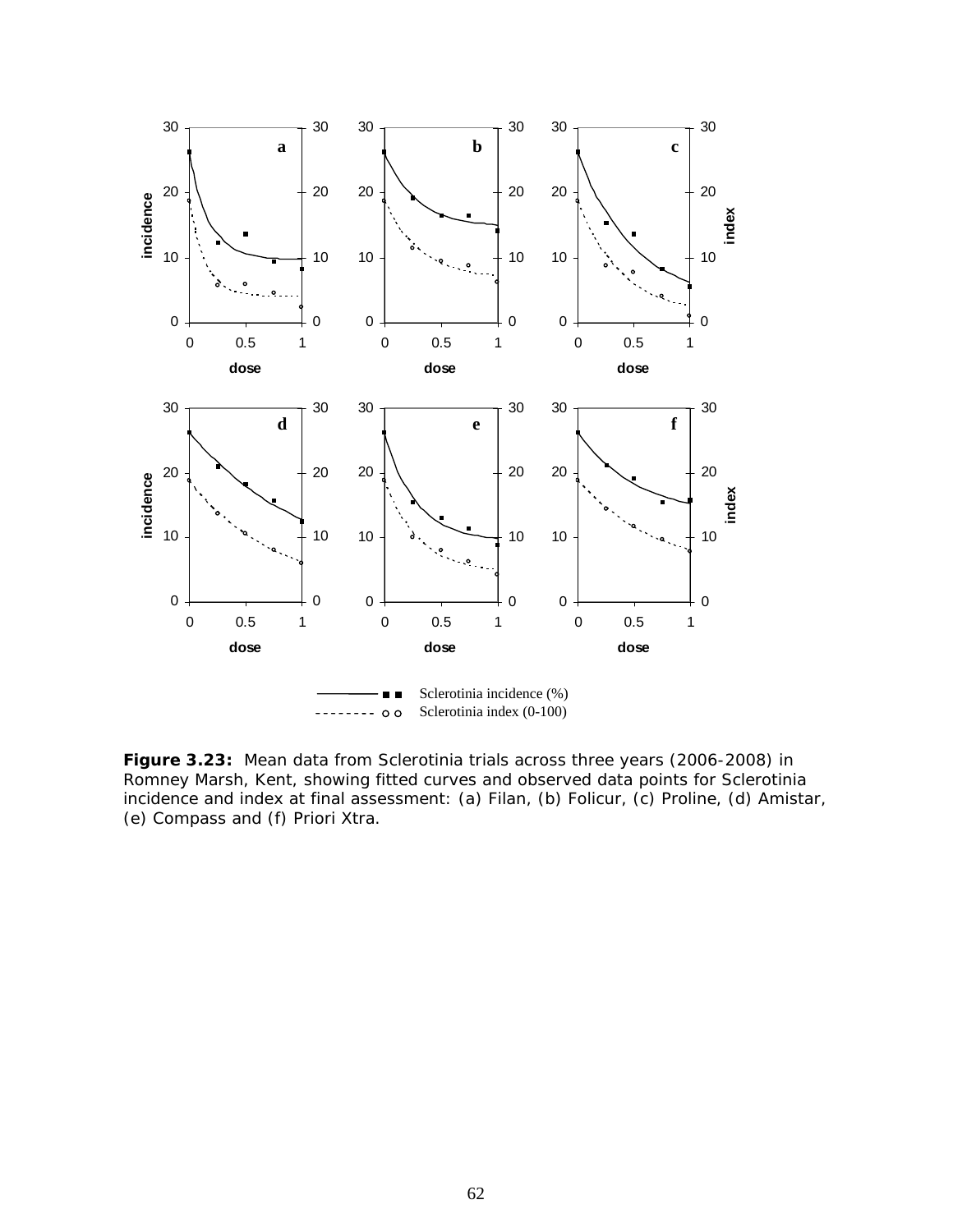

**Figure 3.24:** Mean data from Sclerotinia trials across three years (2006-2008) in Romney Marsh, Kent, showing fitted curves and observed data points for yield: (a) Filan, (b) Folicur, (c) Proline, (d) Amistar, (e) Compass and (f) Priori Xtra.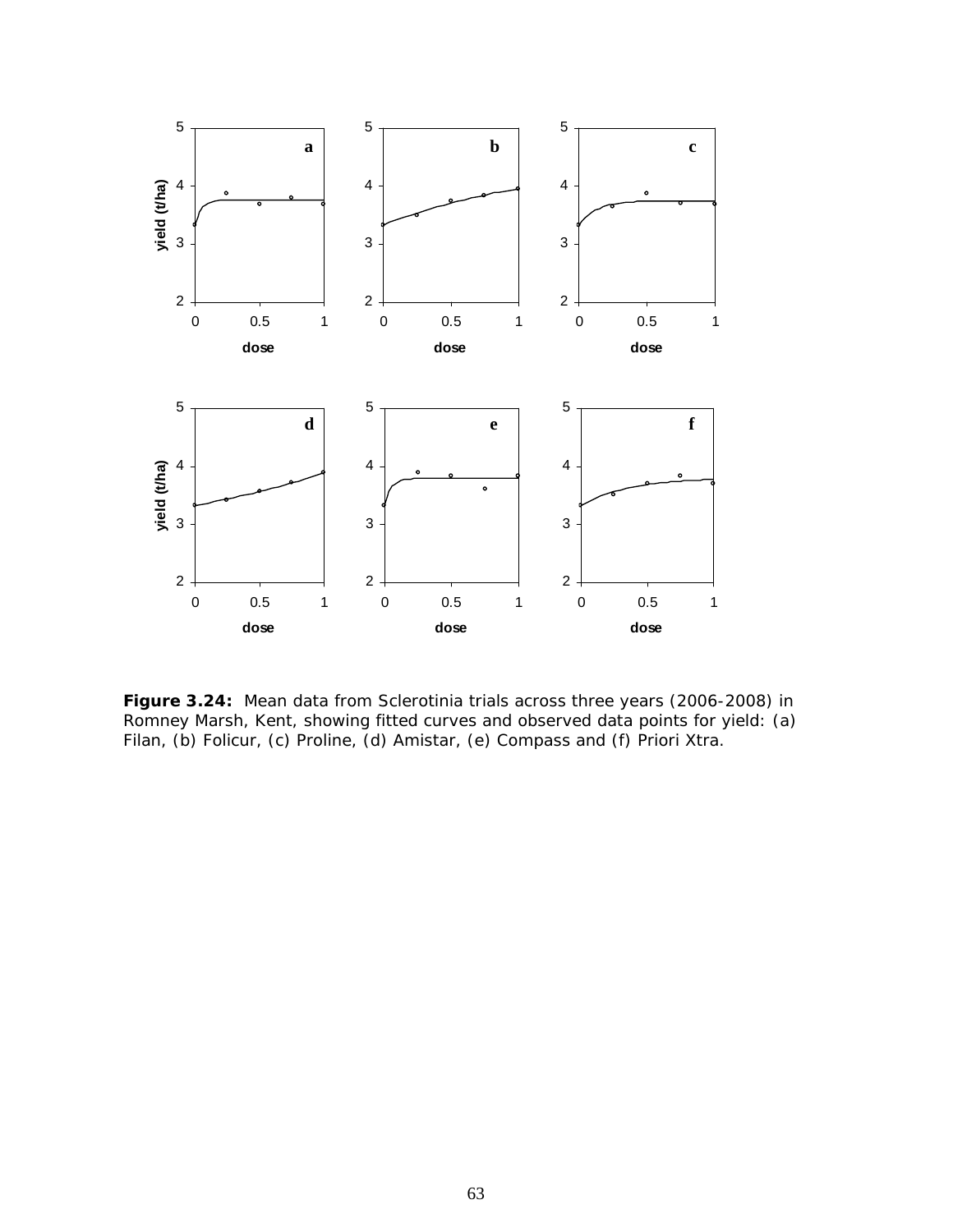

**Figure 3.25:** Mean data from Sclerotinia trials across three years (2006-2008) in Romney Marsh, Kent, showing Sclerotinia index (0-100) and yield (t/ha): (a) data averaged across doses for each product; (b) data averaged across products for each dose.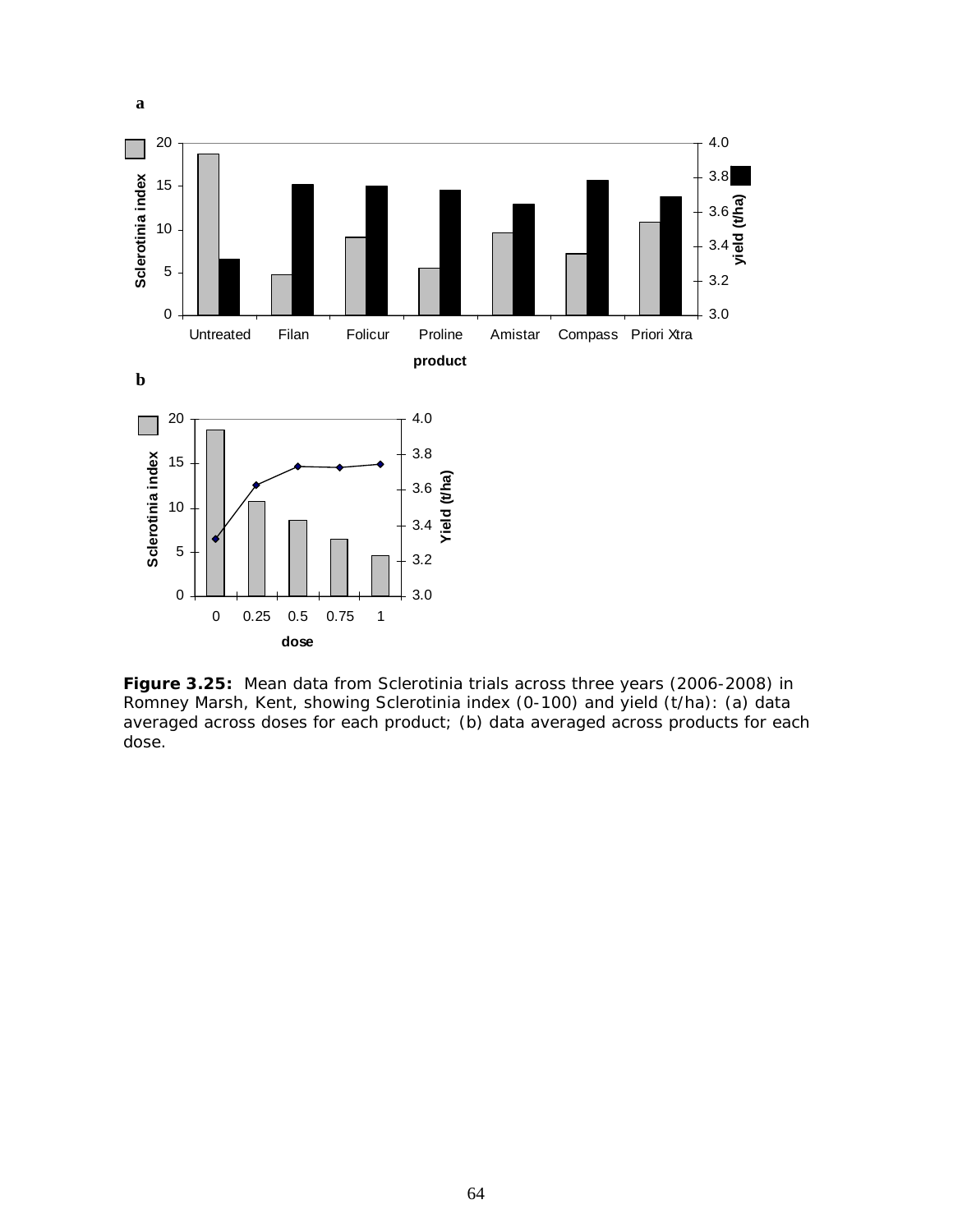Yields showed significant differences between fungicide treatments, dose and year x dose, but not for sites or treatment x dose interactions. The annual mean yields for 2006, 2007 and 2008 were 4.03, 3.34 and 4.08 t/ha respectively. Boxworth and Terrington had similar yields at 3.78 and 3.85 t/ha respectively. All the products increased yields, with Prosaro giving a greater yield (3.97 t/ha) than all the other products (range 3.79-3.80 t/ha) except Proline (3.89 t/ha). All doses increased yield but there was no significant increase above 0.50 dose. The greatest yield was 3.90 t/ha at 0.75 dose.

Phoma B leaf spot incidence (Fig. 3.4) at the first assessment in late November or early December showed significant effects for control, year, fungicide, dose, but no fungicide x dose interactions. Its incidence was greater in harvest year 2007 (75% plant affected) than in 2006 (34% plants affected) and 2008 (4% plants affected). Treatments decreased incidence from 57% plants affected to 36%. Prosaro, Proline and Caramba gave better control than Charisma, Punch C and Plover, though differences were small (range of incidence 33% to39% plants affected). Control improved as dose increased, with incidence decreased from 39% plants affected at 0.25 dose to 31% at full dose. Full dose was more effective than all the other doses. Phoma B severity was very low (0.01% leaf area affected) and no product differences were found.

# **3.3.4.2 Light leaf spot (Figures 3.7, 3.8, 3.9)**

Only the data from the Aberdeen sites was included in the three year analyses and yield data were only available for 2006 and 2007. The severity of light leaf spot averaged over three assessments in spring each year showed significant differences between years, fungicides, dose and year x fungicide, but no treatment x dose interaction. Mean severity was 6.8% leaf area affected in 2006, 6.6% in 2007 and 5.2% in 2008, whilst untreated means were 12.3%, 13.0% and 8.3% respectively. Proline gave better control of light leaf spot than all the other treatments and Prosaro was better than all the remaining products except Folicur. Overall, untreated levels were 11.2% leaf area affected and treated severity 5.3%. Disease severity was decreased progressively as dose increased from 6.1% area affected at 0.25 dose to 4.6% at full dose. Full dose was significantly more effective than half dose. Yields showed significant differences between control in the two years, fungicide treatments, and for control x treatment x dose interactions, but not for dose. Mean yields were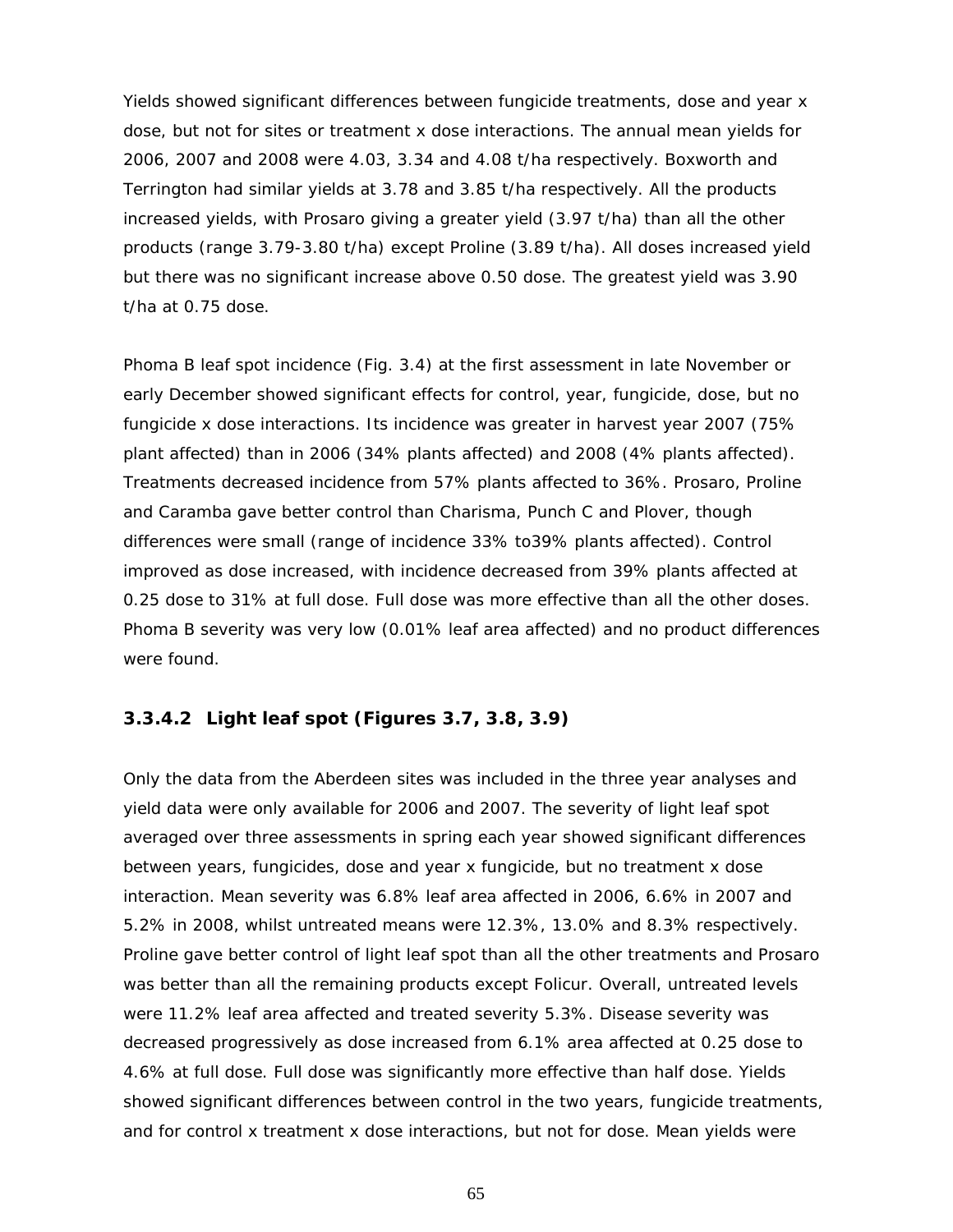3.49 t/ha in 206 and 3.79 t/ha in 2007. Untreated yield averaged 3.45 t/ha compared with 3.67 t/ha for all treatments. Dose trends between 0.25 and full dose were from 3.64 to 3.71 t/ha. Proline (3.92 t/ha, a response of 0.47 t/ha) gave a significantly higher yield than all the other products except Prosaro (3.82 t/ha). The dose response curves for light leaf spot (Fig. 3.7) emphasise the higher activity of Proline at lower doses and the continuation of yield responses above 0.5 dose.

#### 3.3.4.3 Sclerotinia (Figures 3.10, 3.11, 3.12, 3.13)

The combined data on sclerotinia incidence from all six experiments showed highly significant effects from year, site, fungicide, dose and their interactions except for fungicide x dose interactions. The Hereford sites averaged 31% sclerotinia compared with 15% in Kent. Overall fungicides decreased incidence from 44% to 22%. Products were ranked in order of efficacy as Filan, Proline>Compass>Amistar, Folicur, Priori Xtra. Each increase in dose gave a significant improvement in control with incidence decreasing from 27% at 0.25 dose to 17% at full dose.

The combined data on sclerotinia severity index from all six experiments showed highly significant effects from year, site, fungicide, dose and their interactions except for fungicide x dose interactions. The Hereford sites had an average sclerotinia index of 20.4 compared with 8.3 in Kent. Overall fungicides decreased incidence from 33.7 to 13.0. Products were ranked in order of efficacy as Filan (index 9.9), Proline>Compass>Amistar, Folicur, Priori Xtra (index 17.3) – identical to the incidence data. Each increase in dose gave a significant improvement in control with index decreasing from 17.5 at 0.25 dose to 9.4 at full dose. Filan was more effective than other products at low doses and had a flat response curve above 0.5 dose (Fig. 3.10).

The combined data on sclerotinia yield from all six experiments showed highly significant effects from year, site, fungicide, dose and their interactions except for the five factor year x site x control x fungicide x dose interactions (only narrowly outside significance at P=0.051). The Hereford sites averaged 3.97 t/ha compared with 3.68 t/ha in Kent. Products were ranked in order of yield as Filan, Compass, Proline> Priori Xtra, Amistar, Folicur Each increase in dose gave a significant improvement in control up to 0.75 dose with no additional benefit at full dose.

Because of the large variation in sclerotinia incidence between sites, cross-site analyses have also been done separately for the Hereford and Kent sites. At the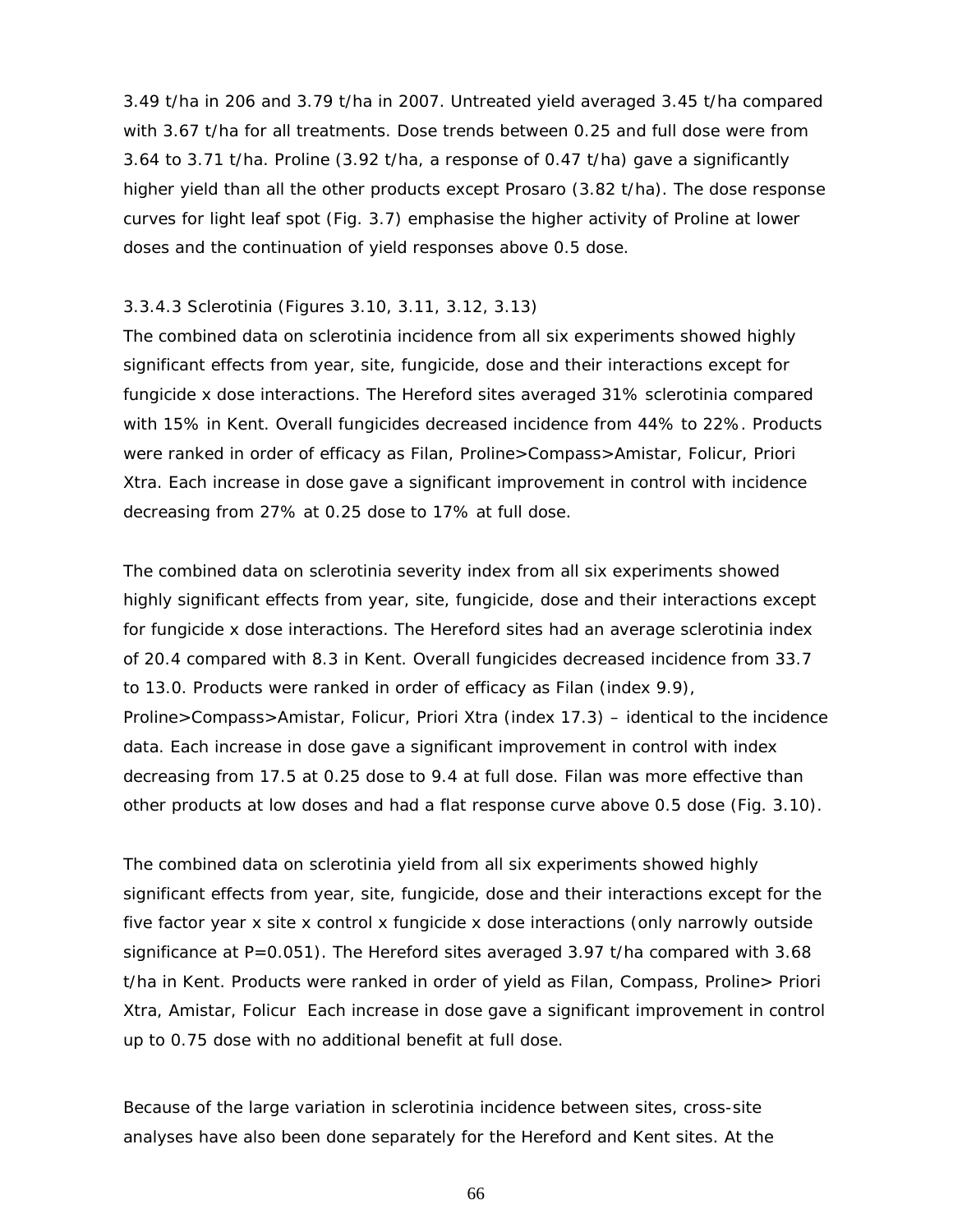Hereford site, sclerotinia incidence averaged 63% plants affected in untreated controls and 29% in treated plots. The combined data on sclerotinia incidence from all three experiments showed highly significant effects from year, fungicide, dose and their interactions except for fungicide x dose interactions (Figures 3.14, 3.15, 3.16, 3.17). Products were ranked in the same order of efficacy as the six site analyses: Filan, Proline>Compass>Amistar, Folicur, Priori Xtra. Product mean incidence ranged from 24.6% with Filan to 35.8% with Priori Xtra. Each increase in dose improved control of sclerotinia, as incidence was decreased from 62.6% in the untreated to 36.1% at 0.25 dose and 23.8% at full dose. There were very similar effects on sclerotinia severity with the same product ranking as indicated for sclerotinia incidence (range: Filan index 15.1 to Priori Xtra index 23.8; untreated index 48.7). Each increase in dose decreased severity from 24.3 at 0.25 dose to 14.2 at full dose. Yield analyses showed significant effects from all factors: control, year, treatment, dose and their interactions. Untreated yield was 2.56 t/ha and the mean treated yield 4.07 t/ha, a response of 1.51 t/ha. Products were ranked in the order: Filan (4.36 t/ha)> Proline, Compass> Priori Xtra, Amistar> Folicur (3.69 t/ha). There were significantly increased yields with dose up to 0.75 dose and then no further increase at full dose. The responses ranged from 1.11 t/ha at 0.25 dose up to 1.74 t/ha at 0.75 dose. The yield response curves at Hereford show yield is still increasing at full dose for all products except Filan (Fig. 3.14).

The Kent site had very low levels of sclerotinia in 2006 with 0.5% plants affected in the untreated controls and 0.3% in treated plots. Incidence was much higher in 2007 (41% in untreated) and 2008 (37% in untreated). About 10% of these plants in 2007 and 2008 had lesions only on the smaller branches. All factors had significant effects on sclerotinia incidence (Figs 3.22, 3.23, 3.24, 3.25), but there was no significant fungicide x dose interaction. Products were ranked in the same order of efficacy as the six site analyses: Filan (10.9% sclerotinia), Proline, Compass> Folicur, Amistar, Priori Xtra (17.8% sclerotinia). Each increase in dose decreased disease incidence significantly and incidence was 26.3% in the untreated, 17.6% at 0.25 dose and 10.7% at full dose. The severity indices based on main stem lesions only averaged 0.3 in 2006, 7.6 in 2007 and 17.1 in 2008. All factors had significant effects on sclerotinia incidence but there was no significant fungicide x dose interaction. Product rankings were the similar to that described for sclerotinia incidence, with Filan giving a significantly lower index than all the other products except Proline. There was a significant yield response overall in Kent where untreated yield averaged 3.32 t/ha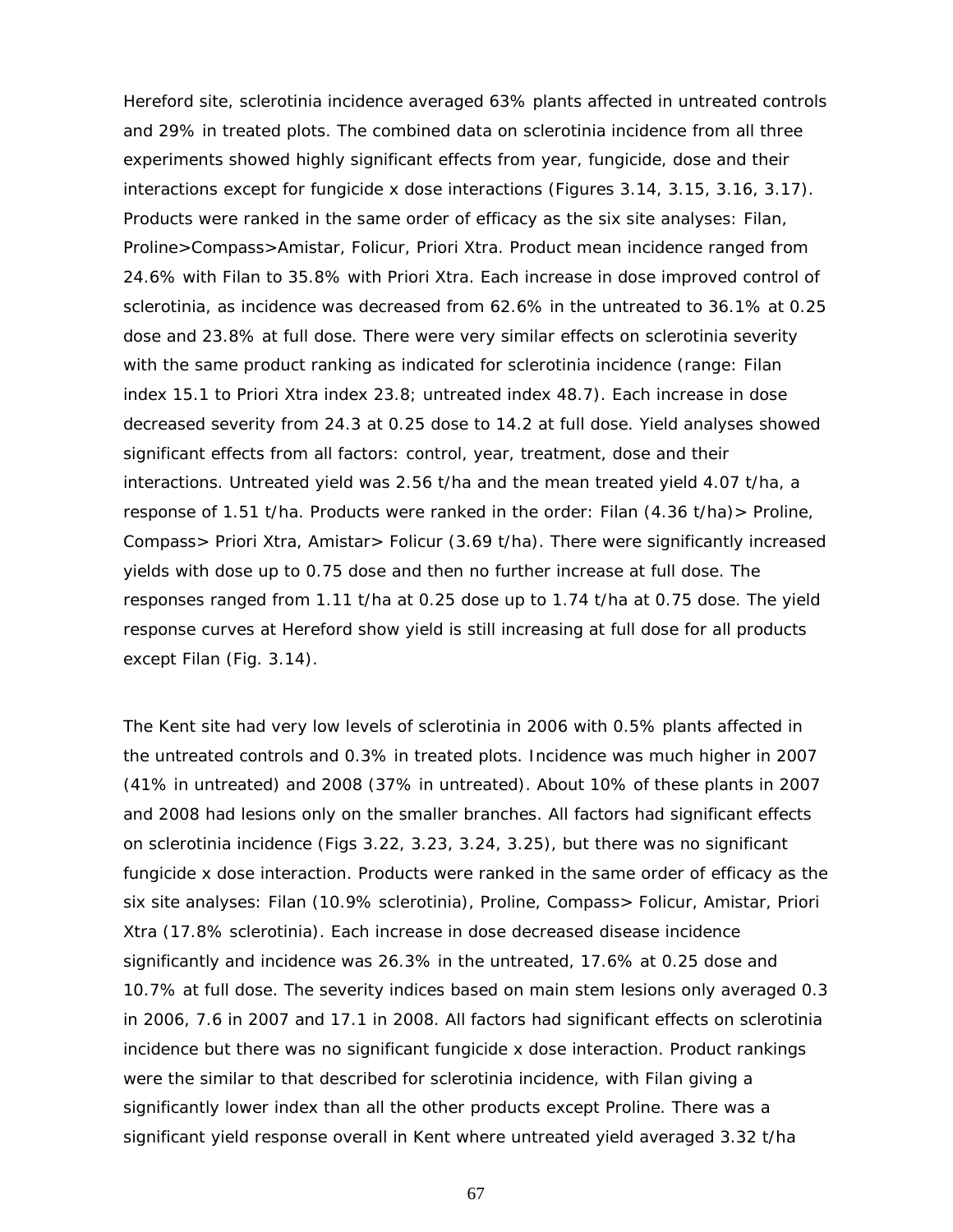and treated yield was 3.71 t/ha. There were no significant yield differences between products (range 3.64-3.76 t/ha) or doses (range 3.63-3.74 t/ha), clearly quite different to the performance of products at the Hereford site. The dose response curves show distinct differences with yield increasing steeply with dose for Amistar and Folicur, but reaching a plateau by 0.5 dose for Filan and Compass (Fig. 3.22).

### **3.4 Discussion**

The aim was to expose products to different natural epidemics so that the properties of the various fungicides were characterised in relation to dose. Products have been exposed to testing disease pressure and the project has therefore provided detailed new information on fungicide efficacy and impact on yield. There has been previous work comparing full and half dose but no systematic study of products at a range of doses dose. Data on product efficacy are available for fungicides on wheat and barley and are available on the HGCA website (www.hgca.com). The cereal fungicide performance project targets individual diseases with single sprays and is therefore more strongly oriented to product efficacy than to yield response. The oilseed rape protocols with one or two fungicide applications provide valuable yield response data as other diseases are kept at low levels by site selection or oversprays. The yield adapt is important as it is clear that responses relate to both disease control and physiological effects on the plant. The latter may be positive or negative and influence the economic benefits of treatments.

There were significant differences in disease severity between years and data is available for moderate to severe disease situations. Data under low disease pressure is limited, but trends for positive yield effects from fungicides were obtained. It is important that fungicides are evaluated at range of sites and years to establish their performance. The number of experiments completed for each disease is still small and careful interpretation of yield benefits from treatments is required before selecting appropriate doses and products for use on farms. For examples, the benefits from metconazole in stem canker trials were associated with stem canker control and plant growth regulatory effects on medium to large plants in autumn and these may not occur in crops where plants are small. Similarly the benefits may be larger in dry summers if treatments lead to improved rooting at depth. At the stem canker sites, plants were moderate to large in the autumn and fungicides were applied at or soon after the threshold of 10-20% plants affected was reached. The data from 2006/07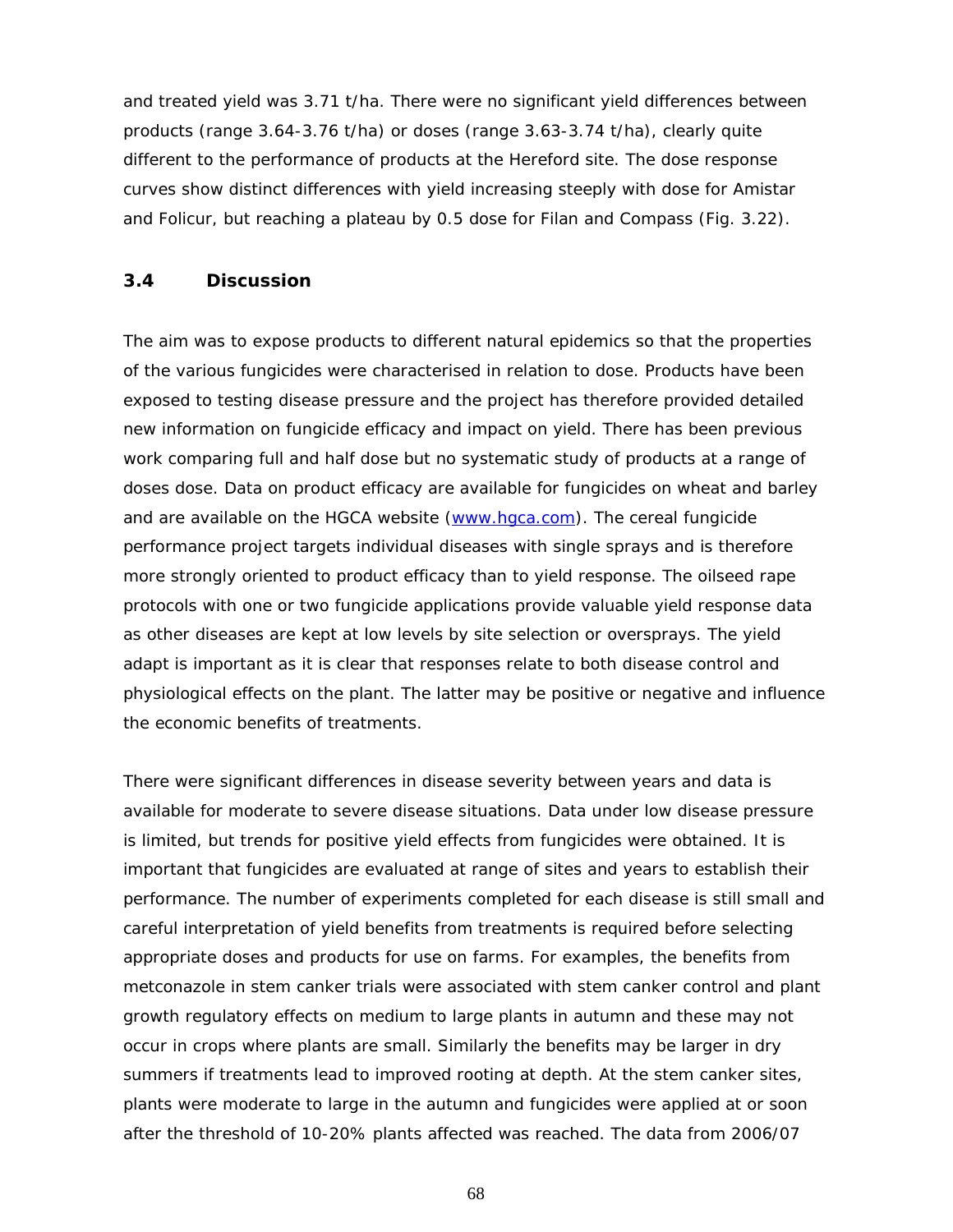provides support for use of products at 0.75 dose where crops have early infection (including cotyledons) and have disease levels well above threshold. Generally, there were only small yield benefits (c. 0.1t ha<sup>-1</sup>) from using doses above 0.5 and this dose is widely used on farms (Garthwaite *et al.,* 2007). Data for light leaf spot control are more limited, but doses of Proline should be kept about 0.5 dose for yield response. Soil type and variety may also be important for the economic performance of products. Such effects are often smaller than seasonal variation which is both large and difficult to predict (see PASSWORD project, Gladders *et al*., 2006).

The comparison of disease control efficacy should be robust under a wide range of conditions. Product performance may be different in future if fungicide resistant strains become established. At present the performance of azole products against light leaf spot may be impaired by fungicide resistance (Burnett, 2003) and in future work fungicide sensitivity will be monitored in each experiment. There was very high efficacy of products against phoma leaf spot in autumn 2007, suggesting few problems in *L. maculans* populations. Phoma B (*L. biglobosa* ) developed slightly later than *L. maculans* and appeared to be more difficult to control. There is laboratory data for *L. biglobosa* indicating that it has higher and a wider range of ED50 values (i.e. is less sensitive) for flusilazole and tebuconazole than *L. maculans* (Eckert *et al.,* 2004).

Re-infection by phoma leaf spot started only three weeks after application in 2006 and disease control six weeks after treatment was less effective than usual. However, it was the efficacy (percentage) of control rather than the ranking of products that varied between sites. This also applied to sclerotinia products where the sites in Kent and Hereford gave similar rankings of products for disease control. The sclerotinia did show differences in dose responses for yield. If products are applied under ideal conditions or low disease pressure then it may not be possible to statistically separate commercial products.

Many of the fungicides had direct effects on the plant making leaves darker green and, in some cases, reducing leaf size. Such effects may contribute to yield. Growth regulatory effects of metconazole appeared to be beneficial for yield and compensated for slightly weaker activity against stem canker. Metconazole was used on 241,000 ha in 2005-06 (Garthwaite *et al.,* 2007) when plants were also large and farmers used this product to control stem canker and reduce growth of the foliage in autumn. The yield benefit from prothioconazole/tebuconazole compared with prothioconazole alone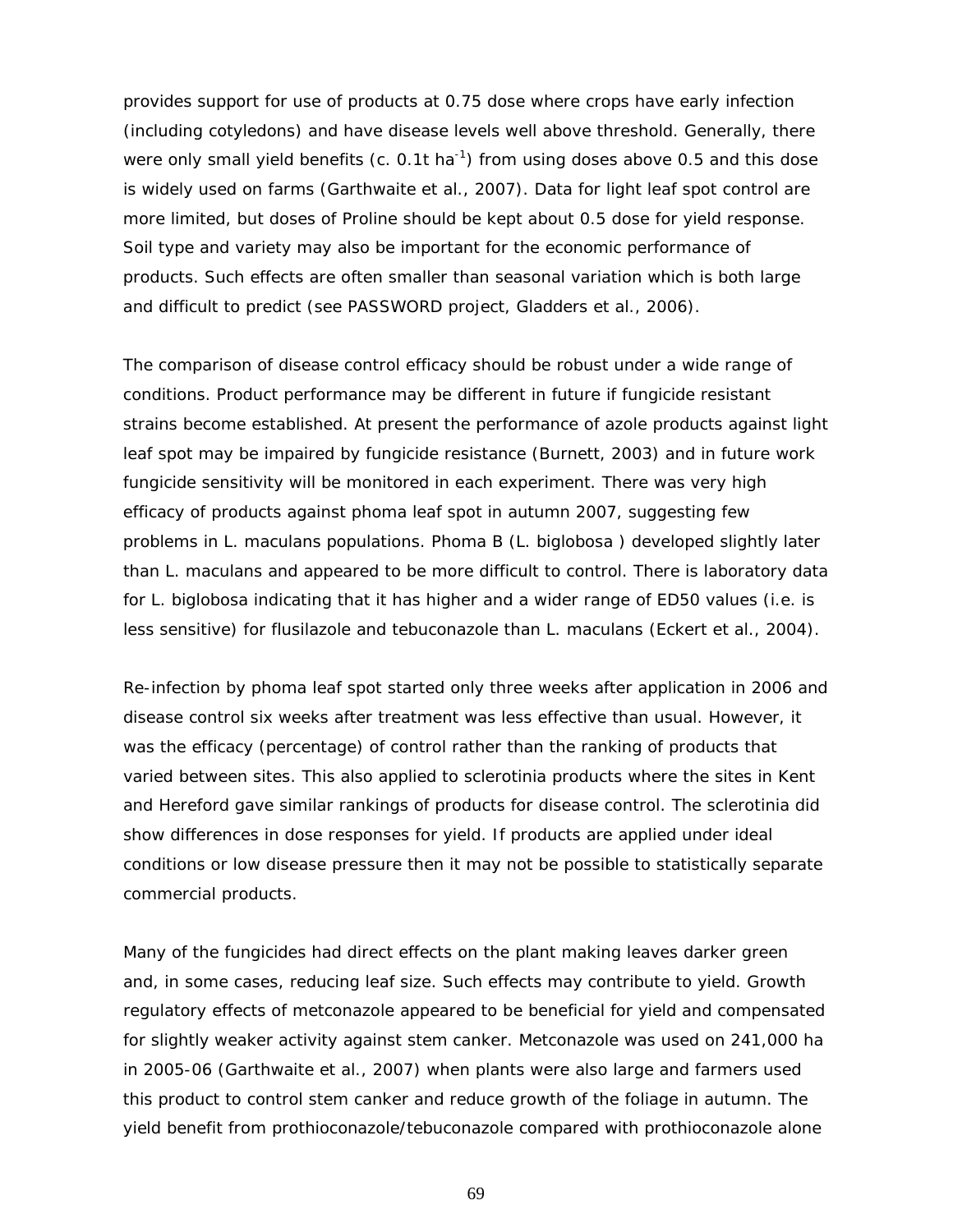was also associated with growth regulatory effects as treated plots remained more erect pre-harvest, particularly in 2007. In 2008 stem cankers were mainly small lesions and are thought not to affect yield (West *et al*., 2002). Nevertheless control of small cankers was clearly demonstrated and yield responses were obtained.

At current prices for rapeseed, a yield response of 0.1 t/ha  $(=E25)$  would enable the cost of one full dose or 2 x half dose of most products to be recovered. Control of light leaf spot on leaves was demonstrated, but there were no significant positive yield responses or dose effects in 2007. The crop was not heavily infected during the winter and the crop produced an acceptable canopy despite significant foliar infection. High yield loss is often associated with loss of plants or aerial plant parts and this has not been a feature of these experiments. On farms the benefits of fungicides could be much larger (>1 t/ha) as indicated in previous projects (Gladders *et al.,* 1998). It might be argued that doses should be at least 0.50 and probably higher given the problems of making timely applications in Scotland. However, the experiment identified negative effects from higher doses of Caramba and other some other products with growth regulatory activity on yield in Scotland. Further work is in progress to establish if these effects also occur in northern England. It proved difficult to achieve good control of light leaf spot and this may be due to the long interval between applications as well as to reduced sensitivity of the pathogen to azole fungicides (Burnett, 2003). As only azole fungicides are available for control of light leaf spot, new products with good activity against this disease are needed. The use of varieties with strong resistance to light leaf spot is a key part of managing this disease.

Spray timing is critical for sclerotinia control as fungicides have little or no curative activity. Infection could occur at any stage during flowering (and was also noted on leaves prior to flowering) and product efficacy may reflect both inherent activity against sclerotinia and persistence. These results indicate that there are some differences in product efficacy and in relation to dose. For disease control, higher doses were more effective than low doses whilst for yield response dose effects were less significant and 0.75 dose was only beneficial under high disease pressure. The use of weaker products and low doses at high risk sites could result in considerable loss of yield ( $>0.5$  t ha<sup>-1</sup>). Disease control efficacy is still a key criterion as this will influence the return of new sclerotia to the soil and hence affect future disease risk. Given the difficulty of predicting sclerotinia severity in crops, growers are encouraged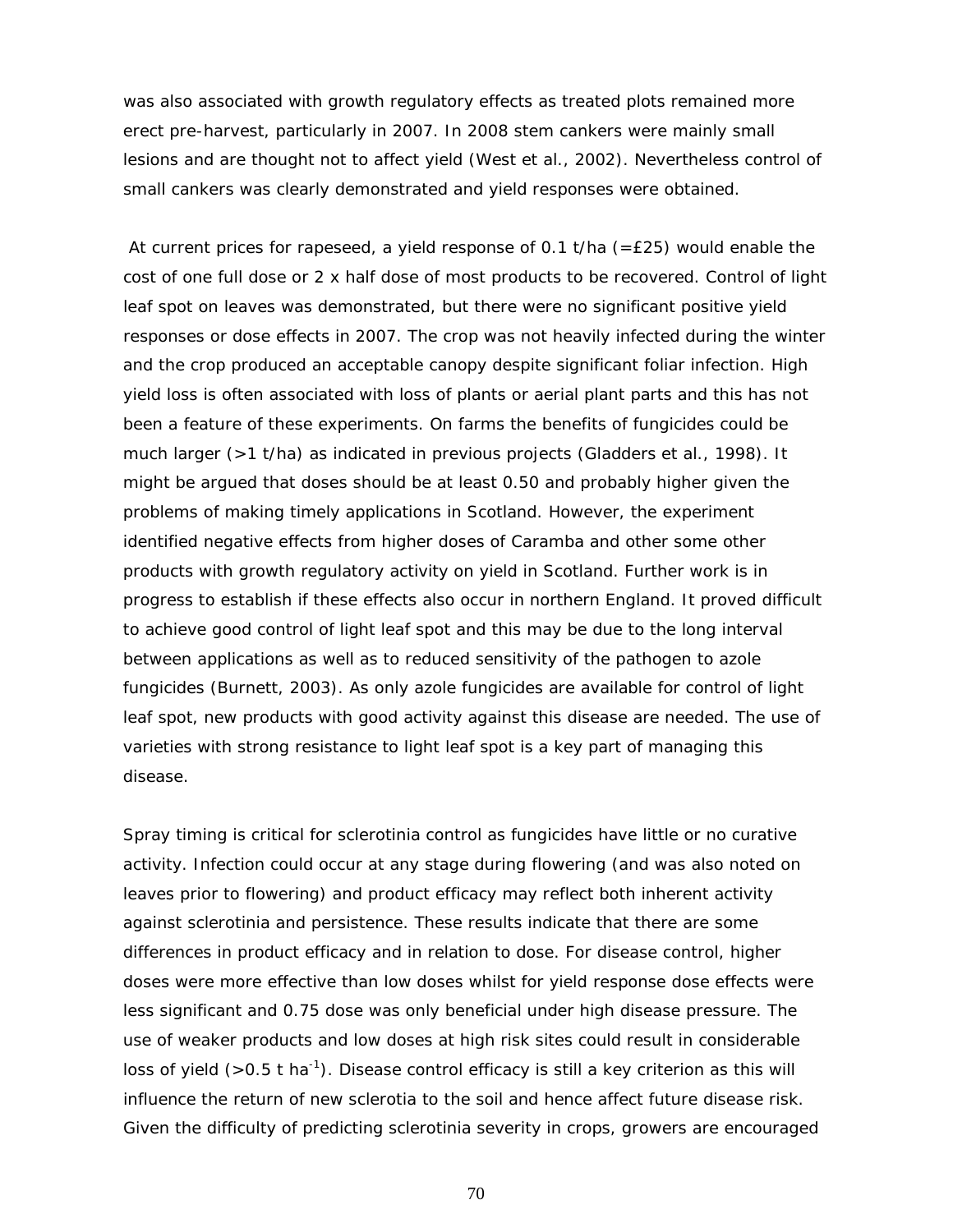to use robust doses of fungicides to achieve good control of sclerotinia in oilseed rape. Single sprays did not protect the crop against infection at the late flowering stage in 2007 and 2008 (Gladders *et al*., 2008). Stem rot control averaged only 57% at Hereford site in 2007 and fell short of the target of 90% control achieved in other experiments (ADAS, unpublished data). A second spray about three weeks after the first spray (or pgr treatment) should be considered to maintain protection at high risk sites. Good spray penetration into the crop canopy is important and fungicides should be applied in a minimum of 200 litres water/ha.

This project has characterised the main commercial fungicides and offers new information about product performance on disease control and yield response. Significant differences between product and dose have been identified for existing products. This can be exploited to improve the profitability of crop production. In addition, data has been gathered on some new products that are awaiting registration and this will be made available when products are launched.

The oilseed rape crop area is currently 500,000 ha and it is estimated that diseases are capable of causing average yield losses of 0.5 t/ha worth £125/ha (total losses £62.5 million), but can be higher in some years (Fitt *et al.,* 1997). Fungicide costs of about £12 million have been incurred annually, but are now increasing with more widespread use of fungicides for sclerotinia control. If this research is exploited, there would be yield benefits from improved disease control by selecting the most appropriate product and opportunity to reduce costs of fungicides by reducing dose. Improving stem canker or light leaf spot control through better product or dose selection might produce a benefit of 0.2 t/ha worth £50/ha. Using higher doses or more effective products for sclerotinia control could improve margins by £100/ha at high disease sites. Experiments provided some data on physiological (non-disease) effects and benefits by examination of disease control and yield responses. A yield benefit of 0.1 t/ha on 40% of the crop area through improved product performance would be worth £5 million/annum. A saving of fungicide costs of £2/ha on 40% of the crop area provides an additional benefit of £0.4 million/annum.

Up-to-date information on new products should enable strategies to protect products against the development of fungicide resistant strains to be deployed more effectively. Base-line data will enable shifts in product performance or fungicide sensitivity to be detected more readily.

71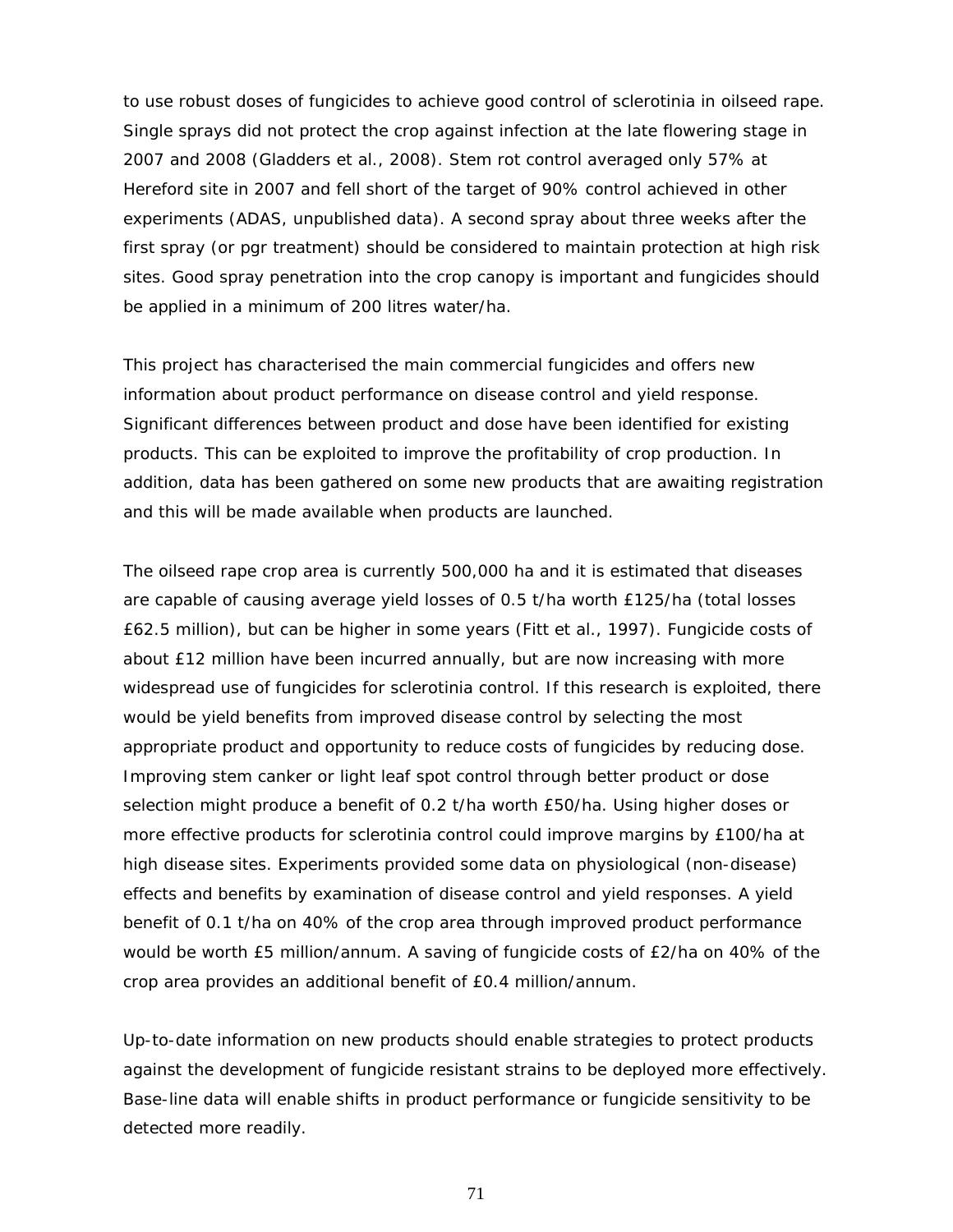The project is expected to have a significant impact on selection of product and dose and contribute to improved targeting of inputs. The data are of immediate value to industry for exploitation, providing guidance on effective doses in relation to disease severity. In future, there are opportunities to exploit web-based delivery of doseresponse curves with HGCA. Reduced doses and more effective use of fungicides should produce some environmental benefits through reduced risk of toxicity to aquatic organisms. Increased awareness of products will allow greater diversification of fungicide chemistry, particularly for sclerotinia control reducing the risks of fungicide resistance and ineffective applications.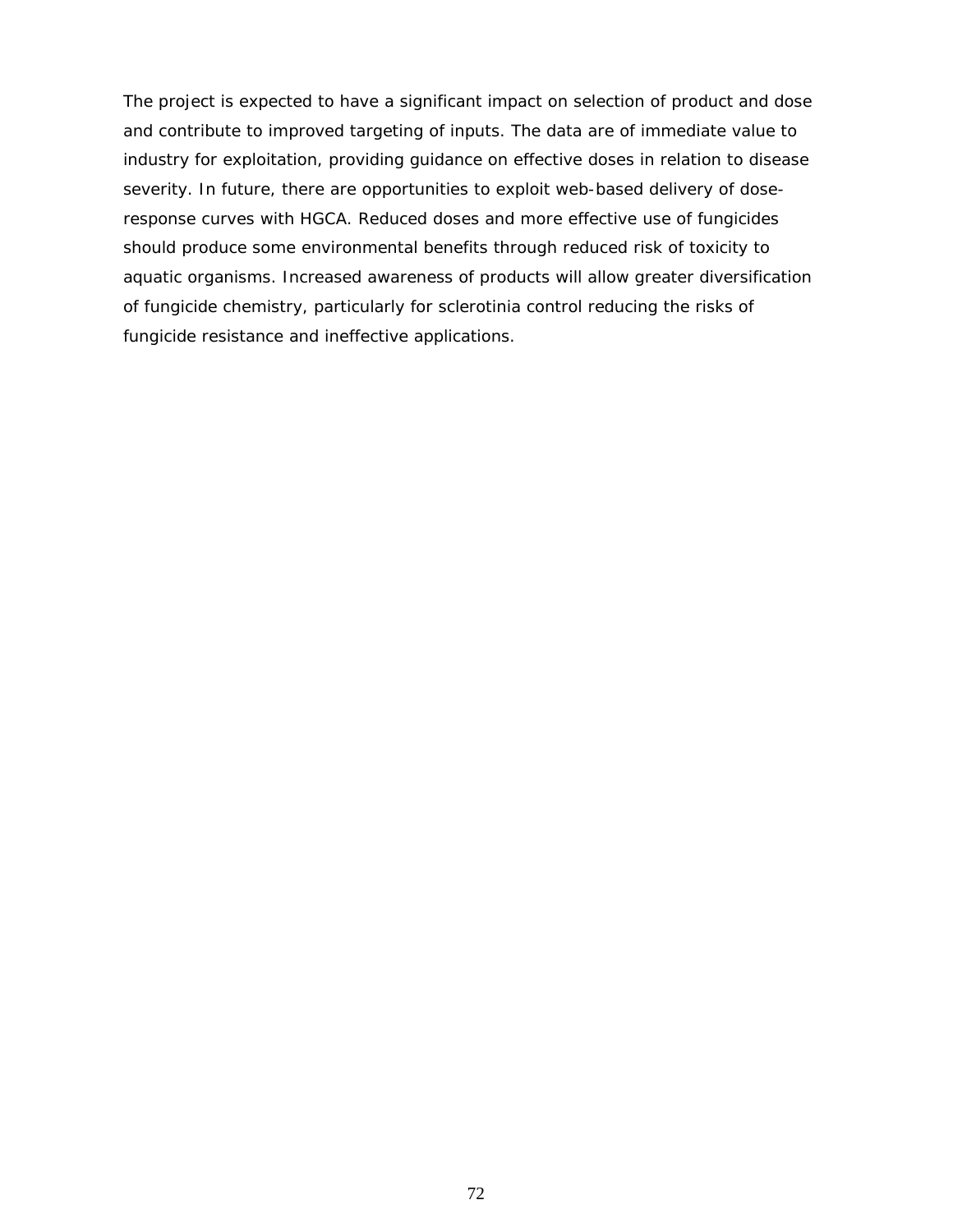#### **3.5 References**

**Burnett F. 2003.** Light leaf spot (*Pyrenopeziza brassicae*) in oilseed rape: extent of triazole fungicide resistance in Scotland; fungicide strategies. *Project Report OS63*, HGCA, London.

**Eckert M, Fitt B, Selley A. 2004**. *Leptosphaeria maculans, L. biglobosa* and fungicides, preliminary results from *in vivo* and winter oilseed rape experiments. *IOBC Bulletin* 27, 157-164.

**Fitt B D L, Gladders P, Turner J A, Sutherland KG, Welham S J, Davies J M Ll. 1997.** Prospects for developing a forecasting scheme to optimise use of fungicides for disease control on winter oilseed rape in the UK. *Aspects of Applied Biology* 48, *Optimising pesticide applications*, pp. 135-142.

**Garththwaite D G, Thomas M R, Heywood E, Battersby A. 2007.** *Pesticide Usage Survey Report 213: Arable Crops in Great Britain 2006*. London: Defra, 116pp.

**Garthwaite D G, Thomas M R, Dawson A, Stoddart H. 2003** Pesticide Usage Survey Report 187. *Arable Crops in Great Britain 2003.* Defra Publications, London 108 pp.

**Gladders P, Dyer C, Fitt B D L, Evans N, Vanden Bosch F, Baierl A, Turner J, Walters K, Northing P, Sutherland K, Oxley S, Foster V, Ellerton D, Myers N, Selley A, Ashworth M, Hall B.** 2006. Pest and disease management system for supporting winter oilseed rape decisions (PASSWORD) – validation phase. Project Report 390, HGCA, London.

**Gladders P, Dyer C, Fitt B D L, Evans N, vanden Bosch F, Steed J M, Baierl A, Turner J, Walters K, Northing P, Sutherland K, Campbell S, Ellerton D R, Selley A, Hall B, Naylor D, Parker C. 2004.** Development of a decision support system for phoma and light leaf spot in winter oilseed rape ('PASSWORD' project). *Project Report* 357, HGCA, London.

**Gladders P, Freer B, Green M, Hardwick N V, Jones O W, Sutherland K G. 1998a.** Roles of varieties and fungicides in managing light leaf spot and canker in winter oilseed rape. *Project Report OS28*, HGCA, London.

**Gladders P, Ginsburg D, Smith J A.** 2008. Sclerotinia in oilseed rape – a review of the 2007 epidemic. Project Report 433, HGCA, London.

**Gladders P, Symonds B V, Hardwick N V, Sansford C E. 1998b.** Opportunities to control canker (*Leptosphaeria maculans*) in winter oilseed rape by improved spray timing. *IOBC Bulletin* 21, 111-120.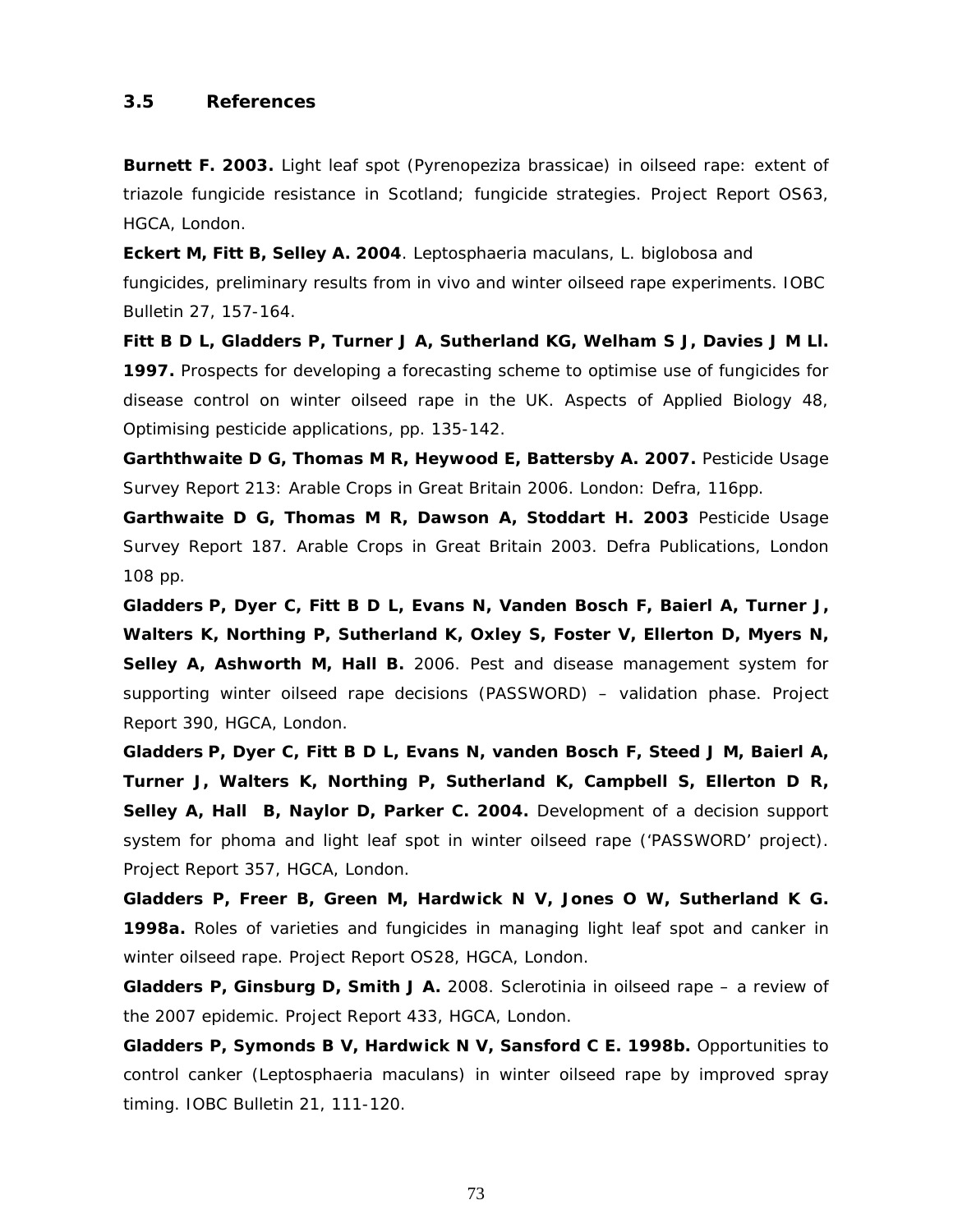**Hardwick N V, Turner J A, Slough J E, Elcock S J, Jones D R, Gladders P. 2002.** Oilseed rape and cereal diseases – how are farmers responding to their control. *Proceedings of the BCPC Conference – Pests and Diseases 2002*, 2: 903-910.

**Paveley N D, Lockley D, Vaughan T B, Thomas J, Schmidt K. 2000.** Predicting effective fungicide doses through observations of leaf emergence. *Plant Pathology* 49: 745-766.

**Penaud A, Huguet B, Wilson V, Leroux P. 2003.** AP9.14 Fungicide resistance of *Sclerotinia sclerotiorum* in French oilseed rape crops. *Proceedings of the 11th International Rapeseed Congress, Copenhagen,* 4: 1097-1098.

**Sprague S J, Balesdent M-H, Brun H, Hayden H L, Marcroft S J, Pinochet X, Rouxel T, Howlett B J. 2005.** Breakdown of major gene resistance of *Brassica napus* to *Leptosphaeria maculans* in France and Australia. *European Journal of Plant Pathology* 114: 33-40.

**West J S, Fitt B D L, Leech P K, Biddulph J E, Huang Y-J, Balesdent M-H. 2002.** Effects of timing of *Leptosphaeria maculans* ascospore release and fungicide regime on phoma leaf spot and phoma stem canker development on winter oilseed rape (*Brassica napus*) in southern England. *Plant Pathology* **51**: 454-463.

#### **3.3.3 Published papers**

**Gladders, P, Roques S, Moore A, Smith J A, Ritchie F, Oxley S J P, Torrance J, Dyer C.** 2009. Practical implications of fungicide performance data from winter oilseed rape. *Aspects of Applied Biology* **91**, *Crop Protection in Southern Britain:* 33-39*.*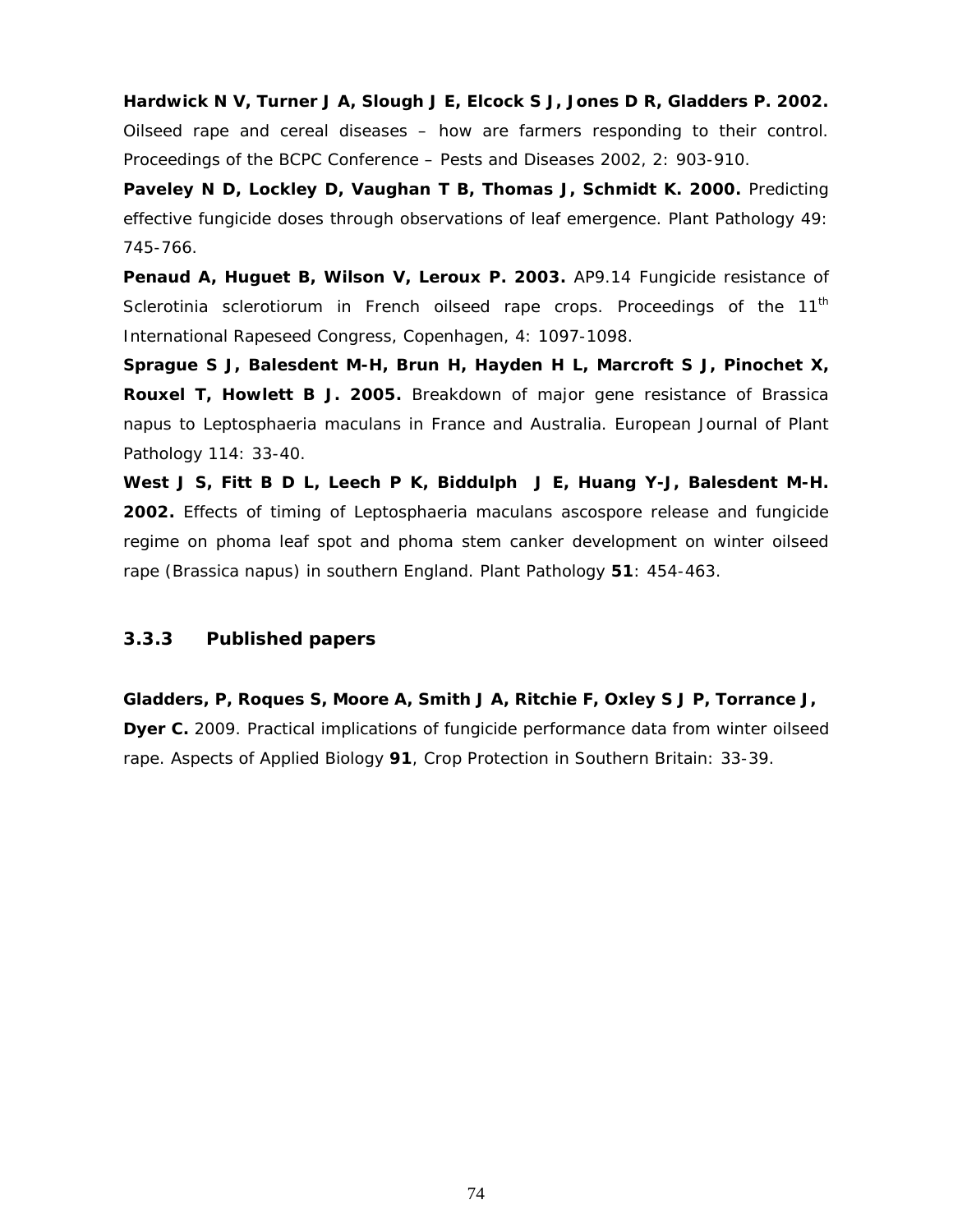# **3.6 Appendices**

# **Appendix A. Site details**

|                   | A.1 ADAS Boxworth Phoma, 2005/06.                                                   |
|-------------------|-------------------------------------------------------------------------------------|
| Site:             | ADAS Boxworth, Cambs                                                                |
| Field name:       | Pamplins South                                                                      |
| Soil texture:     | Clay Ioam                                                                           |
| Drainage:         | Good                                                                                |
| Previous          | 2005 Winter wheat                                                                   |
| cropping:         | 2004 Winter oilseed rape- some parts resown with spring                             |
|                   | oilseed rape                                                                        |
|                   | 2003 Winter wheat                                                                   |
| Soil analysis:    | 8.0<br>рH                                                                           |
| (December)        | ADAS Indices - P 21 mg/l (2), K 308 mg/l (3), Mg 82 mg /l (2)                       |
|                   | 3.58% organic matter                                                                |
| Seed bed          | Qvon on 12 August 2005<br>÷.                                                        |
| cultivations      | Power harrowed on 16 August 2005                                                    |
| Crop: Winter      | : Labrador<br>Cultivar                                                              |
| oilseed rape      |                                                                                     |
|                   | Sowing date : 27 August 2005                                                        |
|                   | Seed rate<br>6.0 kg/ha drilled and rolled in                                        |
|                   | Fertiliser<br>: 12:18:0:0 (400 l/ha) on 1 September 2005                            |
|                   | 34.5% N product (174 kg/ha) + ammonium                                              |
|                   | sulphate (100 kg/ha) on 6 March 2006                                                |
|                   | 34.5% N product (290 kg/ha) on 7 April 2006                                         |
| Herbicides:       | Katamaran (1.5 I/ha) + Trfluralin 480 (2 I/ha) on 1 September<br>2005               |
|                   | Falcon $(0.25 \text{ I/ha})$ + mineral oil $(1 \text{ I/ha})$ on 13 September 2005; |
|                   | Aramo (1 I/ha) on 27 October 2005.                                                  |
| Fungicides:       | Experimental treatments only.                                                       |
| Insecticides:     | Cypermethrin 100 0.14 I/ha on 13 September 2005                                     |
| Molluscicides:    | Draza (5 kg/ha) on 1 and 15 September 2005                                          |
|                   | Minipellets (15 kg/ha) on 29 September 2005                                         |
| Growth regulator: |                                                                                     |
| Desiccant         | Glyphos (4 I/ha) on 06 July 2006                                                    |
| Harvest date:     | 20 July 2006                                                                        |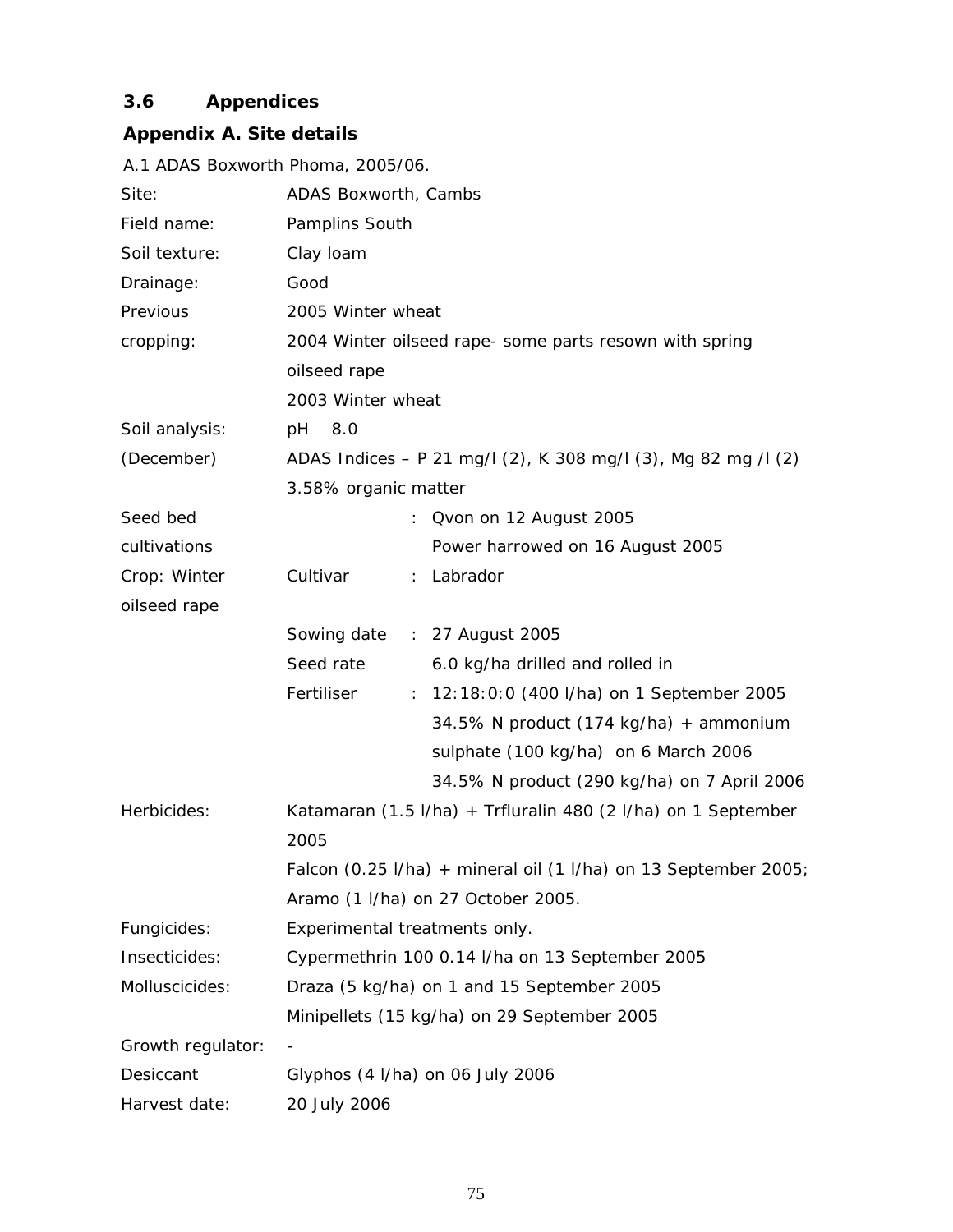## **A.2** ADAS Boxworth AFD Phoma, 2006/07. Site: ADAS Boxworth, Cambs Field name: Samsons East Soil texture: Clay loam Drainage: Good Previous cropping: 2006 Winter wheat 2005 Winter wheat 2004 Winter wheat Soil analysis: pH 7.7 (December) ADAS Indices – P 23 mg/l (2), K 273 mg/l (3), Mg 92 mg /l (2) 4.37% organic matter Seed bed cultivations : Flat lift 14 August 2006 Qvon/press on 16 August 2006 Power harrowed on 17 August 2006 Crop: Winter oilseed rape Cultivar : Winner Sowing date : 04 September 2006 Seed rate : 5.0 kg/ha drilled and rolled in

|                   | Seed rate                     | $\therefore$ 5.0 kg/ha drilled and rolled in                                         |
|-------------------|-------------------------------|--------------------------------------------------------------------------------------|
|                   | Fertiliser                    | : 7:21:0:0 (400 l/ha) on 6 September 2006                                            |
|                   |                               | Ammonium sulphate (100 kg/ha) on 21 March                                            |
|                   |                               | 2007                                                                                 |
|                   |                               | 34.5% N product (290 kg/ha) on 11 April                                              |
|                   |                               | 2007                                                                                 |
| Herbicides:       |                               | Butisan S $(1 \text{ I/ha}) + \text{Glyphos}$ $(2 \text{ I/ha})$ on 4 September 2006 |
|                   |                               | Trifluralin 480 (2 I/ha) on 5 September 2006                                         |
|                   |                               | Crawler (3.5 kg/ha) on 31 January 2007                                               |
| Fungicides:       | Experimental treatments only. |                                                                                      |
| Insecticides:     |                               | Cypermethrin 100 (0.25 I/ha) on 13 October 2006                                      |
|                   |                               | Aphox (0.409 kg/ha) on 1 May 2007                                                    |
| Molluscicides:    |                               | Minipellets (15 kg/ha) on 05 September 2006                                          |
| Growth regulator: |                               |                                                                                      |
| Trace elements:   |                               |                                                                                      |
| Desiccant         |                               | Reglone $(3 \frac{1}{ha}) +$ Companion Gold $(0.52 \frac{1}{ha})$ on 11 July 2007    |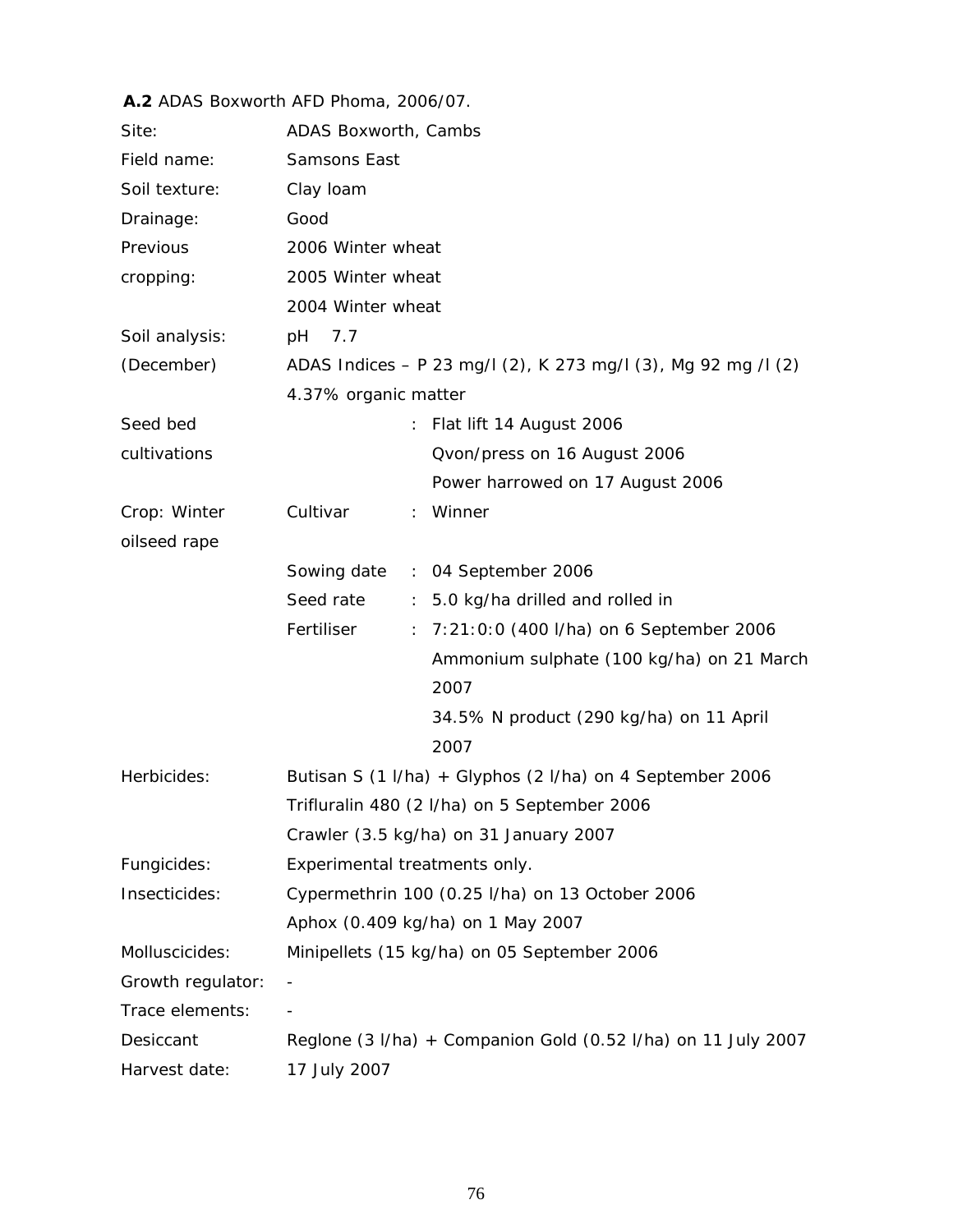### **A.3** ADAS Boxworth AFD Phoma, 2007/08.

| Site:             | ADAS Boxworth, Cambs                                                        |
|-------------------|-----------------------------------------------------------------------------|
| Field name:       | Mill Ground field at Elsworth (Grid Reference TL323627)                     |
| Soil texture:     | Clay Ioam                                                                   |
| Drainage:         | Good                                                                        |
| Previous          | 2007 Winter wheat                                                           |
| cropping:         | 2006 Winter wheat                                                           |
|                   | 2005 Winter beans                                                           |
| Soil analysis:    | 7.8<br>pH                                                                   |
| (February)        | ADAS Indices - P 25 mg/l (2), K 302 mg/l (3), Mg 112 mg /l (3)              |
|                   | 3.02% organic matter                                                        |
| Seed bed          | Level lift (subsoil tracks drilled) and rolled on<br>÷.                     |
| cultivations      | 20 August 2007                                                              |
| Crop: Winter      | : Winner<br>Cultivar                                                        |
| oilseed rape      |                                                                             |
|                   | Sowing date<br>: 20 August 2007                                             |
|                   | Seed rate<br>$6.0$ kg/ha<br>$\mathcal{L}_{\mathcal{A}}$                     |
|                   | Fertiliser<br>Urea (46%, 80kg/ha) on 2 October 2007<br>$\ddot{\phantom{0}}$ |
|                   | DAP (18:46:0, 300 kg/ha) on 9 February                                      |
|                   | 2008                                                                        |
|                   | Urea (46%, 175kg/ha) on 9 March 2008                                        |
|                   | Ammonium sulphate (21:0:0:60, 238 kg/ha)                                    |
|                   | on 1 April 2008                                                             |
| Herbicides:       | Fusilade Max (0.5 I/ha) on 20 October 2007                                  |
|                   | Kerb (2.0 I/ha) + Slither (0.1I/ha) on 7 November 2007                      |
|                   | Galera (0.33 l/ha) on 5 March 2008                                          |
| Fungicides:       | Experimental treatments only.                                               |
| Insecticides:     | Cypermethrin (0.25 I/ha) on 1 and 20 October 2007                           |
| Molluscicides:    | Minipellets (5.0 kg/ha) on 7 and 21 August, 1 October 2007                  |
| Growth regulator: | $\overline{\phantom{a}}$                                                    |
| Trace elements:   |                                                                             |
| Desiccant         | Glyphos (4.0 l/ha) on 13 July 2008                                          |
| Harvest date:     | 29 July 2008                                                                |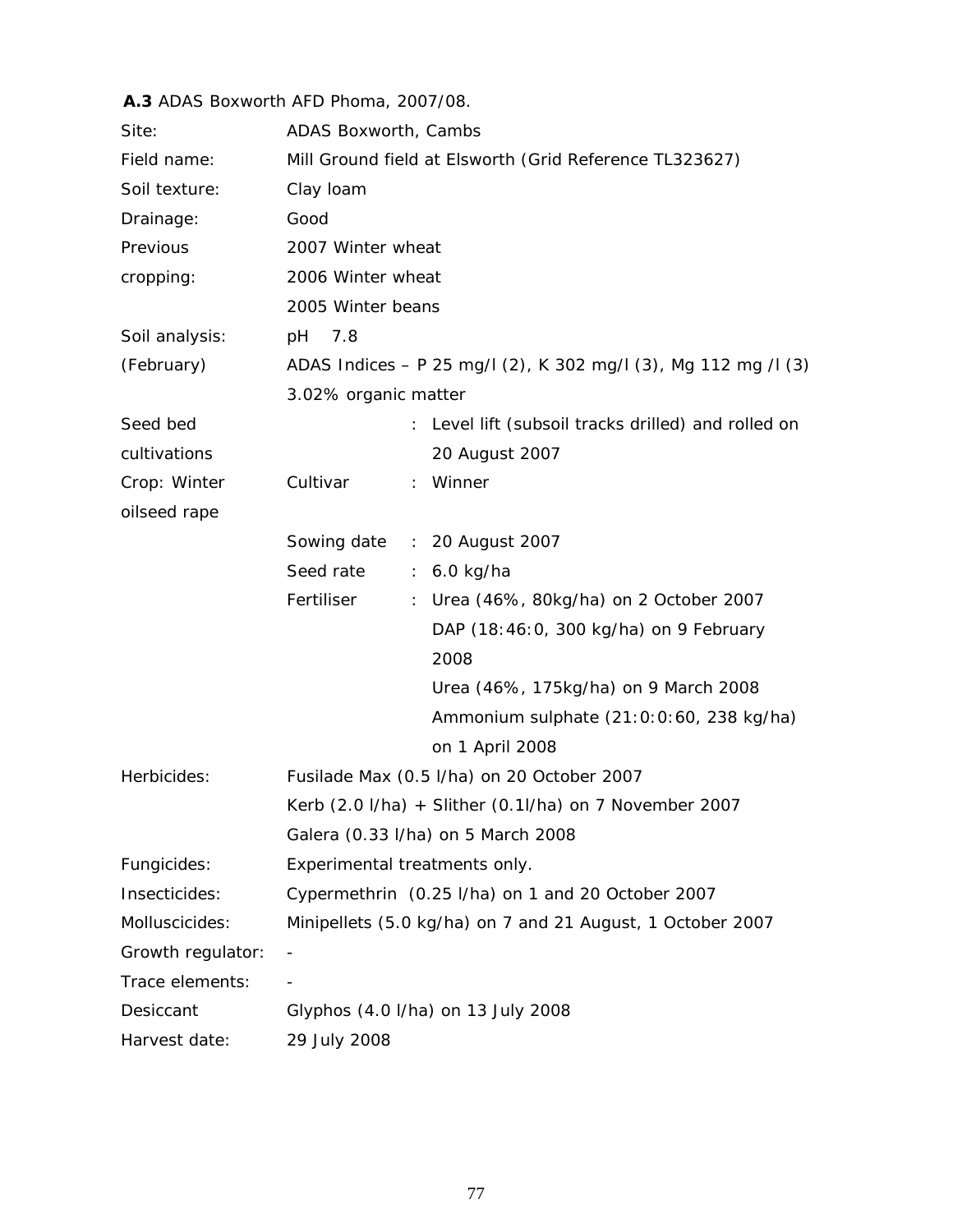|                   | A.4 ADAS Terrington AFD Phoma, 2005/06                     |
|-------------------|------------------------------------------------------------|
| Site:             | ADAS Terrington, Norfolk                                   |
| Field name:       | <b>Bullock Road</b>                                        |
| Soil texture:     | Silty clay loam                                            |
| Drainage:         | Good                                                       |
| Previous          | 2005 Winter wheat                                          |
| cropping:         | 2004 Winter wheat                                          |
|                   | 2003 Sugar beet                                            |
| Soil analysis:    | 7.9<br>pH                                                  |
| (December)        | ADAS Indices - P 24 mg/l (2), K 279 mg/l (3), Mg 273 mg /l |
|                   | (5)                                                        |
| Seed bed          | Ploughed on 21 August 2005<br>÷.                           |
| cultivations      | Power harrowed on 4 September 2005                         |
| Crop: Winter      | Cultivar<br>Winner<br>$\mathbb{R}^{\mathbb{Z}}$            |
| oilseed rape      |                                                            |
|                   | Sowing date : 7 September 2005                             |
|                   | Seed rate<br>6.0 kg/ha drilled and rolled in               |
|                   | Fertiliser<br>: 12:18:0:0 (204 I/ha) on 7 September 2005   |
|                   | 34.5% N product (59 kg/ha) + ammonium                      |
|                   | sulphate (51 kg/ha) on 03 March 2006,                      |
|                   | 34.5% N product (147.8 kg/ha) on 6 April                   |
|                   | 2006                                                       |
| Herbicides:       | Butisan S (1 I/ha) on 13 September 2005                    |
|                   | Aramo (1 I/ha) on 22 October 2005.                         |
| Fungicides:       | Experimental treatments only.                              |
| Insecticides:     |                                                            |
| Molluscicides:    | Draza (5 kg/ha) on 7 September 2005 and 1 February 2006,   |
|                   | Mini pellets (15 kg/ha) on 22 September 2005               |
| Growth regulator: |                                                            |
| Trace elements:   |                                                            |
| Desiccant         | Glyphosate (4 I/ha) on 07 July 2006                        |
| Harvest date:     | 18 July 2006                                               |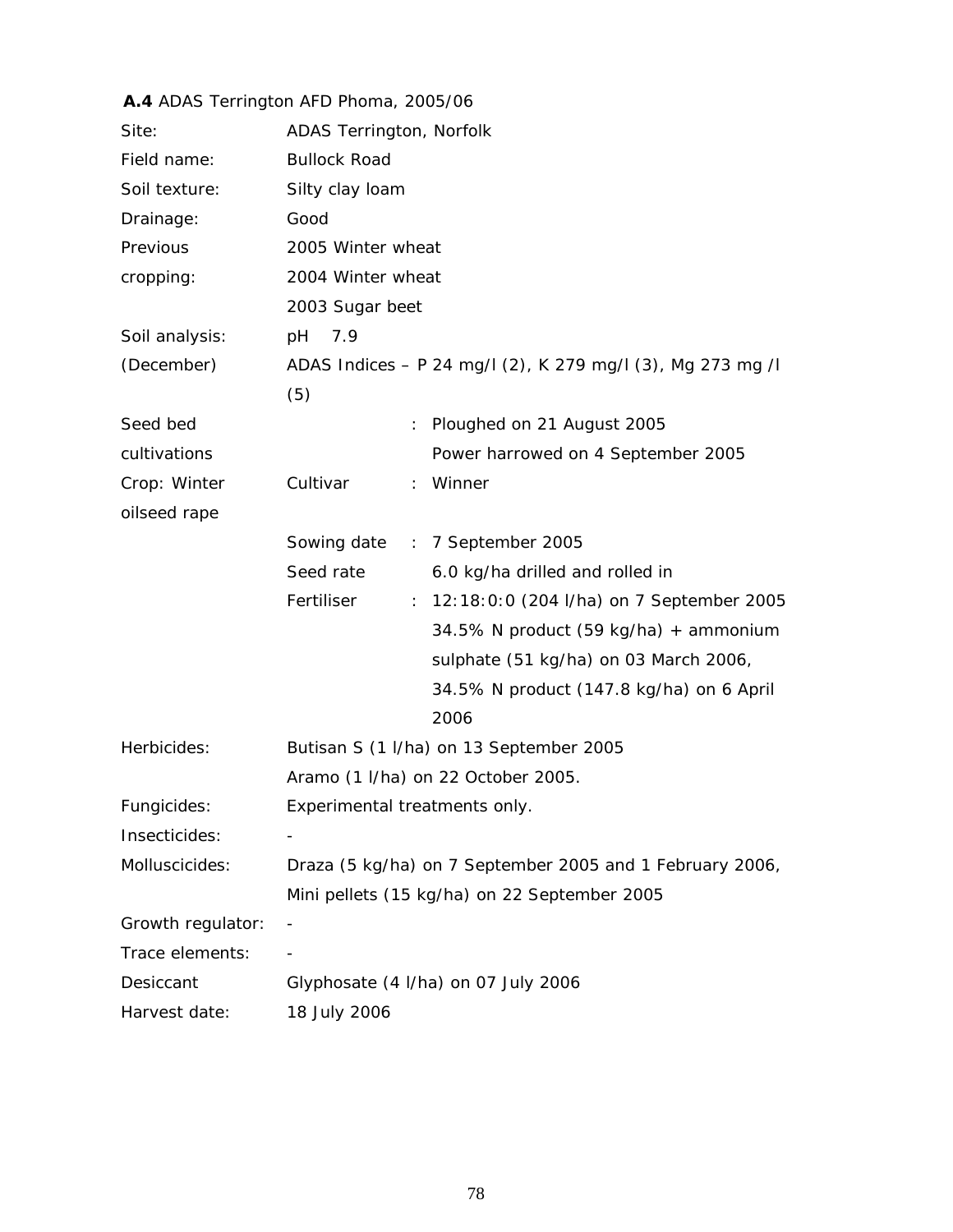|                   | A.5 ADAS Terrington AFD Phoma, 2006/07 |                                                               |
|-------------------|----------------------------------------|---------------------------------------------------------------|
| Site:             | ADAS Terrington, Norfolk               |                                                               |
| Field name:       | Grove 18                               |                                                               |
| Soil texture:     | Silty clay loam                        |                                                               |
| Drainage:         | Good                                   |                                                               |
| Previous          | 2006 Winter wheat                      |                                                               |
| cropping:         | 2005 Winter wheat                      |                                                               |
|                   | 2004 Sugar beet                        |                                                               |
| Soil analysis:    | 7.6<br>рH                              |                                                               |
|                   |                                        | ADAS Indices - P 33 mg/l (3), K 266 mg/l (3), Mg 184 mg /l    |
|                   | (4)                                    |                                                               |
| Seed bed          |                                        | Ploughed on 8 August 2006,                                    |
| cultivations      |                                        | Power harrowed on 8 August 2006                               |
|                   |                                        | Rolled on 11 August 2006                                      |
| Crop: Winter      | Cultivar                               | : Winner                                                      |
| oilseed rape      |                                        |                                                               |
|                   |                                        | Sowing date : 10 September 2006                               |
|                   | Seed rate<br>$\mathbb{Z}^n$ .          | 6.0 kg/ha drilled and rolled in                               |
|                   | Fertiliser<br>÷                        | N (28kg/ha) and P (84 kg/ha) applied on 11                    |
|                   |                                        | September as 7:21:0:0                                         |
|                   |                                        | N (21 kg/ha) and S (24kg/ha) applied on 26                    |
|                   |                                        | March                                                         |
|                   |                                        | N (160kg/ha) applied on 10 April                              |
| Herbicides:       | 2006                                   | Butisan S (1 I/ha) + Trifluralin 480 (2 I/ha) on 11 September |
| Fungicides:       | Experimental treatments only.          |                                                               |
| Insecticides:     |                                        |                                                               |
| Molluscicides:    |                                        | Mini pellets (5 kg/ha) on 07 October 2006                     |
|                   |                                        | Mini pellets (8 kg/ha) on 16 October 2006                     |
| Growth regulator: |                                        |                                                               |
| Trace elements:   |                                        |                                                               |
| Desiccant         | Glyphos (4 I/ha) on 09 July 2007       |                                                               |
| Harvest date:     | 27 July 2007                           |                                                               |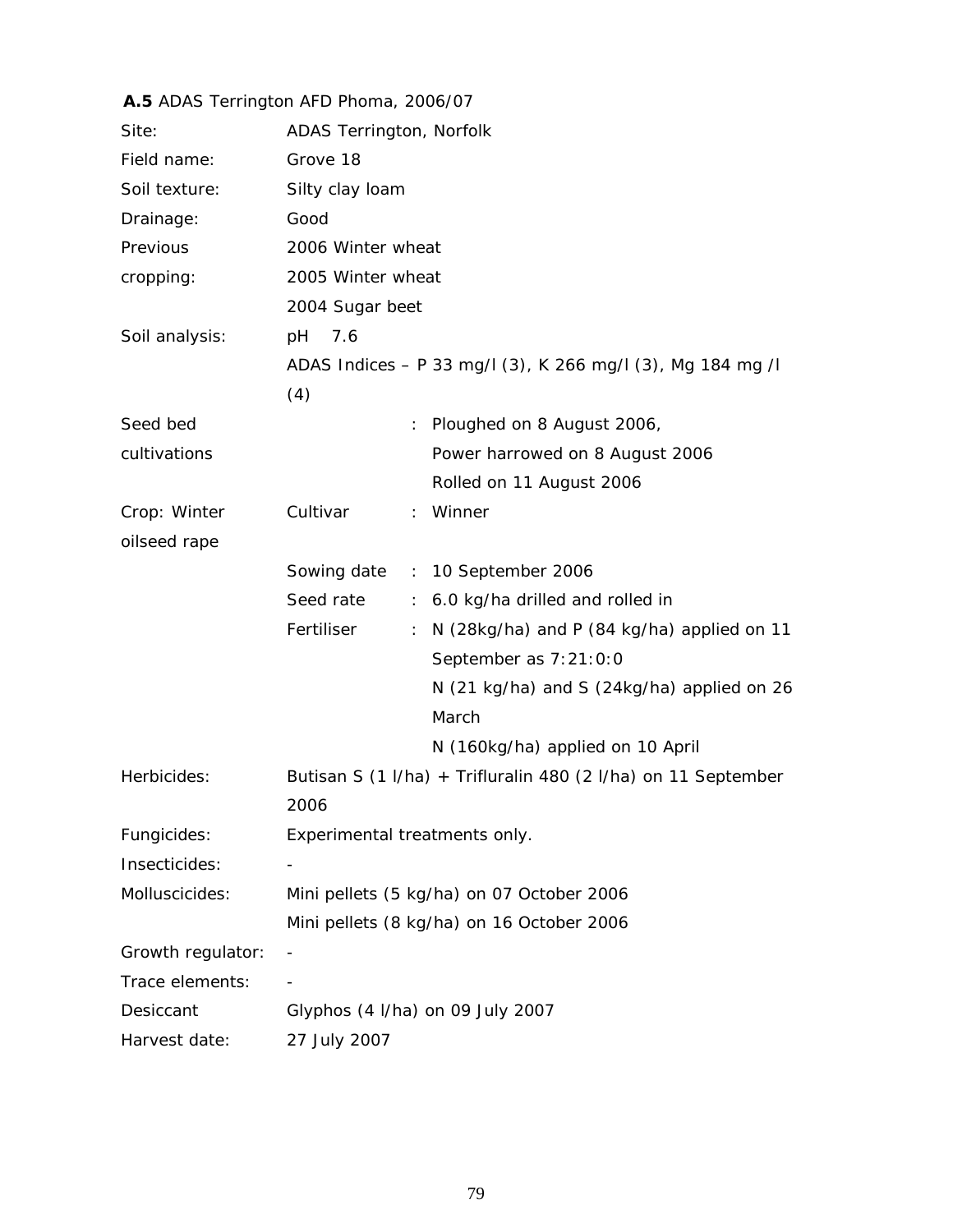# **A.6** ADAS Terrington AFD Phoma, 2007/08

| Site:             | Bentinck Farm, Terrington St Clement, Kings Lynn, Norfolk      |
|-------------------|----------------------------------------------------------------|
| Field name:       | Sows Field                                                     |
| Soil texture:     | Silty clay loam                                                |
| Drainage:         | Good                                                           |
| Previous          | 2007 Winter wheat                                              |
| cropping:         | 2006 Peas                                                      |
|                   | 2005 Winter wheat                                              |
| Soil analysis:    | pH<br>7.7                                                      |
| (January)         | ADAS Indices - P 16 mg/l (2), K 271 mg/l (3), Mg 284 mg /l (5) |
|                   | 3.04% organic matter                                           |
| Seed bed          | Flat Lifted on 20 August 2007<br>÷.                            |
| cultivations      | Direct drilled behind sub-soil tine                            |
| Crop: Winter      | Cultivar<br>: Winner                                           |
| oilseed rape      |                                                                |
|                   | Sowing date : 28 August 2007                                   |
|                   | Seed rate<br>$6.0$ kg/ha                                       |
|                   | Fertiliser<br>: 34.5% N product (90 kg/ha) on 25 October       |
|                   | 2007                                                           |
|                   | Double Top (244 kg. ha) on 5 March 2008                        |
|                   | 34.5% N product (360 kg/ha) on 4 April 2008                    |
| Herbicides:       | Fusilade Max (0.3 I/ha) on 10 October 2007                     |
|                   | Galera (0.35 l/ha) on 3 March 2008                             |
| Fungicides:       | Experimental treatments only.                                  |
| Insecticides:     | Toppel 10 (0.25 l/ha) on 10 October 2007                       |
| Molluscicides:    | Luxan Trigger (7.5 kg/ha) on 28 August 2007, (7 kg/ha) on 13   |
|                   | September 2007, (7.5 kg/ha) on 22 September 2007               |
| Growth regulator: |                                                                |
| Trace elements:   |                                                                |
| Desiccant         | Clinic Ace (3 I/ha) on 22 July 2008                            |

Harvest date: 1 August 2008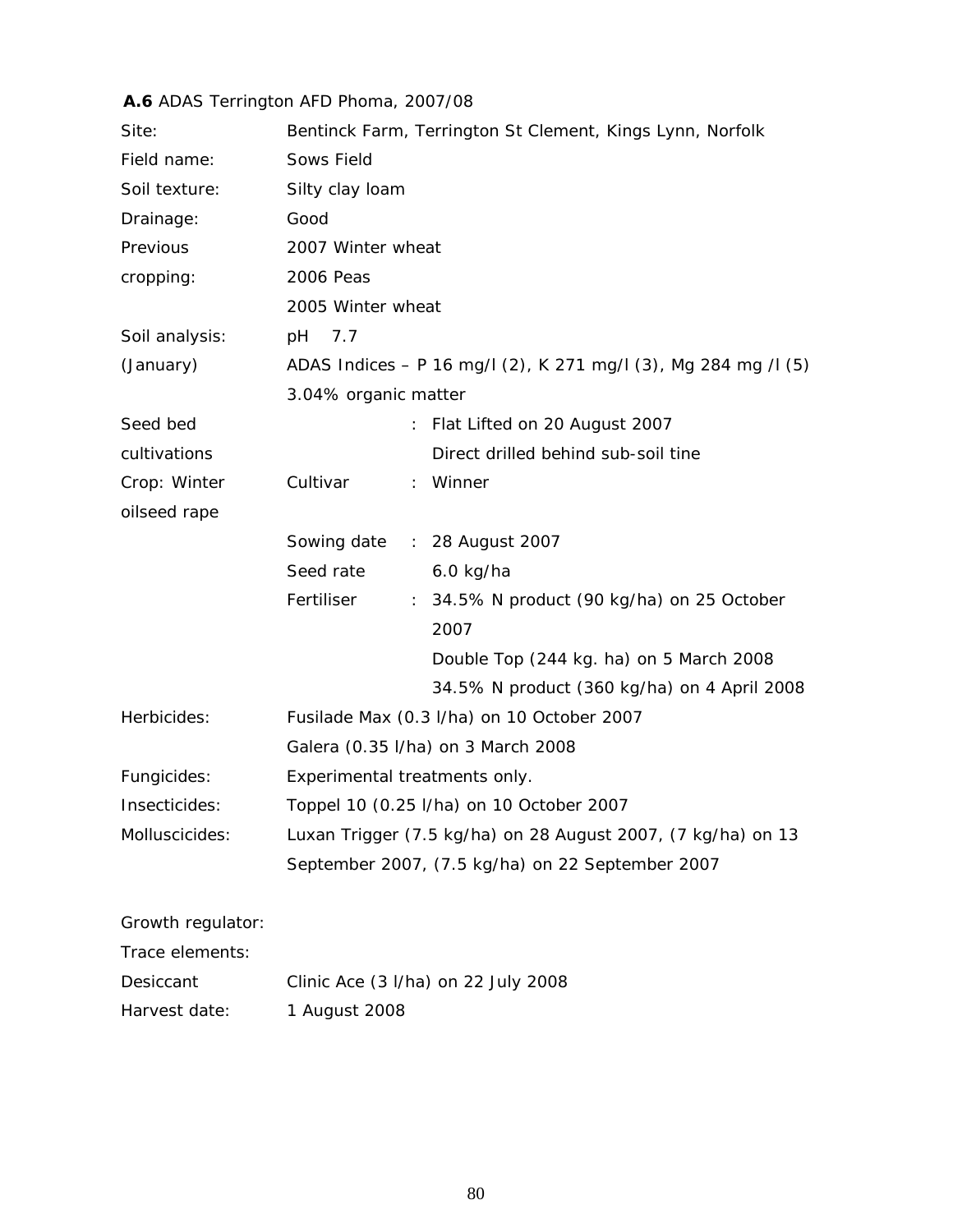|                   | A. I SAC Abergeen. AFD Light Lear Spot 2005/06             |
|-------------------|------------------------------------------------------------|
| Site:             | Inverurie, Aberdeen                                        |
| Field name:       | Mains 6                                                    |
| Soil texture:     | Medium Loam                                                |
| Drainage:         | Good                                                       |
| Previous          | 2005 Winter barley                                         |
| cropping:         | 2004 Winter wheat                                          |
|                   | 2003 Winter OSR                                            |
| Soil analysis:    | pH 6.9                                                     |
|                   | P 10.2 mg/l (mod), K 122 mg/l (mod), Mg 272 mg /l (high)   |
|                   | S 7.7 (mod) 6.2% organic matter                            |
| Cultivations      | Power harrowed on 01 September 2005                        |
| Crop: Winter      | Cultivar<br>Castille                                       |
| oilseed rape      |                                                            |
|                   | Sowing date : 02 September 2005                            |
|                   | Seed rate<br>6.0 kg/ha drilled and rolled in               |
|                   | Fertiliser<br>: $30:0:0:$ S N product (90 kg/ha) + 0:26:26 |
|                   | (24 kg/ha) on 17 March 2006                                |
|                   | 30:0:0:s N product (90 kg/ha) on 24 April                  |
|                   | 2.6                                                        |
| Herbicides:       | Butisan s (1.0 I/ha) on 3 September 2005                   |
|                   | Kerb (1.7kg) on 8 November 2005.                           |
| Fungicides:       | Experimental treatments only.                              |
| Insecticides:     |                                                            |
| Molluscicides:    | Metorex green (8 kg/ha) on 3 September and 6 October 2005  |
| Growth regulator: |                                                            |
| Trace elements:   |                                                            |
| Swathed           | 27 July 2006                                               |
| Harvest date:     | 7 August 2006                                              |

#### **A.7** SAC Aberdeen. AFD Light Leaf Spot 2005/06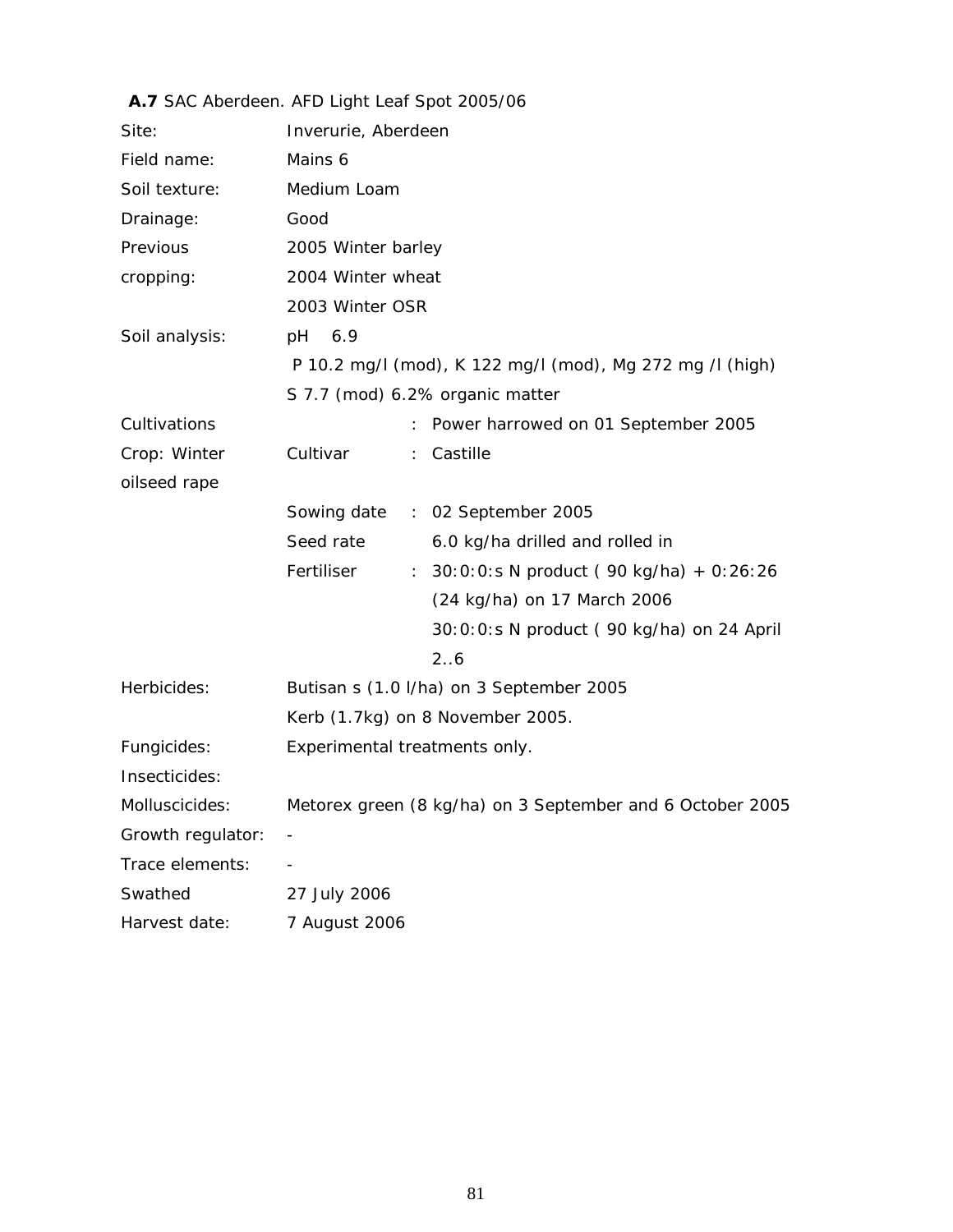|                   | A.8 SAC Aberdeen. AFD Light Leaf Spot 2006/07                                 |
|-------------------|-------------------------------------------------------------------------------|
| Site:             | <b>Blackburn Aberdeenshire</b>                                                |
| Field name:       | Steading 2                                                                    |
| Soil texture:     | Medium Ioam                                                                   |
| Drainage:         | Good                                                                          |
| Previous          | 2006 Winter Barley                                                            |
| cropping:         | 2005 Winter wheat                                                             |
|                   | 2004 Spring Barley                                                            |
| Soil analysis:    | 5.8<br>pH                                                                     |
| (December)        | P 14.4 mg/l (high), K 149 mg/l (mod), Mg 113 mg /l (mod)                      |
|                   | S 6.1 (mod) 6.3% organic matter                                               |
| Cultivations      | Power harrowed on 30 August 2006<br>$\ddot{\phantom{0}}$                      |
| Crop: Winter      | Cultivar<br>Castille<br>$\mathbb{R}^{\mathbb{Z}}$                             |
| oilseed rape      |                                                                               |
|                   | Sowing date : 31 August 2006                                                  |
|                   | Seed rate<br>6.0 kg/ha drilled and rolled in<br>$\mathcal{I}^{\mathcal{I}}$ . |
|                   | Fertiliser<br>20:10:10 N product (100kg/ha) on 28 August<br>÷.                |
|                   | 2006                                                                          |
|                   | 30:0:0:s N product (90 kg/ha) on 30 March                                     |
|                   | 2007                                                                          |
|                   | 30:0:0:s N product (90 kg/ha) on 20 April                                     |
|                   | 2007                                                                          |
| Herbicides:       | Butisan s (1.5 l/ha) on 1 September 2006                                      |
| Fungicides:       | Experimental treatments only.                                                 |
| Insecticides:     |                                                                               |
| Molluscicides:    | Allure (15 kg/ha) on 03 September 2006                                        |
| Growth regulator: |                                                                               |
| Trace elements:   |                                                                               |
| Swathed           | 26 July 2007                                                                  |
| Harvest date:     | 10 August 2007                                                                |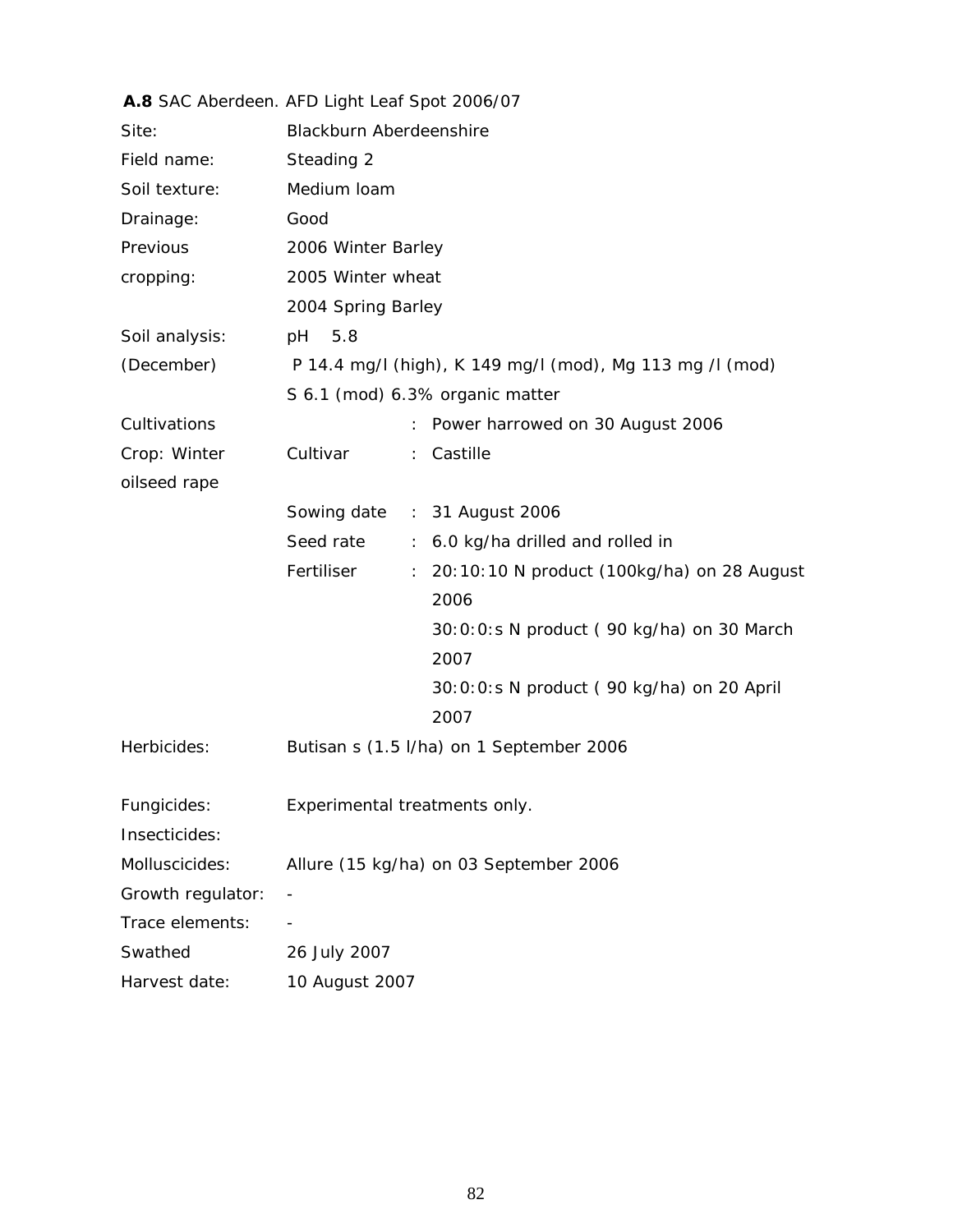|                   | A.9 SAC Aberdeen. AFD Light Leaf Spot 2007/08                         |
|-------------------|-----------------------------------------------------------------------|
| Site:             | Ellon, Aberdeenshire                                                  |
| Field name:       | Grid NJ979 342                                                        |
| Soil texture:     | Clay Ioam                                                             |
| Drainage:         | Poor                                                                  |
| Previous          | 2007 Set aside                                                        |
| cropping:         | 2006 Set aside                                                        |
|                   | 2005 Set aside                                                        |
| Soil analysis:    | 6.8<br>рH                                                             |
|                   | P 7.0 mg/l (mod), K 211 mg/l (high), Mg 227 mg /l (high)              |
|                   | S 15.9 (high) 7.0% organic matter                                     |
| cultivations      | Power harrowed on 1 September 2007<br>÷.                              |
| Crop: Winter      | Cultivar<br>Castille<br>$\mathbb{R}^{\mathbb{Z}}$                     |
| oilseed rape      |                                                                       |
|                   | Sowing date : 1 September 2007                                        |
|                   | Seed rate<br>6.0 kg/ha drilled and rolled in<br>$\mathbb{Z}^{\times}$ |
|                   | Fertiliser<br>20:10:10 N product (100kg/ha) 29 August<br>÷.           |
|                   | 2007, 30:0:0:s N product (90 kg/ha) on 28                             |
|                   | February 2008                                                         |
|                   | 30:0:0:s N product (90 kg/ha) on 3 April                              |
|                   | 2008                                                                  |
| Herbicides:       | Butisan S (1.5 I/ha) on 2 September 2007                              |
|                   |                                                                       |
| Fungicides:       | Experimental treatments only.                                         |
| Insecticides:     |                                                                       |
| Molluscicides:    | Allure (15 kg/ha) on 03 September 2007                                |
|                   | Allure (8 kg/ha) on 21 September and 8 October 2007                   |
| Growth regulator: |                                                                       |
| Trace elements:   |                                                                       |
| Swathing /        | Swathing started and abandoned 30 July 2008                           |
| desiccation       | Desiccant 5I/ha Glyphosate on 4 August 2008                           |
| Harvest date:     | 28 August 2008                                                        |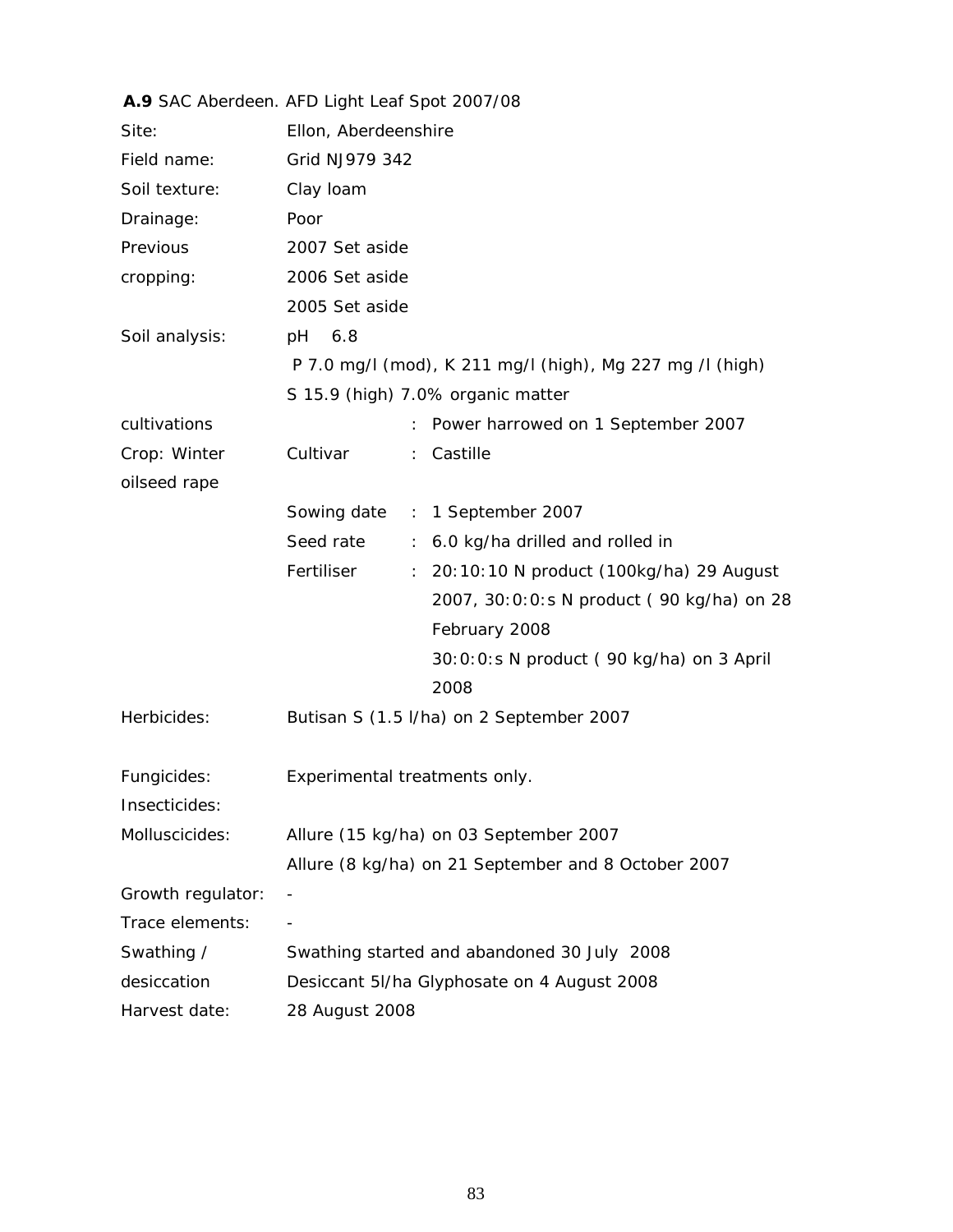|                   | A. 10 ADAS High Mowthorpe AFD Light Leaf Spot, 2007/08        |
|-------------------|---------------------------------------------------------------|
| Site:             | ADAS High Mowthorpe, Duggleby, N. Yorks                       |
| Field name:       | Crow Wood                                                     |
| Soil texture:     | Silty clay loam                                               |
| Drainage:         | Good                                                          |
| Previous          | 2007 Winter wheat                                             |
| cropping:         | 2006 Winter wheat                                             |
|                   | 2005 Winter oilseed rape                                      |
| Soil analysis:    | pH<br>8                                                       |
|                   | ADAS Indices - P 15 mg/l (1), K 125 mg/l (2), Mg 33 mg/l (1)  |
| Seed bed          | Ploughed and power harrowed on 6                              |
| cultivations      | September 2007                                                |
| Crop: Winter      | Cultivar<br>: Castille                                        |
| oilseed rape      |                                                               |
|                   | Sowing date : 6 September 2007                                |
|                   | Seed rate<br>$6.6$ kg/ha                                      |
|                   | Fertiliser<br>: Extran (94 kg/ha) on 19 October 2007          |
|                   | 0:20:30 (250 kg/ha) on 7 February 2008                        |
|                   | Nuram 35 (189 I/ha) on 15 February 2008                       |
|                   | Nuram 35 (234 I/ha) on 6 March 2008                           |
|                   | Nuram 35 (210 I/ha) on 17 April 2008                          |
| Herbicides:       | Sultan (1 I/ha) + Trifluralin (1.3 I/ha) on 11 September 2007 |
|                   | Novall (2 I/ha) Jan/Feb 2008                                  |
|                   | Oram (1 I/ha) on 17 March 2008                                |
| Fungicides:       | Experimental treatments only.                                 |
| Insecticides:     | Cypermethrin (0.25 I/ha) on 8 October 2007                    |
|                   | Mavrik (0.2 l/ha) on 19 May 2008                              |
| Molluscicides:    | TDS Major on 10 September and 2 October 2007                  |
| Growth regulator: |                                                               |
| Trace elements:   | Opte b (5 l/ha)                                               |
| Desiccant         | Glyphosate (4 l/ha)                                           |
| Harvest date:     | 16 September 2008                                             |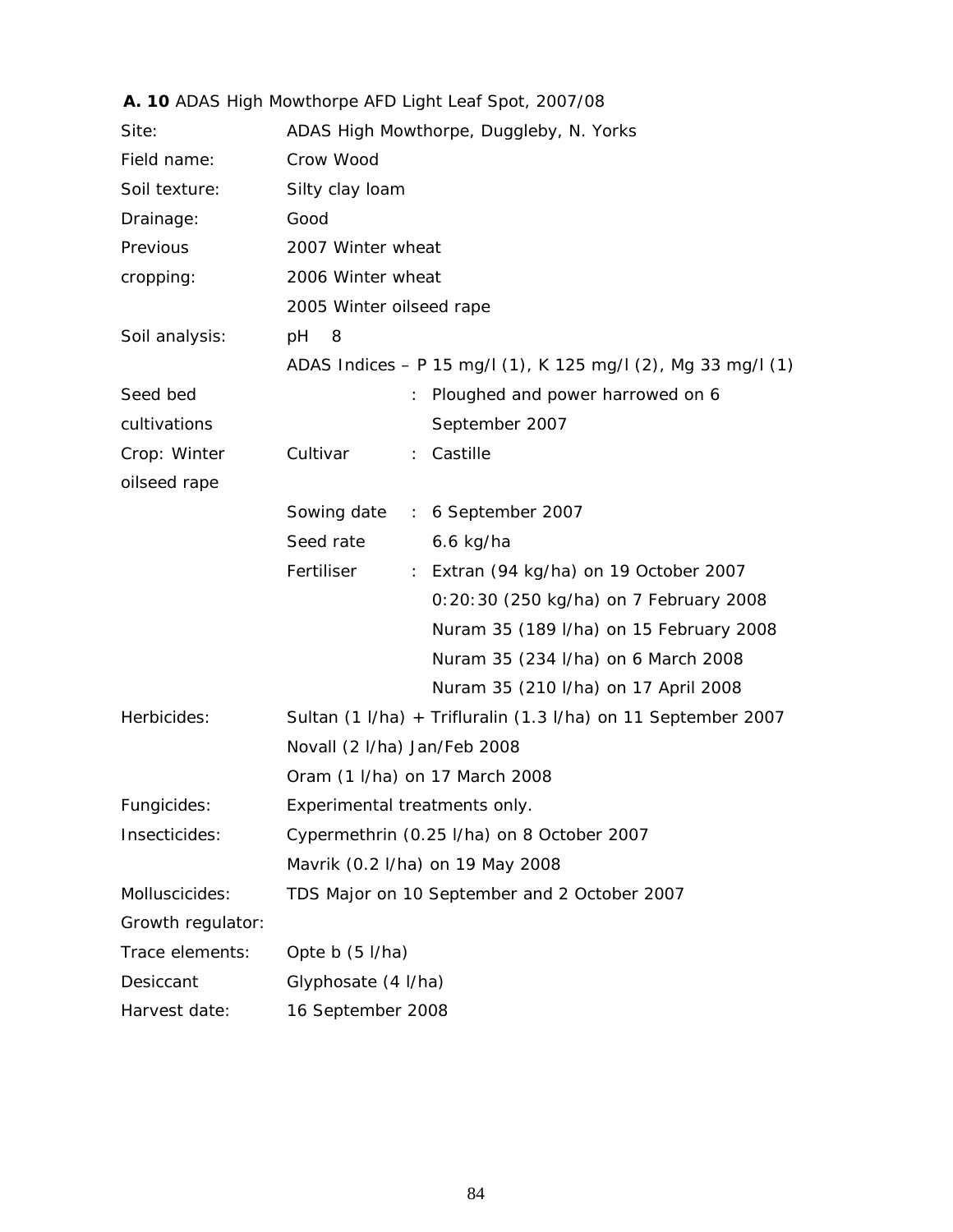| Site:             | Ocle Pychard, Nr Hereford                                    |
|-------------------|--------------------------------------------------------------|
| Field name:       | <b>Forty Acres</b>                                           |
| Soil texture:     | Silty clay loam                                              |
| Drainage:         | Good                                                         |
| Previous          | 2005 Winter wheat                                            |
| cropping:         | 2004 Winter beans                                            |
|                   | 2003 Winter wheat                                            |
| Soil analysis:    | 5.9<br>рH                                                    |
| (July)            | ADAS Indices - P 12 mg/l (1), K 71 mg/l (1), Mg 199 mg/l (4) |
|                   | 2.98% organic matter                                         |
| Crop: Winter      | Cultivar<br>Lioness<br>$\mathbb{R}^{\mathbb{Z}}$             |
| oilseed rape      |                                                              |
|                   | Sowing date : 24 August 2005                                 |
|                   | Seed rate<br>3.9 kg/ha                                       |
|                   | Fertiliser<br>: Double top (209 kg/ha) on 20 March 2006      |
|                   | 34.5:0:0 (305 kg/ha) on 3 April 2006                         |
|                   | Urea (50 I/ha) on 11 May 2006                                |
| Herbicides:       | Fusilade Max (0.6 I/ha) on 6 September 2005                  |
|                   | Kerb Flo (1.75 l/ha) on 20 October 2005                      |
| Fungicides:       | Contrast/Punch C (0.4 I/ha) on 10 November 2005              |
| Insecticides:     | Hallmark (0.25 l/ha) on 20 October 2005                      |
| Molluscicides:    | Draza (5.6 kg/ha) on 25 August 2005                          |
| Growth regulator: |                                                              |
| Trace elements:   |                                                              |
| Desiccant         | Roundup (2.5 I/ha) on 12 July 2006                           |
| Harvest date:     | 21 July 2006                                                 |

### **A. 11** ADAS Rosemaund, AFD Sclerotinia, 2005/06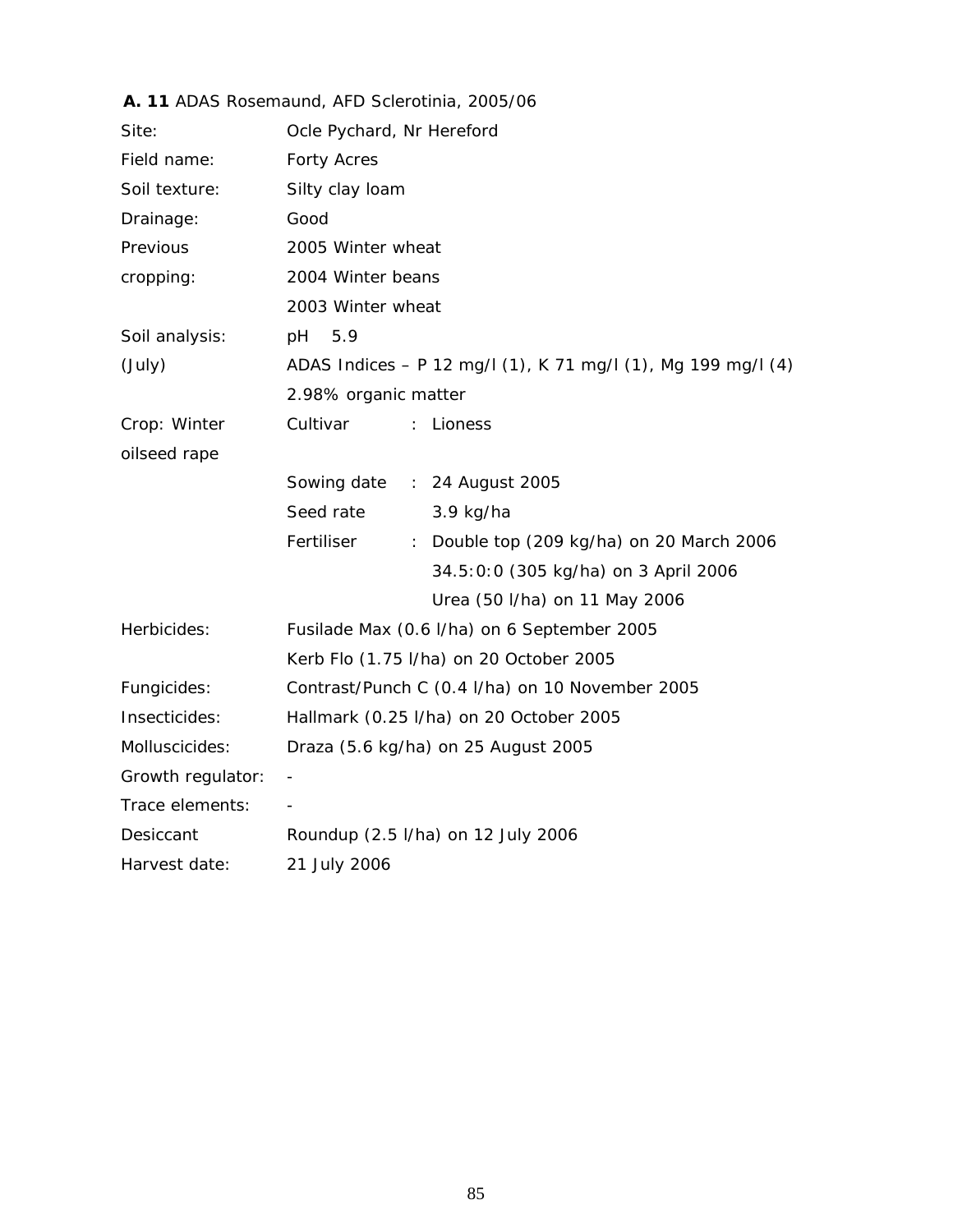### **A.12** ADAS Rosemaund AFD Sclerotinia, 2006/07

| Site:             | Weobley, Nr Hereford                                          |
|-------------------|---------------------------------------------------------------|
| Field name:       | <b>Barn Meadow</b>                                            |
| Soil texture:     | Silty clay loam                                               |
| Drainage:         | Good                                                          |
| Previous          | 2006 Winter wheat                                             |
| cropping:         | 2005 Winter oilseed rape                                      |
|                   | 2004 Winter wheat                                             |
| Soil analysis:    | pH 6.3                                                        |
| (December)        | ADAS Indices - P 17 mg/l (2), K 173 mg/l (2-), Mg 54 mg/l (2) |
|                   | 2.69% organic matter                                          |
| Crop: Winter      | Cultivar<br>: Catalina                                        |
| oilseed rape      |                                                               |
|                   | Sowing date : 1 September 2006                                |
|                   | Seed rate<br>4.0 kg/ha                                        |
|                   | Fertiliser<br>: 0:6:24 (494 kg/ha) on 28 March 2007           |
|                   | $30\%N + 27\% SO_3$ (370 kg/ha) on 15 April                   |
|                   | 2007                                                          |
| Herbicides:       | Falcon (0.375 l/ha) on 4 October 2006                         |
|                   | Kerb (1.0 kg/ha) on 20 November 2006                          |
|                   | Galera (0.35 l/ha) on 7 March 2007                            |
| Fungicides:       | Caramba (0.6 I/ha) on 29 October 2006                         |
|                   | Sunorg Pro (0.4 I/ha) on 24 March 2007                        |
|                   | Sanction (0.3 I/ha) on 20 November 2006                       |
| Insecticides:     | Mavrik (0.85 I/ha) on 4 October 2006                          |
|                   | Cypermethrin (0.25 I/ha) on 29 October 2006                   |
|                   | Mavrik (0.2 l/ha) on 5 May 2007                               |
| Molluscicides:    |                                                               |
| Growth regulator: |                                                               |
| Trace elements:   |                                                               |
| Desiccant         |                                                               |
| Harvest date:     | 3 August 2007                                                 |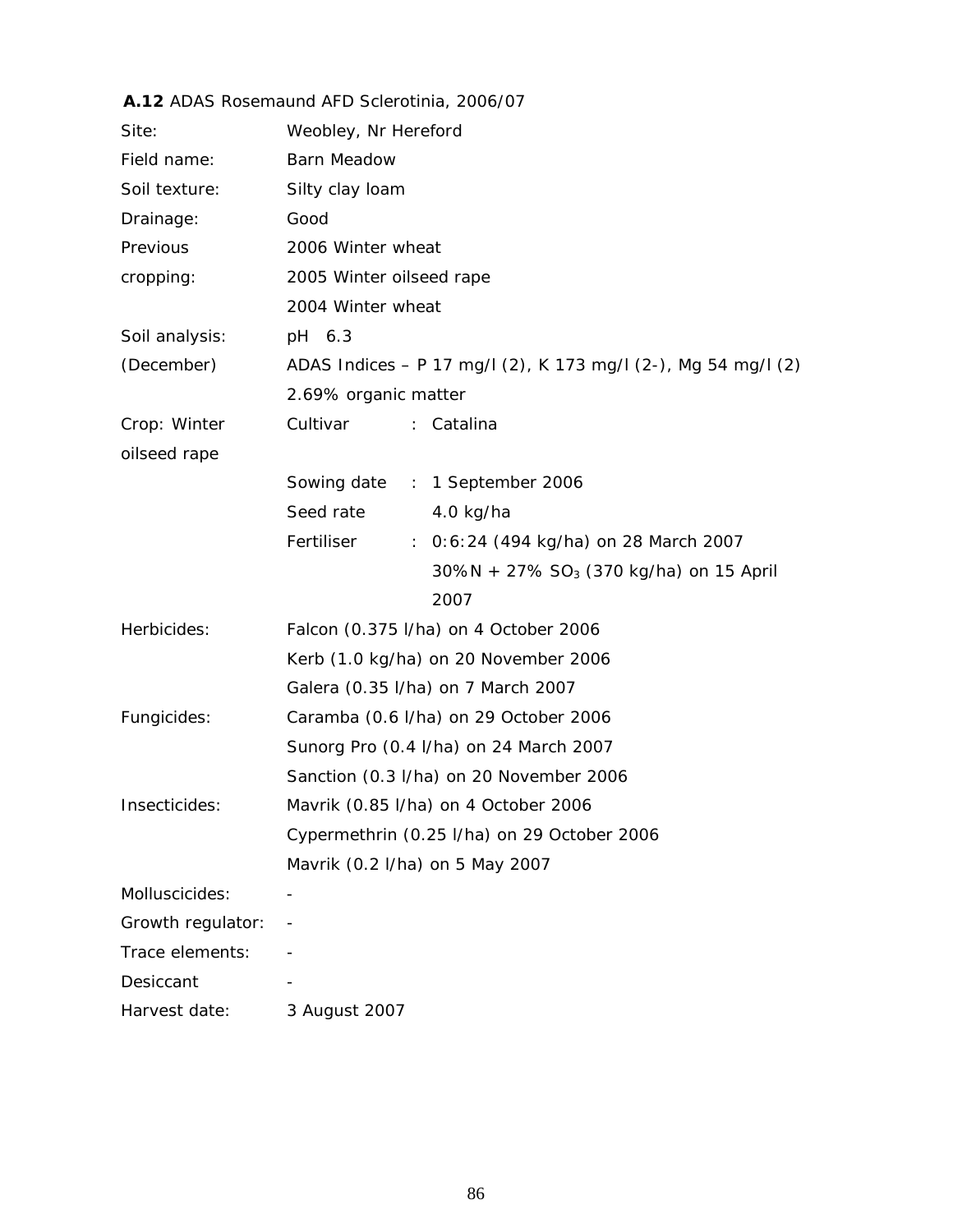| Site:             | Weobley, Nr Hereford                                         |  |  |
|-------------------|--------------------------------------------------------------|--|--|
| Field name:       | <b>Big Meadow</b>                                            |  |  |
| Soil texture:     | Silty clay loam                                              |  |  |
| Drainage:         | Good                                                         |  |  |
| Previous          | 2007 Winter wheat                                            |  |  |
| cropping:         | 2006 Potatoes                                                |  |  |
|                   | 2005 Winter wheat                                            |  |  |
| Soil analysis:    | pH 5.7                                                       |  |  |
| (December)        | ADAS Indices - P 32 mg/l (3), K 94 mg/l (1), Mg 60 mg/l (2)  |  |  |
|                   | 2.0% organic matter                                          |  |  |
| Crop: Winter      | Cultivar<br>: Castille                                       |  |  |
| oilseed rape      |                                                              |  |  |
|                   | Sowing date : 4 September 2007                               |  |  |
|                   | Seed rate<br>5.0 kg/ha                                       |  |  |
|                   | Fertiliser<br>: Fibrophos (500 kg/ha) on 1 September 2007    |  |  |
|                   | $30\%N + SO_3$ (250 kg. ha) on 18 March 2008                 |  |  |
|                   | 34.5:0:0 (370 kg/ha) on 3 April 2008                         |  |  |
| Herbicides:       | Zealot (0.5 l/ha) on 10 October 2007                         |  |  |
|                   | Dow Shield (0.375 l/ha) on 12 November 2007                  |  |  |
|                   | Propyzamide 50 (1.0 I/ha) on 29 January 2008                 |  |  |
|                   | Clinic Ace (2.85 I/ha) + Exchange (0.5 I/ha) + Pod Stik (1.0 |  |  |
|                   | I/ha) on 19 July 2008                                        |  |  |
| Fungicides:       |                                                              |  |  |
| Insecticides:     | Mavrik (0.1 I/ha) on 10 October 2007                         |  |  |
|                   | Cypermethrin (0.25 I/ha) on 12 November 2007                 |  |  |
|                   | Mavrik (0.2 l/ha) on 26 April 2008                           |  |  |
| Molluscicides:    | Huron (4.5 kg/ha) on 10 October 2007                         |  |  |
| Growth regulator: |                                                              |  |  |
| Trace elements:   |                                                              |  |  |
| Desiccant         |                                                              |  |  |
| Harvest date:     | 14 August 2008                                               |  |  |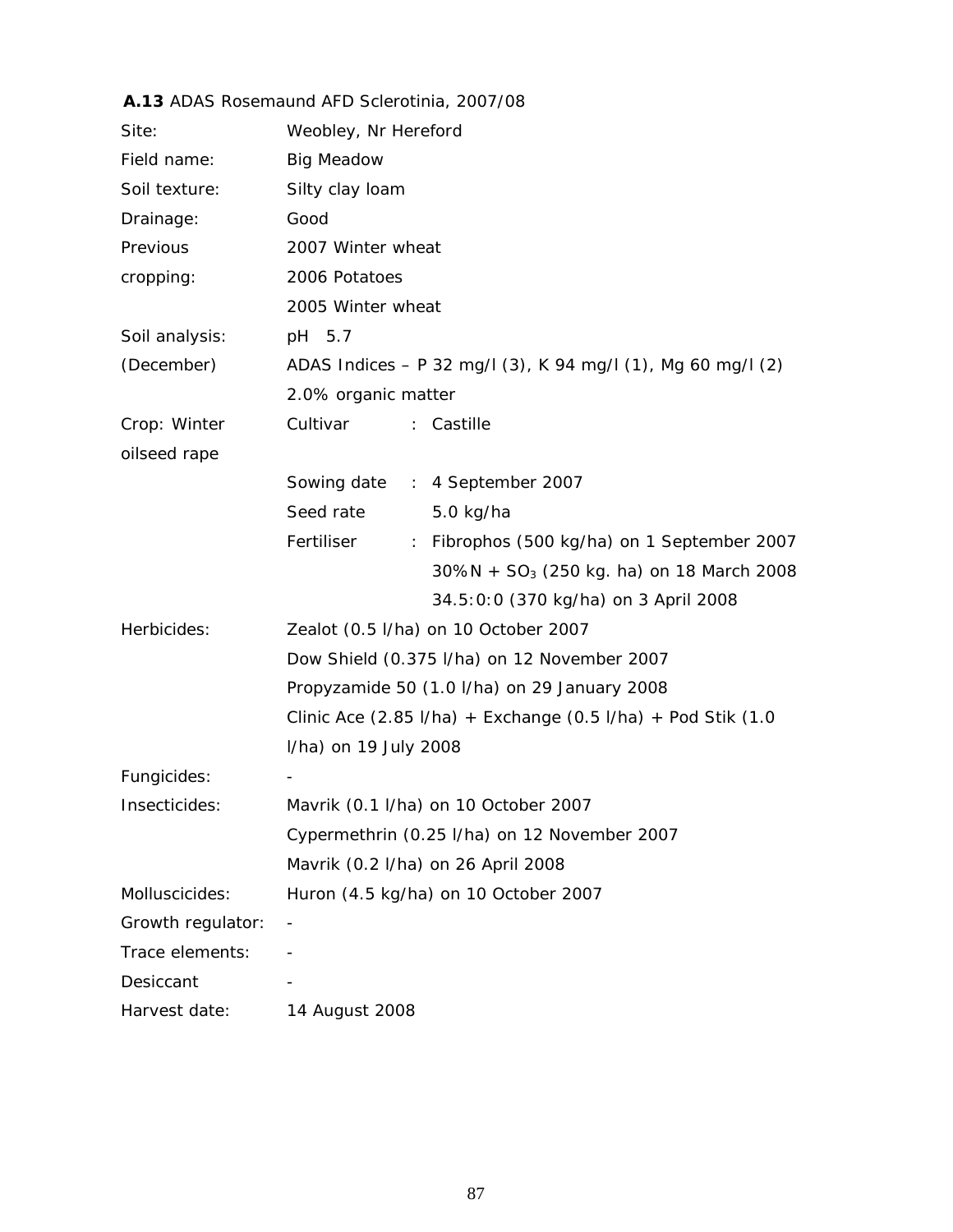|                   | A.14 Romney Marsh AFD Sclerotinia, 2005/06.                       |  |  |
|-------------------|-------------------------------------------------------------------|--|--|
| Site:             | St Mary in the Marsh, Kent (Romney Marsh)                         |  |  |
| Field name:       | Cow Marsh                                                         |  |  |
| Soil texture:     | Silty clay loam                                                   |  |  |
| Drainage:         | Good                                                              |  |  |
| Previous          | 2005 Winter wheat                                                 |  |  |
| cropping:         | 2004 Winter oilseed rape                                          |  |  |
|                   | 2003 Winter wheat                                                 |  |  |
| Soil analysis:    | 7.5<br>рH                                                         |  |  |
| (April)           | ADAS Indices - P 18 mg/l (2), K 383 mg/l (3), Mg 108 mg /l (3)    |  |  |
|                   | 4.83% organic matter                                              |  |  |
| Crop: Winter      | Cultivar<br>: Es Astrid                                           |  |  |
| oilseed rape      |                                                                   |  |  |
|                   | Sowing date : 31 August 2005                                      |  |  |
|                   | Seed rate : 5.0 kg/ha                                             |  |  |
|                   | Fertiliser<br>: Ammonium nitrate (100 kg/ha) on 15                |  |  |
|                   | September 2005                                                    |  |  |
|                   | Extra S (150 kg/ha) on 13 March 2006                              |  |  |
|                   | Ammonium nitrate (425 kg/ha) on 13 April                          |  |  |
|                   | 2006                                                              |  |  |
| Herbicides:       | Trifluralin (2 I/ha) + Butisan S (1.5 I/ha) + Kn540 (1 I/ha) on 2 |  |  |
|                   | September 2005                                                    |  |  |
|                   | Fusilade Max (0.5 I/ha) on 22 September 2005                      |  |  |
|                   | Crawler (2.5 kg/ha) on 31 January 2006                            |  |  |
| Fungicides:       | Plover (0.25 I/ha) on 17 November 2005                            |  |  |
| Insecticides:     | Cypermethrin (0.25 I/ha) on 22 September 2005                     |  |  |
|                   | Contest (0.1 kg/ha) on 4 May 2006                                 |  |  |
| Molluscicides:    | Mini slug pellets (5 kg/ha) on 5 and 15 September 2005            |  |  |
| Growth regulator: | $\overline{\phantom{a}}$                                          |  |  |
| Trace elements:   |                                                                   |  |  |
| Desiccant         | Kn540 (2 l/ha) on 17 July 2006                                    |  |  |
| Harvest date:     | 26 July 2006                                                      |  |  |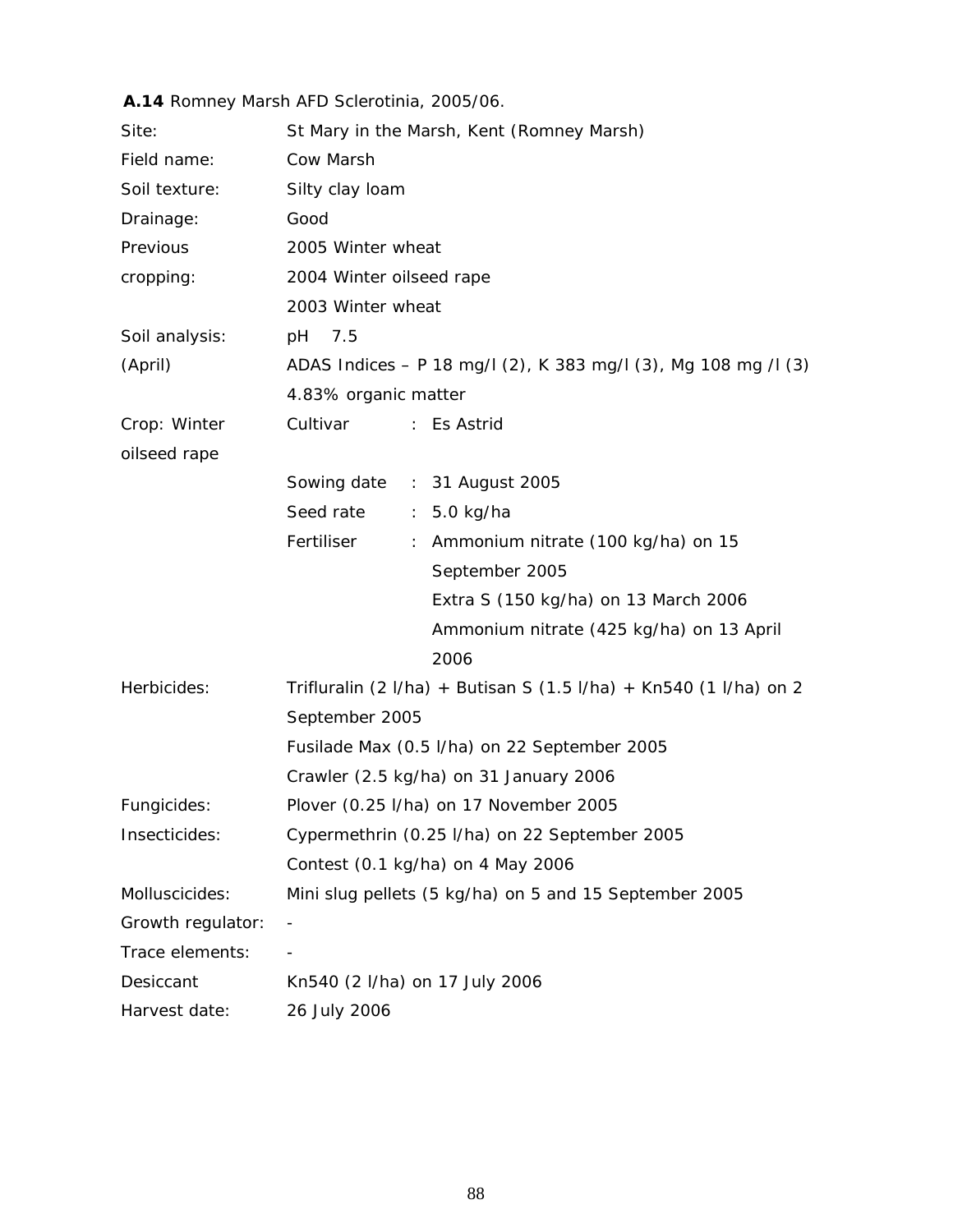|                              | A.15 Romney Marsh AFD Sclerotinia, 2006/07.                                   |  |  |
|------------------------------|-------------------------------------------------------------------------------|--|--|
| Site:                        | St Mary in the Marsh, Kent (Romney Marsh)                                     |  |  |
| Field name:                  | <b>Tyrells</b>                                                                |  |  |
| Soil texture:                | Silty clay loam                                                               |  |  |
| Drainage:                    | Good                                                                          |  |  |
| Previous                     | 2006 Winter wheat                                                             |  |  |
| cropping:                    | 2005 Winter oilseed rape                                                      |  |  |
|                              | 2004 Winter wheat                                                             |  |  |
| Soil analysis:               | 7.0<br>рH                                                                     |  |  |
| (July)                       | ADAS Indices - P 42 mg/l (3), K 499 mg/l (4), Mg 175 mg /l (3)                |  |  |
|                              | 4.96% organic matter                                                          |  |  |
| Crop: Winter<br>oilseed rape | Cultivar<br>: Castille                                                        |  |  |
|                              | Sowing date : 1 September 2006                                                |  |  |
|                              | Seed rate :<br>5.0 kg/ha                                                      |  |  |
|                              | Fertiliser<br>Tsp (phosphate, 135 kg/ha) on 1 October<br>$\ddot{\phantom{a}}$ |  |  |
|                              | 2006                                                                          |  |  |
|                              | Ammonium nitrate (34.5% N, 100 kg/ha) on                                      |  |  |
|                              | 5 October 2006                                                                |  |  |
|                              | Urea38 + S19 (175 kg/ha) on 8 March 2007                                      |  |  |
|                              | Urea38 + S19 (350 kg/ha) on 4 April 2007                                      |  |  |
| Herbicides:                  | Aramo (1 I/ha) + Butisan S (1.5 I/ha) on 8 October 2006                       |  |  |
|                              | Crawler (3.5 kg/ha) on 10 November 2006                                       |  |  |
|                              | Fox (1 I/ha) on 31 January 2007                                               |  |  |
|                              | Laser (1 I/ha) + TOIL (1 I/ha) on 16 March 2007                               |  |  |
| Fungicides:                  | Sunorg Pro (0.4 I/ha) on 11 October 2006                                      |  |  |
|                              | Capitan 25 (0.4 I/ha) on 10 November 2006                                     |  |  |
| Insecticides:                | Cypermethrin (0.25 I/ha) on 1 and 8 October 2006                              |  |  |
| Molluscicides:               | Minipellets (8.0 kg/ha) on 5 October 2006                                     |  |  |
| Growth regulator:            |                                                                               |  |  |
| Trace elements:              |                                                                               |  |  |
| Desiccant                    |                                                                               |  |  |
| Harvest date:                | 24 July 2007                                                                  |  |  |

# 89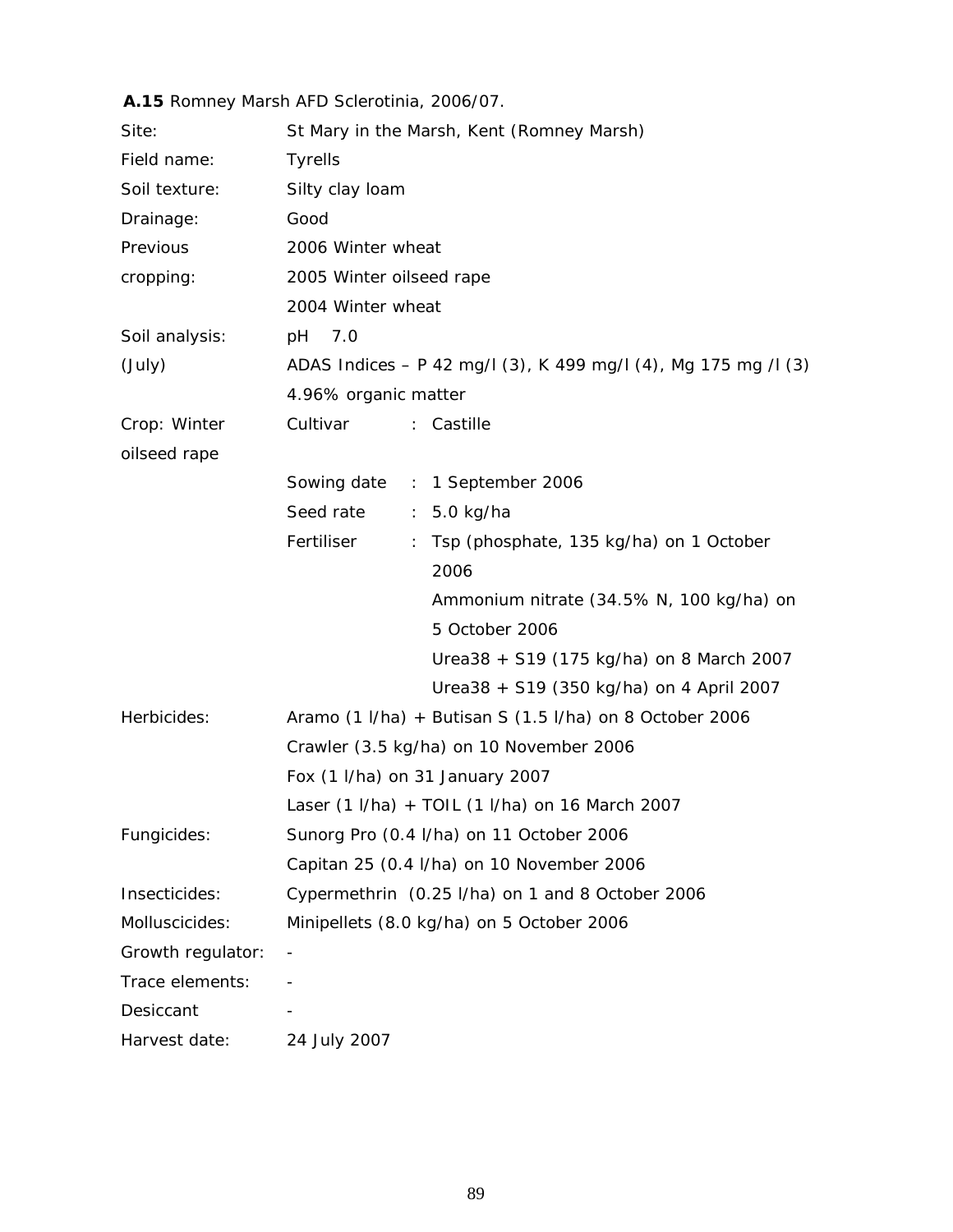|                   | A.16 Romney Marsh AFD Sclerotinia, 2007/08.                                          |  |  |
|-------------------|--------------------------------------------------------------------------------------|--|--|
| Site:             | St Mary in the Marsh, Kent (Romney Marsh)                                            |  |  |
| Field name:       | <b>Green Shed</b>                                                                    |  |  |
| Soil texture:     | Silty clay loam                                                                      |  |  |
| Drainage:         | Good                                                                                 |  |  |
| Previous          | 2007 Winter wheat                                                                    |  |  |
| cropping:         | 2006 Winter oilseed rape                                                             |  |  |
|                   | 2005 Winter wheat                                                                    |  |  |
| Soil analysis:    | pH<br>7.6                                                                            |  |  |
| (February)        | ADAS Indices - P 17 mg/l (2), K 334 mg/l (3), Mg 151 mg /l (3)                       |  |  |
|                   | 4.64% organic matter                                                                 |  |  |
| Crop: Winter      | Cultivar<br>: Es Astrid                                                              |  |  |
| oilseed rape      |                                                                                      |  |  |
|                   | Sowing date : 7 September 2007                                                       |  |  |
|                   | Seed rate<br>$: 4.5$ kg/ha                                                           |  |  |
|                   | Fertiliser<br>: 30:0:0:19 (300 kg/ha) on 29 February 2008                            |  |  |
|                   | 34:0:0 (275 kg/ha) on 3 March 2008                                                   |  |  |
| Herbicides:       | Novall (2.5 l/ha) on 5 October 2007                                                  |  |  |
|                   | Laser (0.8 I/ha) + Crop oil (1 I/ha) on 22 October 2007                              |  |  |
|                   | Crawler $(3.5 \text{ kg/ha}) + \text{Falcon} (0.5 \text{ I/ha})$ on 15 December 2008 |  |  |
| Fungicides:       | Plover (0.25 l/ha) on 22 October 2007                                                |  |  |
|                   | Proline (0.3 I/ha) on 13 December 2007                                               |  |  |
| Insecticides:     | Permasect (0.25 I/ha) on 5 October and 13 December 2007                              |  |  |
| Molluscicides:    | Minipellets (5.0 kg/ha) on 19 September 2007                                         |  |  |
| Growth regulator: |                                                                                      |  |  |
| Trace elements:   |                                                                                      |  |  |
| Desiccant         | Roundup Ultimate (2 I/ha) + Buffalo Elite (1 I/ha) on 11 July                        |  |  |
|                   | 2008                                                                                 |  |  |
| Harvest date:     | 17 July 2008                                                                         |  |  |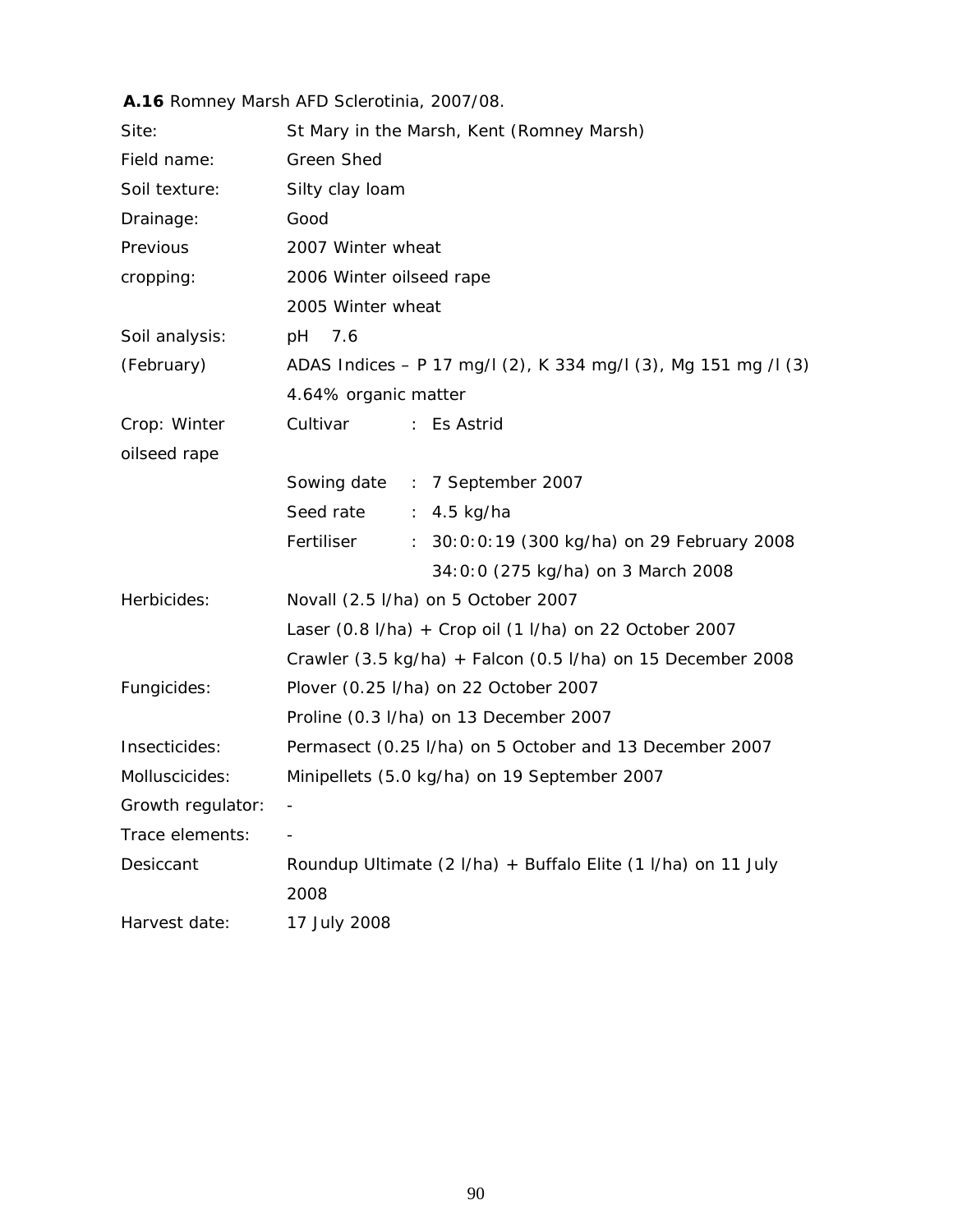| Application date | Growth Stage  | Weather                                        |
|------------------|---------------|------------------------------------------------|
| 18 October 2005  | 1,07          | Overcast, dry and cool after cool, dry         |
|                  |               | weather.                                       |
|                  |               | Crop damp.                                     |
|                  |               | Temp. $17^{\circ}$ C.                          |
|                  |               | RH 76%.                                        |
|                  |               | Light breeze (6-8 kph) with slight spray drift |
|                  |               | evident.                                       |
| 13 December 2005 | $1,06 - 1,12$ | Sunny and cool after cool, dry weather.        |
|                  |               | Crop damp.                                     |
|                  |               | Temp. 3.0-5.7°C.                               |
|                  |               | RH 74-75%.                                     |
|                  |               | Light breeze (4-7 kph) with moderate spray     |
|                  |               | drift evident.                                 |

**B.1** Application details, Boxworth 2005/06.

Spray application equipment: Sprayer: OPS with 3.0 m boom

Nozzles: LD02F110 (Lurmark).

Water volume: 200 l/ha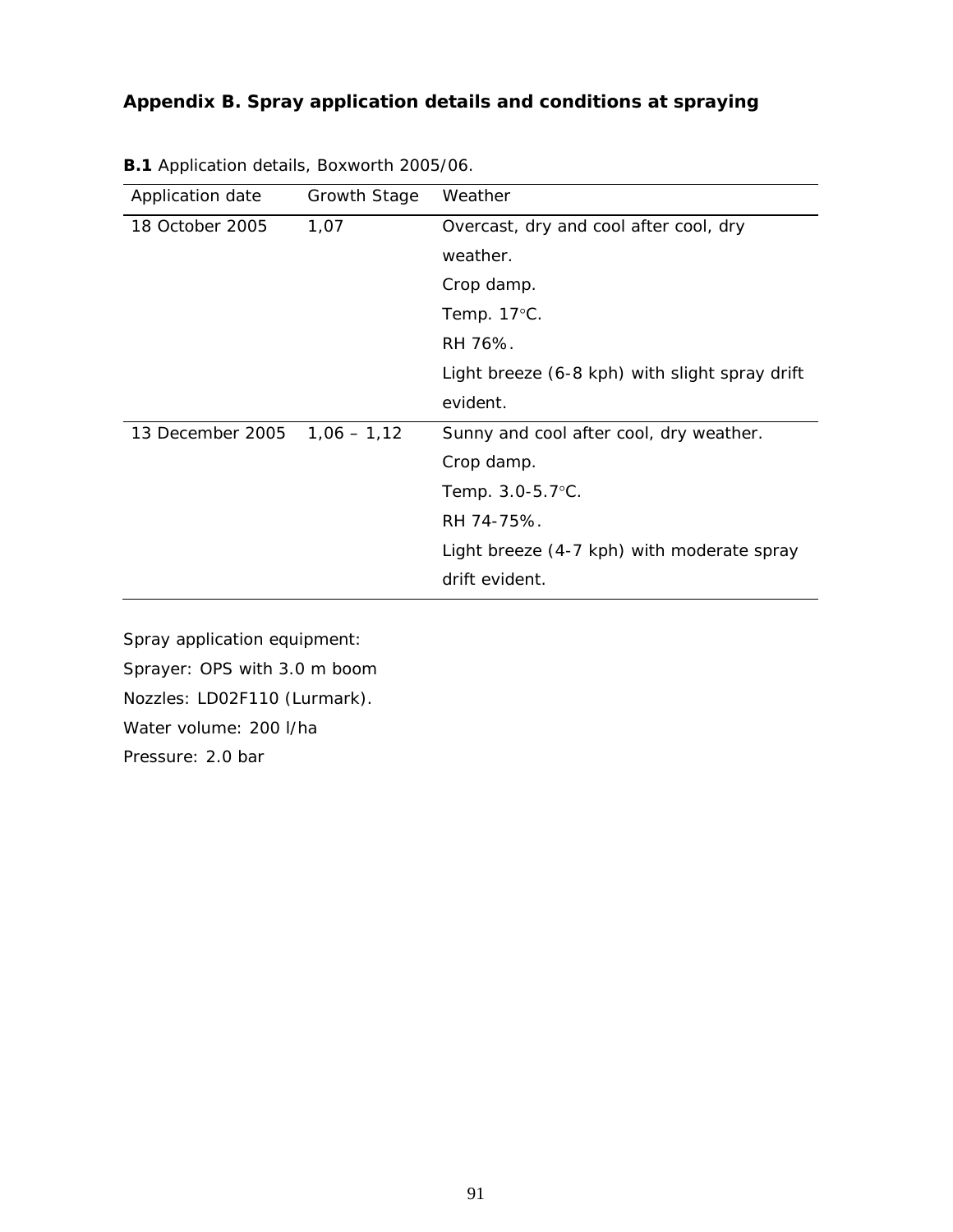| Application date             | Growth Stage  | Weather                                 |
|------------------------------|---------------|-----------------------------------------|
|                              |               |                                         |
| 12 October 2006              | $1,03 - 1,07$ | Sunny and warm after warm, dry weather. |
|                              |               | Crop dry.                               |
|                              |               | Temp. 19.1-22.8°C.                      |
|                              |               | RH 48-68%.                              |
|                              |               | Calm $(< 2$ kph) with no drift.         |
| 18 December 2006 1,14 - 1,16 |               | Cloudy, cool and humid after cool, dry  |
|                              |               | weather.                                |
|                              |               | Crop wet.                               |
|                              |               | Temp. 4.9-5.8°C.                        |
|                              |               | RH 93%.                                 |
|                              |               | Calm $(< 2$ kph) with no drift.         |

**B.2** Application details, Boxworth 2006/07.

Sprayer: OPS with 3.0 m boom

Nozzles: LD02F110 (Lurmark).

Water volume: 200 l/ha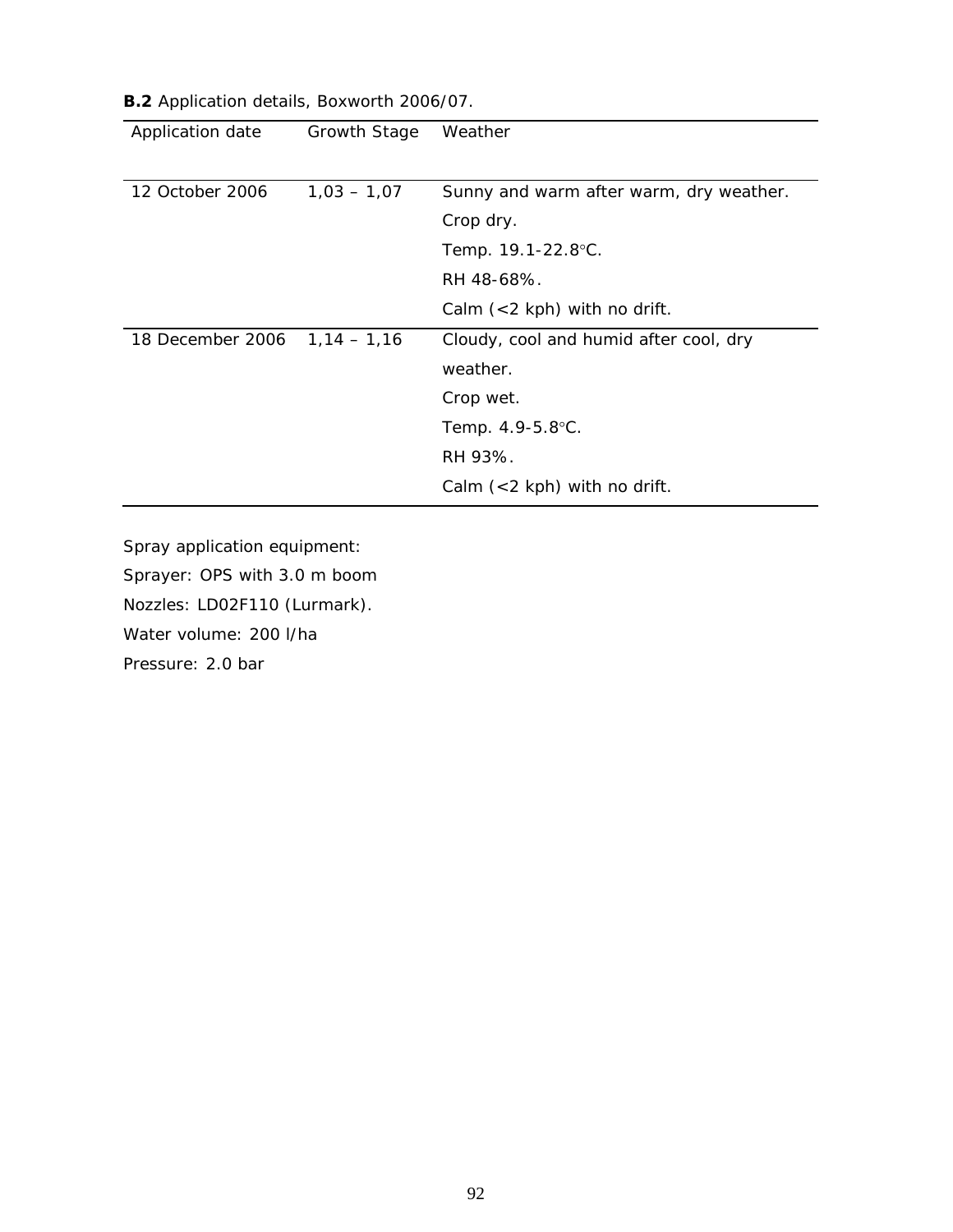| Application date | Growth Stage  | Weather                                    |
|------------------|---------------|--------------------------------------------|
|                  |               |                                            |
| 24 October 2007  | $1,04 - 1,07$ | Overcast and cool after cool, dry weather  |
|                  |               | Crop dry.                                  |
|                  |               | Temp. 6.9-9.4°C                            |
|                  |               | RH 73%                                     |
|                  |               | Light breeze (2-4 mph) with no spray drift |
|                  |               | evident.                                   |
| 12 December 2007 | 1,10          | Sunny, dry and cool after dry, frosty      |
|                  |               | weather.                                   |
|                  |               | Crop damp.                                 |
|                  |               | RH 80-84%                                  |
|                  |               | Temp.1.2-2.5°C                             |
|                  |               | Light breeze (1-2 mph) with no spray drift |
|                  |               | evident.                                   |

**B.3** Application details, Boxworth 2007/2008.

Spray application equipment: Sprayer: OPS with 3.0 m boom Nozzles: 02F110 (Lurmark). Water volume: 200 l/ha Pressure: 2.0 bar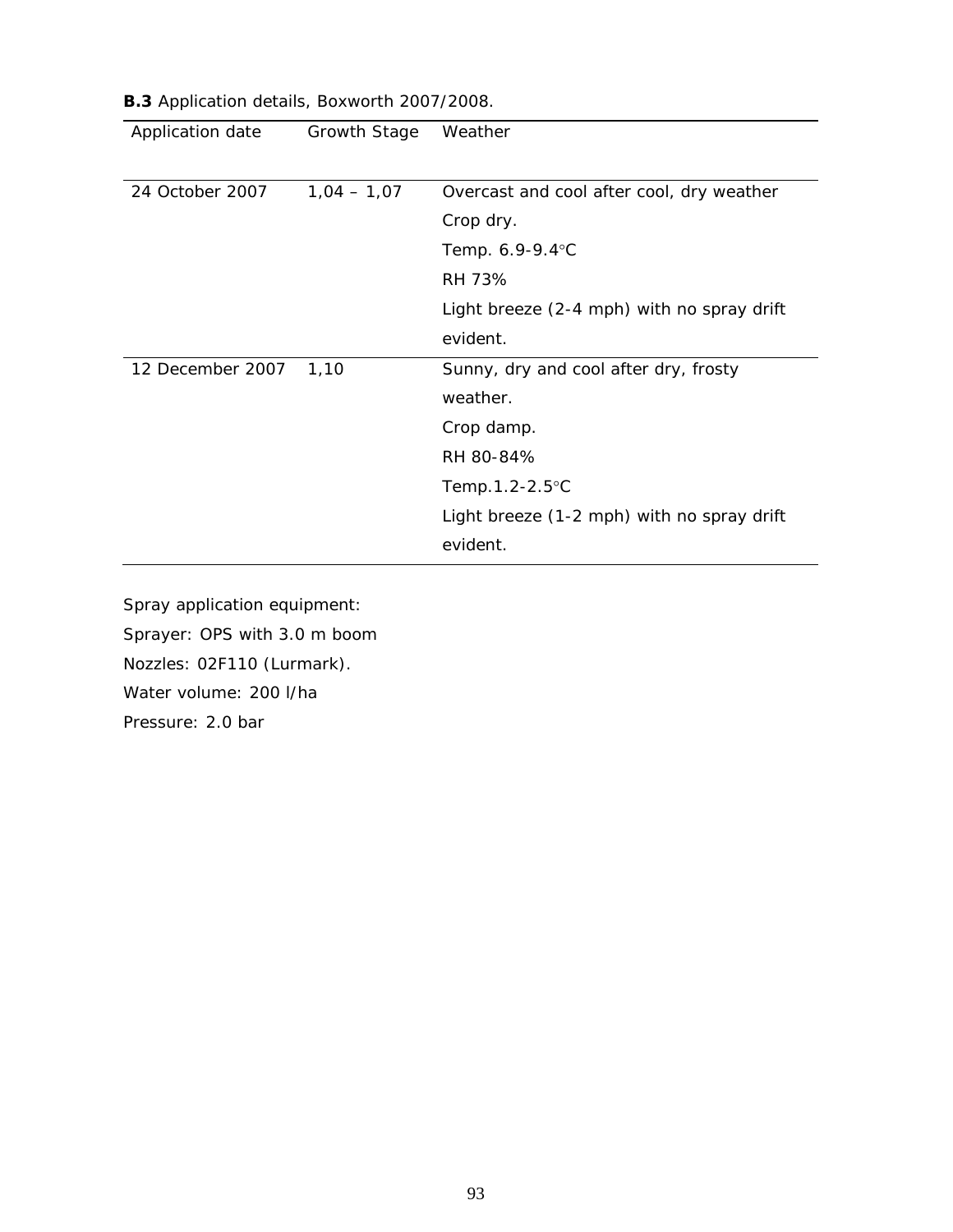| Application date | Growth Stage | Weather                            |
|------------------|--------------|------------------------------------|
|                  |              |                                    |
| 01 November 2005 | 1,07         | Temp 11.5°C -13.0°C                |
|                  |              | Humidity 73%                       |
|                  |              | Wind 7 mph                         |
|                  |              | Crop damp                          |
|                  |              | Dry to follow                      |
| 19 December 2005 | 1,12         | Temp $7.5^{\circ}C - 4.7^{\circ}C$ |
|                  |              | Humidity 70%                       |
|                  |              | Wind 0 mph                         |
|                  |              | Crop Dry                           |
|                  |              | Dry and sunny to follow            |

**B.4** Application details, Terrington 2005/06

Sprayer: OPS with 3.0 m boom

Nozzles: LD02F110 (Lurmark).

Water volume: 200 l/ha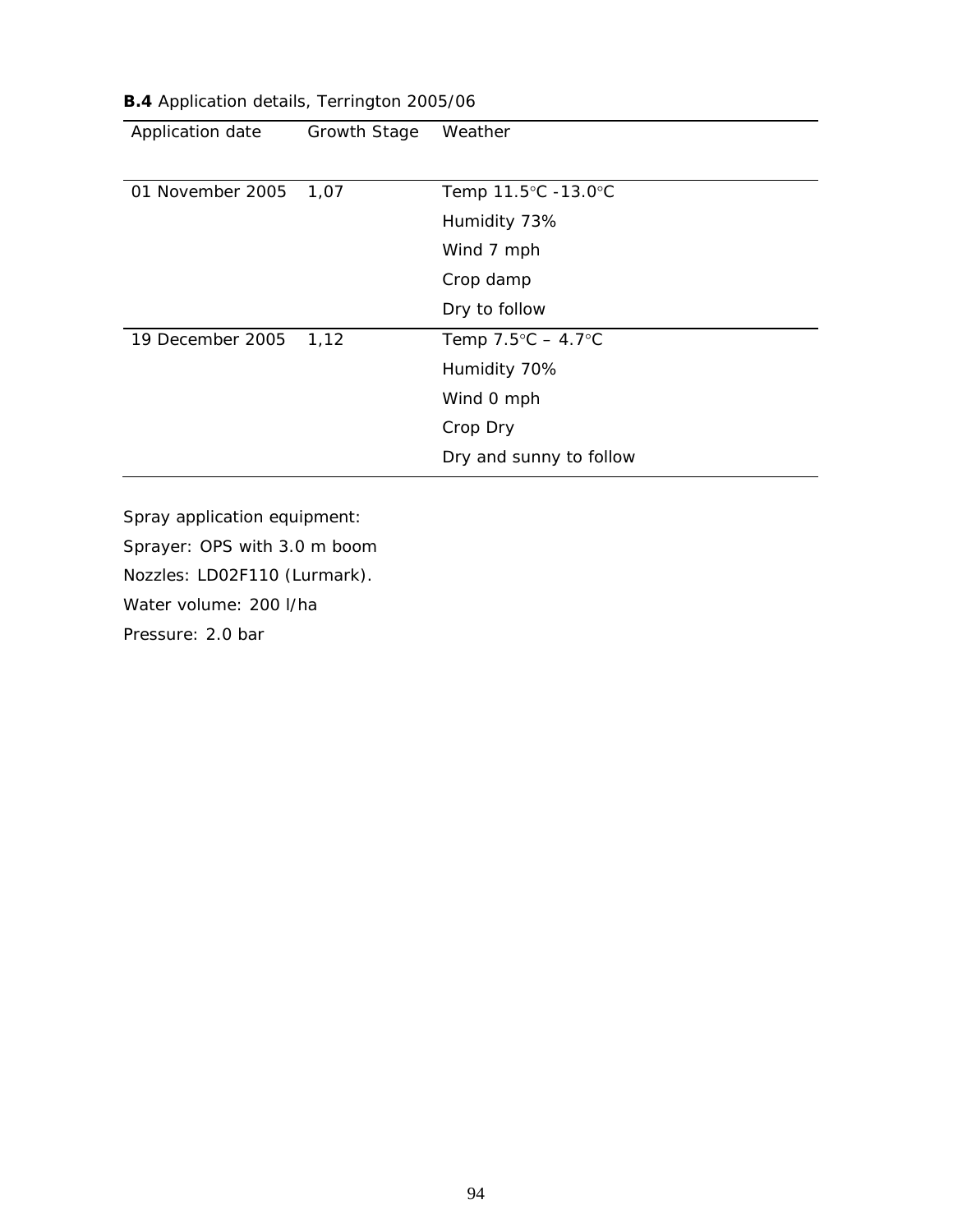| Application date | Growth Stage | Weather               |
|------------------|--------------|-----------------------|
| 13 October 2006  | 1,04         | Crop Dry              |
|                  |              | Temp. 12.0-9.5°C      |
|                  |              | RH 83%                |
|                  |              | Wind 6 mph            |
|                  |              | Dry & sunny to follow |
| 20 November 2006 | 1,08         | Crop Damp             |
|                  |              | Temp 9.0-14.0°C       |
|                  |              | <b>RH 70%</b>         |
|                  |              | Wind 0 mph            |
|                  |              | Dry to follow         |

**B.5** Application details, Terrington 2006/07

Sprayer: OPS with 3.0 m boom

Nozzles: LD02F110 (Lurmark).

Water volume: 200 l/ha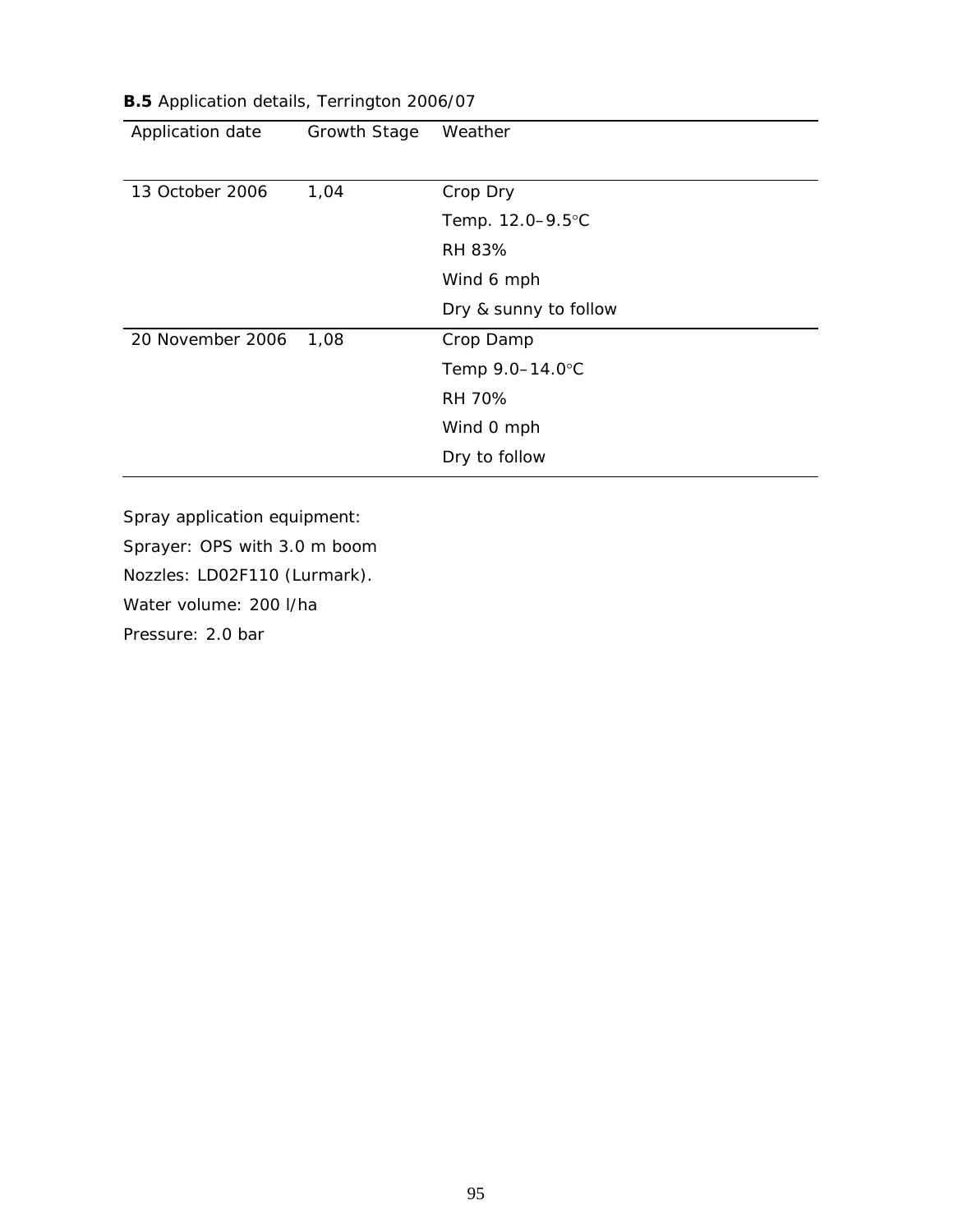| Application date | Growth Stage | Weather               |
|------------------|--------------|-----------------------|
| 01 November 2007 | 1,08         | Crop Damp             |
|                  |              | Temp. 9.7-15.6°C      |
|                  |              | RH 84%                |
|                  |              | Wind 4 mph            |
|                  |              | Dry & sunny to follow |
| 13 December 2007 | 1,11         | Crop wet (after thaw) |
|                  |              | Temp $3.0 - 2$ °C     |
|                  |              | RH 80%                |
|                  |              | Wind 4 mph            |
|                  |              | Dry to follow         |

**B.6** Application details, Terrington 2007/08

Sprayer: OPS with 3.0 m boom

Nozzles: LD02F110 (Lurmark).

Water volume: 200 l/ha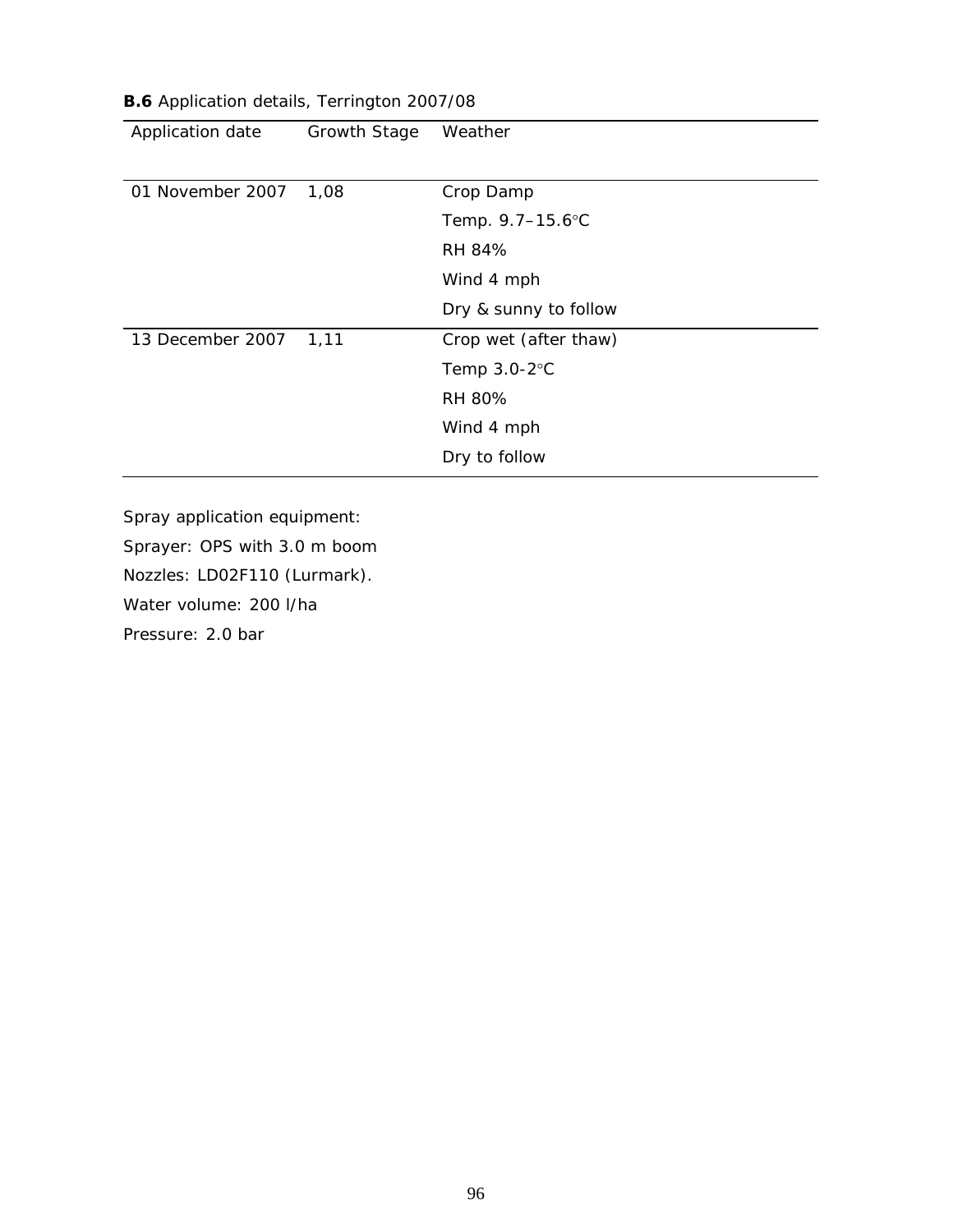| Application date             | <b>Growth Stage</b> | Weather              |
|------------------------------|---------------------|----------------------|
|                              |                     |                      |
| 09 November 2005 1,04 - 1,08 |                     | Cloud cover 50%      |
|                              |                     | Crop damp            |
|                              |                     | Temp. $13^{\circ}$ C |
|                              |                     | Wind speed 4-6 kph   |
|                              |                     | Soil damp            |
| 20 April 2006                | 3,03                | Cloud cover 80%      |
|                              |                     | Crop dry             |
|                              |                     | Temp. $11^{\circ}$ C |
|                              |                     | Wind speed 0-2 kph   |
|                              |                     | Soil dry             |

#### **B.7** Application details, SAC Aberdeen 2005/6

Spray application equipment:

Sprayer: AZO sprayer with 2.0 m boom

Nozzles: SD02F110 (Lurmark).

Water volume: 200 l/ha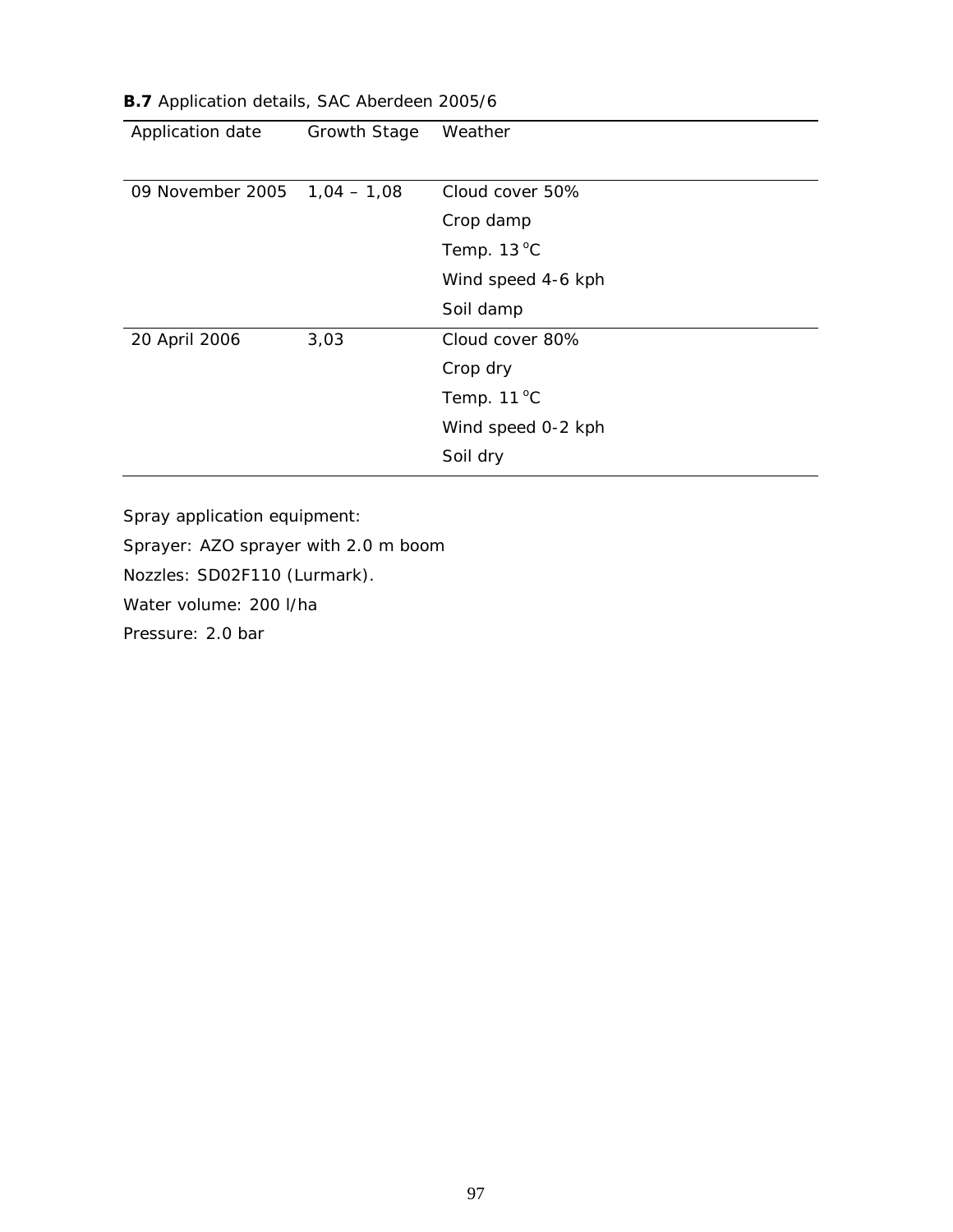| Application date               | <b>Growth Stage</b> | Weather          |
|--------------------------------|---------------------|------------------|
|                                |                     |                  |
| 07 November 2006 $1,06 - 1,08$ |                     | Cloud cover 50%  |
|                                |                     | Crop dry         |
|                                |                     | Temp 13 °C       |
|                                |                     | Wind speed 0 kph |
|                                |                     | Soil damp        |
| 07 March 2007                  | 2,01                | Cloud cover 20%  |
|                                |                     | Crop dry         |
|                                |                     | Temp 10 °C       |
|                                |                     | Wind speed 4 kph |
|                                |                     | Soil damp        |

#### **B.8** Application details, SAC Aberdeen 2006/7

Spray application equipment:

Sprayer: AZO sprayer with 2.0 m boom

Nozzles: SD02F110 (Lurmark).

Water volume: 200 l/ha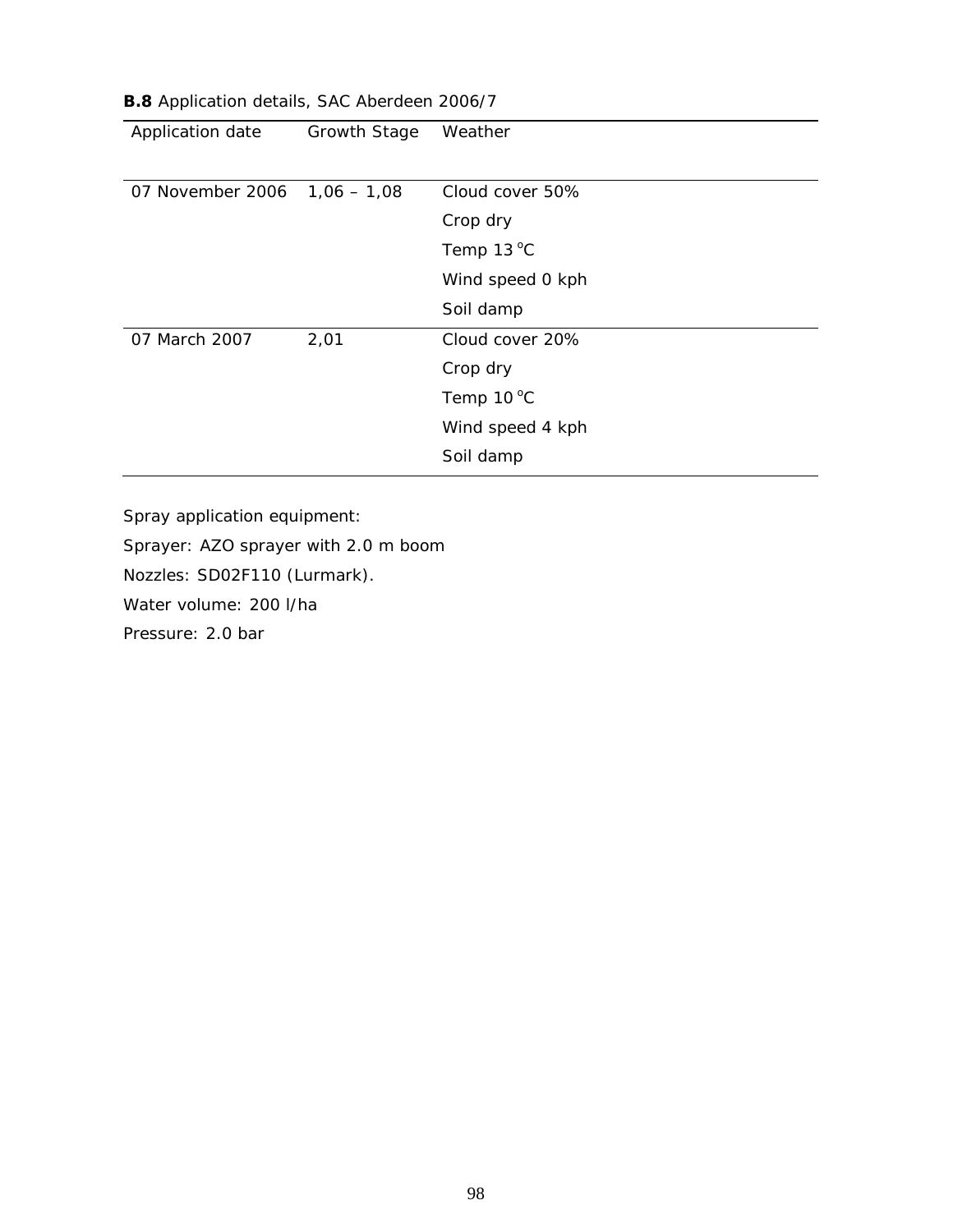| Application date              | Growth Stage | Weather             |
|-------------------------------|--------------|---------------------|
|                               |              |                     |
| 14 November 2007  1,04 - 1,06 |              | Cloud cover 10%     |
|                               |              | Crop dry            |
|                               |              | Temp $11^{\circ}$ C |
|                               |              | Wind speed 0 kph    |
|                               |              | Soil damp           |
| 31 March 2008                 | 3,01         | Cloud cover 50%     |
|                               |              | Crop dry            |
|                               |              | Temp 10 °C          |
|                               |              | Wind speed 6-8 kph  |
|                               |              | Soil damp           |

#### **B.9** Application details, SAC Aberdeen 2007/8

Spray application equipment:

Sprayer: AZO sprayer with 2.0 m boom

Nozzles: SD02F110 (Lurmark).

Water volume: 200 l/ha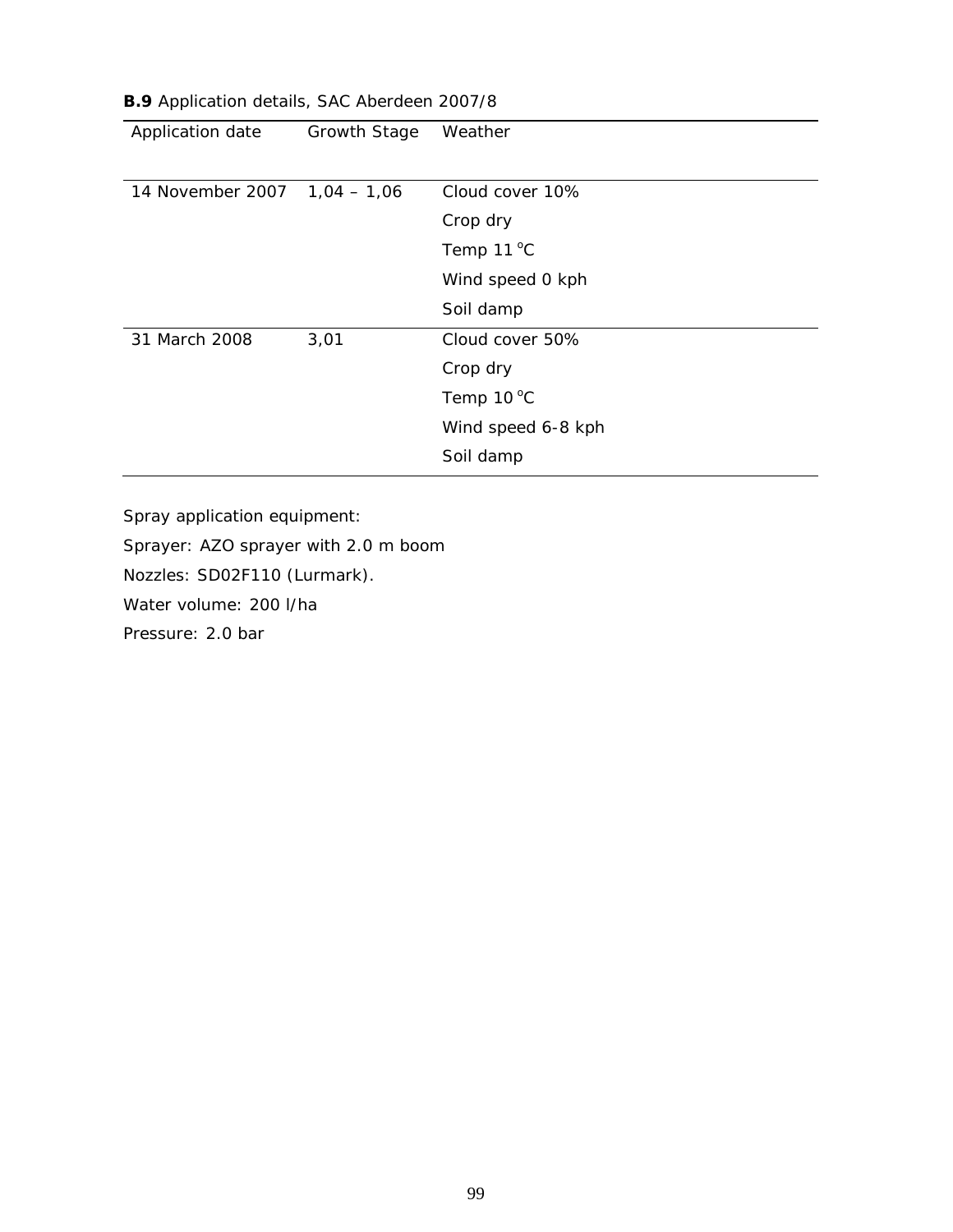| Application date | <b>Growth Stage</b> | Weather                                         |
|------------------|---------------------|-------------------------------------------------|
|                  |                     |                                                 |
| 26 November 2007 | 1,03                | Overcast, dry and cold after a week of cool,    |
|                  |                     | dry weather with some frosts following some     |
|                  |                     | heavy rain.                                     |
|                  |                     | Crop dry.                                       |
|                  |                     | Temp. $2-4$ <sup>o</sup> C                      |
|                  |                     | Calm - slight W breeze (0-2kph) with no         |
|                  |                     | spray drift evident.                            |
| 27 March         | 2,0                 | Cool following several days of frosty weather   |
| 2008             |                     | with showers. Sunny and dry for treatments      |
|                  |                     | 3 – 14 incl. followed after 1.5 hours by a rain |
|                  |                     | shower. Treatments 15 - 34 incl. applied        |
|                  |                     | later in sunny, dry, and cool conditions onto   |
|                  |                     | dry foliage.                                    |
|                  |                     | Temp. 6-8°C                                     |
|                  |                     | <b>RH 80%</b>                                   |
|                  |                     | Light W breeze (2-6 kph) with no spray drift    |
|                  |                     | evident.                                        |

Sprayer: OPS with 3.0 m boom

Nozzles: LD02F110 (Lurmark).

Water volume: 200 l/ha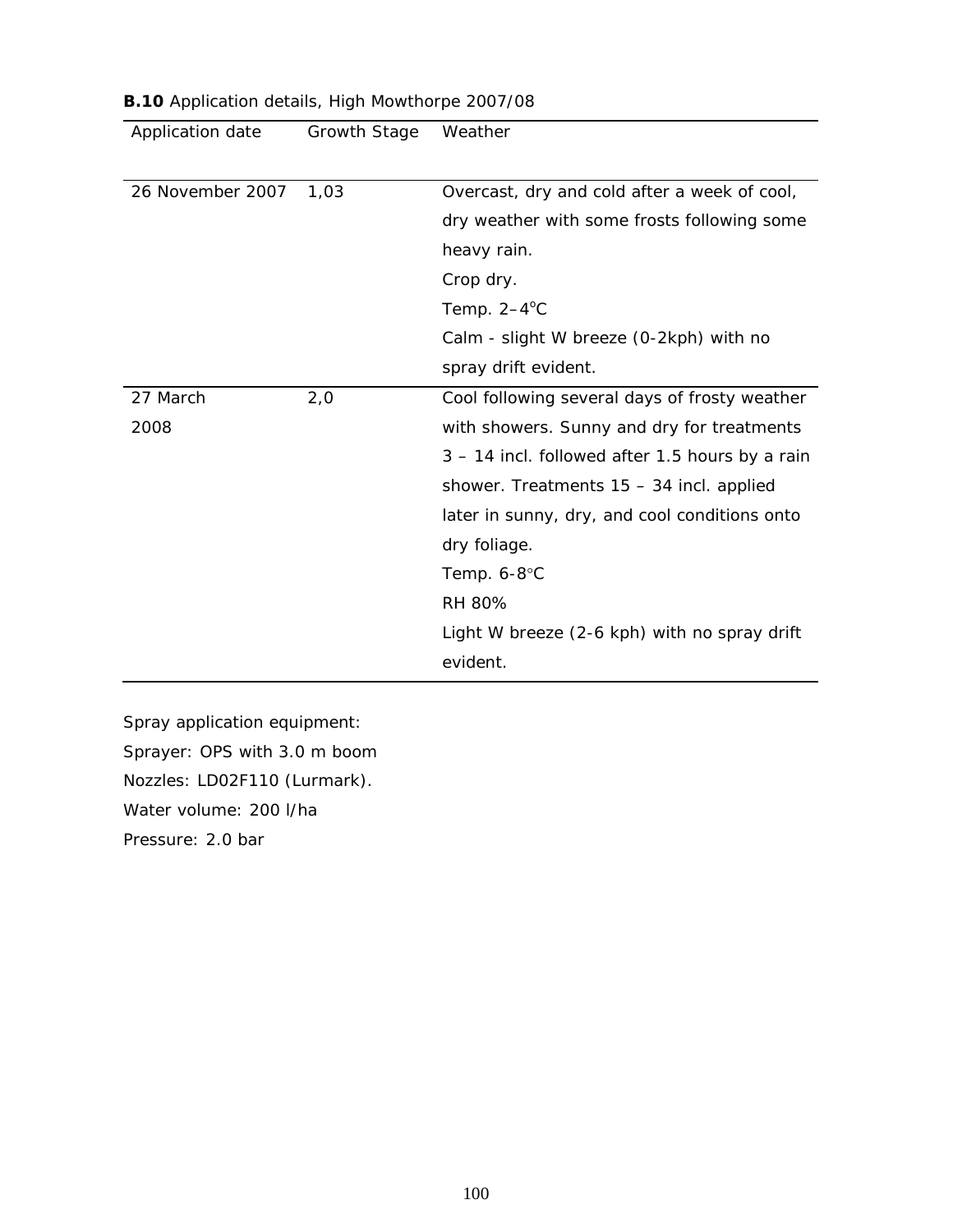#### **B.11** Conditions at application, Weobley, Hereford 2006

| Target date  | <b>Products</b><br>Applied | Actual<br>Date | Growth<br>Stage | Weather<br>(recorded at time of                  | <b>Spray</b> |
|--------------|----------------------------|----------------|-----------------|--------------------------------------------------|--------------|
|              |                            |                |                 | application)                                     | applic       |
| Early to mid | Treatments                 |                |                 | Overcast and cool after<br>dry and warm weather. | ation        |
| flowering    | $3 - 30$                   | 06/05/06       | 4,5             | Crop dry.                                        | equip        |
|              |                            |                | (BBCH<br>65)    | Temperature 15°C<br>Humidity 61%                 | ment         |
|              |                            |                |                 | Light wind 1.2-2 mph,<br>slight drift.           | Corgy        |

Spray

er: OPS

Nozzles: LD02F110 (Lurmark).

Water volume: 200 l/ha

|              |                   |          |           |                       | Pressu      |
|--------------|-------------------|----------|-----------|-----------------------|-------------|
| Target date  | <b>Products</b>   | Actual   | Growth    | Weather               | re: 2.0     |
|              | Applied           | Date     | Stage     | (recorded at time of  |             |
|              |                   |          |           | application)          | bar         |
|              |                   |          |           | Sunny and warm after  |             |
| Early to mid | <b>Treatments</b> |          |           | dry and warm weather. |             |
| flowering    | $3 - 30$          | 11/04/07 | $4,1 -$   | Crop dry.             |             |
|              |                   |          | 4,3       | Temperature 17°C      | <b>B.12</b> |
|              |                   |          | (BBCH     | Humidity 48%          |             |
|              |                   |          | $61 - 63$ | Light wind 1.2-2 mph, | Conditi     |
|              |                   |          |           | slight drift.         |             |
|              |                   |          |           |                       | ons at      |

application, Weobley, 2007

## **Spray application equipment**

Sprayer: OPS Nozzles: LD02F110 (Lurmark). Water volume: 200 l/ha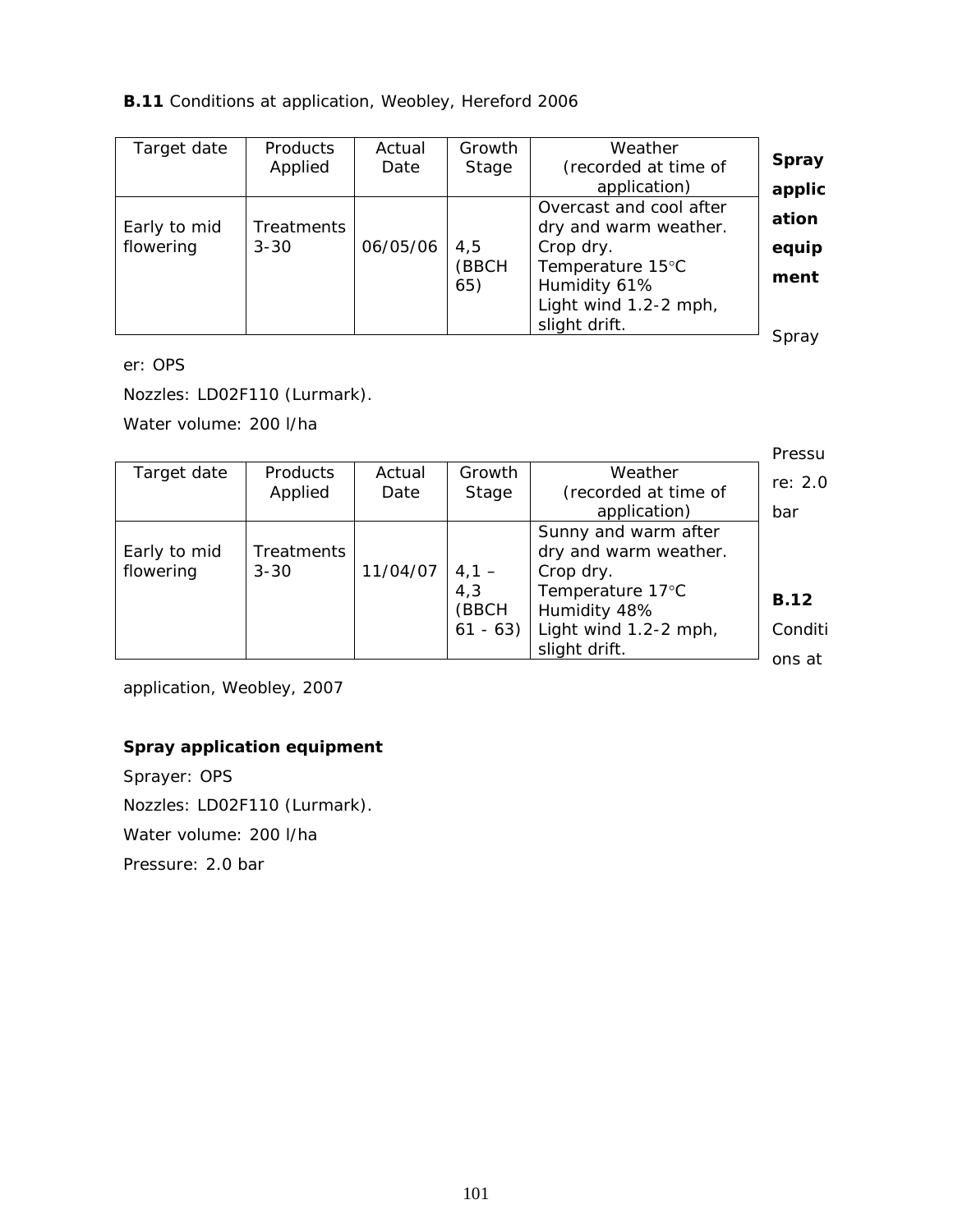**B.13** Conditions at application, Weobley, 2008

# **Spray application equipment**

Sprayer: OPS Nozzles: LD02F110 (Lurmark). Water volume: 200 l/ha Pressure: 2.0 bar

### **B.14** Application details, Romney Marsh 2005/06.

| Application date | Growth Stage | Weather                                             |
|------------------|--------------|-----------------------------------------------------|
| 3 May 2006       |              | Sunny, warm and dry after dry weather.<br>Crop dry. |
|                  |              | Temp. $18^{\circ}$ C.                               |
|                  |              | RH 65%.                                             |
|                  |              | Calm $(<$ 2 kph) with no drift evident.             |

Spray application equipment Sprayer: OPS with 2.0 m boom Nozzles: 02F110 (Lurmark). Water volume: 200 l/ha Pressure: 2.0 bar

| Target date               | <b>Products</b><br>Applied | Actual<br>Date | Growth<br>Stage     | Weather<br>(recorded at time of<br>application)                                                                                            |
|---------------------------|----------------------------|----------------|---------------------|--------------------------------------------------------------------------------------------------------------------------------------------|
| Early to mid<br>flowering | Treatments<br>$3 - 30$     | 01/05/08       | 4,5<br>(BBCH<br>65) | Overcast and warm after<br>dry and hot weather.<br>Crop dry.<br>Temperature 13°C<br>Humidity 54%<br>Light wind 1.2-2 mph,<br>slight drift. |